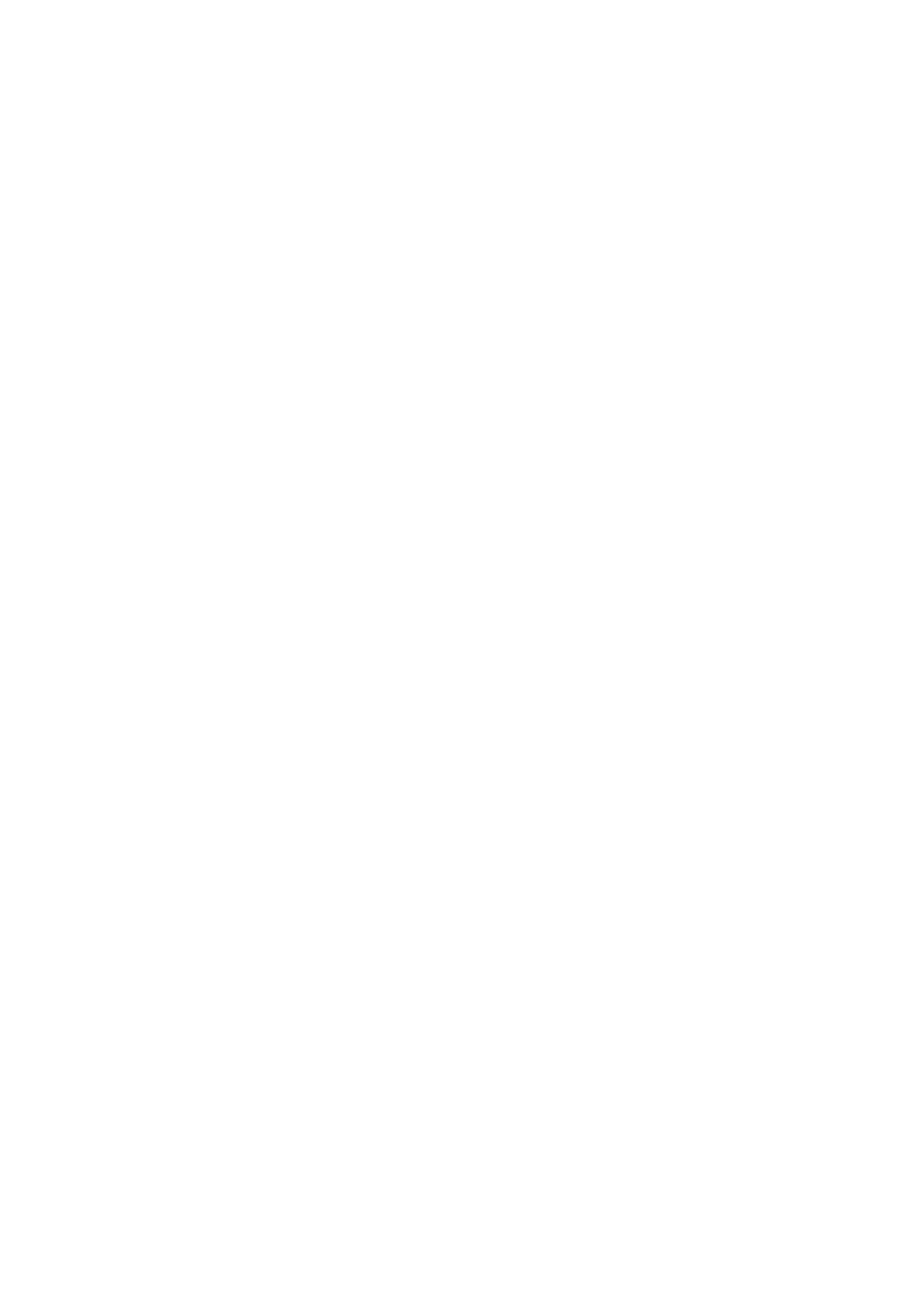### <span id="page-2-0"></span>Abstract

Combinatorial problems are often easy to state and hard to solve. A whole bunch of graph coloring problems falls into this class as well as the satisfiability problem. The classical coloring problems consider colorings of objects such that two objects which are in a relation receive different colors, e.g., proper vertex-colorings, proper edge-colorings, or proper face-colorings of plane graphs.

A generalization is to color the objects such that some predefined patterns are not monochromatic. Ramsey theory deals with questions under what conditions such colorings can occur. A more restrictive version of colorings forces some substructures to be polychromatic, i.e., to receive all colors used in the coloring at least once. Also a true-false-assignment to the boolean variables of a formula can be seen as a 2-coloring of the literals where there are restrictions that complementary literals receive different colors.

Mostly, the hardness of such problems is been made explicit by proving that they are NP-hard. This indicates that there might be no simple characterization of all solvable instances. Extremal questions then become quite handy, because they do not aim at a complete characteriziation, but rather focus on one parameter and ask for its minimum or maximum value.

The goal of this thesis is to demonstrate this general way on different problems in the area of graph colorings and satisfiability of boolean formulas.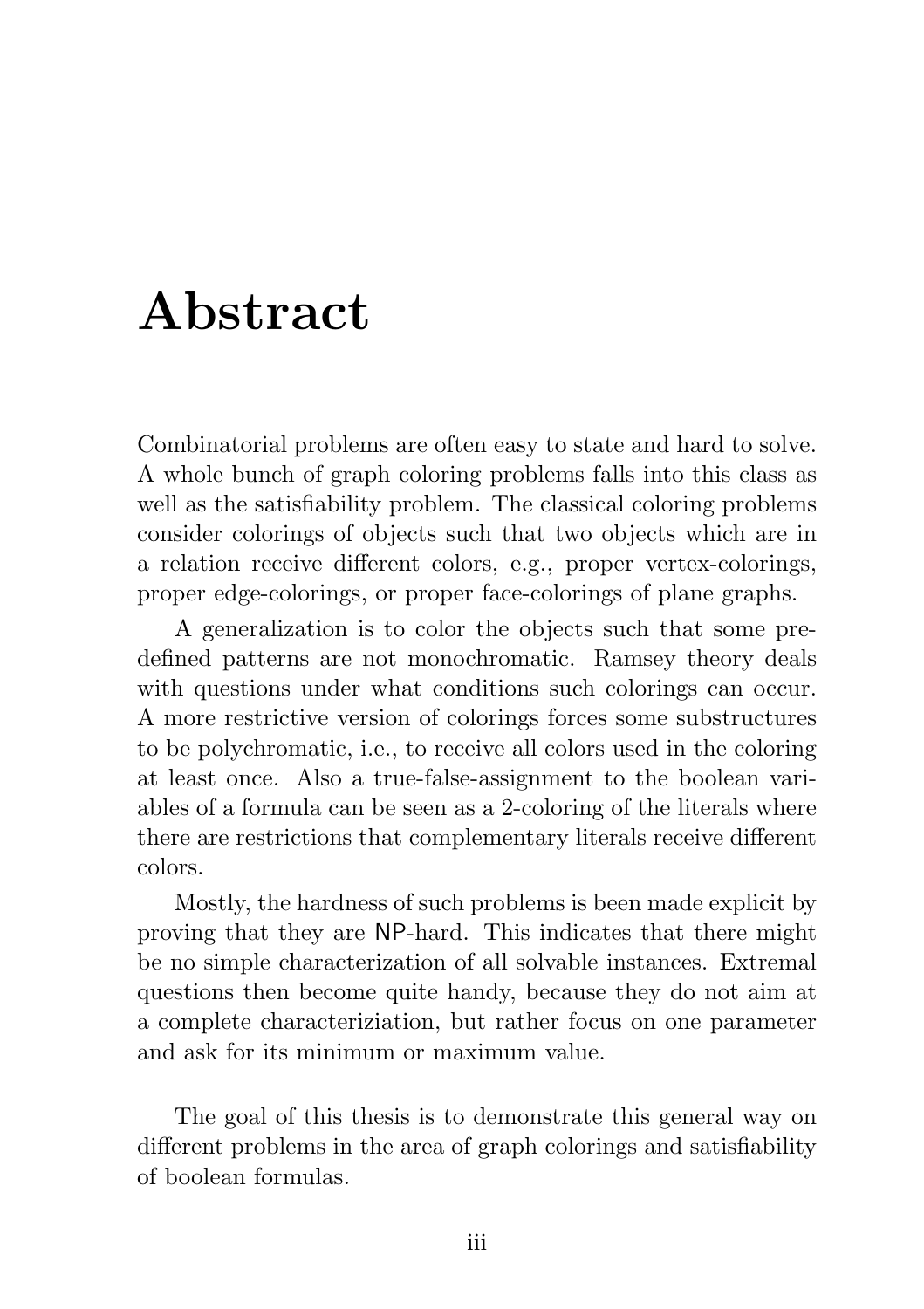First, we consider graphs where all edge-2-colorings contain a monochromatic copy of some fixed graph H. Such graphs are called H-Ramsey graphs and we concentrate on their minimum degree. Its minimization is the question we are going to answer for  $H$  being a biregular bipartite graph, a forest, or a bipartite graph where the size of both partite sets are equal.

Second, vertex-colorings of plane multigraphs are studied such that each face is polychromatic. A natural parameter to upper bound the number of colors which can be used in such a coloring is the size  $g$  of the smallest face. We show that every graph can be polychromatically colored with  $\lfloor \frac{3g-5}{4} \rfloor$  colors and there are examples for which this bound is almost tight.

Third, we consider a variant of the satisfiability problem where only some (not necessarily all) assignments are allowed. A natural way to choose such a set of allowed assignments is to use a context-free language. If in addition the number of all allowed assignments of length *n* is lower bounded by  $\Omega(\alpha^n)$  for some  $\alpha > 1$ , then this restricted satisfiability problem will be shown to be NPhard. Otherwise, there are only polynomially many allowed assignments and the restricted satisfiability problem is proven to be polynomially solvable.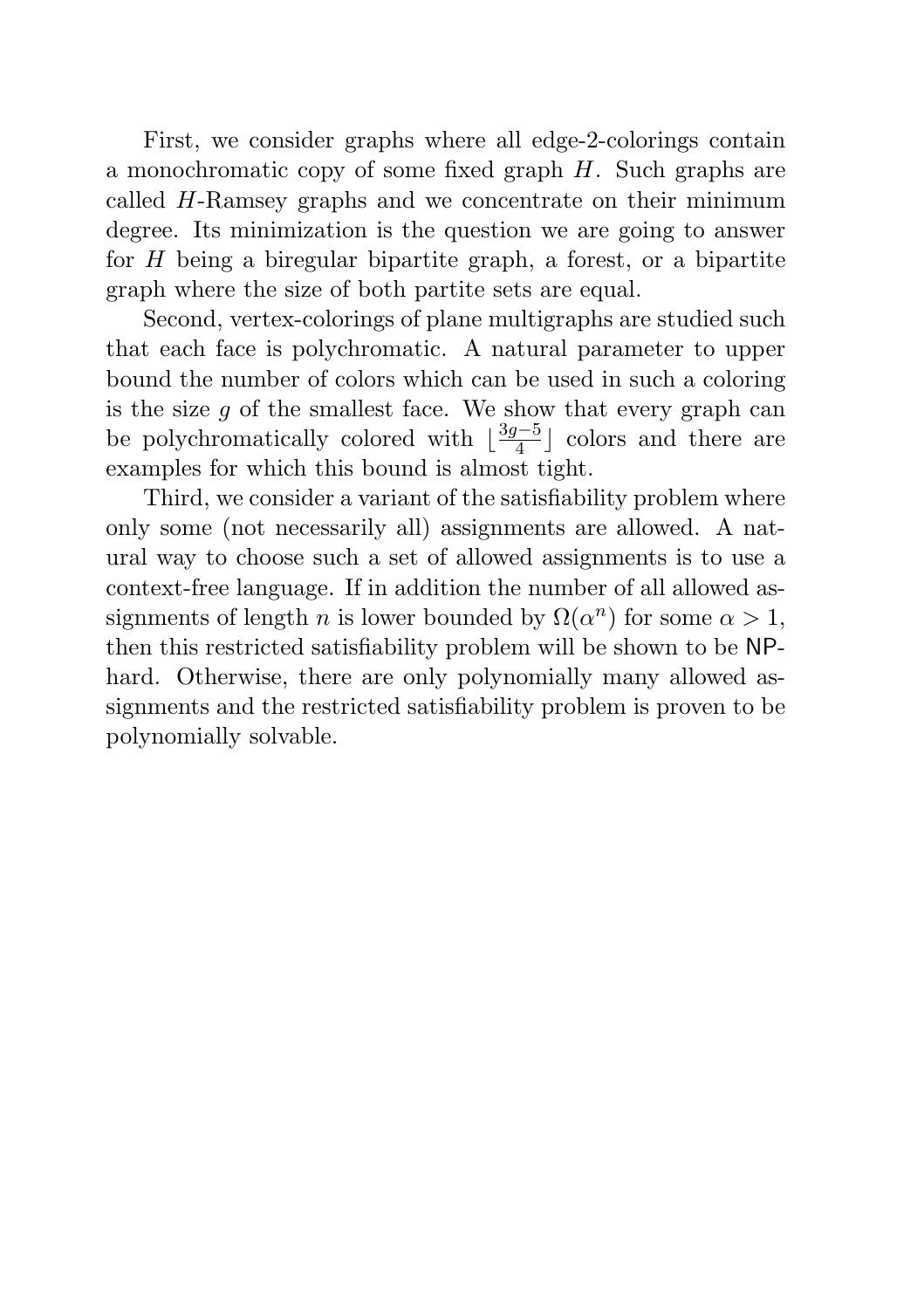### <span id="page-4-0"></span>Zusammenfassung

Kombinatorische Probleme sind oft einfach zu formulieren aber schwierig zu lösen. Eine ganze Reihe von Graphenfärbungs-Problemen fällt in diese Klasse wie auch das Erfüllbarkeitsproblem von boolschen Formeln. Klassische Färbungsprobleme betrachten Färbungen von Objekten, so dass je zwei Objekte, die in einer Relation stehen, verschiedene Farben erhalten, z.B., gültige Knotenfärbungen, gültige Kantenfärbungen oder gültige Färbungen der Gebiete eines planaren Graphen.

Eine Verallgemeinerung sind Färbungen, so dass vordefinierte Muster nicht einfarbig sind. Die Ramsey-Theorie behandelt Fragestellungen, wann solche Färbungen vorkommen können. Eine eingeschränktere Variante von Färbungen zwingt gewisse Teilstrukturen polychromatisch zu sein, d.h., alle Farben kommen mindestens einmal vor. Ebenso kann eine Belegung der boolschen Variablen einer Formel mit Wahr- und Falsch-Werten als eine 2- Färbung der Literale angesehen werden, wobei komplementäre Literale unterschiedliche Farben erhalten.

Die Schwere von solchen Problemen wird meistens dadurch gezeigt, dass man beweist, dass sie NP-schwer sind. Dies deutet darauf hin, dass es keine einfache Charakterisierung aller lösbaren Instanzen geben wird. Extremale Fragestellungen sind dann recht nützlich, da sie nicht eine vollständige Charakterisierung erzielen wollen, sondern einen Parameter fixieren und nach dessen Minimum oder Maximum fragen.

Das Ziel dieser Doktorarbeit ist es diesen allgemeinen Weg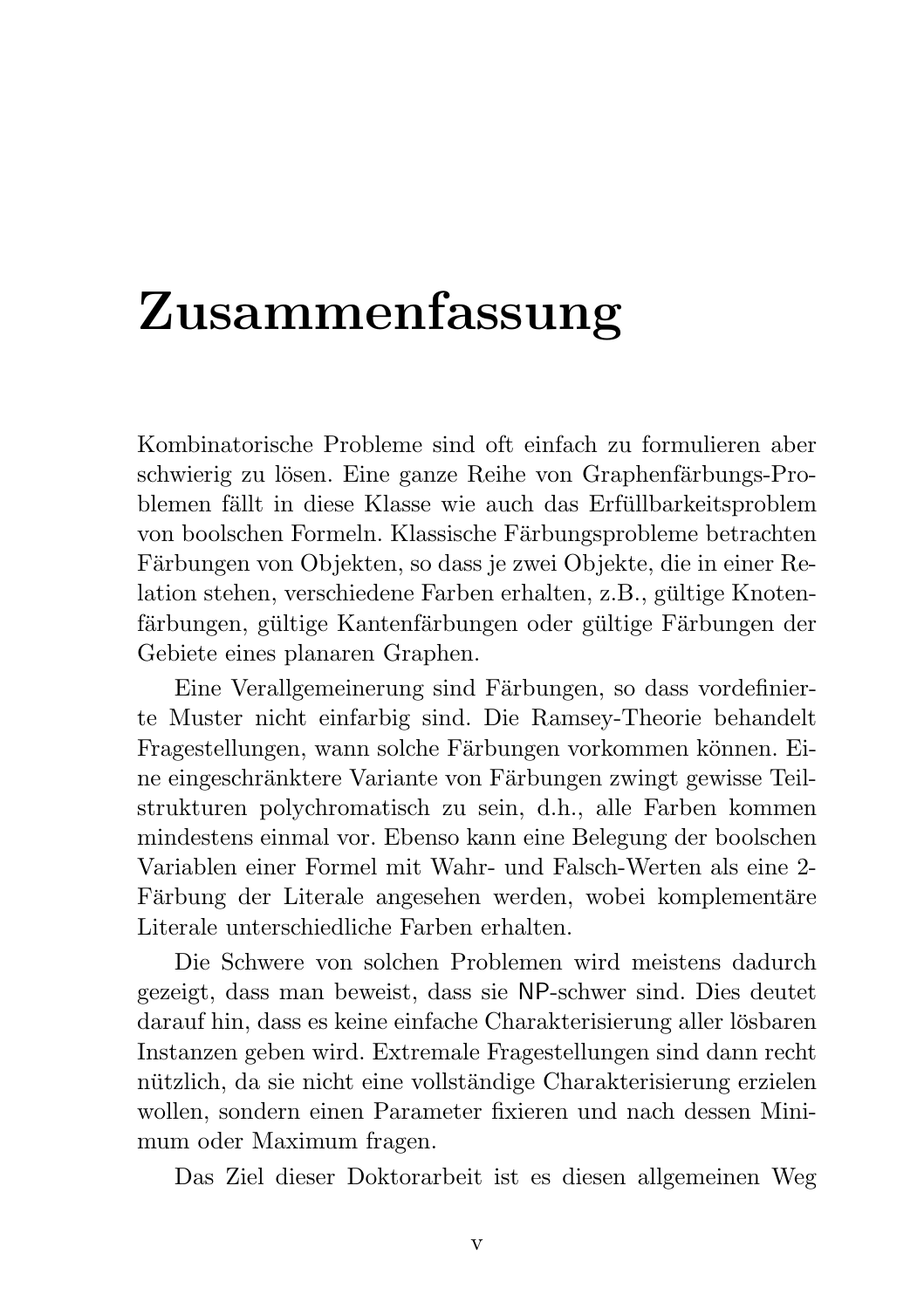anhand verschiedenener Probleme der Graphenfärbbarkeit und Erfullbarkeit von logischen Formeln aufzuzeigen. ¨

Zuerst betrachten wir Graphen, in welchen jede Kanten-2- Färbung eine monochromatische Kopie eines bestimmten Graphen  $H$  enthält. Solche Graphen nennt man  $H$ -Ramsey Graphen und wir konzentrieren uns auf deren minimalen Knotengrad. Die Frage nach dessen Minimierung beantworten wir für bireguläre bipartite Graphen, Wälder und bipartite Graphen mit gleich grossen Partitionsklassen.

Als Zweites untersuchen wir Knotenfärbungen von planaren Multigraphen, so dass der Rand jedes Gebietes polychromatisch gefärbt ist. Ein natürlicher Parameter, um die Anzahl Farben nach oben zu beschränken, ist die Grösse  $q$  des kleinsten Gebietes. Wir zeigen, dass jeder planare Multigraph mit  $\lfloor \frac{3g-5}{4}\rfloor$  Farben polychromatisch gef¨arbt werden kann, und es gibt Beispiele, die zeigen, dass diese Schranke fast scharf ist.

Drittens betrachten wir eine Variante des Erfullbarkeitspro- ¨ blems, wobei nur eine Teilmenge aller Belegungen (nicht unbedingt alle) erlaubt sind. Eine natürliche Weise, um solch eine Teilmenge von Belegungen zu wählen, ist eine kontextfreie Grammatik. Falls zusätzlich die Anzahl von erlaubten Belegungen der Länge n von unten durch  $\Omega(\alpha^n)$  abgeschätzt werden kann für ein  $\alpha > 1$ , dann wird das eingeschränkte Erfüllbarkeitsproblem wiederum NP-schwer sein. Andernfalls sind nur polynomiell viele Belegungen erlaubt und es wird gezeigt, dass das eingeschränkte Erfüllbarkeitsproblem polynomiell lösbar ist.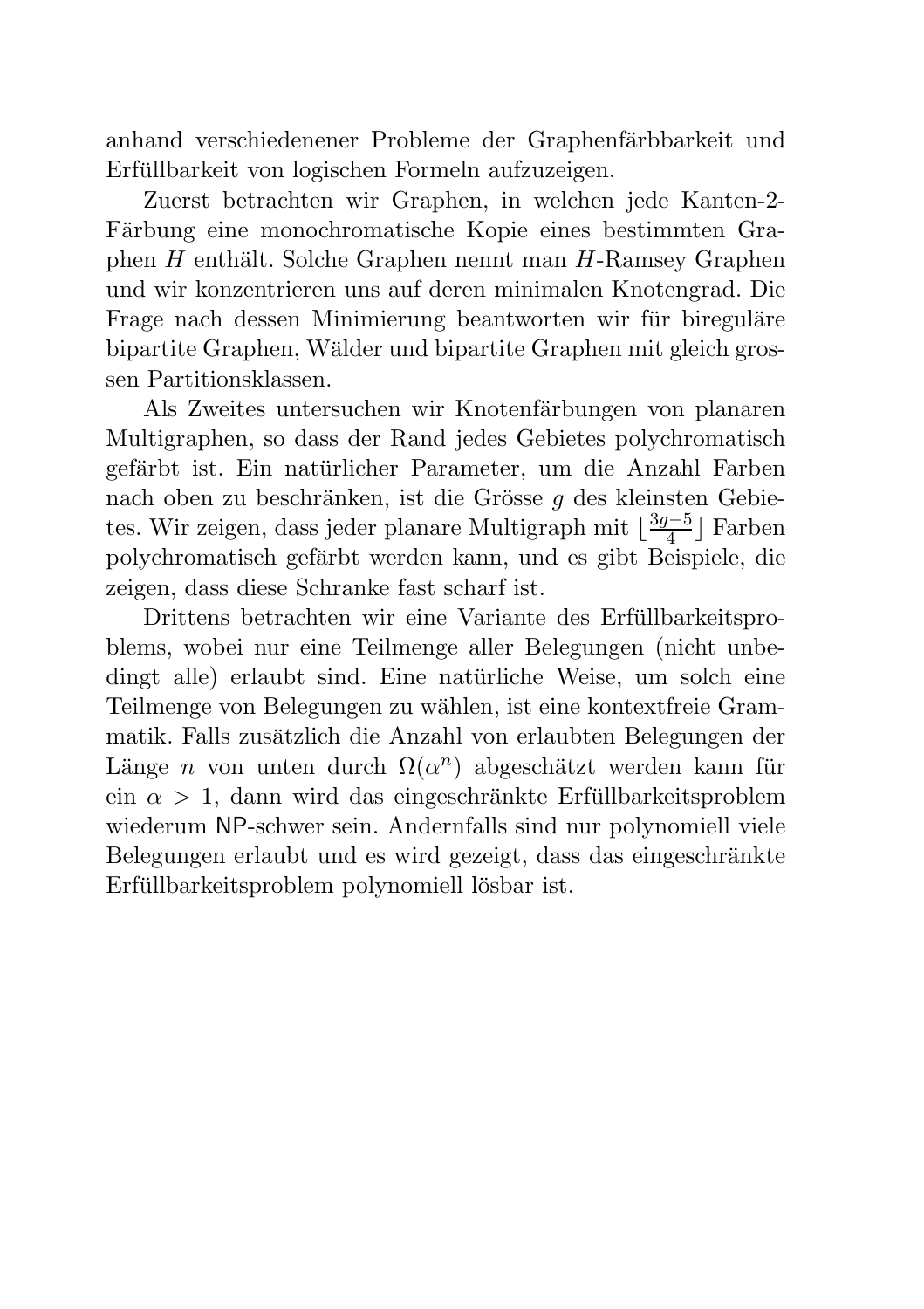# <span id="page-6-0"></span>Acknowledgment

My special thanks go to:

Emo Welzl for letting me be part of his research group;

Tibor Szabó advising me and the stay in Montreal;

Bettina Speckmann, Dominik Scheder, Kevin Buchin, Maike Buchin, Noga Alon, Péter Csorba, Robert Berke, Saswata Shannigrahi, Stefanie Zürcher, Tibor Szabó, for collaboration;

Vera Rosta for working together;

Andreas Razen, Dominik Scheder, Matthias Hobi, Robin Moser, Gregor Berther, Remo Laubacher, Reto Spöhel, Tobias Christ for reading parts of this thesis;

Stefan Huber for helping me with the design of the cover;

Thomas Burch and the GfK print center for printing this thesis; Miloš Stojaković, Robert Berke, Eva Schuberth, Robin Moser for being my office mates;

Franziska Hefti-Widmer, Floris Tschurr, Andrea Salow for resolving administrative issues;

Floris Tschurr for providing me with articles from the library;

Michael Hoffmann and Eva Schuberth for organizing interesting GWOP's;

Andreas Razen, Bernd Gärtner, Dieter Mitsche, Dominik Scheder, Eva Schuberth, Emo Welzl, Heidi Gebauer, Joachim Giessen, Kaspar Fischer, Leo Rüst, Michael Hoffman, Marek Sulovský, Martin Jaggi, Miloš Stojaković, Patrick Traxler, Péter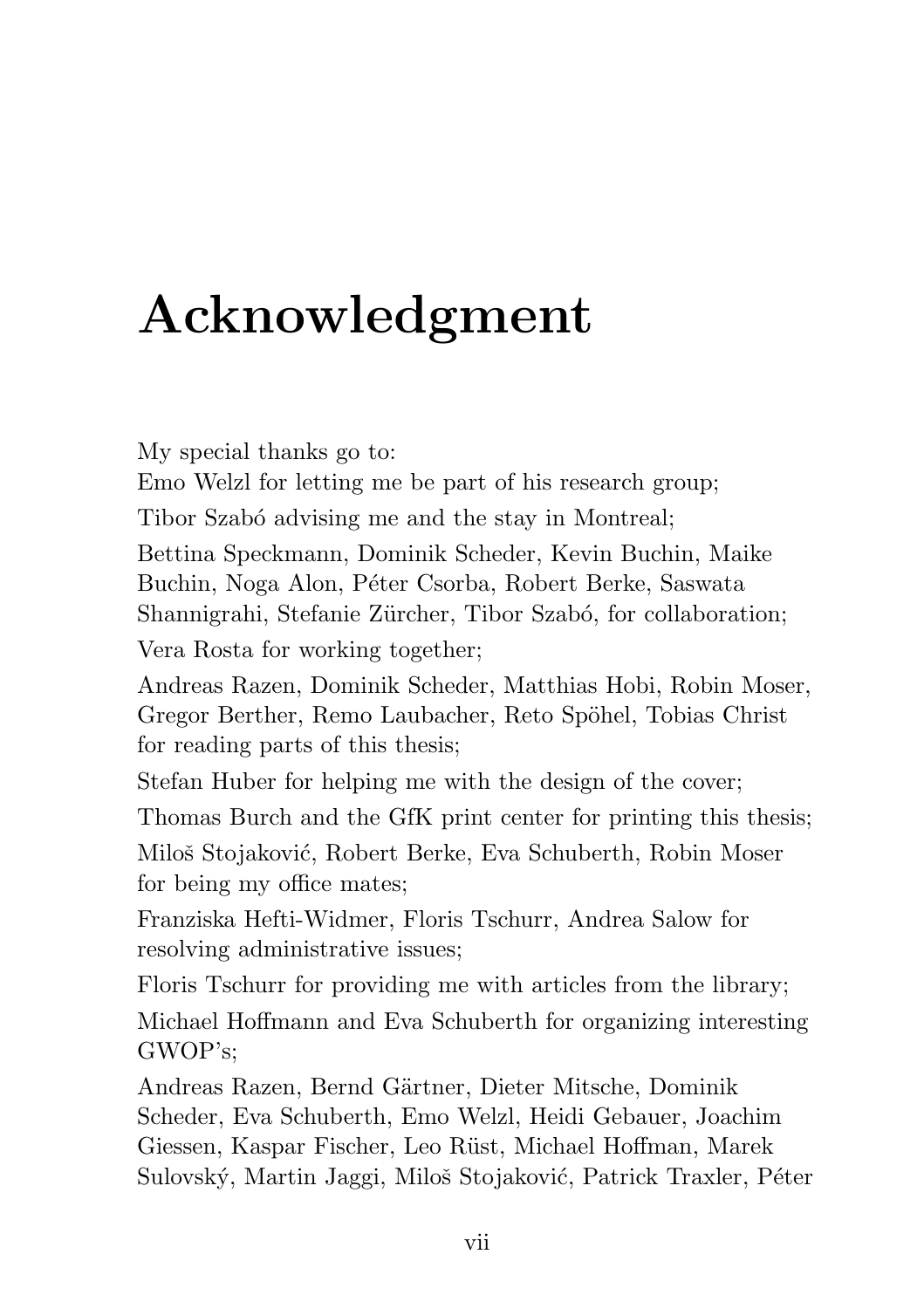Csorba, Robert Berke, Robin Moser, Shankar Ram Lakshminarayanan, Tibor Szabó, Tobias Christ, Uli Wagner, Yoshio Okamoto, Yves Brise, for being part of Gremo together with me;

Takeaki Uno, Dmitry Kozlov, Sonja Cukic, Alexander Engström, Vera Vértesi;

random people from the H-floor;

my parents, my brother, and my sister for their love and support.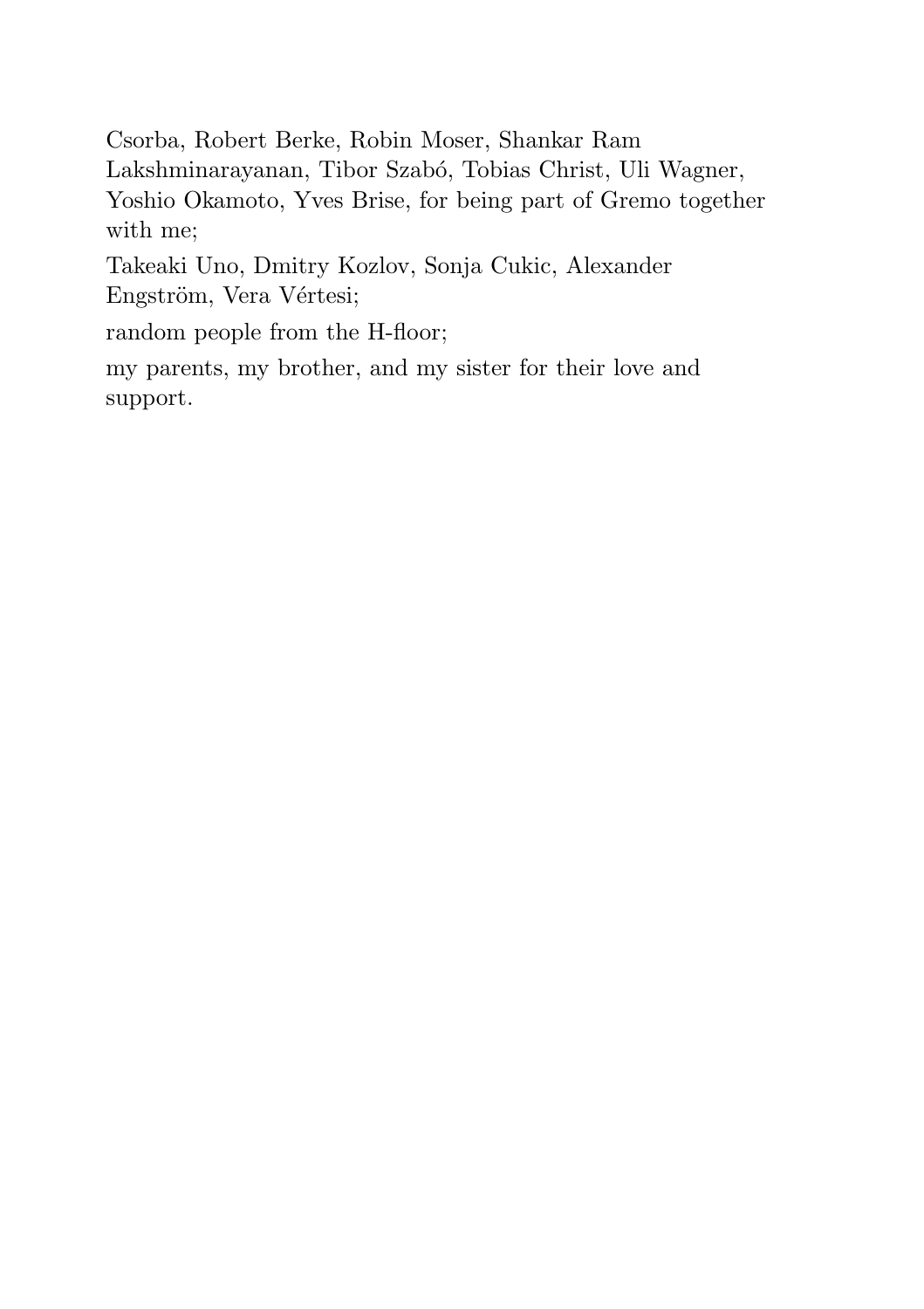## <span id="page-8-0"></span>**Contents**

|     |                              | iii                                                                                                                                                                                                                                                                                                                                                                                                                                                                  |
|-----|------------------------------|----------------------------------------------------------------------------------------------------------------------------------------------------------------------------------------------------------------------------------------------------------------------------------------------------------------------------------------------------------------------------------------------------------------------------------------------------------------------|
|     |                              | $\mathbf{v}$                                                                                                                                                                                                                                                                                                                                                                                                                                                         |
|     |                              | vii                                                                                                                                                                                                                                                                                                                                                                                                                                                                  |
|     |                              | ix                                                                                                                                                                                                                                                                                                                                                                                                                                                                   |
|     |                              | $\mathbf{1}$                                                                                                                                                                                                                                                                                                                                                                                                                                                         |
| 1.1 |                              | $\overline{2}$                                                                                                                                                                                                                                                                                                                                                                                                                                                       |
| 1.2 |                              | $6\phantom{.}6$                                                                                                                                                                                                                                                                                                                                                                                                                                                      |
|     | Extremal Satisfiability      | 9                                                                                                                                                                                                                                                                                                                                                                                                                                                                    |
| 1.4 |                              | 12                                                                                                                                                                                                                                                                                                                                                                                                                                                                   |
|     |                              | 17                                                                                                                                                                                                                                                                                                                                                                                                                                                                   |
| 2.1 |                              | 20                                                                                                                                                                                                                                                                                                                                                                                                                                                                   |
| 2.2 | Disjoint Union of Graphs     | 27                                                                                                                                                                                                                                                                                                                                                                                                                                                                   |
|     | 2.2.1                        | 28                                                                                                                                                                                                                                                                                                                                                                                                                                                                   |
|     | 2.2.2                        | 33                                                                                                                                                                                                                                                                                                                                                                                                                                                                   |
|     |                              | 37                                                                                                                                                                                                                                                                                                                                                                                                                                                                   |
| 2.4 |                              | 41                                                                                                                                                                                                                                                                                                                                                                                                                                                                   |
|     |                              | 42                                                                                                                                                                                                                                                                                                                                                                                                                                                                   |
|     | Lower Bounds<br>2.4.2        | 51                                                                                                                                                                                                                                                                                                                                                                                                                                                                   |
|     |                              | 59                                                                                                                                                                                                                                                                                                                                                                                                                                                                   |
|     | Polychromatic Edge-Colorings | 60                                                                                                                                                                                                                                                                                                                                                                                                                                                                   |
|     |                              | Abstract<br>Zusammenfassung<br>Acknowledgment<br>Contents<br>Introduction<br>Extremal Ramsey Theory<br>Polychromatic Colorings<br>1.3<br>Notation $\ldots \ldots \ldots \ldots \ldots \ldots \ldots \ldots$<br><b>Extremal Ramsey Theory</b><br>$Cliques \dots \dots \dots \dots \dots \dots \dots \dots$<br>General Graphs<br>No upper bound for s in terms of $\delta$<br>2.3<br>Cliques—More Colors<br>2.4.1 Upper Bound<br><b>Polychromatic Colorings</b><br>3.1 |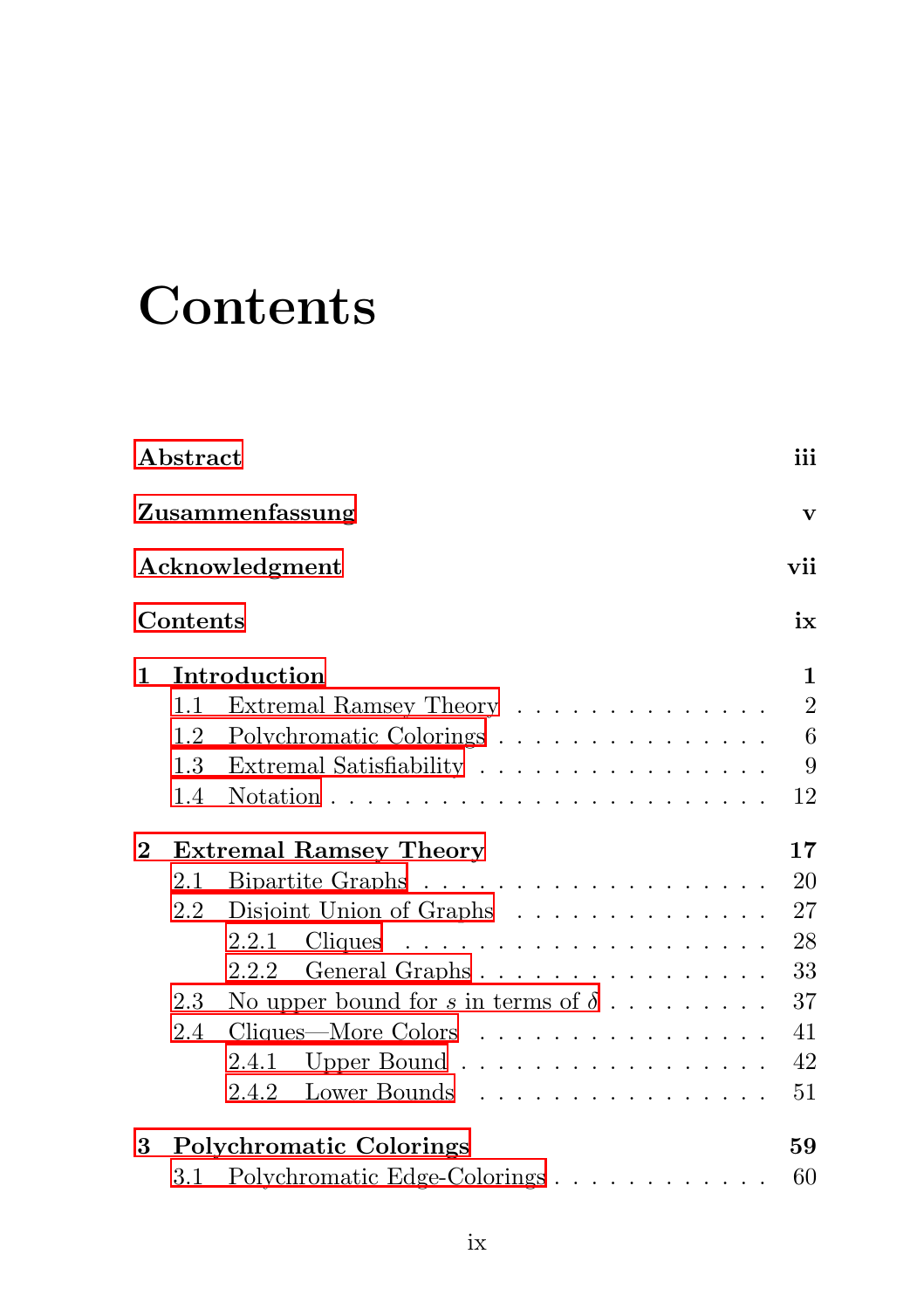|                     | $3.2\,$                 | Colorings of Plane Multigraphs                               | 67  |  |
|---------------------|-------------------------|--------------------------------------------------------------|-----|--|
|                     |                         | The Lower Bound<br>3.2.1                                     | 71  |  |
|                     |                         | The Upper Bound<br>3.2.2                                     | 73  |  |
|                     | $3.3\,$                 | Special Cases of Plane Graphs $\ldots \ldots \ldots$         | 74  |  |
|                     |                         | $Triangulations \ldots \ldots \ldots \ldots \ldots$<br>3.3.1 | 75  |  |
|                     |                         | Graphs with Only Even Faces<br>3.3.2                         | 75  |  |
|                     |                         | Outerplanar Graphs<br>3.3.3                                  | 76  |  |
|                     | 3.4                     | Connection to Guarding Problems                              | 78  |  |
|                     | $3.5\,$                 | Complexity Results for Plane Graphs                          | 79  |  |
| 4                   |                         | <b>Extremal Satisfiability</b>                               | 91  |  |
|                     | 4.1                     | Problem Description                                          | 93  |  |
|                     | 4.2                     | Some Observations                                            | 96  |  |
|                     | 4.3                     | $S$ -SAT and the VC-dimension $\ldots \ldots \ldots \ldots$  | -98 |  |
|                     | 4.4                     | S-SAT and Polynomial Circuits                                | 102 |  |
|                     | 4.5                     | S-SAT for Context-Free Languages $S \dots \dots$             | 104 |  |
|                     | 4.6                     | VC-Dimension of Regular Languages                            | 108 |  |
|                     | 4.7                     | Some $S$ -SAT which is not NP-hard $\ldots \ldots \ldots$    | 110 |  |
| Bibliography<br>117 |                         |                                                              |     |  |
|                     | <b>Curriculum Vitae</b> |                                                              |     |  |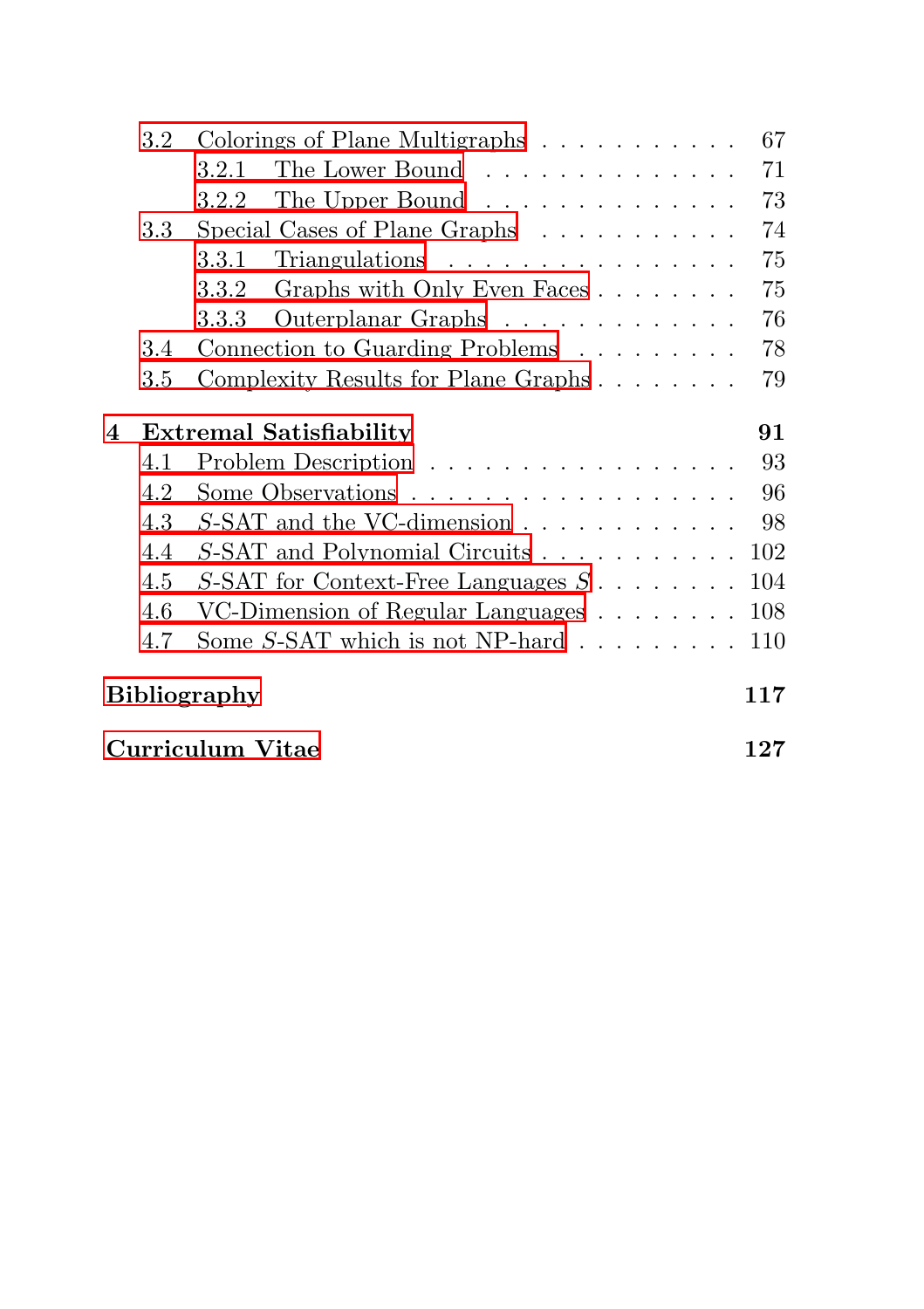<span id="page-10-0"></span>[Combinatorial mathematics] rendered many services to both pure and applied mathematics. Then along came the prince of computer science with its many mathematical problems and needs—and it was combinatorics that best fitted the glass slipper held out.

S. Jukna

# Chapter 1

### Introduction

Extremal graph theory and extremal set theory as well as extremal combinatorics in general are beautiful areas of mathematics with connections to fields like probability theory, (linear) algebra, topology, geometry, theoretical computer science. The books [\[55,](#page-131-0) [11\]](#page-127-0) give a good overview of these topics. In this thesis we focus on extremal graph colorings and extremal satisfiability.

The term "extremal" means that some *parameter* is maximized or minimized under certain *restrictions*. For example, the classical question in Ramsey theory concerns the minimum number  $n$  of vertices needed such that every graph on  $n$  vertices either contains a clique of size k or an independent set of size  $k$ . Moreover, there are fundamental extremal questions related to complexity, for instance, what is the smallest  $k$  such that the  $k$ coloring problem is NP-hard?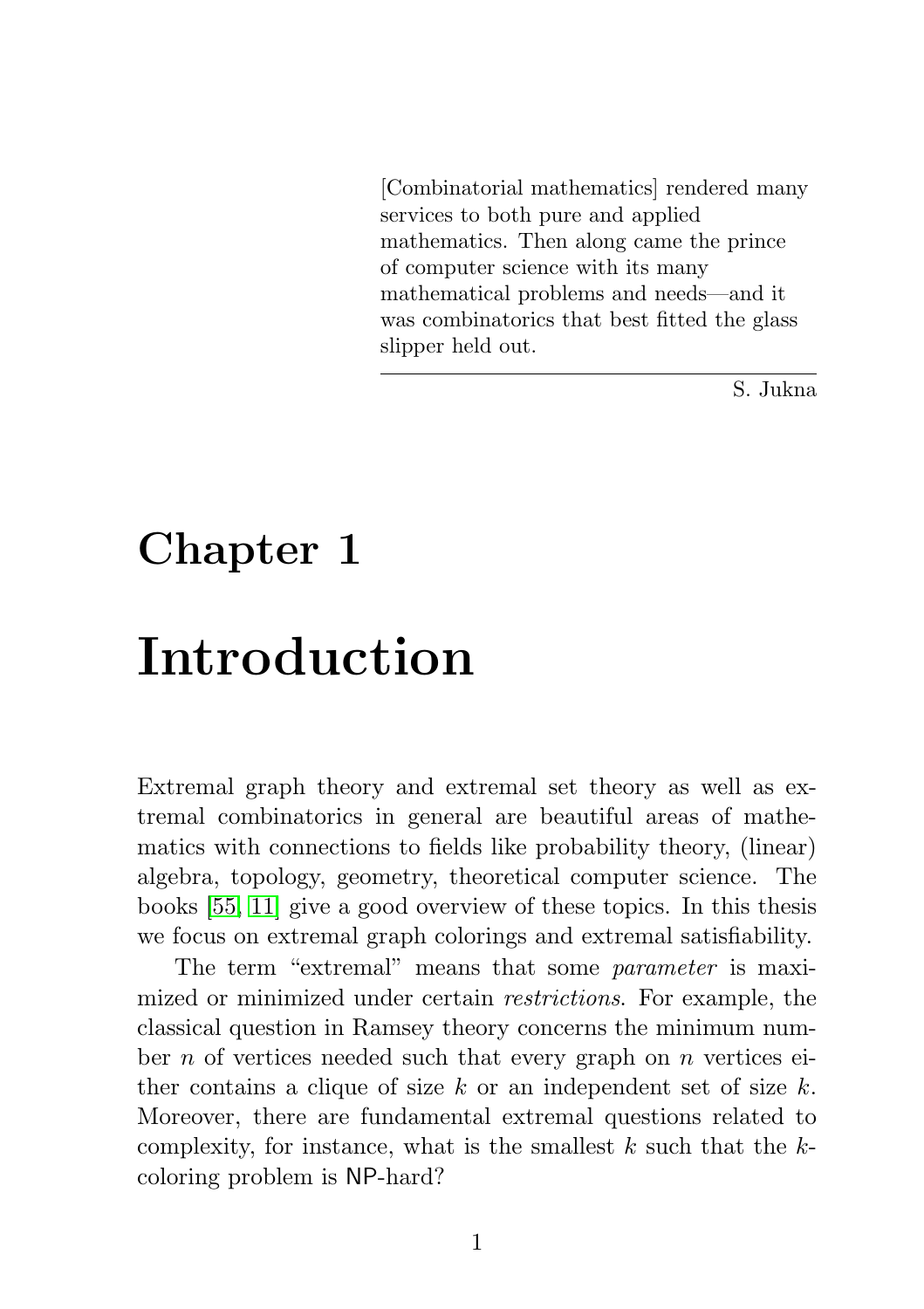This thesis contains three rather independent parts which can be read separately although some connections do exist. Notation common in all chapters is introduced in Section [1.4.](#page-21-0) Chapter [2](#page-26-0) deals with extremal Ramsey theory, which is the study of special colorings of graphs. Chapter [3](#page-68-0) is devoted to polychromatic edgecolorings and polychromatic colorings of plane graphs. Chapter [4](#page-100-0) contains variants of the satisfiability problem and investigations about their complexity.

Graph coloring is an active and rich field, where the books by Soifer [\[84\]](#page-134-0) and by Jensen, Toft [\[54\]](#page-131-1) give an extended overview. In addition, [\[44\]](#page-130-0) is the standard book in Ramsey theory written by Graham, Rothschild, and Spencer. The philosophy of Ramsey theory is that some structure can always be found within a huge collection of objects. The simplest statement is the pigeonhole principle, a concrete example of which is the fact that in a class with at least 27 students there are always two students whose last name starts with the same letter.

The satisfiability problem is prominent in various areas including logic, artificial intelligence, combinatorial optimization, program and system verification. Satisfiability plays a major role in complexity theory because it was used countless times to deduce NP-hardness of natural problems. Recently, a handbook about satisfiability containing more than 900 pages was published [\[10\]](#page-127-1).

We proceed by giving a short introduction for each part of this thesis and outlining what will be revealed in the forthcoming chapters.

#### <span id="page-11-0"></span>1.1 Extremal Ramsey Theory

A graph G is called H-Ramsey, denoted by  $G \to H$ , if in every edge-coloring of G with colors red and blue there is a monochro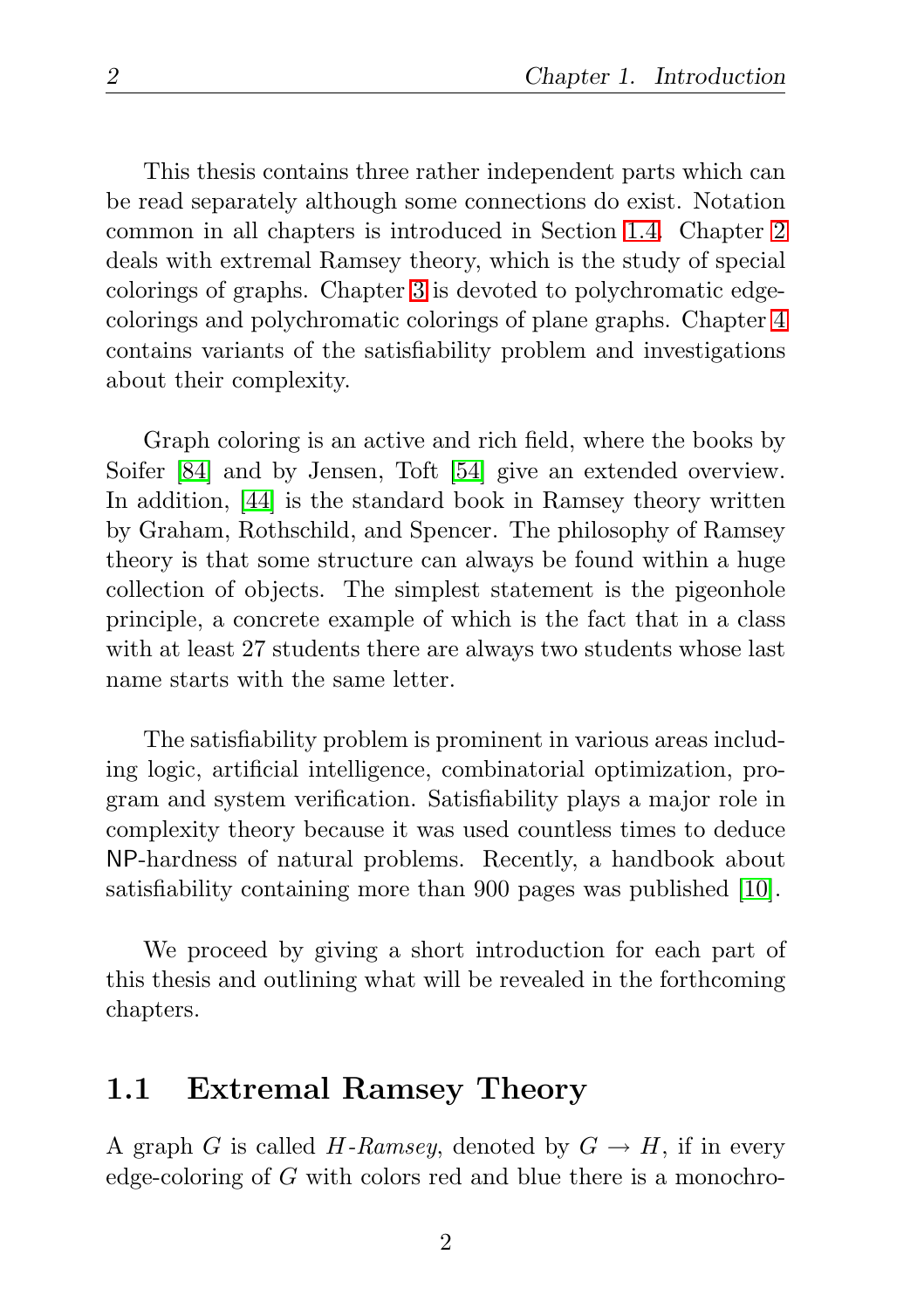matic copy of  $H$ . Furthermore, if every proper subgraph of an H-Ramsey graph G is *not* H-Ramsey, then we say that G is H*minimal*. We denote the family of all H-Ramsey graphs by  $\mathcal{R}(H)$ and the family of H-minimal graphs by  $\mathcal{M}(H)$ .

The classical theorem of Ramsey implies that for all graphs H the family  $\mathcal{R}(H)$  is nonempty and so is  $\mathcal{M}(H)$ . This was first discovered by Ramsey and published posthumously in [\[75\]](#page-133-0). Erdős and Szekeres [\[34\]](#page-129-0) proved the theorem independently and applied it to a problem in discrete geometry. A significant portion of Ramsey theory is concerned with finding the extremal value of various graph parameters over the family  $\mathcal{R}(H)$  or  $\mathcal{M}(H)$ . The most widely investigated among these questions is the minimization of  $n(G)$ , the number of vertices, over all graphs  $G \in \mathcal{R}(H)$ , which gives rise to the classical *Ramsey number*  $r(H)$ . We use  $r(k) = r(K_k)$ , where  $K_k$  is the k-clique.

The result  $r(3) = 6$  is folklore and  $r(4) = 18$  is proven in [\[45\]](#page-130-1). The exact value of  $r(5)$  is already unknown and the best bounds nowadays are  $43 < r(5) < 49$ , which are proven in [\[35,](#page-129-1) [65\]](#page-132-0). The growth of the Ramsey number is exponential but the lower and upper bound are still far apart. Erdős proved in [\[32\]](#page-129-2) that there exists a constant c such that  $r(k) \geq ck2^{k/2}$ , see also Spencer [\[85\]](#page-134-1) who improved on the constant c. The currently best known upper bound is proven by Conlon [\[25\]](#page-128-0) and states that there exists a constant C such that  $r(k) \leq k^{-C \frac{\log k}{\log \log k}} \binom{2k}{k}$  $\binom{2k}{k}$ . To limit the scope we do not mention other results about Ramsey numbers.

Determining  $r(H)$  is equivalent to calculating the minimum n such that  $K_n \in \mathcal{R}(H)$ . Noncomplete Ramsey theory studies graphs other than cliques in  $\mathcal{R}(H)$  or  $\mathcal{M}(H)$  and their graph parameters. Our main interest in Chapter [2](#page-26-0) is the quantity

$$
s(H) := \min_{G \in \mathcal{M}(H)} \delta(G),
$$

where  $\delta(G)$  is the *minimum degree* of the graph G. The parameter  $s(H)$  captures the minimum influence of a vertex needed to be important in a H-Ramsey graph. Clearly,  $s(H) \geq \delta(H)$ . Burr,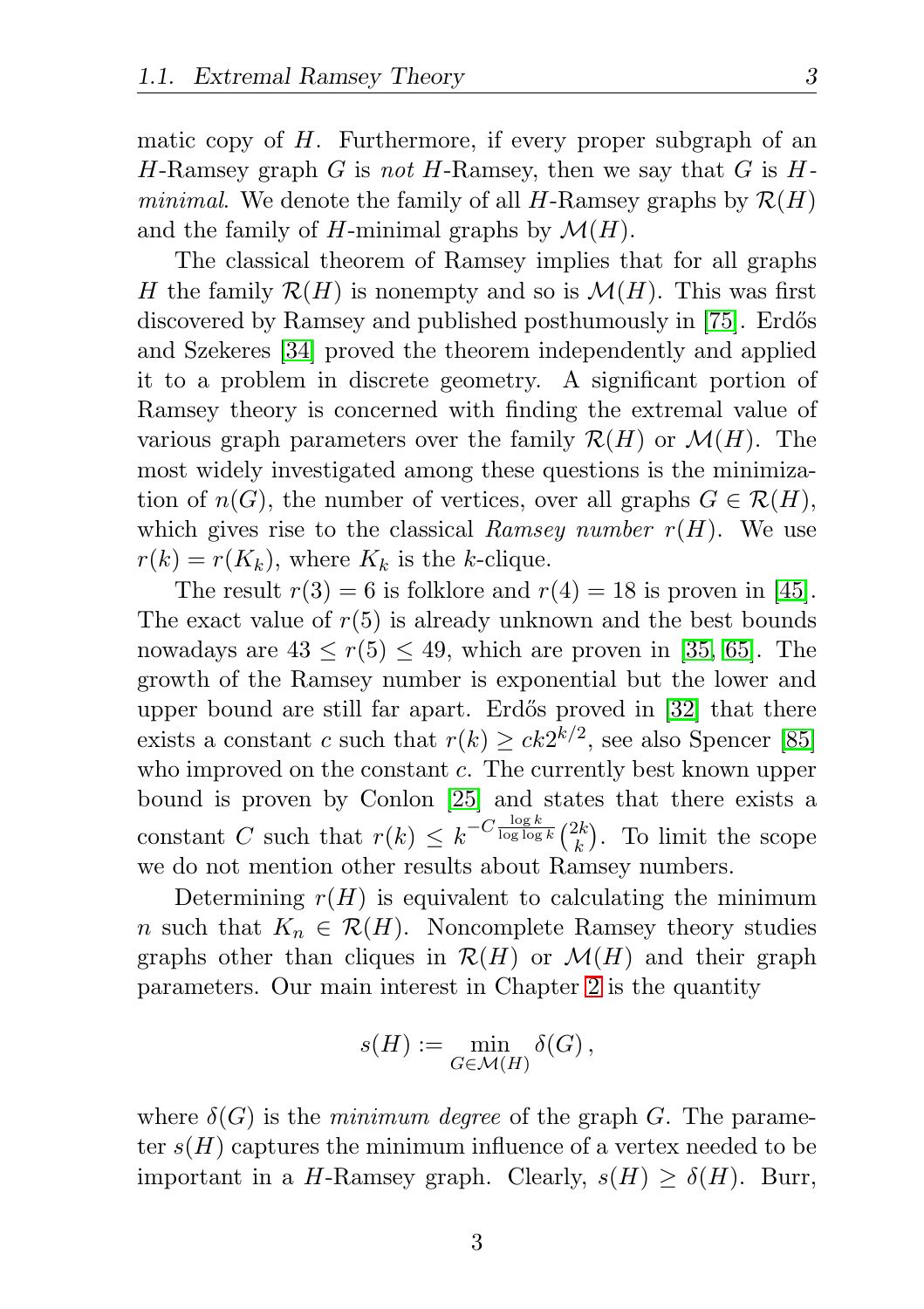Erdős, and Lovász [\[19\]](#page-128-1) introduced  $s(H)$  and studied it for H being a clique. The exact value is known for cliques and complete bipartite graphs [\[19,](#page-128-1) [21,](#page-128-2) [40\]](#page-130-2), and a simple lower bound  $s(H) \geq 2\delta(H) - 1$  (see Proposition [2.2\)](#page-28-0) is proven by Fox and Lin in [\[40\]](#page-130-2). We will extend these results in various ways.

*Example.* Let  $H = C_4$  be the 4-cycle. The simple lower bound yields  $s(C_4) \geq 3$  while it is known that  $K_6$  and  $K_{5,5}$  are  $C_4$ -Ramsey graphs [\[42,](#page-130-3) [8\]](#page-127-2). Any subgraph of these two graphs has minimum degree at most  $5$  and an  $H$ -Ramsey graph always has an H-minimal subgraph. Therefore,  $s(C_4) \leq 5$ , but this is not optimal. We claim that  $G = K_{3,9} \in \mathcal{R}(C_4)$ . Let  $A, B$  be the partite sets with  $|A| = 3$ ,  $|B| = 9$  and color the edges of G with red and blue. Every vertex  $b \in V(B)$  has three incident edges and there are  $2^3 = 8$  possible color patterns of these edges. Since  $|B| =$ 9, the pigeonhole principle implies that there are two vertices  $b_1, b_2 \in V(B)$  with the same color pattern. The color blue or red appears at least twice in this color pattern, which yields a monochromatic  $C_4$  containing the vertices  $b_1, b_2$ . This shows that  $K_{3,9} \in \mathcal{R}(C_4)$ . Every subgraph of  $K_{3,9}$ , in particular any  $C_4$ minimal subgraph, has minimum degree at most 3 which proves that  $s(C_4) \leq 3$ . Actually, it is also possible to prove that already  $K_{3.7}$  is  $C_4$ -Ramsey, even  $C_4$ -minimal. A generalization of this argument for complete bipartite graphs can be found in [\[40\]](#page-130-2).



Figure 1.1:  $C_4$ -Ramsey graphs

In Section [2.1](#page-29-0) we will determine the s-value for a large class of bipartite graphs. This class includes all even cycles, forests,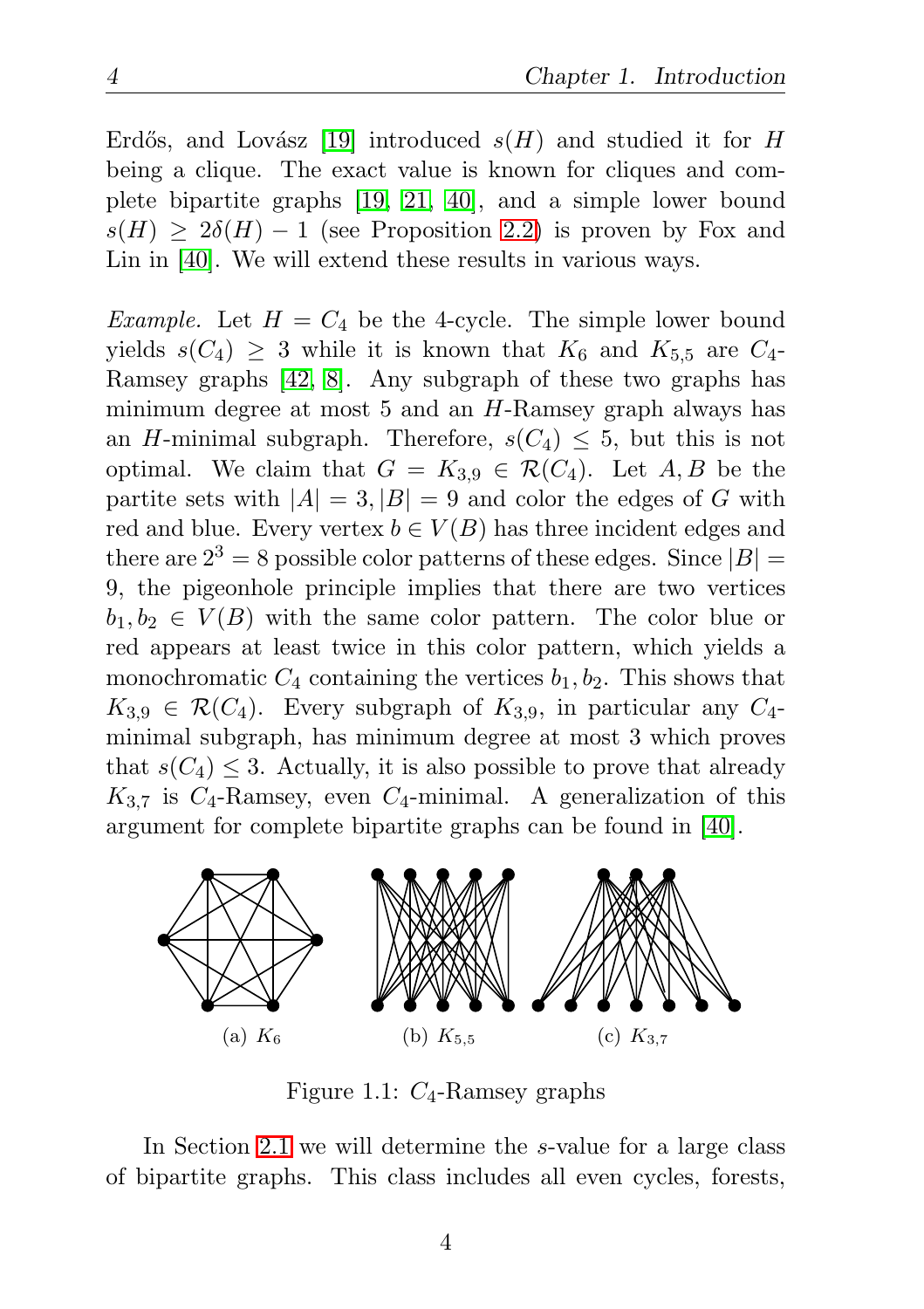bi-regular graphs, and all connected bipartite graphs with partite sets of the same size. Actually, all these graphs fulfill  $s(H)$  =  $2\delta(H) - 1$ , i.e., the simple lower bound is tight for them. We will continue in Section [2.2](#page-36-0) by exploring the behavior of the sparameter under taking disjoint union of graphs. Especially, we will prove that a large clique completely dictates the s-value in the disjoint union with a small clique, while a small complete bipartite graph determines the s-value in the disjoint union with a larger complete bipartite graph. For complete graphs as well as for all bipartite graphs considered in Section [2.1,](#page-29-0) the s-value is always upper bounded by a function of the minimum degree. However, this is not true in general, as we will prove in Section [2.3.](#page-46-0) Finally, in Section [2.4](#page-50-0) we will discuss asymmetric cases and generalizations to more than two colors for cliques.

For proving upper bounds on  $s(H)$  one has to show that there exists an H-minimal graph with small minimum degree. We usually show this by explicit constructions. In general, it is not easy to explicitly construct an H-Ramsey graph. The minimality makes such constructions even more difficult. Our usual approach is to proceed in two steps. In the first step, we find a graph  $G$  that is not H-Ramsey but in all colorings without a monochromatic copy of H, which are also called critical colorings, a special coloring of some subgraph can be forced. In the second step, we extend G by adding a new vertex (or maybe more than one) for some tsubsets of the vertices  $V(G)$  and connect it to all members of this t-set. If everything fits together nicely, we can force a coloring to appear in every critical coloring of G such that no matter how we color the newly introduced edges there is a monochromatic copy of  $H$ . This proves that the extended graph is  $H$ -Ramsey. Moreover, if we delete all newly introduced vertices, then we would obtain  $G$  again, which was by assumption not  $H$ -Ramsey. Hence, there exists some graph between  $G$  and its extension which is H-minimal. The minimum degree of this graph cannot be larger than t, showing that  $s(H) \leq t$ .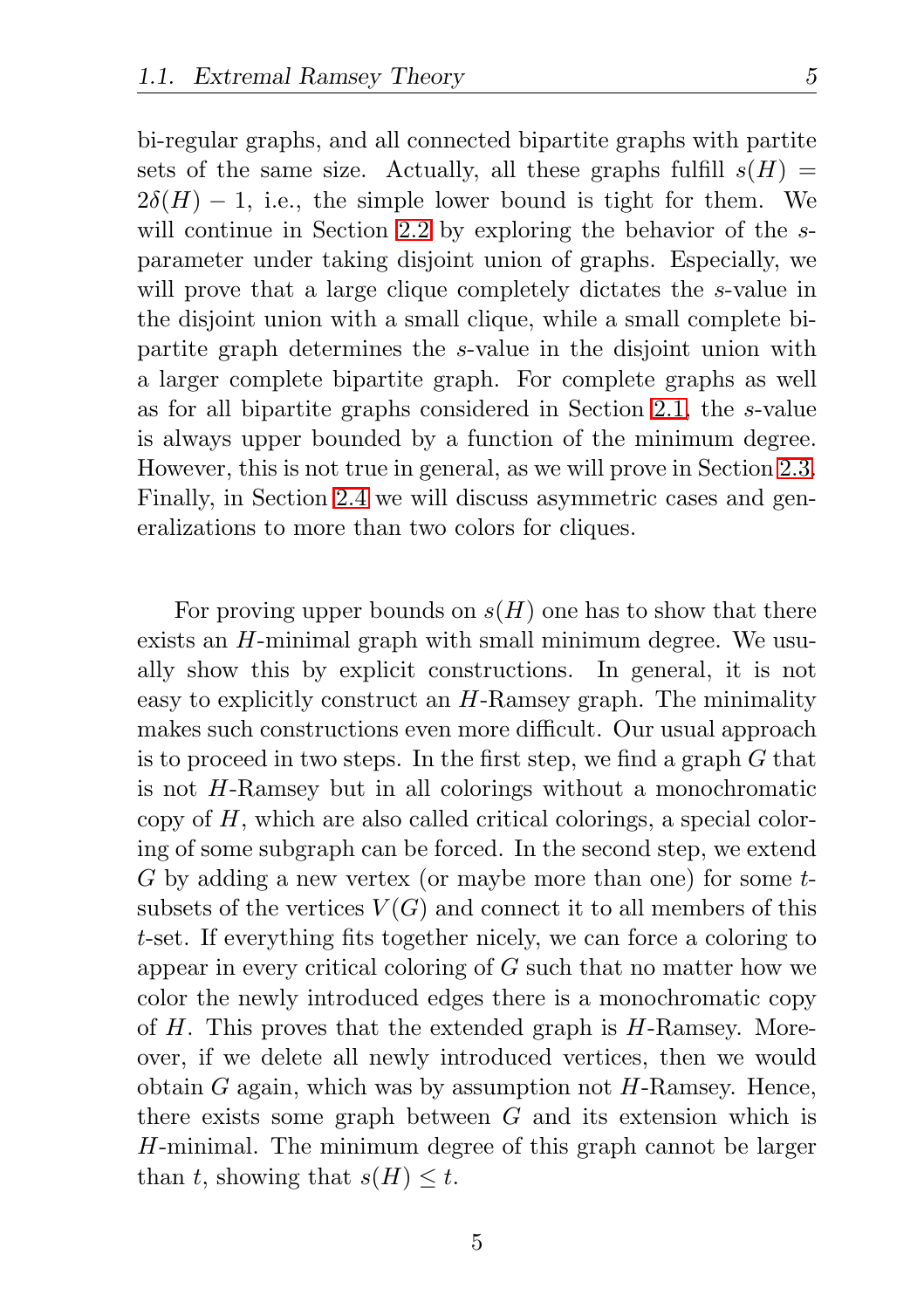Chapter [2](#page-26-0) is based on the joint work with Tibor Szabó and Stefanie Zürcher [\[88\]](#page-134-2).

#### <span id="page-15-0"></span>1.2 Polychromatic Colorings

The *art gallery problem* is a famous problem in computer science and it originates from a real-world problem. Imagine an art gallery consisting of one large room which we will think of as a simple polygon  $P$ . The task is to place guards at its vertices to make sure they see the whole polygon  $P$ . What is the minimum number of guards needed for that? If  $P$  is convex then one guard is sufficient, but usually there are some reflex corners and a guard cannot see around such corners. Chvatal [\[24\]](#page-128-3) proved that there is always a set of at most  $n/3$  vertex guards who guard a polygon P with n vertices. Furthermore, this bound is tight. Although Chvátal's paper contains only three pages, Fisk [\[38\]](#page-130-4) found an even shorter proof of this fact which we will present here: Triangulate



Figure 1.2: A polygon P with a triangulation and a vertex-3 coloring which can be guarded by 4 vertex-guards but not by 3.

P by only adding straight edges inside P. The resulting graph is still outerplanar and therefore can be properly colored with 3 colors. The smallest color class C contains no more than  $n/3$ vertices. Every triangle contains a vertex of each color class. We place at each vertex of  $C$  a guard and claim that they together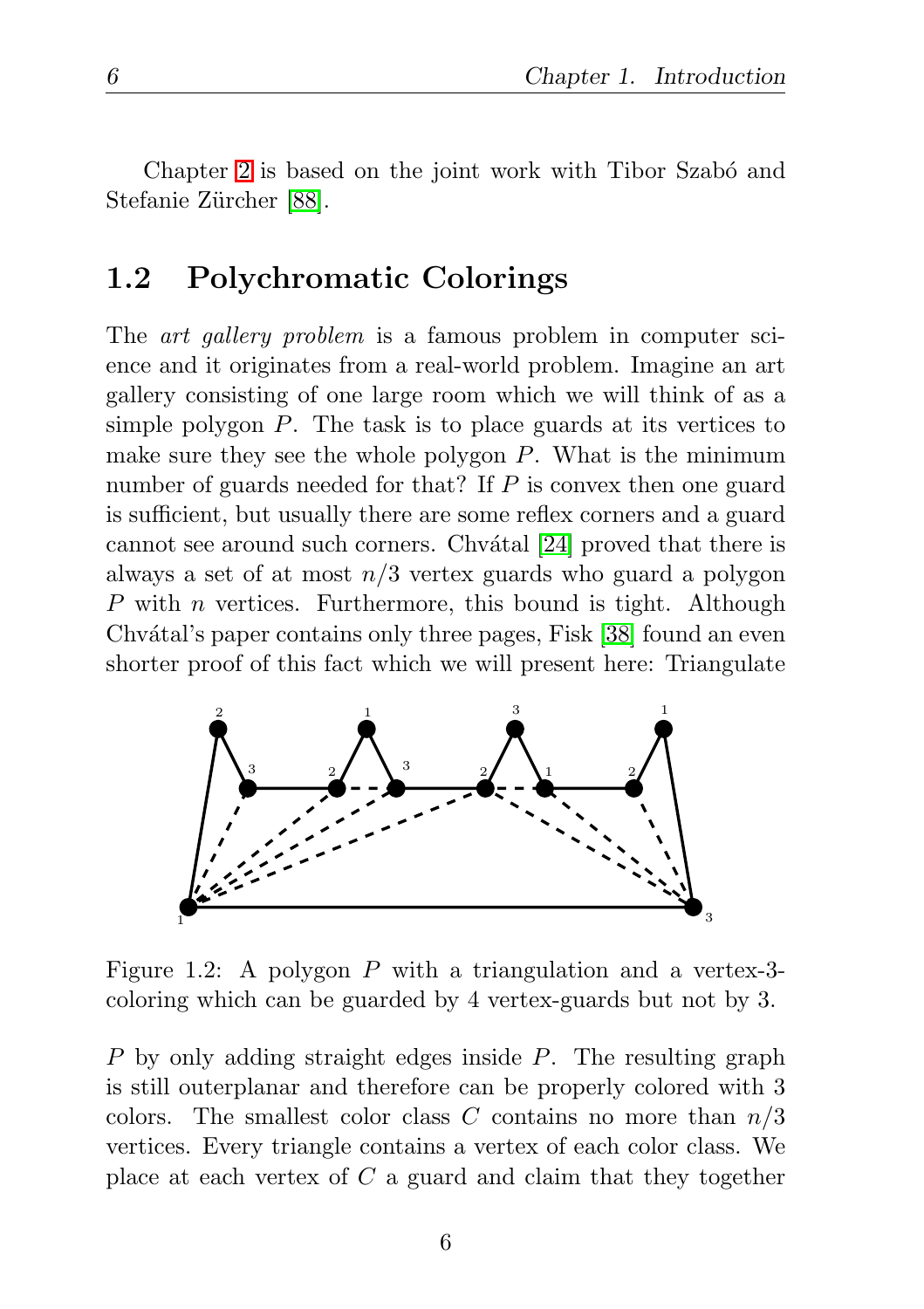guard the whole polygon  $P$ . Every point  $p$  inside  $P$  belongs to some triangle T and one of the vertices of T is in C, say x. Since a triangle is convex the guard at x sees  $p$  which proves that the whole polygon P is guarded with at most  $n/3$  guards.

The crucial point in the argument above is that every triangle receives all three colors. A vertex-k-coloring of a plane multigraph G is *polychromatic* if every face receives all colors on its boundary. In contrast to the classical coloring problem in graph theory, it is harder to provide a polychromatic coloring with many colors than with few. Polychromatic colorings correspond to a *combinatorial variant* of the art gallery problem: The input is a plane multigraph G and a vertex guard sees all the faces incident to it. This means especially that we forget about the whole geometry and allow guards also to see around corners if it is still in the same face.

We consider plane *multigraphs* where edges are drawn by any curve connecting the endpoints (see Figure [1.3\)](#page-16-0). This setting is more general and most of our results in Chapter 3 fit into it.

There are several proofs that every plane multigraph without faces of size 1 or 2 can be polychromatically 2-colored (Theo-rem [3.15\)](#page-78-0). Therefore any plane multigraph on  $n$  vertices with no faces of size 1 or 2 can be guarded by  $\frac{n}{2}$  $\frac{n}{2}$  guards. In the combinatorial setting as described above this is tight.



(a) triangulation (b) plane multiwith multiedges graph with 2-faces multi- (c) non-degenerate rectangular subdivision

<span id="page-16-0"></span>Figure 1.3: Plane Multigraphs

From a result of Hoffmann and Kriegel [\[50\]](#page-131-2) it follows that any plane, bipartite, 2-connected simple graph is polychromatically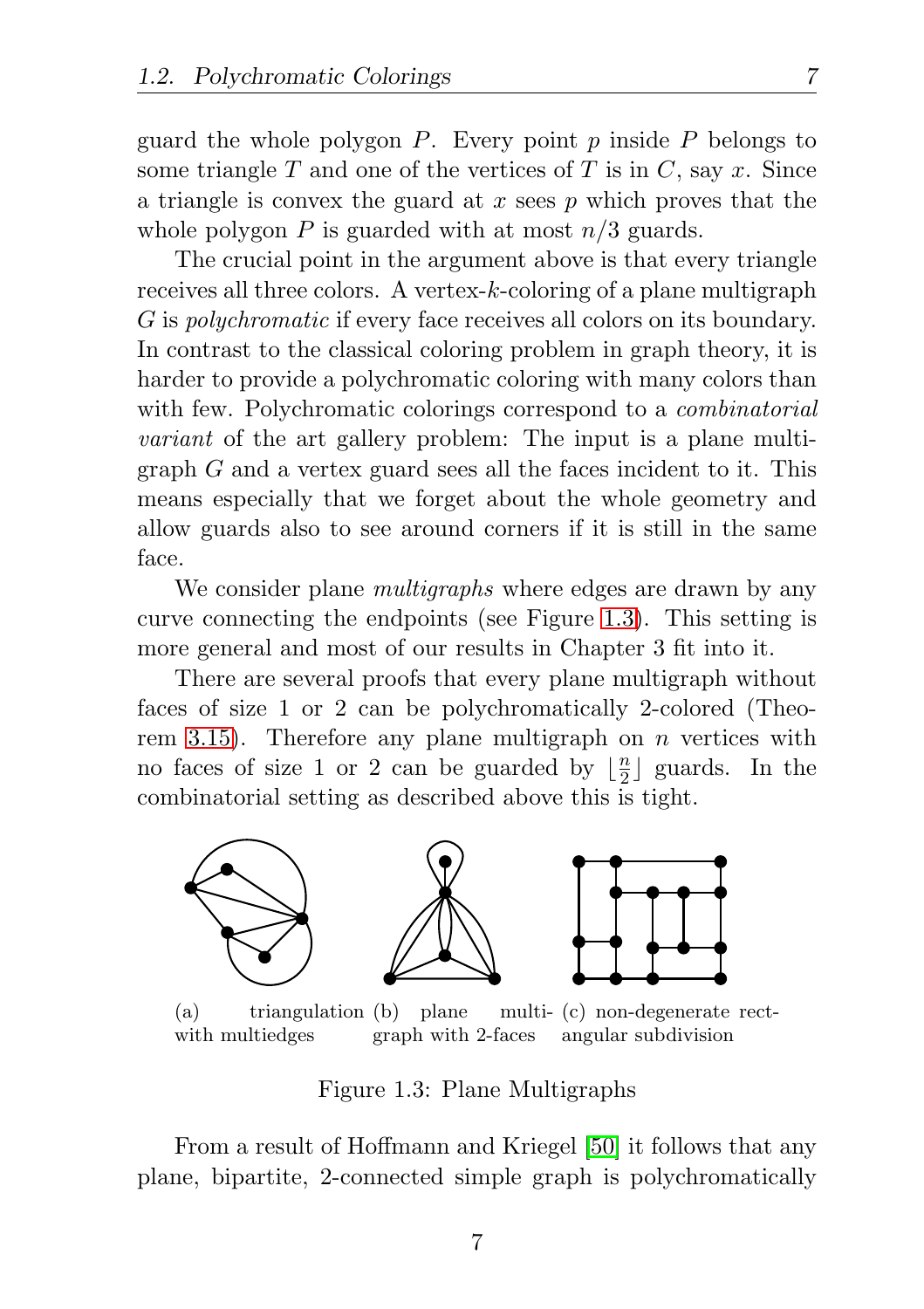3-colorable (Theorem [3.26\)](#page-85-1). Horev and Krakovski [\[53\]](#page-131-3) showed that any connected plane graph G without faces of size 1 or 2 and maximum degree at most 3, which is not  $K_4$  or a subdivision of  $K_4$  on 5 vertices, is polychromatically 3-colorable. In [\[52\]](#page-131-4) it is shown that every bipartite cubic plane graph has a polychromatic 4-coloring (with the possible exception of the outer face).

A subdivision of a rectangle into rectangles is called rectangular subdivision and it is non-degenerate if no four rectangles meet in a point. Dinitz et al. [\[31\]](#page-129-3) showed that it is possible to color the vertices of any non-degenerate rectangular subdivision S with three colors such that each rectangle in S has at least one vertex of each color. They conjectured that this is also possible with four colors. And indeed, a proof by Guenin [\[46\]](#page-130-5) of a conjecture by Seymour [\[82\]](#page-134-3) concerning the edge-coloring of a special class of planar graphs, directly implies such a 4-coloring [\[30\]](#page-129-4). Keszegh [\[58\]](#page-131-5) investigates polychromatic colorings of so-called ndimensional guillotine-partitions.

For a plane multigraph G, let  $g(G)$  be the smallest number of vertices any face has. There cannot be a polychromatic coloring of G with more than  $g(G)$  colors. In [\[53\]](#page-131-3) it was asked if there exists a constant  $c$  such that every plane multigraph  $G$  has a polychromatic coloring with  $g(G) - c$  colors. We will show that this is not true. It is proven in Section [3.2](#page-76-0) that for  $q \geq 5$  every plane multigraph with  $g(G) = g$  there exists a polychromatic coloring with  $\lfloor \frac{3g-5}{4} \rfloor$  colors. On the other hand we construct plane simple graphs G with  $g(G) = g$  where every polychromatic coloring can use at most  $\lfloor \frac{3g+1}{4} \rfloor$  $\frac{a+1}{4}$  colors. The main steps for proving that a multigraph is polychromatically  $k$ -colorable are: (1) we assign to each face almost all its vertices such that a vertex is not assigned more than twice; and (2) we consider special edge-colorings which are called polychromatic edge-colorings. Actually, we will first consider these special edge-colorings in Section [3.1](#page-69-0) and after that we show how to apply them to obtain polychromatic colorings of plane multigraphs in Section [3.2.](#page-76-0)

In Section [3.3](#page-83-0) we consider special cases of plane graphs. Tri-

8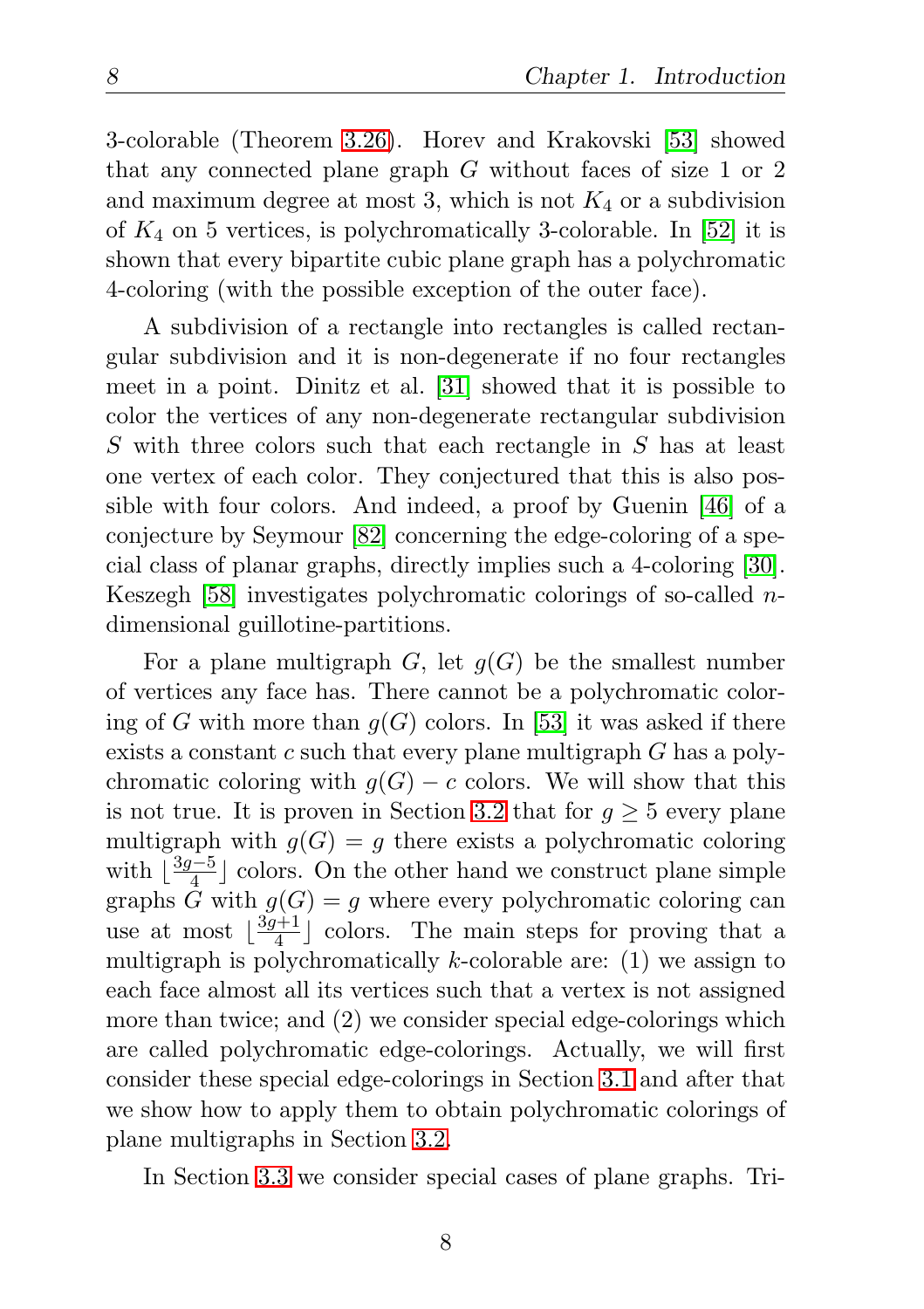angulations are plane multigraphs such that every face is a 3-cycle (Figure [1.3\(](#page-16-0)a)). By the above discussion we know that every triangulation is polychromatically 2-colorable and sometimes it is also polychromatically 3-colorable. A triangulation is polychromatically 3-colorable if and only if it is properly 3-colorable. For example, a plane embedding of K<sup>4</sup> is *not* polychromatically 3-colorable. We will explore this connection in more details. Furthermore, we study multigraphs with even faces only and outerplanar multigraphs. It will be proven that any outerplanar multigraph G with  $q = q(G) > 3$  is polychromatically q-colorable.

Section [3.4](#page-87-0) explains the connection to guarding problems in more details. Finally, complexity questions are considered in Section [3.5.](#page-88-0) The decision problem whether a plane multigraph is polychromatically k-colorable is in P for  $k = 2$  and it is NPcomplete for  $k = 3$  or  $k = 4$ . Moreover, we continue by giving some more restrictive decision problems. For a set L of integers we consider the decision problem whether a plane multigraph with faces of sizes only in  $L$  is polychromatically 3-colorable. There is an almost complete characterization shown for which sets L the problem is in P and for which it is NP-complete.

Chapter [3](#page-68-0) is based on joint work with Noga Alon, Robert Berke, Kevin Buchin, Maike Buchin, Péter Csorba, Saswata Shannigrahi, and Bettina Speckmann [\[5\]](#page-126-1).

#### <span id="page-18-0"></span>1.3 Extremal Satisfiability

A *boolean formula* is a well-formed boolean expression containing boolean variables, the logical AND, the logical OR, and the logical negation. A boolean formula f over the variables  $V =$  $\{v_1, \ldots, v_n\}$  is *satisfiable* if there is an assignment in  $\{\text{true}, \text{false}\}^V$ such that f evaluates to true. Satisfiability is the problem to decide whether a given formula is satisfiable, and it was the first problem which was proven to be NP-complete [\[26,](#page-128-4) [63\]](#page-132-1).

There are two main questions which guide us from here: What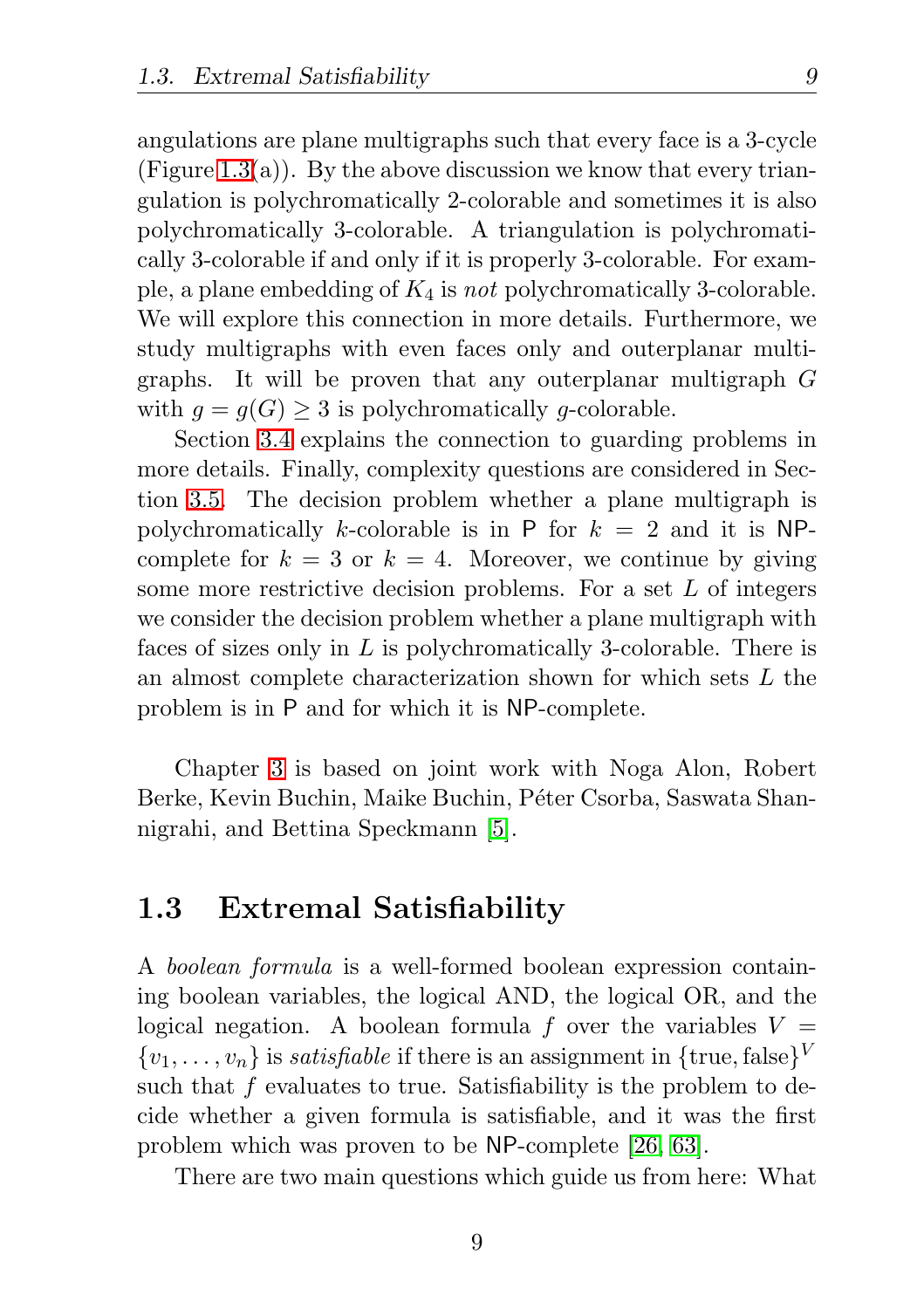special restriction on the SAT problem can guarantee that the decision problem is trivial, i.e., the answer is always YES or always NO? What restriction on SAT are possible such that it remains NP-hard?

There are three ways to restrict the SAT problem:

- (i) Restrict on special formulas f,
- (ii) change the satisfying condition, or
- (iii) restrict the solution space  $\{\text{true}, \text{false}\}^V$ .

The most common restrictions are of the form (i) and we will mention here some results (not including monotone, planar, or linear SAT). It is well-known that every boolean formula has an equivalent boolean formula in conjunctive normal form (CNF). The SAT problem restricted to CNF formulas where all clauses contain k literals, denoted by k-SAT, is NP-hard for  $k \geq 3$  and it is polynomial time solvable for  $k = 2$ .

Next, restrictions on the number of occurrences in a k-CNF formula are discussed. It is shown in [\[61\]](#page-132-2) that if there exists some unsatisfiable  $k$ -CNF formula where every variable occurs only  $s$ times, then the restricted satisfiability problem is NP-hard. Define  $f(k)$  to be the largest integer s such that all k-CNF formulas with variables not occurring more than s times are satisfiable. This is a very interesting extremal parameter. An application of the Lovász Local Lemma shows that  $f(k) \geq \frac{2^k}{e k}$  [\[61\]](#page-132-2). The very recent construction in [\[41\]](#page-130-6) shows that this is tight up to a constant factor, i.e.,  $f(k) \in \Theta(\frac{2^k}{k})$  $\frac{2^{n}}{k}$ ). Also recently, an algorithmic version of the Lovász Local Lemma has been established which implies that for k-CNF formulas with variables that occur at most  $\frac{2^{k-5}}{k}$  $\frac{k}{k}$  times not only the decision problem can be solved but also a satisfying assignment can be found in polynomial time [\[68\]](#page-132-3).

These results are linked to the dependencies of clauses: Two clauses have a conflict (negative dependency) if there is a variable which occurs in one positively and in the other negatively, and they have a positive dependency if they share a literal. One might expect that an unsatisfiable CNF formula should contain many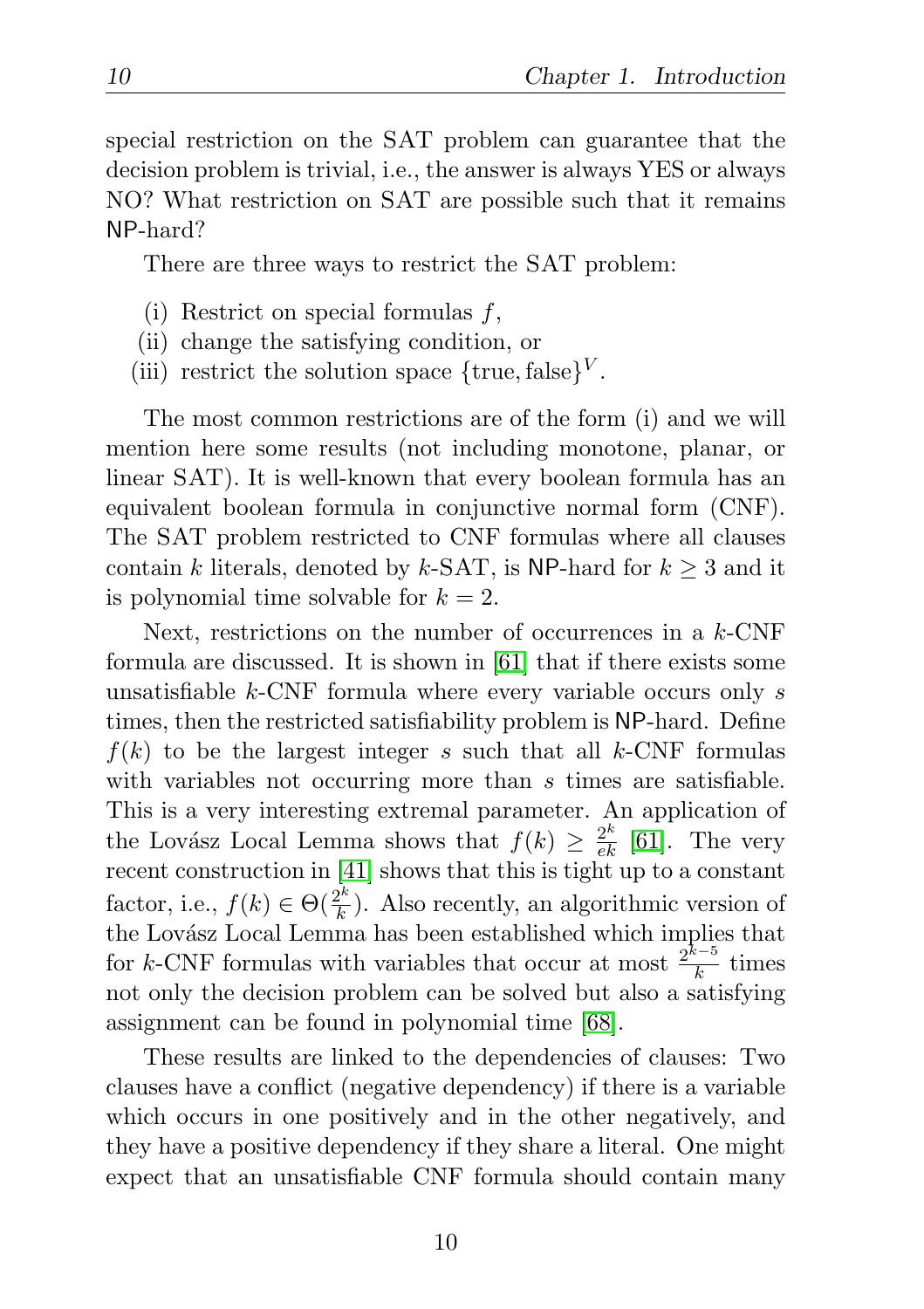conflicts, which was the starting point of the investigations in [\[81\]](#page-133-1), where it is shown that for k large enough  $2.69^k \leq c_k \leq 3.55^k$ , where  $c_k$  denotes the minimum number of conflicts in an unsatisfiable k-CNF formula.

The second approach (ii) was investigated by Schaefer [\[78\]](#page-133-2). His setup allows to take formulas f which are conjunctions of logical relations. A logical relation is a subset of all possible assignments and therefore it is a generalization of the disjunction in the conjunctive normal form. He gave a complete characterization of the classes of relations leading to polynomial time algorithms, and the other classes are NP-hard. This dichotomy result is astonishing because one could expect that there would also be intermediate cases, that are neither in P nor NP-hard. It follows from Schaefer's theorem that the variants NAE-SAT or exactly-one SAT are NP-hard. The recent paper [\[3\]](#page-126-2) considers a refinement with respect to subtler complexity classes.

We investigate the third way (iii) by restricting the search space. Normally, every assignment to the variables is allowed, but we want to forbid some assignments a priori. Given a set  $S \subseteq \{0,1\}^*$  of assignments, the S-SAT problem asks whether for a formula F over n variables there is an assignment  $S_n :=$  $S \cap \{0,1\}^n$  that satisfies F. If so, then F is called S-satisfiable. If  $|S_n|$  is polynomial in n and  $S_n$  can be enumerated in polynomial time then S-SAT is in P. To exclude this case we concentrate on *asymptotically exponential* families, for which there exists some  $\alpha > 1$  such that  $|S_n| \in \Omega(\alpha^n)$ . In fact, we will work with a generalization of asymptotically exponential families in Chapter 4.

The question whether S-SAT is NP-hard for all asymptotically exponential  $S$  was first stated by Cooper [\[27\]](#page-129-5). We will disprove this conjecture by constructing an exponential S such that S-SAT is not NP-hard, provided  $P \neq NP$  (Section [4.7\)](#page-119-0)

The S-SAT problem is still hard under different notions of hardness: We show that if  $S$ -SAT is in P for some exponential  $S$ ,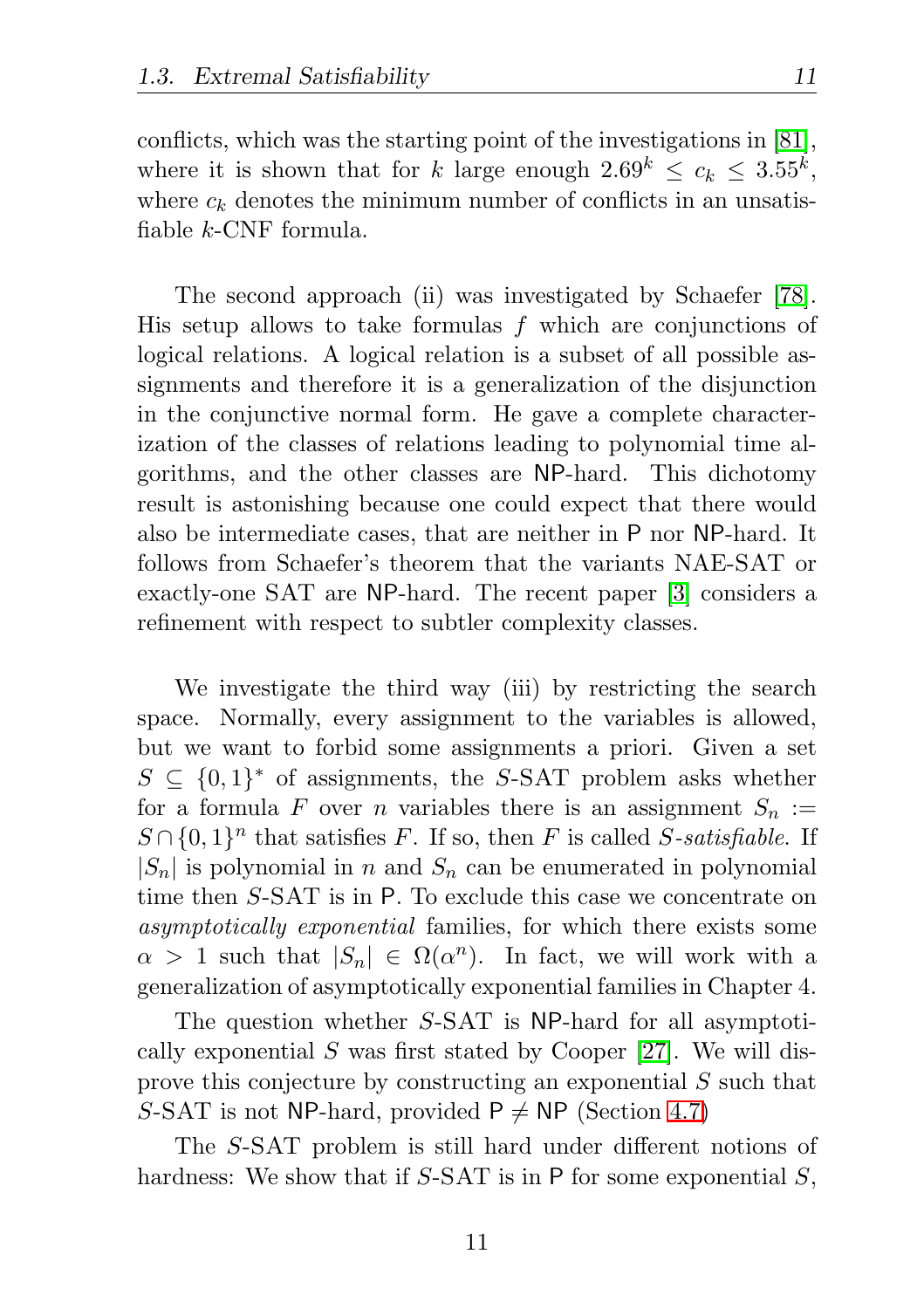then SAT, and thus every problem in NP, has polynomial circuits (Section [4.4\)](#page-111-0). This would imply that the polynomial hierarchy collapses to its second level [\[56\]](#page-131-6). Since this is widely believed to be false, it is a strong indication that S-SAT is a hard problem in general.

A natural way to describe a language  $S$  is by a grammar (if there exists one). Therefore, we will go further and concentrate on families  $S_n$  given by a regular or context-free grammar. In both cases, the S-SAT problem turns out to be NP-hard for every exponential family S. The main tool to prove NP-hardness of S-SAT is to compute large index sets for which every assignment can be realized by  $S_n$  (see Section [4.3\)](#page-107-0). The maximum size of such an index set is the VC-dimension of  $S_n$ . It is hard to compute the VC-dimension in general. Moreover the size of  $S_n$ is large, and therefore this approach seems not applicable for a polynomial reduction. However, if  $S$  is given by a finite deterministic state machine then we can compute the VC-dimension and an index set of this size in linear time (Section [4.6\)](#page-117-0). Even if S is given by a context-free grammar, we can compute large index sets shattered by  $S_n$  (not necessarily a maximum one), which will lead to NP-hardness proofs of such S-SAT (see Section [4.5\)](#page-113-0).

Chapter [4](#page-100-0) is based on joint work Dominik Scheder [\[80\]](#page-133-3).

#### <span id="page-21-0"></span>1.4 Notation

We denote by N the set of *natural numbers*  $1, 2, 3, \ldots$ , and  $\mathbb{N}_0 =$  $\mathbb{N} \cup \{0\}$ . We use the notation  $[n] := \{1, 2, \ldots, n\}$  and the set of all k-subsets of a set S is denoted by  $\binom{S}{k}$  $\binom{S}{k}$ . The set of all functions  $f: V \to W$  is denoted by  $W^V$ .

**Asymptotics.** Let  $f, g, h$  be real positive functions. We write  $f \in O(g)$  if there exist  $n_0$ , c such that  $f(n) \leq cg(n)$  for all  $n \geq n_0$ . Normally, for exponential functions we neglect polynomial factors and write  $f \in O^*(g)$  instead. Moreover, we use the notation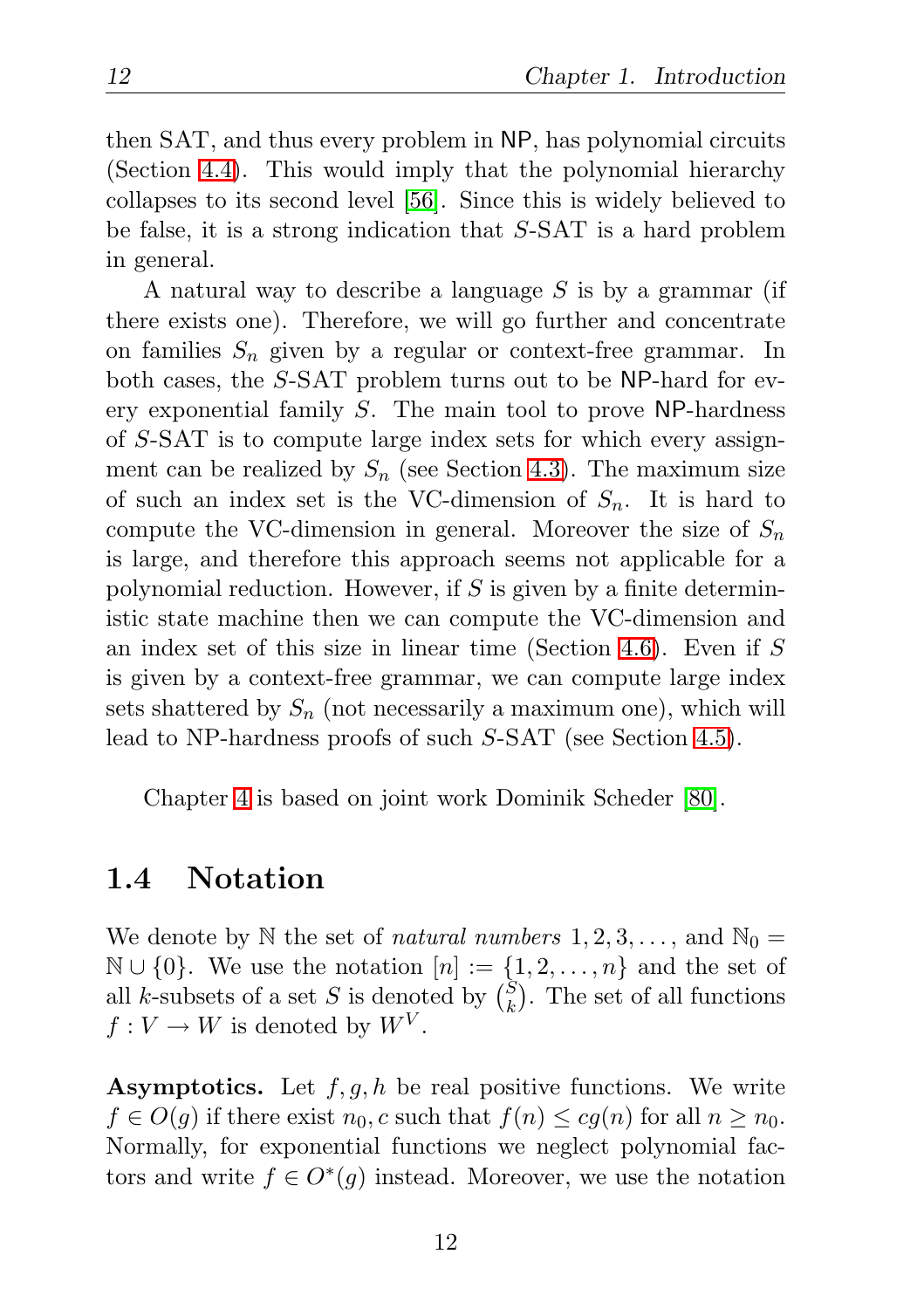$h \in \Omega(q)$  if  $q \in O(h)$ .

Multigraphs. A *multigraph* G is a pair consisting of a finite set  $V(G)$  of *vertices* and a multiset  $E(G)$  of *edges* from the set  $\binom{V(G)}{2}$  ${C(G) \choose 2} \cup {V(G) \choose 1}$  $1^{(G)}$ . We use  $n(G) = |V(G)|$  and  $e(G) = |E(G)|$ . For an edge  $e \in E(G)$ , the elements in e are called its *endpoints*. A *loop* is an edge  $e \in E(G)$  with only one endpoint. *Multiple edges* are edges with the same endpoints. A *graph* G is a multigraph without loops and without multiple edges, i.e., the edges are a subset of  $\binom{V(G)}{2}$  $2<sup>(G)</sup>$ ). If we want to emphasize that G is a graph rather than a multigraph, then we also say that G is a *simple* graph. We assume in the following that multigraphs have *no loops* if not otherwise stated.

**Multigraphs without loops.** Two vertices  $u, v \in V(G)$  are *adjacent* in the multigraph G if  $\{u, v\} \in E(G)$ . The *neighborhood* of a vertex v in the multigraph G is denoted by  $N_G(v)$  and contains all vertices adjacent to v, the *degree* of v  $deg_G(v)$  equals to the number of edges incident to  $v$ . If the multigraph  $G$  is clear from the context, we usually just write  $N(v)$  and  $deg(v)$ . The *minimum degree* of a multigraph G is denoted by  $\delta(G)$ , and the *maximum degree* by  $\Delta(G)$ . A vertex  $v \in V(G)$  is isolated if  $N_G(v) = \emptyset$ .

A *vertex-k-coloring* of G is a map  $\varphi: V(G) \to \{1, \ldots, k\}$ and an *edge-k-coloring* of G is a map  $\varphi : E(G) \to \{1, ..., k\}.$ A vertex-k-coloring  $\varphi$  is *proper* if for every edge  $\{u, v\} \in E(G)$ ,  $\varphi(u) \neq \varphi(v)$ . An edge-k-coloring is *proper* if for every vertex  $v \in V(G)$ , all edges incident to v have different colors. The *chromatic number*  $\chi(G)$  is the smallest k such that there exists a proper vertex-k-coloring of G. A multigraph G is *bipartite* if  $\chi(G) \leq 2$ .

Plane multigraphs. A *drawing* of a multigraph G is a function defined on  $V(G) \cup E(G)$  that assigns to each vertex v a point  $f(v)$  in the plane and assigns each edge with endpoints  $u, v$  a curve connecting  $f(u)$ ,  $f(v)$ . A *plane embedding* of G is a draw-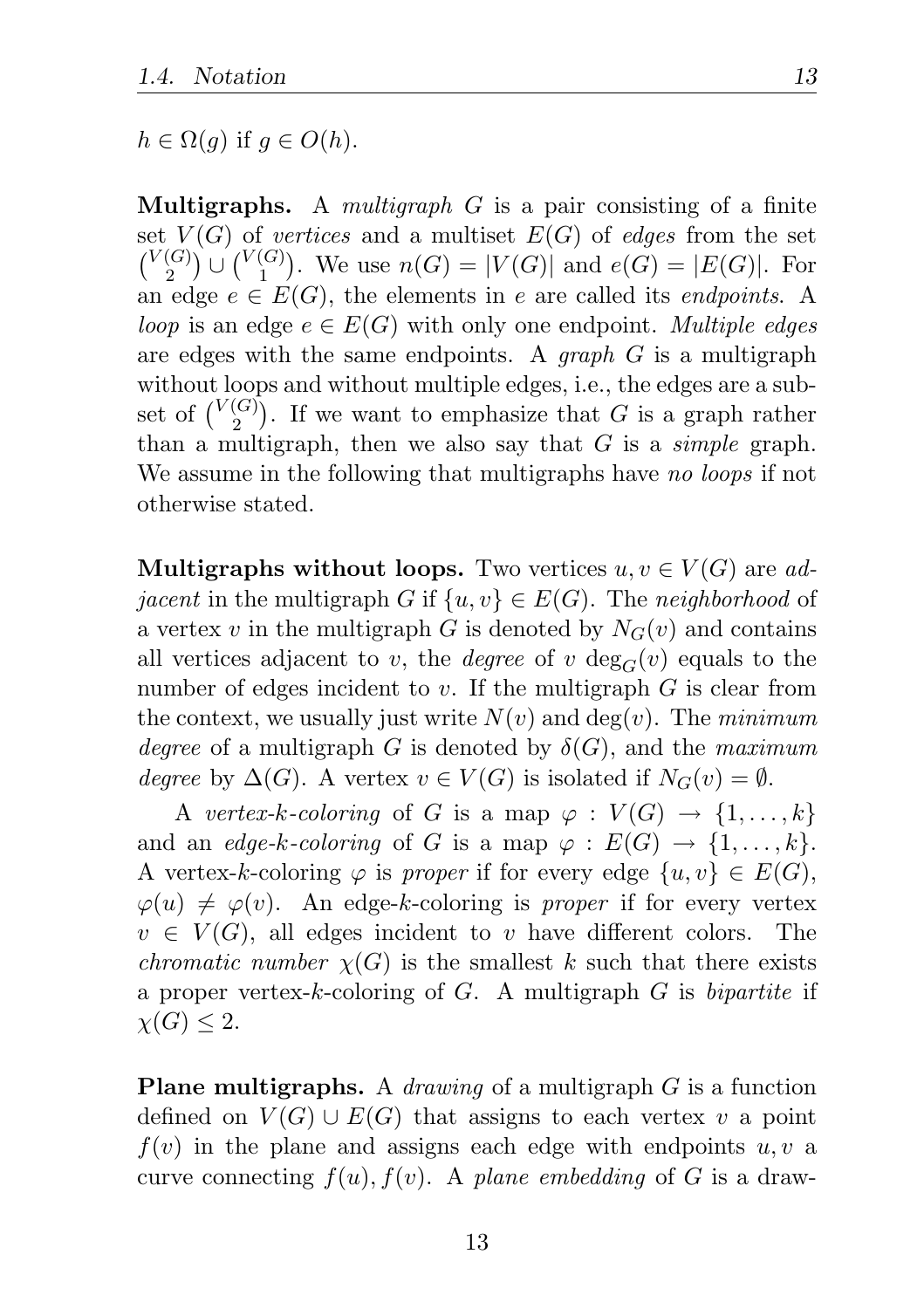ing of G such that no two curves meet in a point other than a common endpoint. Note that we do not require that the curves are straight line segments. A *plane multigraph* is a multigraph G together with a plane embedding of G. We denote the set of faces of G by  $F(G)$ . For a plane multigraph G, a *dual graph*  $G^*$ is a plane multigraph which has for each face  $f \in F(G)$  a vertex  $x_f \in V(G^*)$  drawn inside f. An edge  $e \in E(G)$  with face a on one side and face b on the other side gives rise to an edge  $e^* \in E(G^*)$  connecting  $x_a$  and  $x_b$ . The dual graph  $G^*$  can contain loops and multiedges also if G itself is a simple graph (Figure [1.4\)](#page-23-0).



<span id="page-23-0"></span>Figure 1.4: A simple plane graph and its dual graph.

**Simple graphs.** For  $A, B \subseteq V(G)$  let  $E(A, B)$  denote the set of edges with one endpoint in A and the other one in B. For  $A = B$ , we abbreviate  $E(A) := E(A, A)$ . For a graph G and a set  $S \subset V(G)$  we denote its induced subgraph by  $G[S]$ , i.e.,

$$
G[S] = (S, E(G) \cap {S \choose 2}).
$$

We write  $G - U$  for the graph  $G[V(G) \setminus U]$ . The *independence number*  $\alpha(G)$  of G is the largest size of a set  $S \subseteq V(G)$  such that  $G[S]$  contains no edges.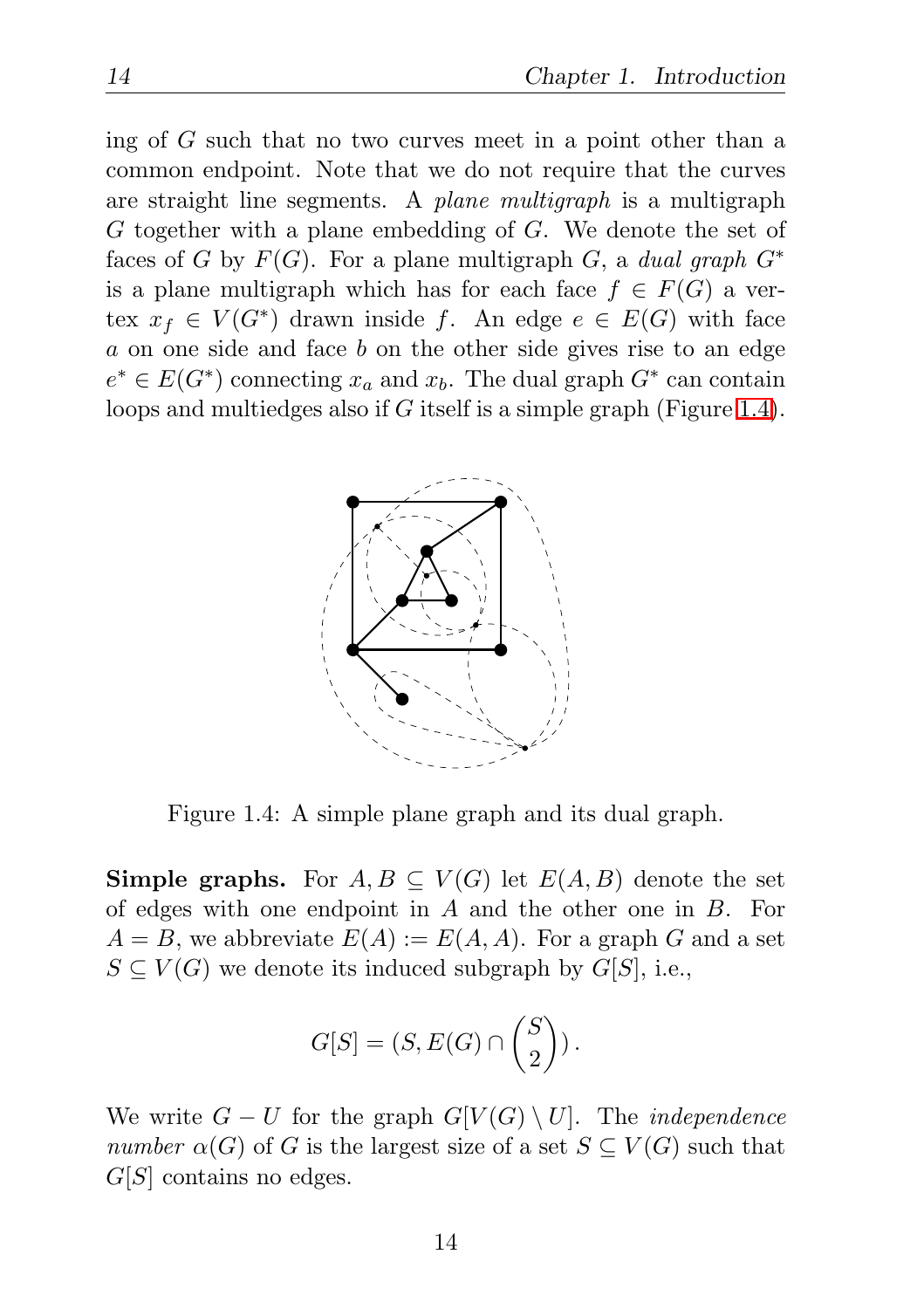A graph is called 2*-connected* (2*-edge-connected*) if after the deletion of any vertex (edge) the graph is still connected.

We say that there is a *copy* of H in G if there is an injective map  $\varphi: V(H) \to V(G)$  such that if  $\{h_1, h_2\} \in E(H)$  then also  $\{\varphi(h_1), \varphi(h_2)\}\in E(G)$ . An injective map  $\varphi: V(H) \to V(G)$ such that  $\{h_1, h_2\} \in E(H)$  if and only if  $\{\varphi(h_1), \varphi(h_2)\} \in E(G)$ is called an *induced embedding* of H in G. If an induced embedding of H in G is also bijective, then we say that G and H are *isomorphic* and write  $G \cong H$ . The clique number of G, denoted by  $\omega(G)$ , is the largest t such that there is a copy of  $K_t$  in G.

For two graphs  $H_1, H_2$  let  $H'_1, H'_2$  be isomorphic copies such that  $H'_i \cong H_i$  for  $i = 1, 2$  and  $V(H'_1) \cap V(H'_2) = \emptyset$ . Then  $H_1 + H_2$ denotes the *disjoint sum* of  $H_1$  and  $H_2$ , with  $V(H_1 + H_2)$  $V(H'_1) \cup V(H'_2), E(H_1 + H_2) = E(H'_1) \cup E(H'_2)$ . Furthermore, tH denotes the disjoint sum  $H + H + \ldots + H$  of t isomorphic copies of H. The *join*  $H_1 \vee H_2$  is the graph obtained from  $H_1 + H_2$  by adding all edges  $\{x, y\}$  where  $x \in V(H'_1)$  and  $y \in V(H'_2)$ .

Directed multigraph. An *edge-orientation* of a multigraph G is a map  $\varphi : E(G) \to V(G)$  such that the image of each edge e is one of its endpoints and we say that the edge e points towards the vertex  $\varphi(e)$ . A *directed multigraph* is a graph with an edgeorientation. For a directed multigraph G and a vertex  $v \in V(G)$ , the *in-degree*  $d_G^-(v)$  is the number of edges pointing towards v and  $d_G^+$  $G_G^+(v) = \deg_G(v) - d_G^-(v)$  is the out-degree of v.

**Ramsey theory.** The hypergraph Ramsey number  $r_k(a_1, \ldots, a_c)$ is the smallest number  $n \in \mathbb{N}$  such that for every c-coloring of the k-subsets of [n] there is an  $i \in [c]$  and an  $a_i$ -subset  $A \subseteq [n]$  such that all elements of  $\binom{A}{k}$  are colored with the *i*<sup>th</sup> color. We write  $r_k(a)$  if all  $a_i$  are equal to a and for  $k = 2$  we omit the index k and just write  $r(a_1, \ldots, a_c)$ . We talk about a *symmetric* case if all  $a_i$  are the same, and otherwise we refer to an  $asymmetric$  case.

Boolean formulas. A *boolean variable* is a variable with values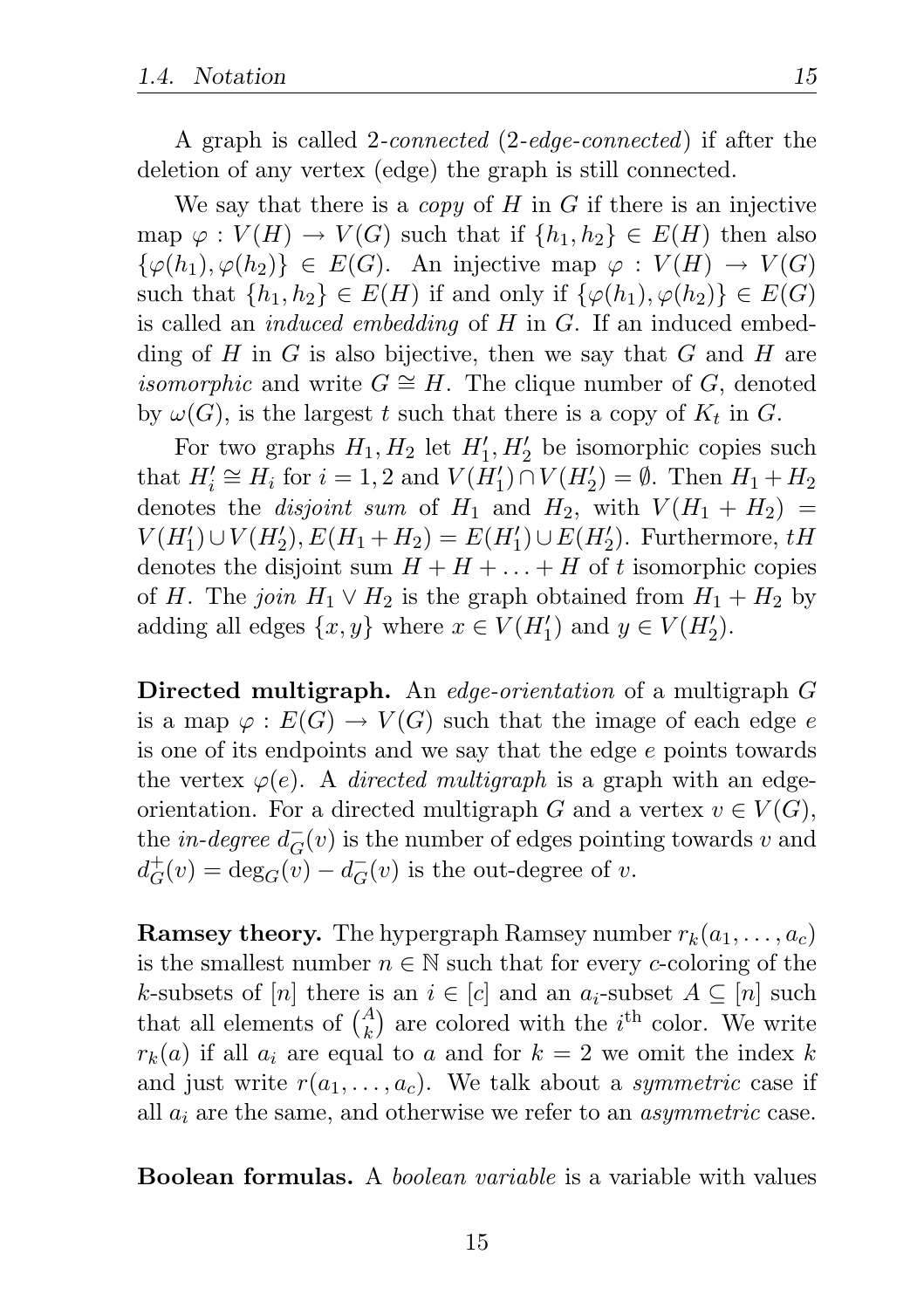true and false which we also interpret as integers 1 and 0. The negation of a variable v is denoted by  $\overline{v}$  or  $\neg v$  and it evaluates to  $1-v$ . The logical AND is denoted by  $\wedge$  and the logical OR by  $\vee$ and their evaluation is as usual. A *boolean formula* F is a wellformed syntactic expression containing boolean variables as well as  $\vee$ ,  $\wedge$ ,  $\neg$ , and parantheses. Denote by vbl(*F*) all the variables which occur at least once in F. The *size* of a boolean formula is the length of the expression.

A *literal* is a variable v or its negation  $\overline{v}$ . A k-clause is a disjunction of exactly k literals not containing the same literal twice or a variable and its negation. For example,  $v_3 \vee \overline{v_5} \vee v_9$  is a 3-clause. A formula is in *conjunctive normal form* (CNF) if it is a conjunction of clauses, furthermore f is a k*-CNF formula* if it is a formula in conjunctive normal form with k-clauses only.

An *assignment* to the variables  $V = \{v_1, \ldots, v_n\}$  is a function in  $\{\text{true}, \text{false}\}^V$  or  $\{0, 1\}^V$  and it evaluates a boolean formula on the variables  $V$  in the usual way.

A boolean formula over variables V is satisfiable if there exists an assignment in  $\{\text{true}, \text{false}\}^V$  such that f evaluates to true under this assignment.

**Languages.** Let  $\Sigma$  be a finite *alphabet* (normally  $\Sigma = \{0, 1\}$ ). The *empty word* has length 0 and is denoted by  $\varepsilon$ . For  $n \in \mathbb{N}_0$ , the set of all words over  $\Sigma$  of length n will be denoted by  $\Sigma^n$  and it consists of all concatenations (sequences) of n elements of  $\Sigma$ . Moreover, the set of all words is  $\Sigma^* = \bigcup_{n \in \mathbb{N}_0} \Sigma^n$ . A *language* is any subset of  $\Sigma^*$ . For two languages  $L_1, L_2$ , we denote by  $L_1L_2$ the language containing all the words w of the form  $w = w_1w_2$ for  $w_1 \in L_1, w_2 \in L_2$ . For a language L we define inductively  $L^0 = \{\varepsilon\}$  and  $L^{n+1} = L^n L$  for  $n \in \mathbb{N}_0$ . Moreover, we define  $L^* = \bigcup_{n \in \mathbb{N}_0} L^n$ .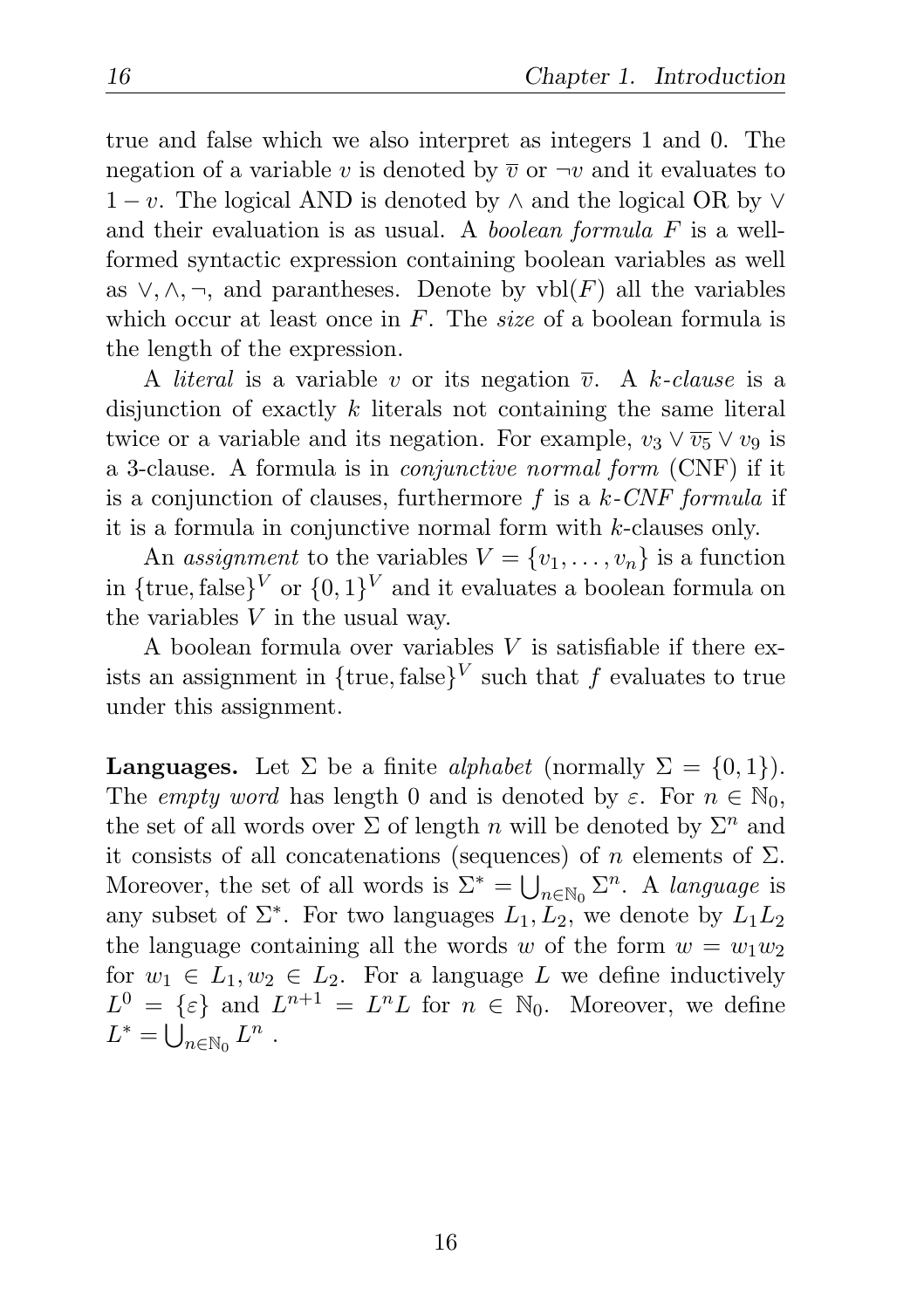<span id="page-26-0"></span>Party mathematics is an important tool in the repertoire of the socially gifted mathematician, and one of the all-time favorite stories tell us that at a party of six people there are at least three people who know each other, or three people who do not know each other. As mathematicians started to get invited to larger parties, they began working on the general case.

M. Schaefer

### Chapter 2

## Extremal Ramsey Theory

Noncomplete Ramsey theory—the term was introduced by Burr in [\[15\]](#page-127-3)—considers colorings of *noncomplete* graphs. For complete graphs one graph parameter, as for example the number of vertices, determines all other graph parameters. This is not the case for noncomplete graphs where there is a whole bunch of graph parameters which are of independent interest.

A graph G is called H-Ramsey, denoted by  $G \to H$ , if in every edge-coloring of G with colors red and blue there is a monochromatic H. Furthermore, if every proper subgraph  $G'$  of an  $H$ -Ramsey graph G is *not* H-Ramsey, then we say that G is H*minimal*. We denote the family of all  $H$ -Ramsey graphs by  $\mathcal{R}(H)$ and the family of H-minimal graphs by  $\mathcal{M}(H)$ .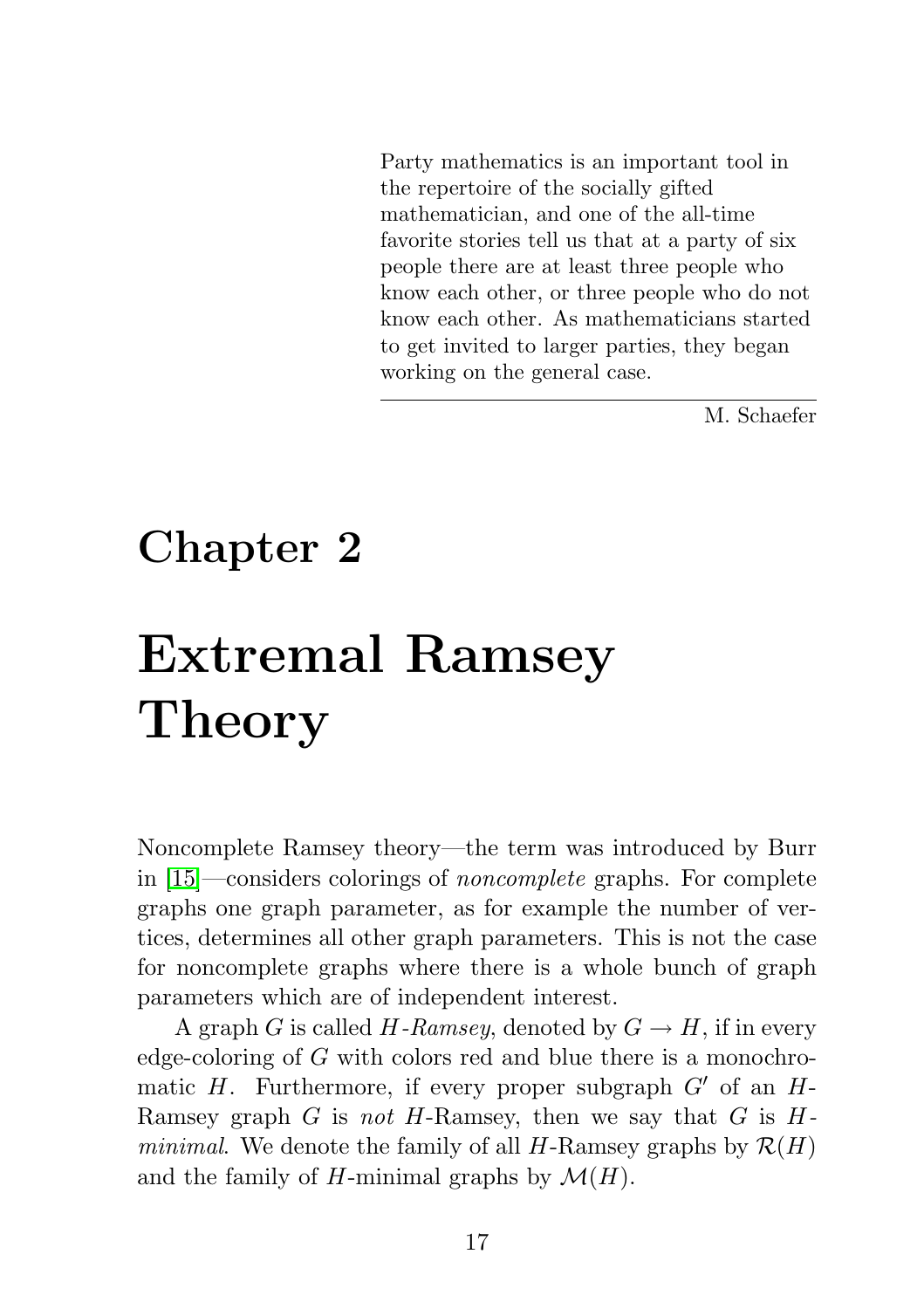The classical theorem of Ramsey states that for all graphs H the family  $\mathcal{R}(H)$  is nonempty, and therefore also  $\mathcal{M}(H)$  is nonempty. The quantity  $r(H) = \min_{G \in \mathcal{R}(H)} n(G)$  is the classical *Ramsey number* of H (for a regularly updated survey on Ramsey numbers of all kinds of graphs, see [\[74\]](#page-133-4)).

One of the first results in the area of noncomplete Ramsey theory states that for every  $H$  there exists  $G$  with the same clique number  $\omega(G) = \omega(H)$  and  $G \rightarrow H$ , see [\[39,](#page-130-7) [70\]](#page-133-5).

Instead of minimizing the clique number, we can also ask how small the chromatic number of G can be such that still  $G \rightarrow$ H. Denote by  $r_{\chi}(H)$  the minimum chromatic number of all H-Ramsey graphs. This parameter is characterized for all graphs  $H$  in [\[19\]](#page-128-1), although in most cases its actual value is not known. Some new definitions are needed to understand that result. For a set G of graphs we denote by  $r(G)$  the minimum n such that in every red/blue edge-coloring of  $K_n$  there is a monochromatic copy of *some* graph in G. Furthermore, the set of images of all homomorphisms from  $H$  is denoted by hom $(H)$ . It is proven that  $r_Y(H)$  is equal to  $r(\text{hom}(H))$ , see [\[19\]](#page-128-1). In particular, it is easy to see that for H bipartite  $r<sub>\chi</sub>(H) = 2$ , i.e., for every bipartite graph H there exists a bipartite graph G such that  $G \to H$ . Another special case is for  $H = K_k$  where it is easy to see that  $hom(K_k) =$  ${K_k}$  and therefore  $r_x(K_k) = r(K_k)$ . The greedy coloring of a graph G with maximum degree  $\Delta$  shows that  $\chi(G) \leq \Delta + 1$  and therefore it follows that every  $K_k$ -Ramsey graph has a vertex of degree at least  $r(K_k) - 1$ .

Another natural parameter is the *size Ramsey number*  $\hat{r}(H)$ , which is the minimum number of the edges over all graphs in  $\mathcal{R}(H)$ . The size Ramsey number was introduced by Erdős, Faudree, Rousseau, and Schelp in [\[33\]](#page-129-6) and studied more extensively by many others (see [\[37\]](#page-129-7) for a recent survey). Clearly, the number of edges in the complete graph with  $r(H)$  vertices is an upper bound for the size Ramsey number. It is interesting to note that this bound is tight for  $H = K_k$ :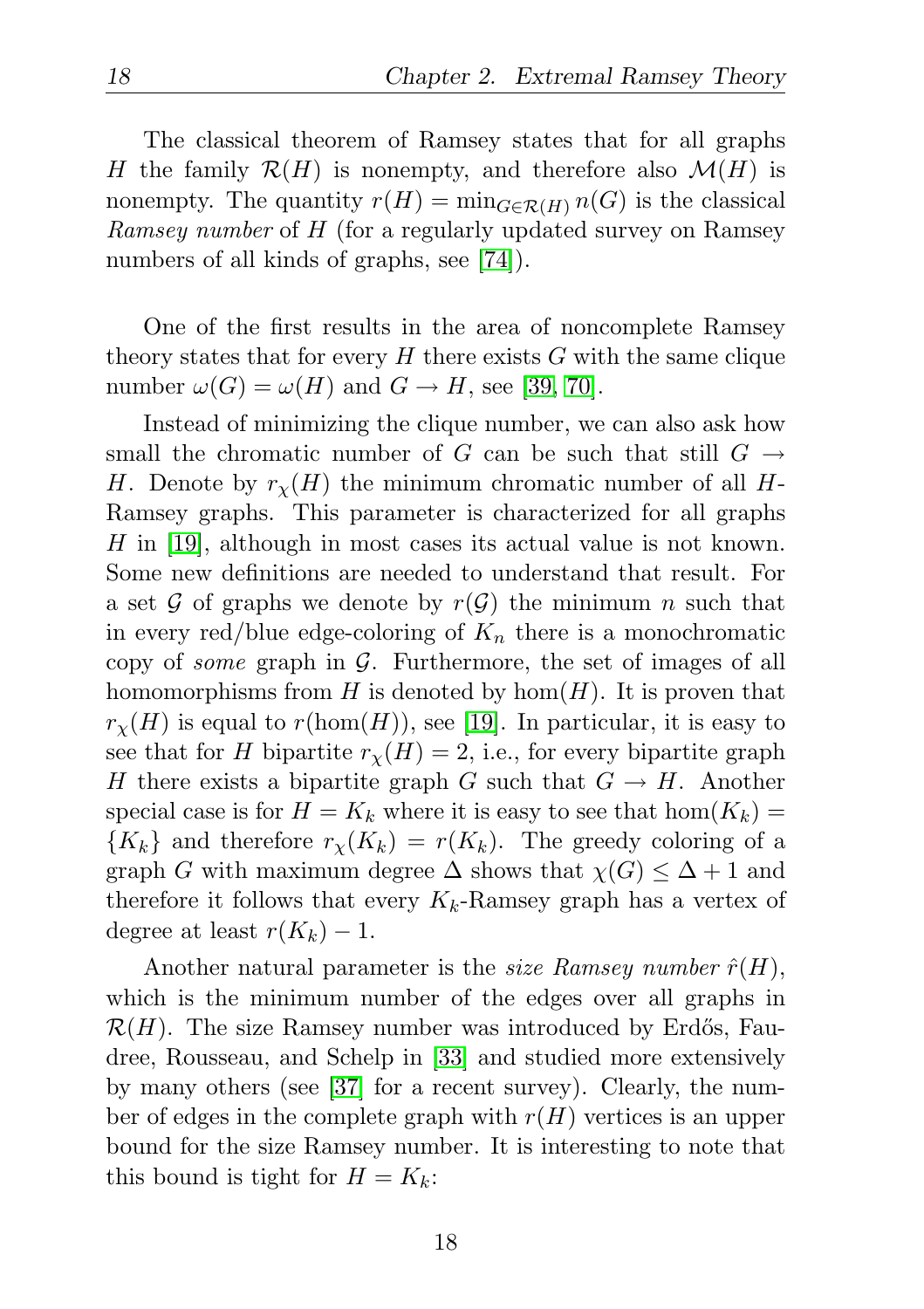Theorem 2.1 ([\[33\]](#page-129-6)). *For a positive integer* m *we have*

$$
\hat{r}(K_k) = \binom{r(K_k)}{2}.
$$

*Proof.* Let G be a  $K_k$ -Ramsey graph and let G' be a *χ*-critical subgraph of G, i.e.,  $\chi(G') = \chi(G) \ge r(K_k)$  and for every  $x \in$  $V(G')$ :  $\chi(G'-x) < \chi(G)$ . Then it is easy to see that  $\delta(G') \geq$  $\chi(G') - 1$  and  $n(G') \geq \chi(G')$ . Therefore for the number of edges

$$
e(G) \ge e(G') \ge \binom{\chi(G')}{2} \ge \binom{r(K_k)}{2}.
$$

There are results about Ramsey-minimal graphs considering whether  $\mathcal{M}(H)$  is finite or infinite for a given graph H. The following characterization is known:  $\mathcal{M}(H) < \infty$  if and only if H is the disjoint union of a (possibly empty) matching and at most one star with an odd number of edges, see [\[19,](#page-128-1) [76,](#page-133-6) [69,](#page-132-4) [17,](#page-127-4) [18,](#page-128-5) [36\]](#page-129-8).

For the parameters like minimum degree or connectivity one has to restrict to Ramsey-minimal graphs to obtain reasonable questions. Our main interest in this chapter is in the quantity

$$
s(H) := \min_{G \in \mathcal{M}(H)} \delta(G),
$$

i.e., the minimum of the minimum degrees over all H-minimal graphs. This parameter was introduced and first studied by Burr, Erdős, and Lovász [\[19\]](#page-128-1). By the minimality condition one cannot just simply add vertices of small degree to an H-Ramsey graph and thereby get a small upper bound for  $s(H)$ . On the contrary, each of the vertices, in particular a vertex of minimum degree, has to be *important* to produce a monochromatic copy of H.

<span id="page-28-0"></span>Proposition 2.2 ("simple lower bound", [\[40\]](#page-130-2)). *For all graphs* H

$$
s(H) \geq 2\delta(H) - 1.
$$

*Proof.* Assume for contradiction that there exists an H-minimal graph G with  $\delta(G) < 2\delta(H) - 1$ . Let  $v \in V(G)$  be a vertex of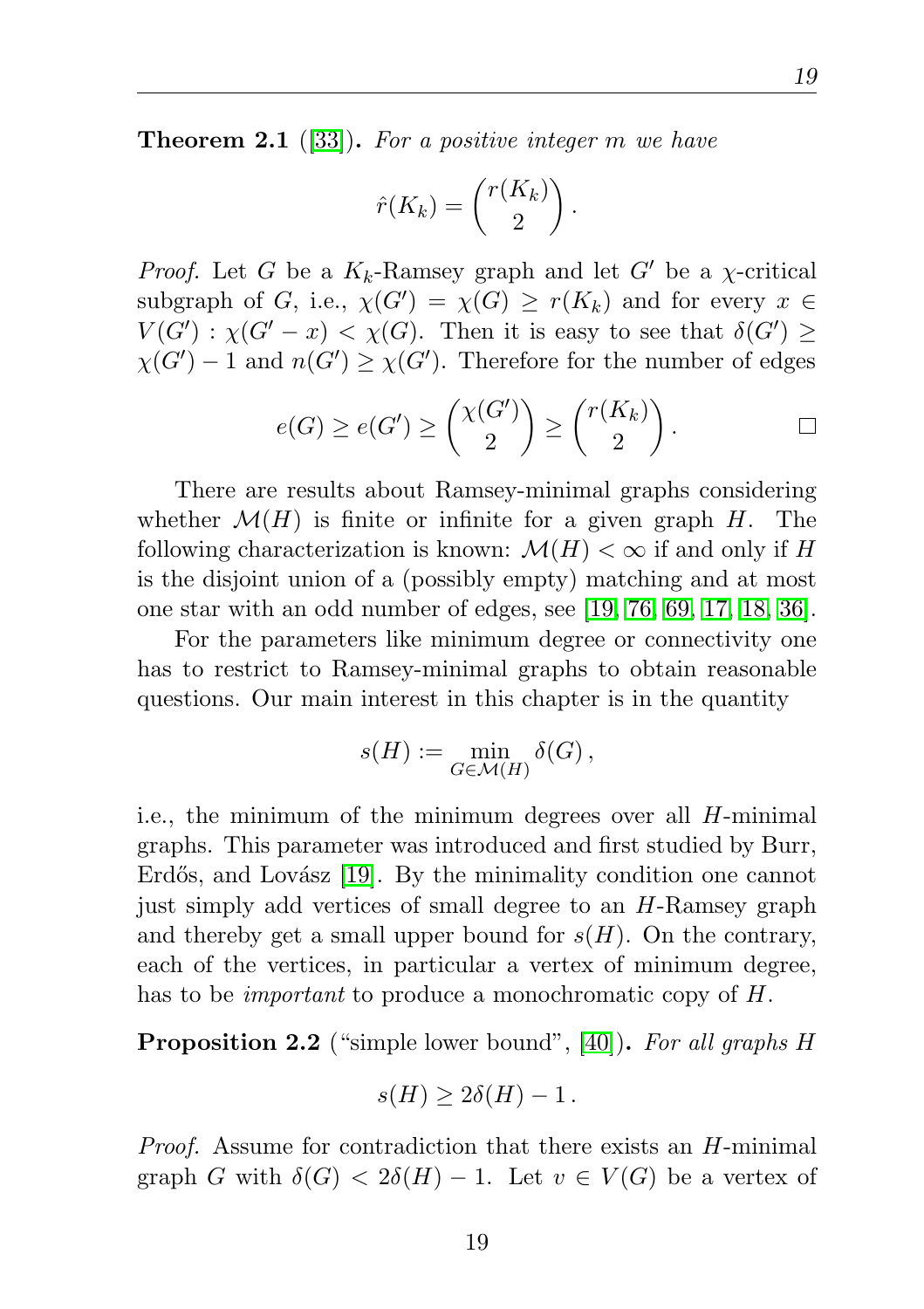minimum degree. By the minimality there exists an edge-coloring c of  $G - v$  without monochromatic copy of H. We extend c to an edge-coloring c' of G by coloring at most  $\delta(H) - 1$  of the edges incident to v red and the remaining at most  $\delta(H) - 1$  edges blue. The degree of v in the red graph is at most  $\delta(H) - 1$  implying that v cannot be part of a red copy of  $H$ . Similarly, v cannot be part of a blue copy of  $H$ . Therefore, there is no monochromatic copy of  $H$  in the edge-coloring  $c'$  of  $G$ , which contradicts to the П assumption that  $G$  is  $H$ -Ramsey.

A clique of size  $r(H)$  is H-Ramsey, but maybe it is not Hminimal. By deleting some edges or vertices of the clique (not everything) the minimum degree cannot increase (this holds for every regular graph). Therefore we have  $s(H) \leq r(H) - 1$ . The determination of  $r(K_k)$  is out of reach currently and is one of the most notorious open problems in combinatorics. In a striking contrast,  $s(K_k)$  turned out to be more approachable and was computed exactly for every k by Burr et al. [\[19,](#page-128-1) [21\]](#page-128-2): they obtained that  $s(K_k) = (k-1)^2$ . An alternative proof was found by Fox and Lin [\[40\]](#page-130-2). They showed also that Proposition [2.2](#page-28-0) is tight for all complete bipartite graphs  $K_{a,b}$ , i.e.,  $s(K_{a,b}) = 2 \min\{a,b\} - 1$ , and they raised the question whether the simple lower bound [\(2.2\)](#page-28-0) would be tight for any other graph.

#### <span id="page-29-0"></span>2.1 Bipartite Graphs

We answer the above question affirmatively by providing a large class of bipartite graphs which all attain the simple lower bound. This class contains paths, even cycles, and more generally, all trees and all bi-regular bipartite graphs.

A *bipartition* (A, B) of a bipartite graph H is a partition of the vertices  $V(H) = A \cup B$  such that  $E(A, B) = E(H)$ . If H is connected, then there is only one bipartition. We define the parameters  $a(H)$  and  $b(H)$  by

 $a(H) := \min\{|S| : (S, V(H) \setminus S)$  is a bipartition $\},$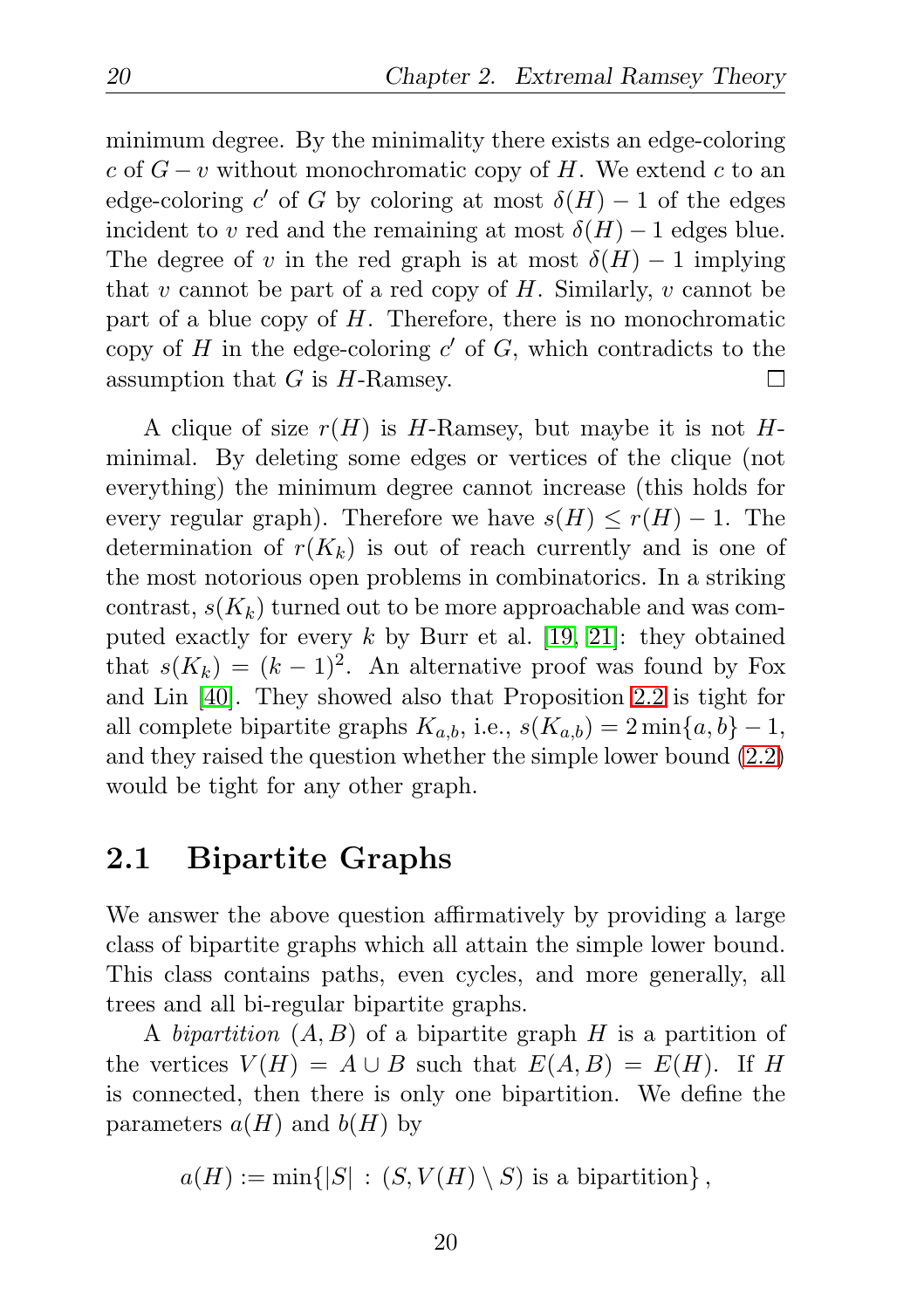and  $b(H) := n(H) - a(H)$ . For a bipartite graph H with bipartition  $(A, B)$  let  $\Delta_A(H)$   $(\Delta_B(H))$  be the largest among the degrees of vertices in A (B). A bipartite graph H is called *bi-regular* if there is a bipartition  $(A, B)$  such that  $deg(x) = \Delta_A(H)$  for every  $x \in A$  and  $\deg(x) = \Delta_B(H)$  for every  $x \in B$ .

For all graphs H with  $a(H) = a, b(H) = b$  we obviously have  $H \subseteq K_{a,b}$ , but  $H \nsubseteq K_{a-1,m}$  for all  $m \in \mathbb{N}$ .

<span id="page-30-1"></span>**Lemma 2.3.** Let H be a bipartite graph with  $a(H) = a$ . Then *for all positive integers* m

$$
K_{2a-2,m} \nrightarrow H.
$$

*Proof.* Let us denote by V the partite set of  $K_{2a-2,m}$  having size  $2a-2$ . We partition V into two sets  $V_1$  and  $V_2$ , each of size  $a-1$ , and we color the edges incident to  $V_1$  red and the edges incident to  $V_2$  blue. This edge-coloring does not contain a monochromatic  $H$ , since the red and blue graph are each copies of  $K_{a-1,m} \not\supseteq H$ . ⊔

The edge-coloring in the above proof has the property that both monochromatic subgraphs are copies of  $K_{a-1,m}$ . We call such an edge-coloring of  $K_{2a-2,m}$  *balanced*. For a fixed d, we will show that if an edge-coloring of  $K_{2a-2,m}$  has no monochromatic copy of H then it contains a balanced coloring of  $K_{2a-2,d}$ , provided  $m$  is large enough.

<span id="page-30-0"></span>**Lemma 2.4.** Let H be a bipartite graph with  $a(H) = a$  and  $b(H) = b$  and let d be an integer. Then there exists an integer  $m =$  $m(a, b, d)$  *such that in every red/blue edge-coloring of*  $K_{2a-2m}$ *there exists*

- (i) *a monochromatic copy of* H*, or*
- (ii) *a copy of*  $K_{2a-2,d}$  *with a balanced coloring.*

*Proof.* Clearly, if the statement is true for some d, then it is true for all  $d' \leq d$ , because a balanced coloring of  $K_{2a-2,d}$  contains a  $K_{2a-2,d'}$  with a balanced coloring. Hence, we may assume that  $d \geq b$ . Moreover, it is enough to prove the lemma for  $H = K_{a,b}$ .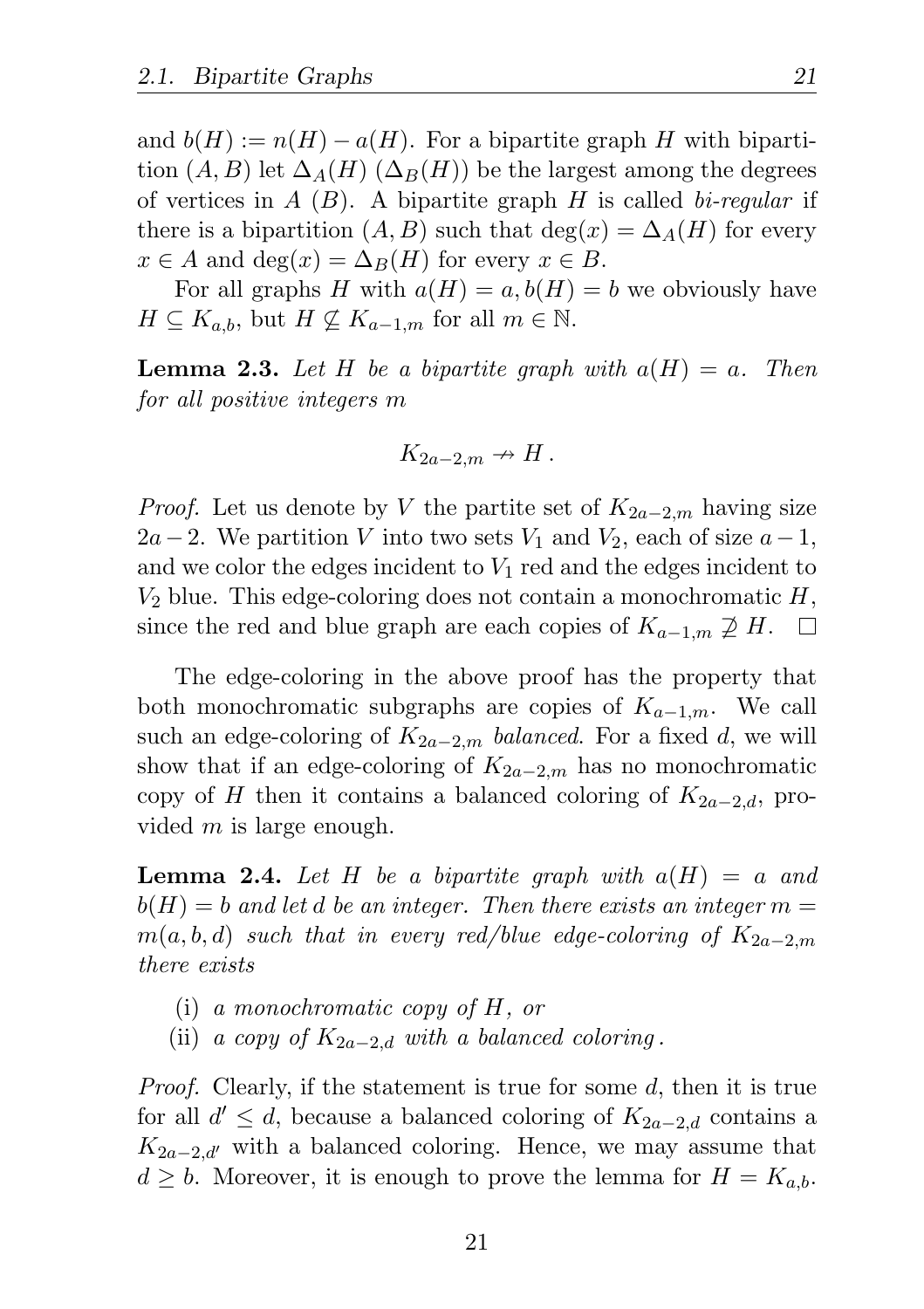Set  $m := (d-1) \cdot 2^{2a-2} + 1$  and denote by V and W the partite sets of  $K_{2a-2m}$  of size  $2a-2$  and m, respectively. Consider an arbitrary edge-coloring c of  $K_{2a-2,m}$  with colors red and blue. Let  $v_1, v_2, \ldots, v_{2a-2}$  be the elements of V in some ordering. Assign for each vertex  $w \in W$  a vector  $p(w) \in \{\text{red, blue}\}^{2a-2}$  such that  $p(w)_i = c({w, v_i})$  for  $i = 1, 2, ..., 2a - 2$ . There are  $2^{2a-2}$ possible p-vectors. By the pigeonhole principle there exist at least d vertices  $w_1, \ldots w_d \in W$  with the same p-vector. If the number of red entries in  $p(w_1)$  is at least a, then the vertices  $w_1, \ldots, w_d$ and a of the vertices of V corresponding to the red entries of  $p(w_1)$  form a monochromatic red copy of  $K_{a,d} \supseteq K_{a,b}$ . The case of at least a blue entries in  $p(w_1)$  is analogous. Otherwise,  $p(w_1)$ has  $a - 1$  red and  $a - 1$  blue entries, meaning that the vertices  $w_1, \ldots, w_d$  and V induce a  $K_{2a-2,d}$  with a balanced coloring.  $\Box$ 

We define the bipartite incidence graph  $S(m, k) = (A \cup B, E)$ for integers  $m, k$  by

$$
A = \{1, 2, \dots, m\}, \quad B = \binom{A}{k}, \quad E = \{\{a, T\} : T \in B, a \in T\}.
$$

**Lemma 2.5** (Nešetřil, Rödl [\[70\]](#page-133-5); cf. Diestel [\[29\]](#page-129-9) p.264). Let H be *a bipartite graph.*

- (i) *There exist integers* m, k *such that* H *can be embedded into*  $S(m, k)$ *. In fact, we can choose*  $k = a(H) + 1$ *.*
- (ii) For every  $k, m \in \mathbb{N}$  there exists an integer  $m'$  such that

$$
S(m', 2k-1) \to S(m, k).
$$

**Corollary 2.6.** For every bipartite graph  $H = (A \cup B, E)$  we *have*

$$
s(H) \le 2a(H) + 1.
$$

We will modify the above lemma using a slightly different construction and thereby improve the bound on  $k$ . We will then apply this to derive our main theorem.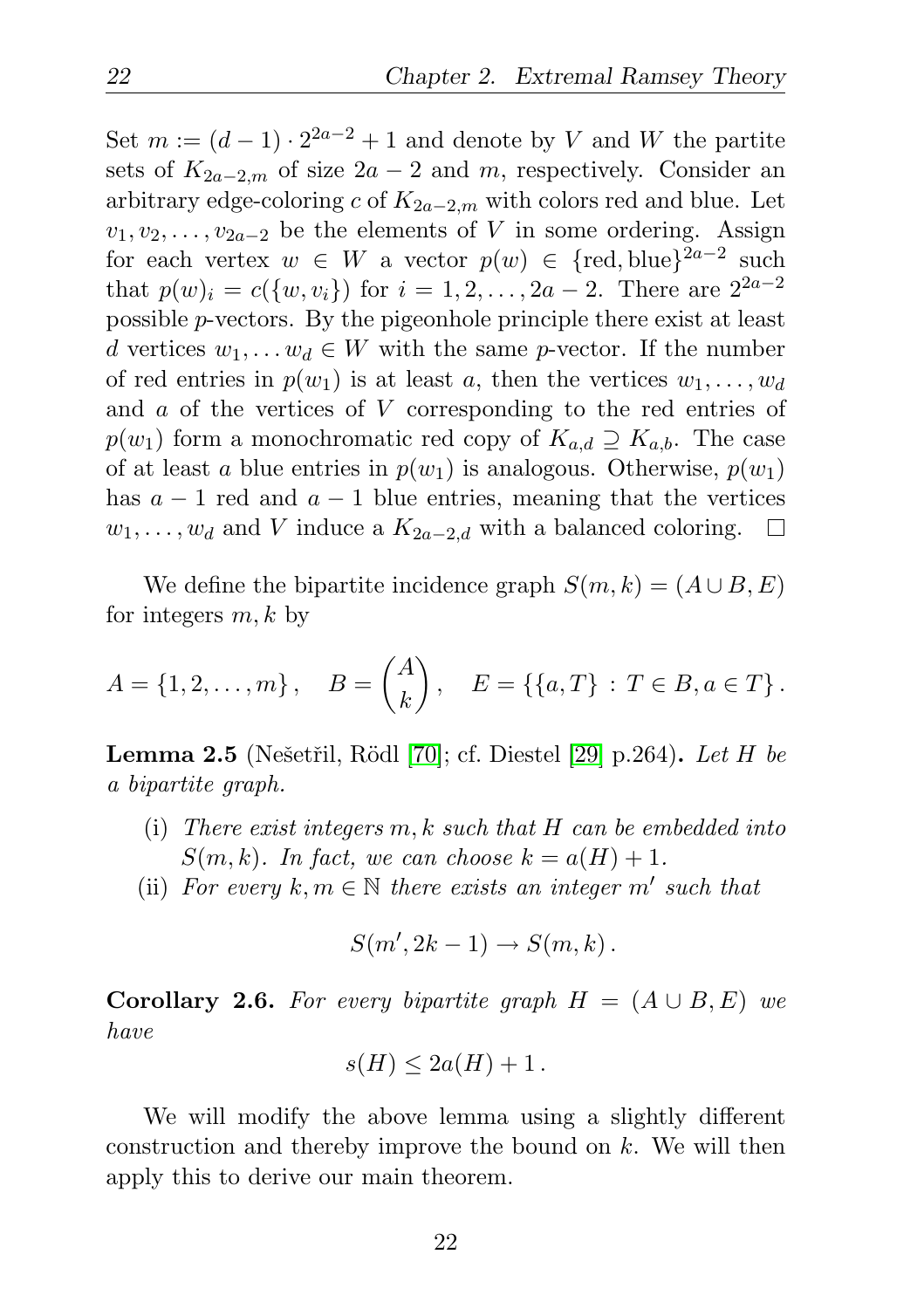**Definition 2.7.** *Let* G *be a graph,*  $J \subseteq V(G)$ *, and*  $k \geq 1, \ell \geq 1$ *. Then we define*  $\mathcal{T}_{k}^{\ell}(G;J)$  *to be the graph*  $(V', E')$  *with* 

$$
V' = V(G) \cup \left( \binom{J}{k} \times [\ell] \right),
$$
  
\n
$$
E' = E(G) \cup \left\{ \{x, (M, i)\} : M \in \binom{J}{k}, x \in M, i \in [\ell] \right\}.
$$

The graph defined above can be obtained from G by first designating a subset  $J$  of the vertices of  $G$  and then for each  $k$ tuple M of J adding  $\ell$  new distinct vertices and connecting them to all vertices in M. It is clear, that  $|V'| = |V(G)| + { |J| \choose k }$ .  $\ell, |E'| = |E(G)| + { |J| \choose k} \cdot \ell \cdot k.$  Furthermore, note that unless  $|J| < k$ , the degree of all new introduced vertices is k. Observe that  $\mathcal{T}_k^1(E_n; [n]) = S(n, k)$  for  $E_n$  being the empty graph on the vertices  $[n] = \{1, 2, ..., n\}.$ 

<span id="page-32-0"></span>**Lemma 2.8.** *Let*  $H = (A \cup B, E)$  *be a bipartite graph.* 

- (i) *There exist integers* n, k, ℓ *such that* H *can be embedded in*  $\mathcal{T}_{k}^{\ell}(E_n,[n])$ *. In fact, we can choose*  $k = \Delta_B(H)$  *and map* A *into*  $V(E_n)$ .
- (ii) For every  $n, k, \ell$  there exists  $n', \ell',$  with the property that

$$
\mathcal{T}_{2k-1}^{\ell'}(E_{n'}, [n']) \to \mathcal{T}_{k}^{\ell}(E_n, [n]),
$$

such that the set corresponding to  $V(E_n)$  in the monochro*matic copy of*  $\mathcal{T}_{k}^{\ell}(E_n,[n])$  *is contained in*  $V(E_{n'})$ *.* 

*Proof.* (i) Set  $n = |A| + \Delta_B(H)$ ,  $k = \Delta_B(H)$ ,  $\ell = |B|$ . In order to find an embedding  $\varphi: H \to \mathcal{T}_k^{\ell}(E_n, [n])$ , first arbitrarily map A onto  $||A||$  then process the vertices of B in an arbitrary order: For each  $w \in B$  it holds that  $|N(w)| \leq k$ , so we can choose  $L = \varphi(N(w)) \cup \{|A|+1, \ldots, |A|+(k-\deg(w))\} \in \binom{[n]}{k}$  $\binom{n}{k}$  and map w to  $(L, i)$  for some unused i (there is at least one unused i by the definition of  $\ell$ ).

(ii) Set  $\ell' = 2\binom{2k-1}{k}(\ell-1) + 1$ ,  $n' = r_k(n, n, 2k - 1)$  (the k-uniform hypergraph Ramsey number for three colors) and let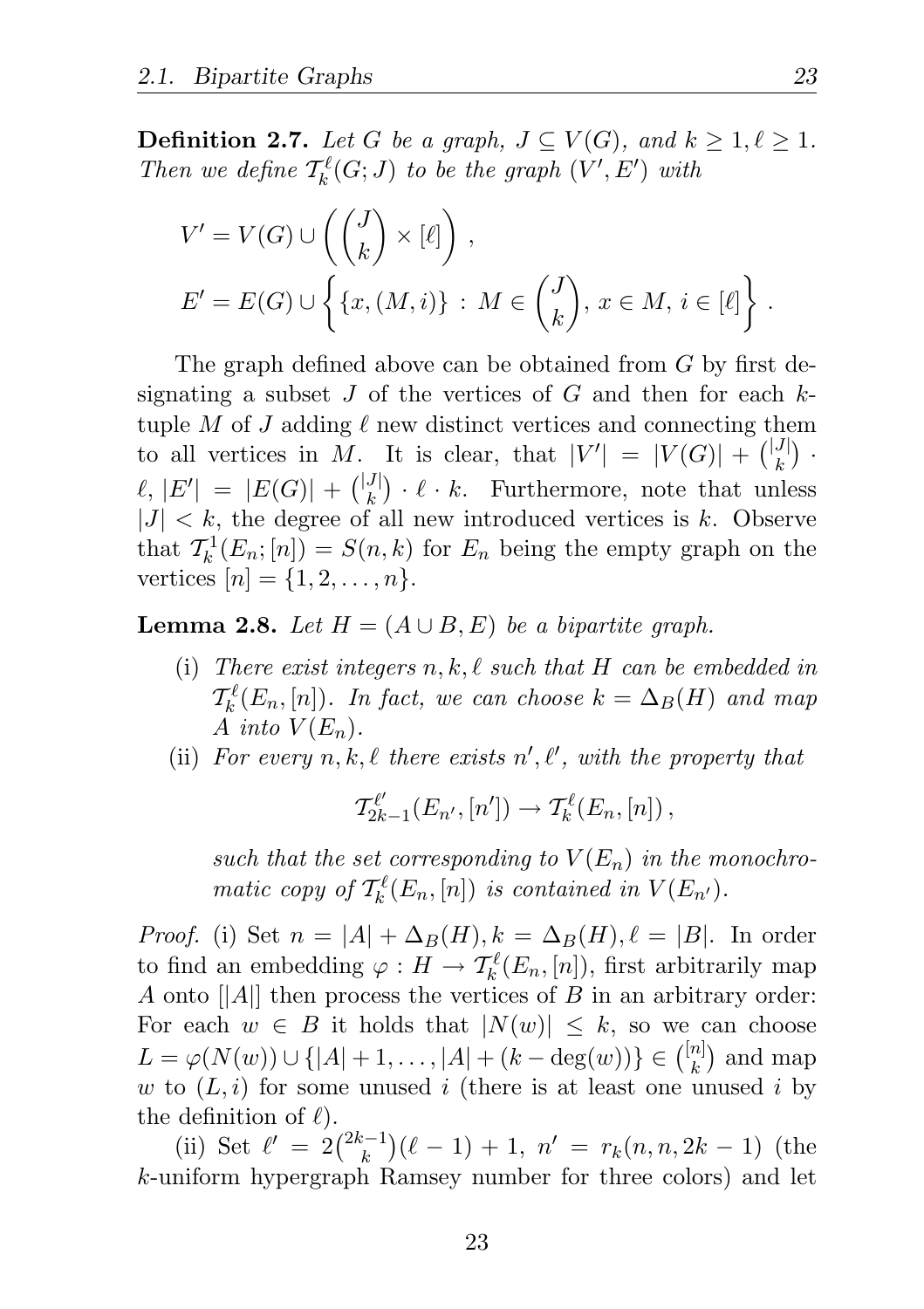$K=\mathcal{T}_{2k}^{\ell'}$  $2k-1(E_{n'};[n'])$ . Color the edges of K with red and blue. The degree of each vertex  $(M, i) \in V(K) \setminus [n']$  is  $2k - 1$ , so there is a color  $c_{M,i}$  which appears at least k times among the edges incident to  $(M, i)$ . Hence we can define a function  $\varphi : \binom{[n']}{2k-1} \times [\ell'] \rightarrow$  $2k-1$  $\{\text{red}, \text{blue}\}\times \binom{[n']}$  $\binom{n'}{k}$  such that all edges of K between  $(M, i)$  and the second component  $(\varphi(M, i))_2$  (which is a k-element subset of M) is colored with the first component  $(\varphi(M, i))_1$ . For any fixed  $M \in \binom{[n']}{2k-1}$  $\begin{bmatrix} [n'] \\ 2k-1 \end{bmatrix}$ , there are  $2\binom{2k-1}{k}$  many possible  $\varphi$ -values. Thus, by the definition of  $\ell'$  and the pigeonhole principle, at least  $\ell$  of the vertices from  $\{(M,1), (M, 2), \ldots, (M, \ell')\}$  have the same  $\varphi$ -value; let us denote this value by  $\varphi_M$ .

We now define an auxiliary coloring of the k-tuples  $\binom{[n']}k$  $\binom{n'}{k}$ . For a subset  $S \in \binom{[n']}k$  $\binom{n'}{k}$ , if there exists an  $M \in \binom{[n']}{2k-1}$  $\binom{[n']}{2k-1}$  such that  $(\varphi_M)_2 =$ S then S receives the color  $(\varphi_M)_1$  (if there are more than one such M then we choose one of them arbitrarily). This way we obtain a partial red/blue coloring of  $\binom{[n']}{k}$  $\binom{n'}{k}$  which we extend by giving each yet uncolored  $k$ -tuple the color white. By the choice of  $n'$  there is

- (a) a set of size n with only red k-tuples or
- (b) a set of size  $n$  with only blue  $k$ -tuples or
- (c) a set of size  $2k-1$  with only white k-tuples.

Case (c) does not occur because by definition, every  $2k-1$ tuple  $M \in \binom{[n']}{2k-1}$  $\lfloor n' \rfloor$  does contain a red or a blue k-tuple, namely  $(\varphi_M)_2.$ 

The cases (a) and (b) are symmetric, therefore we can assume that we have a set  $A' \subseteq [n']$  of size n containing only red ktuples of the auxiliary coloring. This means that for each  $k$ -tuple  $T \subseteq A'$ , there is a  $(2k-1)$ -set  $M_T \supseteq T$  such that  $(\varphi_{M_T})_2 = T$ and  $(\varphi_{M_T})_1$  = red. Hence there are  $\ell$  vertices of the form  $(M_T, i)$ each of which has only red edges towards T. In particular there is a red copy of  $\mathcal{T}_{k}^{\ell}(E_n;[n])$  in K.  $\Box$ 

By part (i) and (ii) of Lemma [2.8,](#page-32-0) we have the following corollary.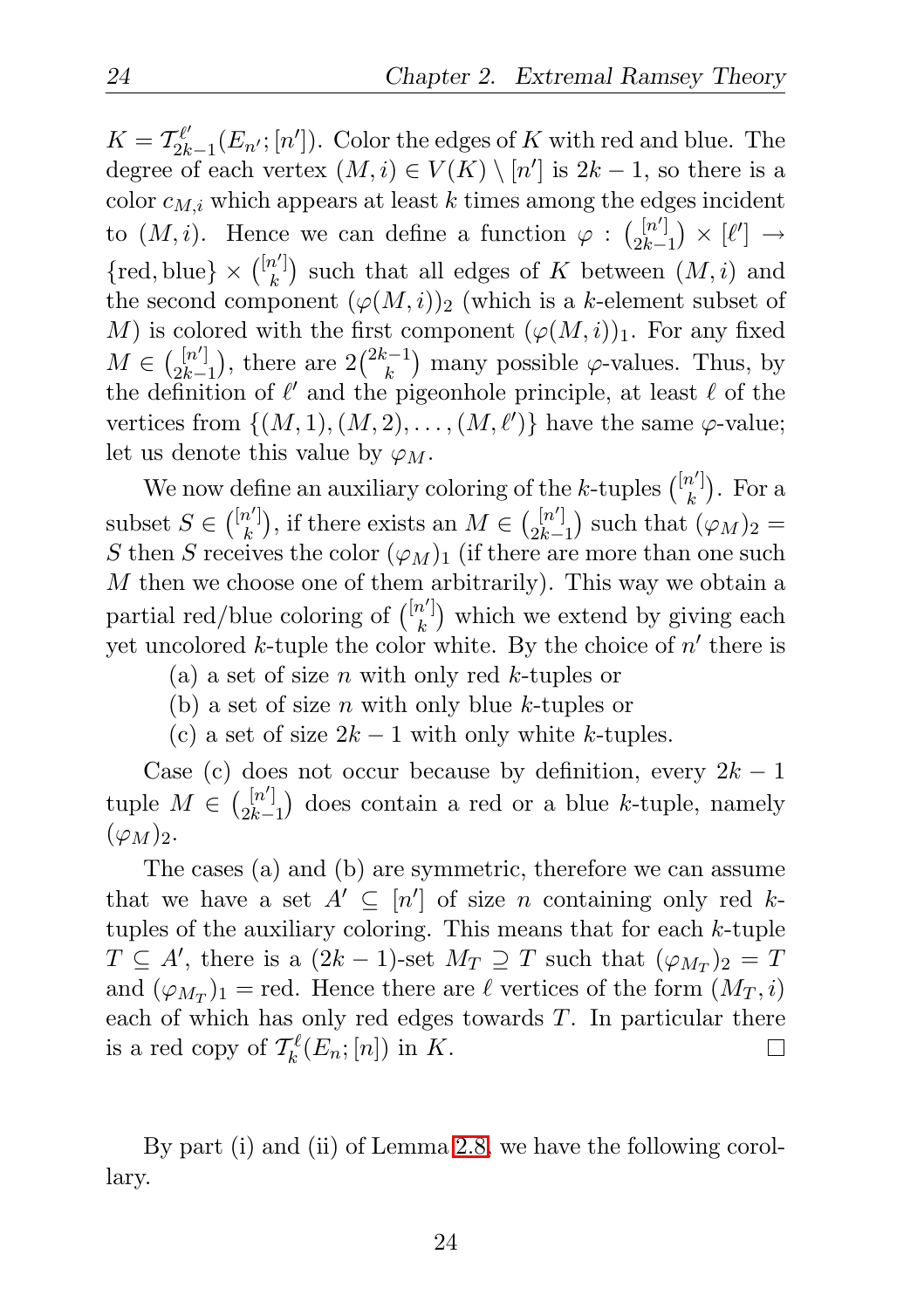**Corollary 2.9.** For every bipartite graph  $H = (A \cup B, E)$ 

$$
s(H) \le 2 \min\{\Delta_A(H), \Delta_B(H)\} - 1.
$$

The following theorem is our main result in this section. It shows that for a large class of bipartite graphs the simple lower bound is tight.

<span id="page-34-2"></span>**Theorem 2.10.** Let H be a bipartite graph with  $\delta(H) > 1$  and *assume that there exists a bipartition*  $(A, B)$  *of*  $H$  *such that*  $|\{v \in$  $B : \deg(v) > \delta(H)$ } $\leq a(H) - 1$ *. Then* 

$$
s(H) = 2 \cdot \delta(H) - 1.
$$

*Proof.* Let  $(A, B)$  be a bipartition of H with  $\{v \in B : \deg(v) >$  $|\delta(H)| \le a(H) - 1$ . Let  $S \subseteq \{v \in B : \deg(v) = \delta(H)\}\$  be an arbitrary subset such that  $|B \setminus S| = a(H) - 1 =: a'.$  Clearly  $S \neq \emptyset$  because there is no bipartition where one part is smaller than  $a(H)$ . Let  $N(S) \subseteq A$  denote the set of vertices adjacent to at least one vertex in S. The graph  $H^* = H[S \cup N(S)]$  has a bipartition, namely  $(S, N(S))$ , such that  $deg(s) = \delta(H), \forall s \in S$ , i.e.,  $\Delta_S(H^*) = \delta(H)$ . According to Lemma [2.8](#page-32-0) there exist integers  $n = n(H^*)$  and  $\ell = \ell(H^*)$  with the property that

<span id="page-34-0"></span>
$$
\mathcal{T}_{2\delta(H)-1}^{\ell}(E_n; [n]) \to H[S \cup N(S)], \qquad (2.1)
$$

such that in the monochromatic copy of  $H[S\cup N(S)]$  the set  $N(S)$ is contained in  $V(E_n)$ . Without loss of generality we can assume that  $n \geq |A|$ .

By Lemma [2.4,](#page-30-0) there is an integer  $m = m(a(H), b(H), n)$  such that in every edge-coloring of  $G = K_{2a',m}$  there exists a monochromatic H or there is a copy of  $K_{2a',n}$  with a balanced coloring. Let L and M be the partite sets of G with size  $2a'$  and m, respectively. Now we show that

<span id="page-34-1"></span>
$$
\mathcal{T}_{2\delta(H)-1}^{\ell}(G;M) \to H. \tag{2.2}
$$

Let c be an arbitrary red/blue edge-coloring of  $\mathcal{T}_{2\delta(H)-1}^{\ell}(G;M)$ . The restriction of c to  $E(G)$  either contains a monochromatic H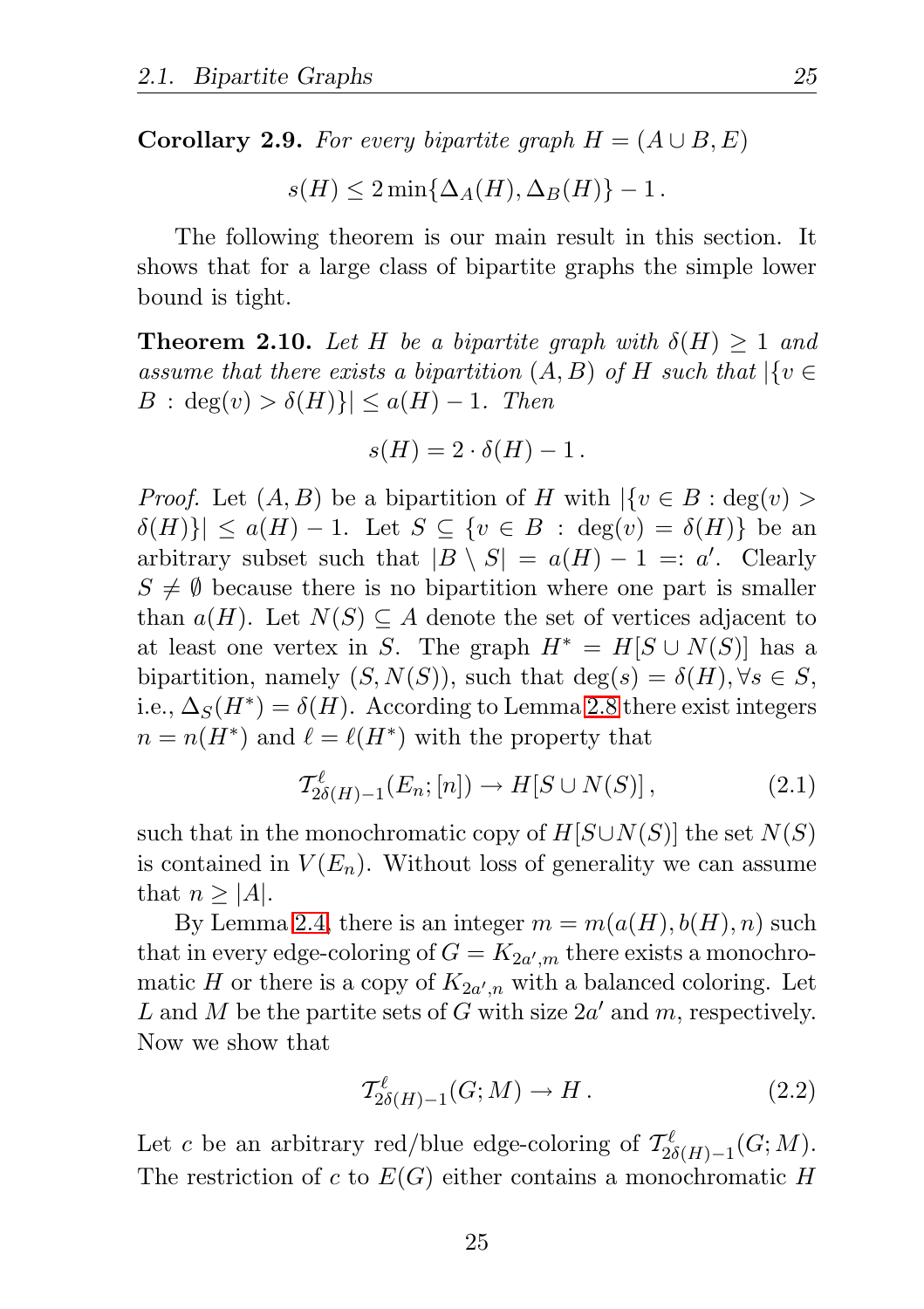and we are done, or otherwise there is a copy K of  $K_{2a',n}$  with a balanced coloring. Let L and  $M' \subseteq M$ ,  $|M'| = n$ , be the partite sets inducing K.

Consider  $\mathcal{T}_{2\delta(H)-1}^{\ell}(E_n;M')$  which is certainly a subgraph of  $\mathcal{T}_{2\delta(H)-1}^{\ell}(G;M)$ . By [\(2.1\)](#page-34-0) there exists a monochromatic, say blue, copy T of  $H[S \cup N(S)]$ , such that the image of  $N(S)$  is contained in M'. Since  $|M'| \geq |A|$  we have space to embed the vertices of  $A \setminus N(S)$  in  $M' \setminus V(T)$ . Hence the union of T and the blue copy of  $K_{a',n}$  in K contains a blue copy of H and  $(2.2)$  follows.

On the other hand by Lemma [2.3](#page-30-1)  $G \nrightarrow H$ , and hence there is an H-minimal graph  $G'$ , such that  $G \subseteq G' \subseteq T_{2\delta(H)-1}^{\ell}(G;M)$ . The minimum degree of G' is clearly at most  $2\delta(H) - 1$  and the theorem follows. П

#### Corollary 2.11. Let  $k \geq 2$ .

- (i) For all paths  $P_k$ , we have  $s(P_k) = 1$ .
- (ii) For all even cycles  $C_{2k}$ ,  $k \geq 2$ , we have  $s(C_{2k}) = 3$ .
- (iii) *For all bi-regular bipartite graphs* H with  $\delta(H) \geq 1$ , we *have*  $s(H) = 2\delta(H) - 1$ *.*
- (iv) For all connected bipartite graphs  $H = (A \cup B, E)$  with  $|A| = |B|$  *we have*  $s(H) = 2\delta(H) - 1$ .
- (v) For every tree T, we have  $s(T) = 1$ .

*Proof.* Parts (i)-(iv) are immediate. For (v), let X and Y be the partite sets of the tree T. We can easily apply Theorem  $2.10$ unless  $|X| \neq |Y|$  and all vertices of minimum degree are contained in the larger of the two partite sets.

Hence assume that  $|X| > |Y| = a(T)$  and the set of all vertices of degree 1, denoted by  $S$ , is contained in  $X$ . To apply Theorem [2.10](#page-34-2) it is enough to show that  $|X \setminus S| < |Y|$ . Fix an arbitrary vertex  $r \in Y$  as the root of the tree and define the successor relation according to it. All vertices in  $X \setminus S$  have at least one successor in  $Y$  and these all have to be different (because there are no cycles). Thus the function succ :  $X \setminus S \to Y$  is injective. Since the root vertex  $r$  is not the successor of any vertex,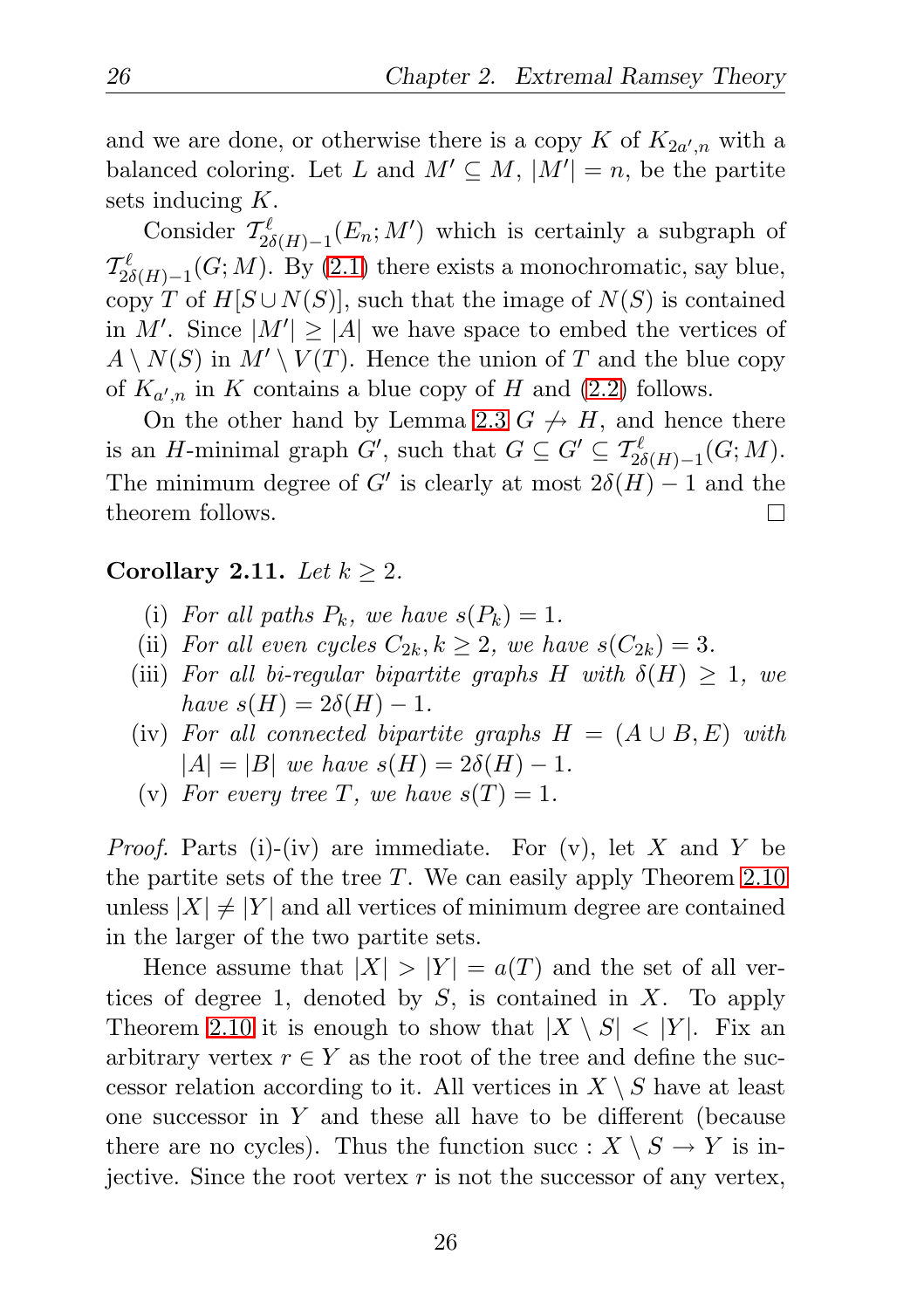we have

$$
|Y| \ge |\operatorname{succ}(X \setminus S)| + 1 \ge |X \setminus S| + 1.
$$

Define  $\mathcal{G}_{\delta}$  to be the family of bipartite graphs H with  $\delta(H) = \delta$ for which there is a bipartition  $(A, B)$  such that  $|\{v \in B\}$ :  $deg(v) > \delta(H)$ |  $\leq a(H) - 1$ . Theorem [2.10](#page-34-0) states that for each graph in  $\mathcal{G}_{\delta}$  we have  $s(H) = 2\delta - 1$ .

**Observation.** If  $H_1 \in \mathcal{G}_{\delta}$  and  $H_2$  bipartite with  $\delta(H_2) \geq \delta$  then  $H_1 + H_2 \in \mathcal{G}_{\delta}$ .

Let  $(A_1, B_1)$  be a good bipartition of  $H_1$  and let  $(A_2, B_2)$  be a bipartition of  $H_2$  such that  $|B_2| = a(H_2)$ . We have  $a(H_1 + H_2) =$  $a(H_1) + a(H_2)$  and it is easy to see that  $(A_1 \cup A_2, B_1 \cup B_2)$  is a good bipartition of  $H_1 + H_2$ .

The following corollaries are immediate consequences of the above observation and Corollary [2.11.](#page-35-0)

Corollary 2.12. *For all forests* F *without isolated vertices, we have*  $s(F) = 1$ *.* 

<span id="page-36-0"></span>**Corollary 2.13.** For all bipartite graphs H with  $1 \leq \delta(H) \leq$  $\Delta(H) \leq 2$ , we have  $s(H) = 2\delta(H) - 1$ .

Indeed, the graphs in Corollary [2.13](#page-36-0) are disjoint sums of paths and even cycles.

# 2.2 Disjoint Union of Graphs

Taking the disjoint union of two graphs is arguably the simplest graph operation. The common parameters in graph theory behave simple under this operation, e.g., the chromatic number satisfies  $\chi(G+H) = \max{\chi(G), \chi(H)}$ , the independence number has the property  $\alpha(G + H) = \alpha(G) + \alpha(H)$ , and for the clique number  $\omega(G+H) = \max{\omega(G), \omega(H)}$  holds. What can be said about the Ramsey extremal properties, like the Ramsey number  $r$ , or the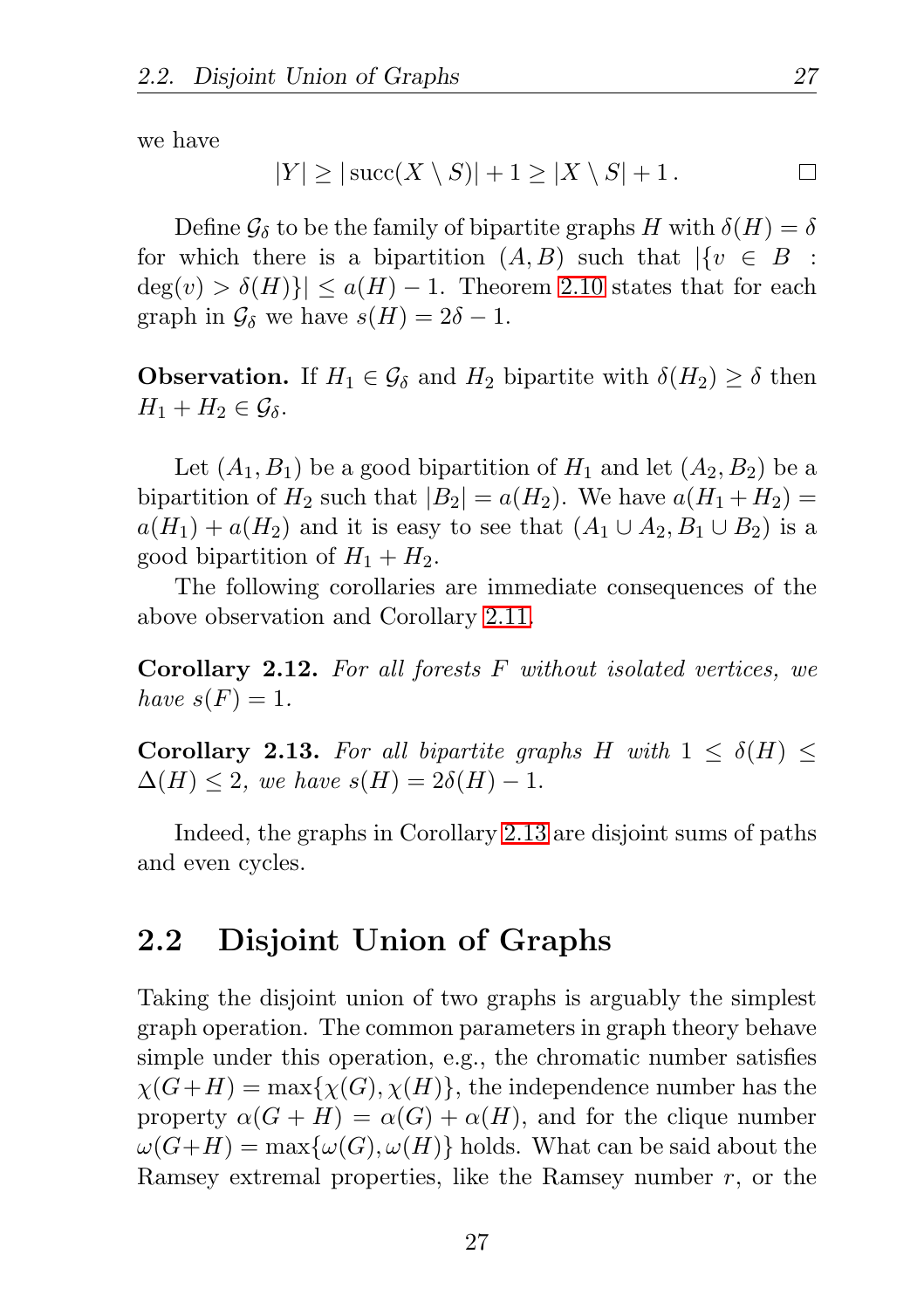parameter s introduced before? We will show that their behavior can be much more complex.

Our main considerations here are for cliques and complete bipartite graphs, and our main focus is how a small graph can affect the behavior in the disjoint union with a large graph. Let us first concentrate on complete bipartite graphs. By the discussion from the previous section we have

$$
s(K_{b,b} + K_{c,c}) = 2\min\{b,c\} - 1.
$$

Thus the smaller complete bipartite graph determines this s-value completely. If  $b < c$  then this value is different from  $s(K_{c,c})$ . Especially, we see that there are  $(K_{b,b} + K_{c,c})$ -minimal graphs that are not  $K_{c,c}$ -minimal, i.e., there exist a graph G that is  $K_{c,c}$ -Ramsey but not  $(K_{b,b}+K_{c,c})$ - Ramsey. On the other hand we will show that a small clique does not affect the Ramsey parameters in the union with a large clique in a most general way: the  $K_t$ -Ramsey graphs and the  $(K_t + K_s)$ -Ramsey graphs are the same when  $s \leq t - 2$ . This behavior leads to the following definitions.

Definition 2.14. *Two graphs* H *and* K *are* Ramsey-equivalent *if the set of* H*-Ramsey graphs and the set of* K*-Ramsey graphs are the same. Otherwise,* H *and* K *are called* Ramsey-separable*.*

The set of all  $H$ -Ramsey graphs is monotone, i.e., if  $J$  is  $H$ -Ramsey then so is every supergraph of J. The minimal elements with respect to the subgraph relation constitute the family  $\mathcal{M}(H)$ . Thus, if H and K are Ramsey-equivalent, then  $\mathcal{M}(H) = \mathcal{M}(K)$ and consequently  $s(H) = s(K)$ ,  $r(H) = r(K)$ ,  $\hat{r}(H) = \hat{r}(K)$ .

Clearly, the relation of being Ramsey-equivalent is an equivalence relation and we have in addition that if the graphs  $A, C$  are Ramsey-equivalent and  $A \subseteq B \subseteq C$ , then all three graphs  $A, B, C$ are Ramsey-equivalent.

#### 2.2.1 Cliques

The smallest clique is  $K_1$  which contains just one point. Up to now, we have always assumed that we do not have isolated ver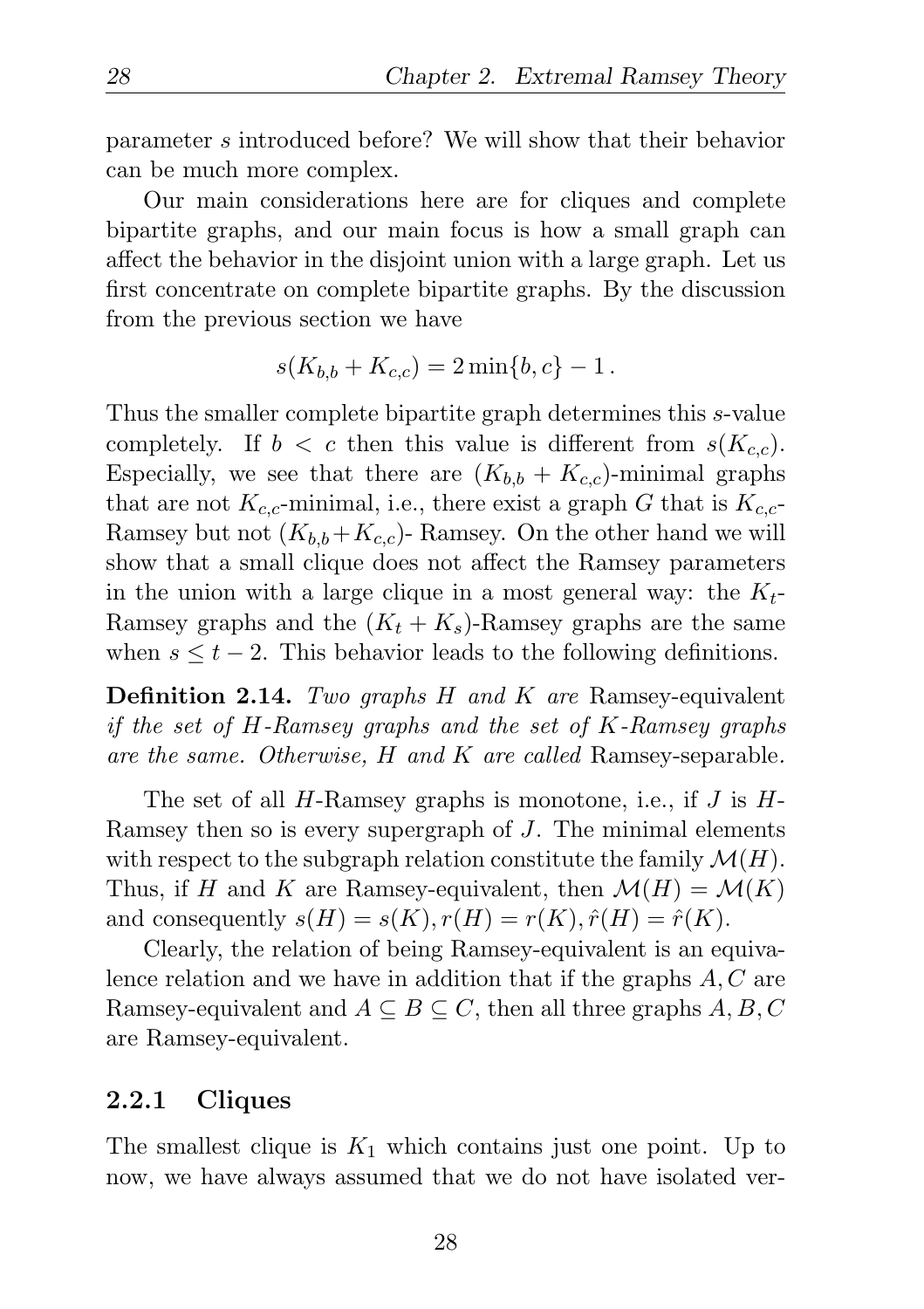tices. The reason is that we can handle them separately by the following proposition.

Proposition 2.15. *Let* H *be a graph without isolated vertices and for some*  $t \geq 1$  *define*  $H' = H + tK_1$ .

- (i) *If*  $t > r(H) n(H)$  *then H and H' are Ramsey-separable,*  $r(H') = n(H')$ , and  $s(H') = 0$
- (ii)  $If t \leq r(H) n(H)$  *then* H and H' are Ramsey-equivalent,  $r(H') = r(H)$ *, and*  $s(H') = s(H)$ *.*

*Proof.* (i) There exists a graph K on exactly  $r(H)$  vertices that is H-minimal, but every  $H'$ -Ramsey graph has to contain at least  $n(H') > r(H)$  vertices, which implies that K cannot be a H'-Ramsey graph. The graph  $K + (t - r(H) + n(H))K_1$  is clearly H'-minimal and has minimum degree 0 and  $n(H')$  many vertices.

(ii) We claim that a graph  $G$  is  $H$ -Ramsey if and only if it is  $H'$ -Ramsey. If G is H-Ramsey then, by the definition of  $r(H)$ ,  $n(G) \geq r(H)$ . Hence in any edge-coloring of G there are at least  $r(H) - n(H)$  vertices besides a monochromatic copy of H to accommodate the  $t$  isolated vertices of  $H'$ .  $\Box$ 

The Ramsey parameters for the disjoint union of some clique with a 2-clique is worked out completely in the following theorem.

#### <span id="page-38-0"></span>**Theorem 2.16.** *For*  $t \geq 4$

$$
r(K_2 + K_2) = 5 \t r(K_3 + K_2) = 7 \t r(K_t + K_2) = r(K_t)
$$
  

$$
s(K_2 + K_2) = 1 \t s(K_3 + K_2) = 1 \t s(K_t + K_2) = (t - 1)^2.
$$

*Proof.* By Lemma [2.2](#page-28-0) we have  $s(K_r + K_2) \geq 1$  for all  $r \geq 2$ . A matching of size three shows that  $s(K_2 + K_2) = 1$ . It is easy to see that  $K_4$  is not  $K_2 + K_2$ -Ramsey but  $K_5$  is.

For  $r = 3$ , we claim that  $K_6 + K_2$  is  $(K_3 + K_2)$ -minimal, and thus  $s(K_3 + K_2) = 1$ .

In any red/blue edge-coloring of  $K_6$  there is *at least one* monochromatic  $K_3$ . To avoid a monochromatic  $K_3 + K_2$  the edgecoloring must contain two vertex-disjoint monochromatic copies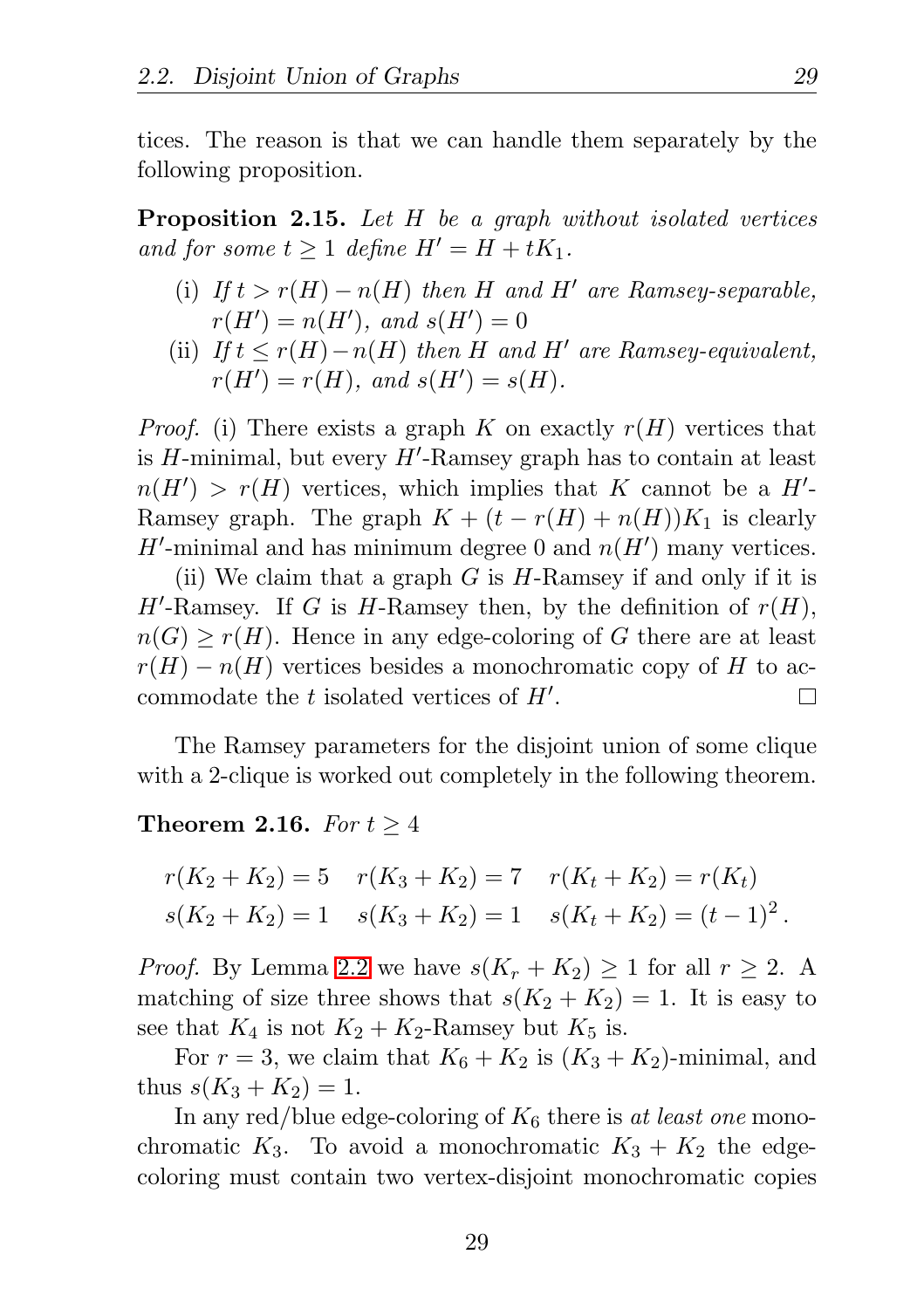of  $K_3$ : one in blue and one in red. No matter how we color the extra edge, we will get a monochromatic  $K_3+K_2$ , i.e.,  $K_6+K_2 \rightarrow$  $K_3 + K_2$ .



Figure 2.1: Minimal graphs

The graph  $K_6$  minus one edge has an edge-coloring without a monochromatic  $K_3$ , and  $K_6$  is not  $(K_3 + K_2)$ -Ramsey: The coloring consisting of a red  $K_4$  and all remaining edges blue contains no monochromatic  $K_3+K_2$ . Hence  $K_6+K_2$  is  $(K_3+K_2)$ -minimal,  $s(K_3 + K_2) = \delta(K_6 + K_2) = 1$ , and  $r(K_3 + K_2) > 6$ .

In any red/blue edge-coloring of  $K<sub>7</sub>$  there is a monochromatic  $K_3$ , say it is red. The edges between the other 4 vertices all have to be colored blue. To avoid a blue  $K_3+K_2$ , all the edges between these two parts have to be red, which will yield a red  $K_3 + K_2$ .

For  $t \geq 4$  we apply Theorem [2.17](#page-39-0) with  $s = 2, a_1 = t$ , and  $a_2 = 2$ , and use that  $r(t, t - 1) > 2t$  for  $t \geq 4$  and the result  $s(K_t) = (t-1)^2$ .  $\Box$ 

*Remark.* Let  $t \geq 4$  and  $H = K_t + H_2$ . Then *H* has minimum degree 1 but its  $s$ -value grows quadratically in  $t$ . This example shows that the trivial lower bound (Lemma [2.2\)](#page-28-0) can be arbitrarily far away from the actual value of  $s(H)$ .

<span id="page-39-0"></span>**Theorem 2.17.** Let  $a_1 \ge a_2 \ge \ldots \ge a_s \ge 1$  and define  $H_i :=$  $K_{a_1} + \ldots + K_{a_i}$  for  $1 \leq i \leq s$ . If  $r(a_1, a_1 - a_s + 1) > 2(a_1 + \ldots + a_s)$  $a_{s-1}$ ), then  $H_s$  and  $H_{s-1}$  are Ramsey-equivalent.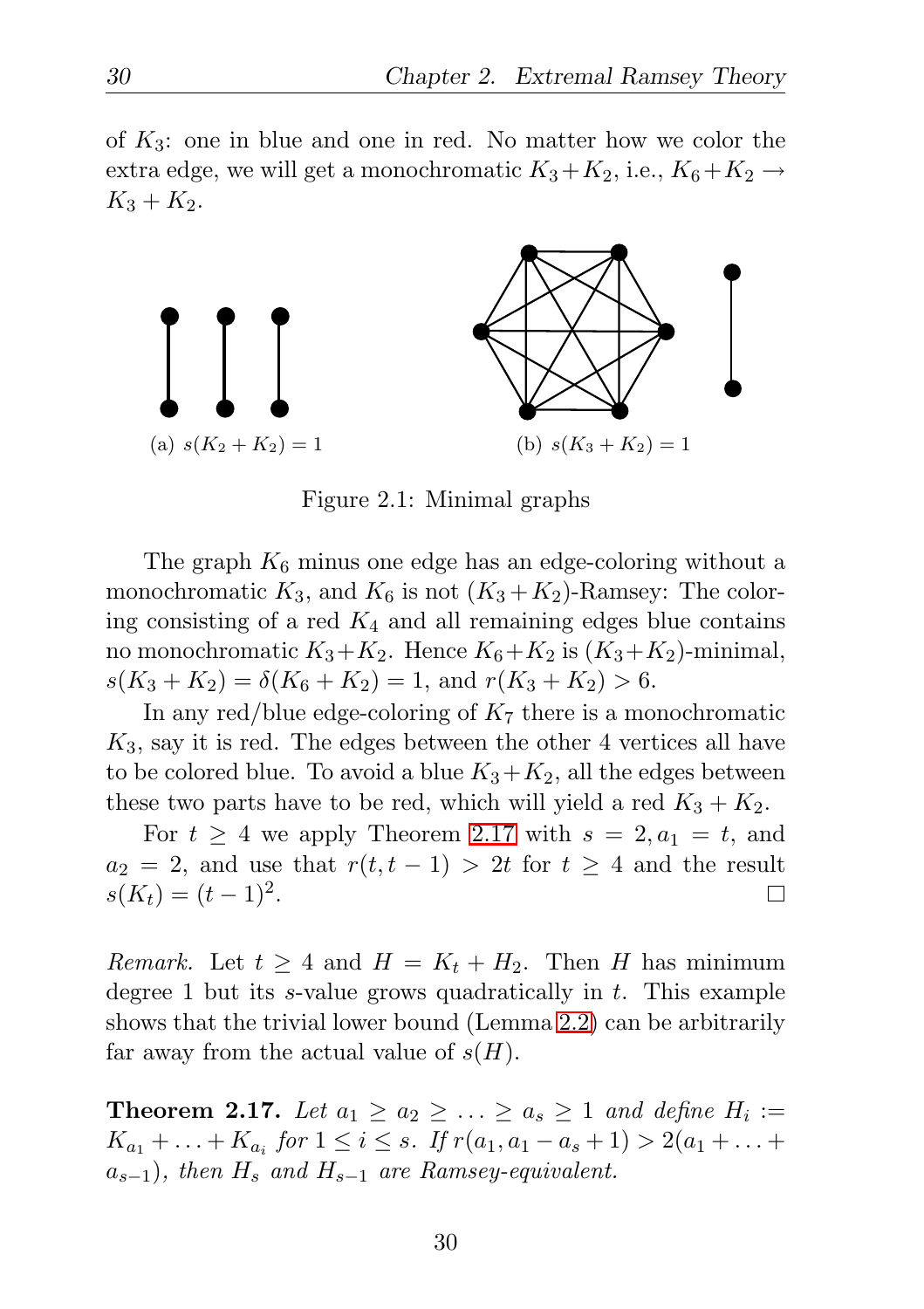*Proof.* Since  $H_{s-1}$  is a subgraph of  $H_s$ , if  $G \rightarrow H_s$  then also  $G \to H_{s-1}$ . Thus it suffices to show that  $G \to H_{s-1}$  implies  $G \to H_s$ .

Let G be a graph such that  $G \to H_{s-1}$  and suppose for contradiction that  $G \nightharpoonup H_s$ . Let c be a red/blue edge-coloring of G without monochromatic  $H_s$ . Without loss of generality, we may assume that there is a blue copy of  $H_{s-1}$ , and let  $S_1$  be its vertex set. Since c has no blue  $H_s$ , the coloring restricted to  $V(G) \setminus S_1$ has no blue  $K_{a_s}$ . Define  $H_0$  to be the empty graph. Let *i* be the largest index such that  $V(G) \setminus S_1$  contains a red  $H_i$  and let  $S_2$  be its vertex set (it may happen that  $S_2$  is empty). Since c has no red  $H_s$ , we have  $i < s$ . The coloring c restricted to  $V(G) \setminus (S_1 \cup S_2)$ contains no red  $K_{a_1}$ .

Our goal is now to recolor some of the edges of G such that the resulting coloring  $c'$  contains no monochromatic  $K_{a_1}$ . We have  $|S_1 \cup S_2| = |V(H_{s-1})| + |V(H_i)| \leq 2(a_1 + \ldots + a_{s-1})$  $r(a_1, a_1-a_1)$  so by the definition of the Ramsey number we can recolor the edges inside  $S_1 \cup S_2$  such that there is no red  $K_{a_1}$  and no blue  $K_{a_1-a_s+1}$ . All edges between  $S_1 \cup S_2$  and  $V(G) \setminus (S_1 \cup S_2)$ are recolored to blue, while the colors of the other edges do not change. The largest blue clique restricted to  $S_1 \cup S_2$  has at most  $a_1 - a_s$  vertices, the largest blue clique in  $V(G) \setminus (S_1 \cup S_2)$  has at most  $a_s - 1$  vertices, which implies that c' contains no blue copy of  $K_{a_1}$ . Since there are no red edges between  $S_1 \cup S_2$  and  $V(G) \setminus (S_1 \cup S_2)$ , the largest red clique contains less than  $a_1$ vertices. Therefore there is no monochromatic  $K_{a_1}$  in  $c'$ . This is a contradiction to  $G \to H_{s-1}$  and the proof is complete.  $\Box$ 

By repeatedly applying the above theorem we get the following corollary.

#### <span id="page-40-0"></span>Corollary 2.18. Let  $a_1 \geq \ldots \geq a_s \geq 1$  be such that

 $r(a_1, a_1 - a_i + 1) > 2(a_1 + \ldots + a_{i-1}), \quad \forall i = 2, \ldots, s.$ 

*Then*  $K_{a_1} + \ldots + K_{a_s}$  *is Ramsey-equivalent to*  $K_{a_1}$ *.*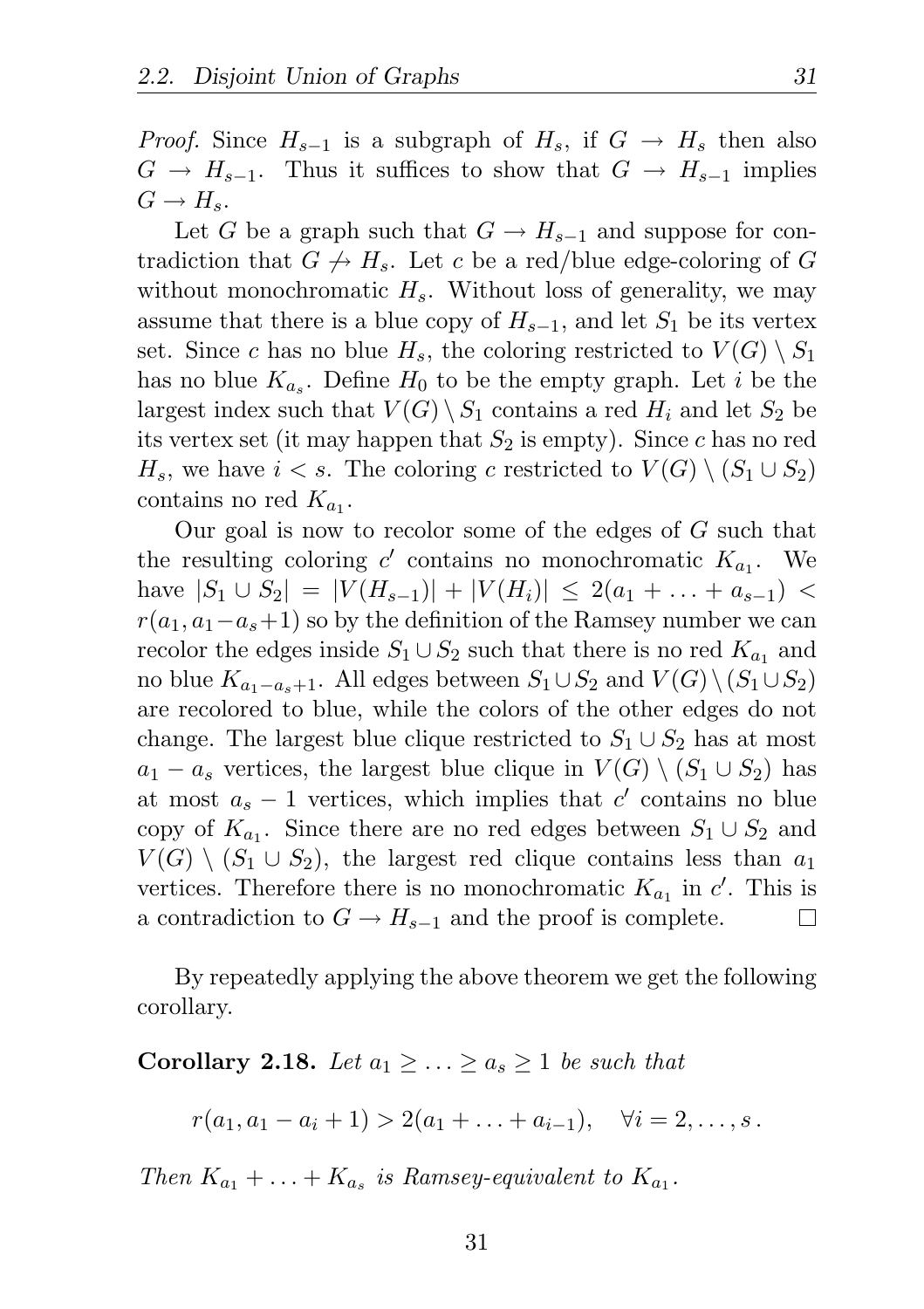Let  $s < \frac{r(t,t-k+1)-2(t-k)}{2k}$  and  $k \leq t-2$ . The variable s fulfills  $r(t, k+1) > 2(t + (s-1)(t-k))$ . According to Corollary [2.18](#page-40-0) the graphs  $K_t + sK_k$  and  $K_t$  are Ramsey-equivalent.

For the two extremes of the spectrum of  $k$ , we spell out the concrete bounds by substituting known results for the Ramsey number.

- (a)  $K_t + sK_{t-2}$  is Ramsey-equivalent to  $K_t$  for *some*  $s =$  $\Omega\left(\frac{t}{\log n}\right)$  $\log t$  $\big),$
- (b)  $K_t + sK_2$  is Ramsey-equivalent to  $K_t$  for  $t \geq 4$  and *some*  $s = \Omega(t2^{t/2}).$

For (*a*), one uses that  $r(t,3) = \Omega\left(\frac{t^2}{\log n}\right)$  $\log t$  $\big)$  proven by Kim [\[59\]](#page-131-0), for (b) one can use  $r(t, t-1) = \Omega(t2^{t/2})$  proven by Erdős [\[32\]](#page-129-0). Naturally, the question arises, whether we can go further, i.e., are the graphs  $K_t + K_t$  or  $K_t + K_{t-1}$  also Ramsey-equivalent to  $K_t$ .

Proposition 2.19. Let  $t > 1$ .

- (i)  $K_t$  *and*  $K_t + K_t$  *are Ramsey-separable.*
- (ii)  $K_t$  *and*  $K_{t-1}$  *are Ramsey-separable.*

*Proof.* (i) Let  $R = r(K_t, K_t)$  and  $G = K_R$ . Then  $G \rightarrow K_t$ but  $K_{R-1} \nightharpoonup K_t$ . Extend an edge-coloring of  $K_{R-1}$  without a monochromatic  $K_t$  arbitrarily to  $K_{R-1} \vee x \cong K_R$ . All monochromatic  $K_t$  in this extended coloring have to contain the vertex x and therefore we do not find two vertex-disjoint ones. This proves  $G \nrightarrow K_t + K_t.$ 

(ii) Nešetřil and Rödl [\[70\]](#page-133-0) proved that  $\min\{\chi(G) : G \to$  $H$  =  $\chi$ (H). Thus two graphs with different chromatic number are Ramsey-separable, in particular  $K_t$  and  $K_{t-1}$  are Ramsey-separable. separable.

It is shown in [\[20\]](#page-128-0) that  $r(tK_3) = 5t, \forall t \geq 2$ . This implies that  $sK_3$  and  $tK_3$  are Ramsey-separable for  $s \neq t$ .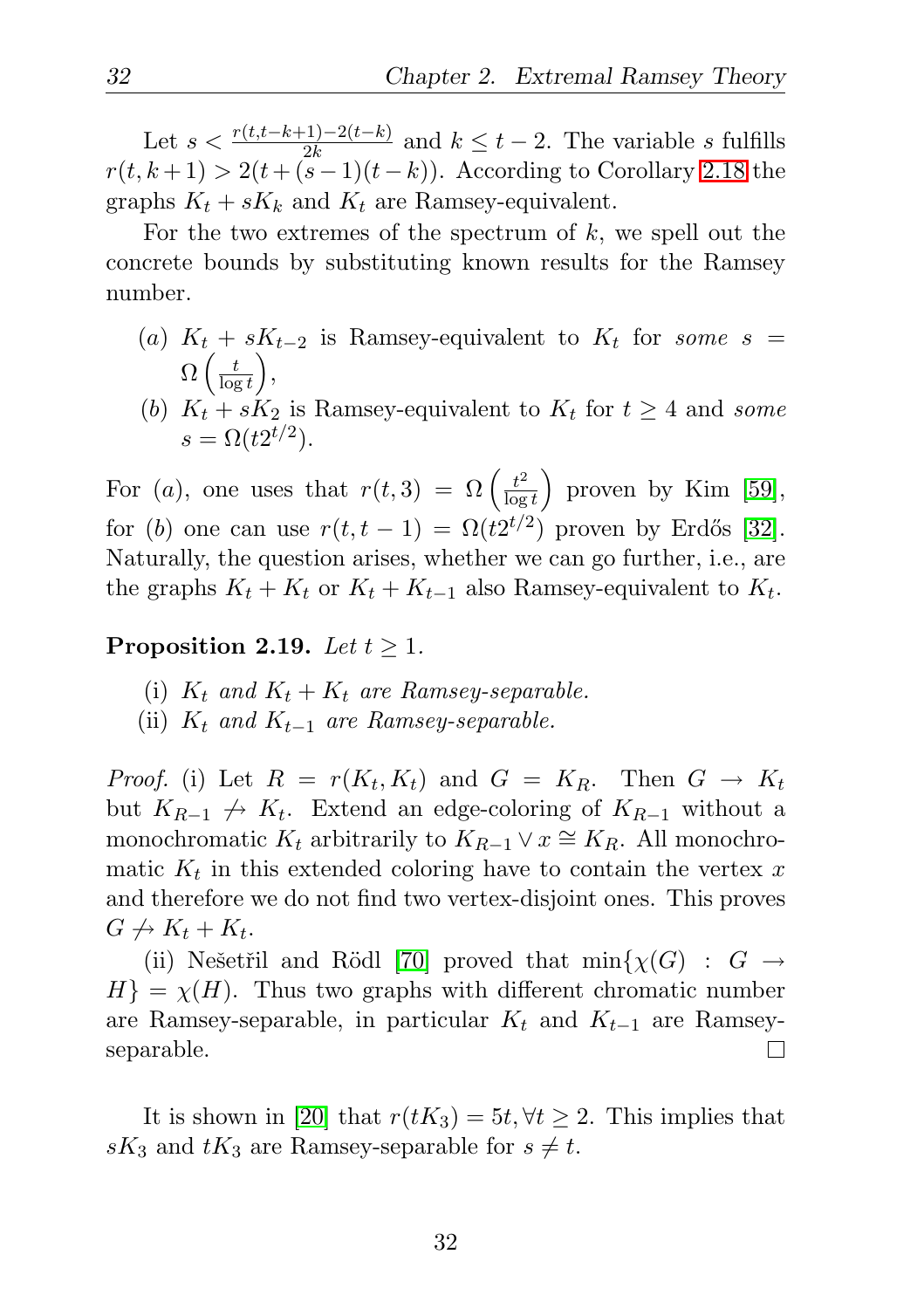**Theorem 2.20** ([\[20\]](#page-128-0)). For all  $t \in \mathbb{N}$  and graphs G on *n* vertices

$$
(2n-\alpha(G))t-1 \le r(tG) \le (2n-\alpha(G))t + C(G),
$$

*where*  $\alpha(G)$  *denotes the maximum size of an independent set in* G *and* C(G) *is a constant depending on* G*. Moreover, there exists*  $t_0 \in \mathbb{N}$  and  $D(G)$  such that for  $t \geq t_0$ 

$$
r(tG) = (2n - \alpha(G))t + D(G).
$$

Burr [\[16\]](#page-127-0) worked out the constant  $D(G)$  explicitly for complete graphs and cycles: for t large enough  $r(tK_k) = (2k-1)t+r(K_k)-2$ and  $r(tC_k) = (2k - \lfloor \frac{k}{2} \rfloor)t - 1$ . In [\[9\]](#page-127-1) it is shown that  $r(tC_4) = 6t - 1$ for *all* t.

#### 2.2.2 General Graphs

We will give here some general upper bounds for the disjoint union of graphs and especially for multiple copies of the same graph. As an application we will determine  $s(nK_t)$ .

<span id="page-42-0"></span>Lemma 2.21. *Let* H *be a graph containing at least one edge. Every* H*-minimal graph* G *has an edge-coloring with only red copies of* H*, and there are no two edge-disjoint red* H*.*

*Proof.* Let  $G \to H$  minimal and  $e \in E(G)$ . Then  $G - e \not\to H$ and therefore there exists an edge-coloring c of  $G - e$  without monochromatic H. Let  $c'$  be the extension of c to G where e receives the color red. All monochromatic  $H$  have to contain  $e$ and thus there are no two edge-disjoint monochromatic H and all monochromatic H are red. П

Corollary 2.22. *Let* H *be a graph containing at least one edge. Then*  $H$  *and*  $H + H$  *are Ramsey-separable.* 

<span id="page-42-1"></span>**Corollary 2.23.** Let H be a connected graph and  $n \in \mathbb{N}$ . Then

$$
s(nH)\leq s(H).
$$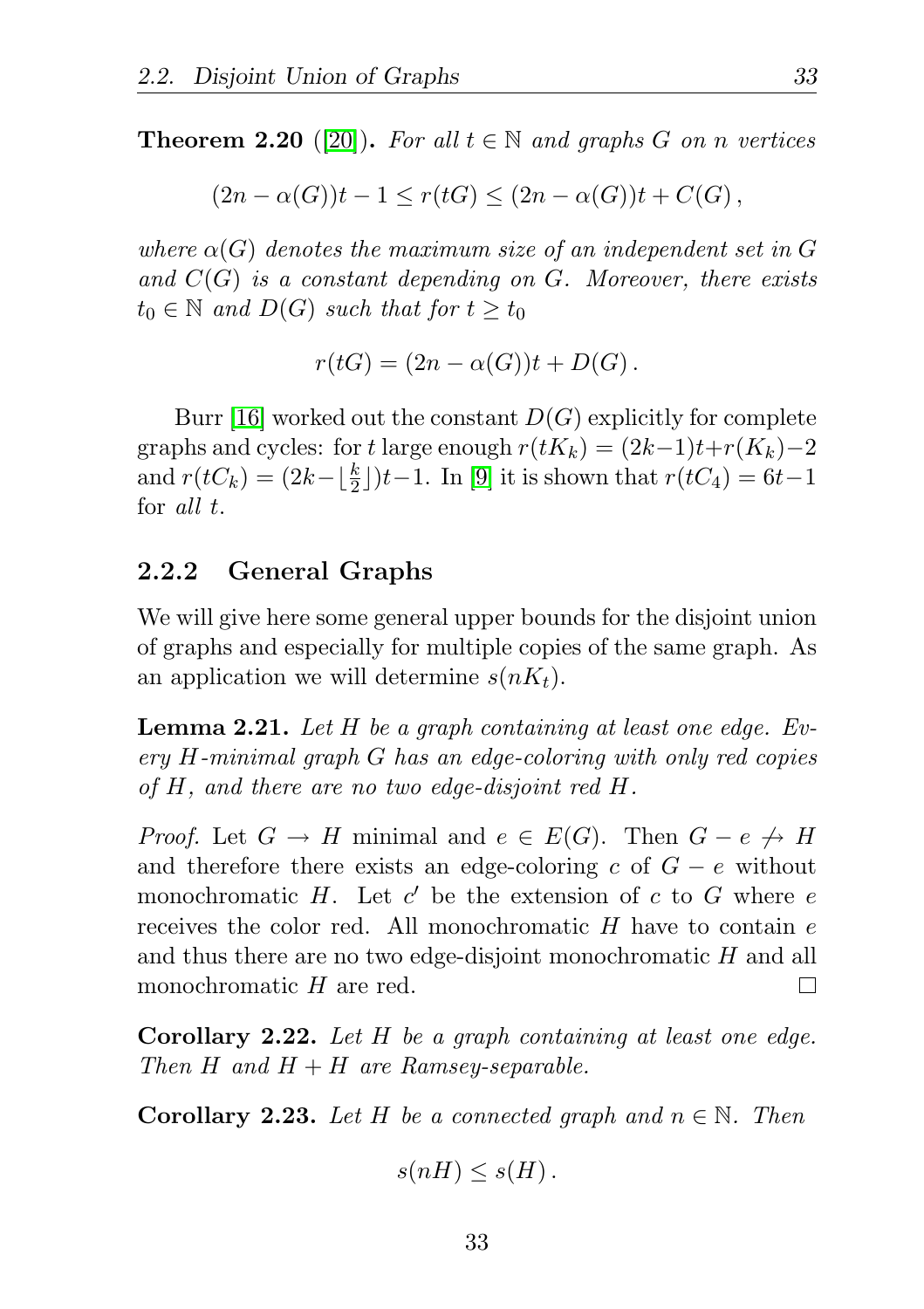$\Box$ 

*Proof.* If H is an isolated vertex then the statement is trivial. Therefore we can assume that  $H$  contains at least one edge. Let G be a H-minimal graph and let  $c_{\text{red}}(c_{\text{blue}})$  be the edge-coloring from Lemma [2.21](#page-42-0) with only red (blue) copies of  $H$ , and there are no two edge-disjoint monochromatic H. Define  $G' = (2n - 1)G$ . We will show that  $G'$  is  $nH$ -minimal.

In every edge-coloring of G' we have at least  $2n - 1$  disjoint monochromatic copies of  $H$ . By the pigeonhole principle there is a color, say red, such that at least  $n$  of these disjoint copies are completely red. This shows that  $G' \to nH$ .

We name the copies of G in G' by  $G_1, G_2, \ldots, G_{2n-1}$ . Let  $e \in$  $E(G')$ , say  $e \in E(G_1)$  without loss of generality. Then because G is H-minimal we can color  $G_1 - e$  without monochromatic H. For  $G_2, \ldots, G_n$  we take the coloring  $c_{\text{red}}$  and for  $G_{n+1}, \ldots, G_{2n-1}$ we take the coloring  $c_{blue}$ . Since H is connected we can only take  $n-1$  disjoint red H and only  $n-1$  disjoint blue H which proves that  $G' - e \nightharpoonup nH$ .

Thus G' is  $nH$ -minimal and clearly  $\delta(G') = \delta(G)$ .

<span id="page-43-0"></span>**Theorem 2.24.** *For*  $t \geq 2$ 

$$
s(nK_t) = (t-1)^2.
$$

*Proof.* By the above lemma and the fact that  $s(K_t) = (t-1)^2$ it is enough to prove  $s(nK_t) \geq s(K_t)$ . Assume for contradiction that  $s(nK_t) < (t-1)^2$ . Then there exists a  $nK_t$ -minimal graph G and  $x \in V(G)$  with  $\deg(x) = \delta(G) < (t-1)^2$ . Let c be any edgecoloring of  $G - x$  without monochromatic copy of  $nK_t$ , i.e., there are at most  $n-1$  red copies of  $K_t$  and at most  $n-1$  blue copies of  $K_t$ . Let  $R_1, \ldots, R_k$  be a maximal vertex-disjoint collection of red  $K_{t-1}$  in  $N(x)$ . Because  $|N(x)| = \delta(G) < (t-1)^2$  we have  $k < t - 1$ . We extend the coloring c to G by coloring every edge  $\{x, y\}$  with  $y \in \bigcup_i R_i$  blue and all the remaining edges red. This edge-coloring  $c'$  of G does not contain any new red  $K_t$  by the maximality and it does not contain any new blue  $K_t$  because  $k < t - 1$ , which shows  $G \nightharpoonup nK_t$ .  $\Box$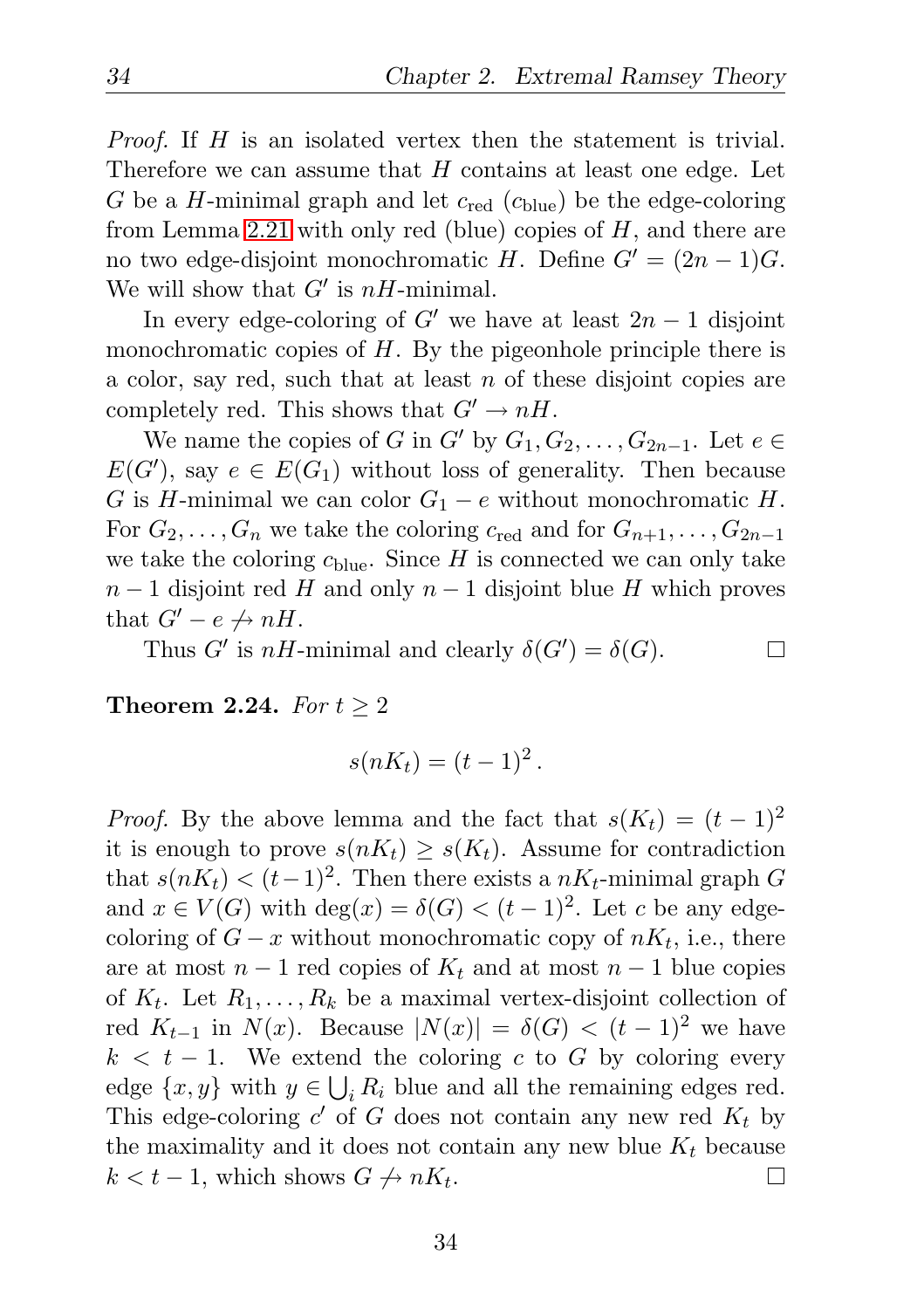We continue by giving an upper bound for the disjoint union of two connected graphs  $G, H$  where we additionally assume that G is a supergraph of H. Theorem [2.25](#page-44-0) is a generalization of Corol-lary [2.23](#page-42-1) for  $n = 2$ , but not for  $n > 2$  because of the condition about connectedness.

#### <span id="page-44-0"></span>**Theorem 2.25.** *Let*  $G \supseteq H$  *be two connected graphs. Then*

$$
s(G+H) \le \max\{s(G), s(H)\}.
$$

*Proof.* Let K be a G-minimal graph with  $\delta(K) = s(G)$  and J be a H-minimal graph with  $\delta(J) = s(H)$ . We proceed by giving a case distinction. Note that if we want to find a monochromatic copy of  $G + H$  in a disjoint sum of graphs  $G_1 + \ldots G_k$  then we have to find G in one  $G_i$  and H in one  $G_j$  because  $G, H$  are connected.

First, we assume that

$$
J \to G. \tag{2.3}
$$

Then clearly  $\delta(J+J+J) = \delta(J) = s(H)$  and J is also a G-minimal graph because G contains H. Moreover,  $J + J + J \rightarrow G + H$ because we find in each copy of J a monochromatic  $G \supseteq H$  and at least two of them have the same color. For any edge e, we have  $J - e \nightharpoonup H \subset G$ . Let e be any edge of J. Then we can choose for one J a coloring without monochromatic  $G + H$  and only containing red  $H \subseteq G$  by Lemma [2.21.](#page-42-0) For the second J we can choose a coloring without monochromatic  $G + H$  and only blue  $H \subseteq G$  by Lemma [2.21.](#page-42-0) We can choose a coloring of  $J - e$  without monochromatic H. This together is a coloring of  $J + J + (J - e)$ without monochromatic  $G + H$ .

Thus, from now on, we can assume that  $J \nrightarrow G$ , i.e., there is an edge-coloring of J without monochromatic G. Second, we assume that

$$
K \to G + H. \tag{2.4}
$$

Then K is also  $(G+H)$ -minimal and has minimum degree  $\delta(K)$  =  $s(G).$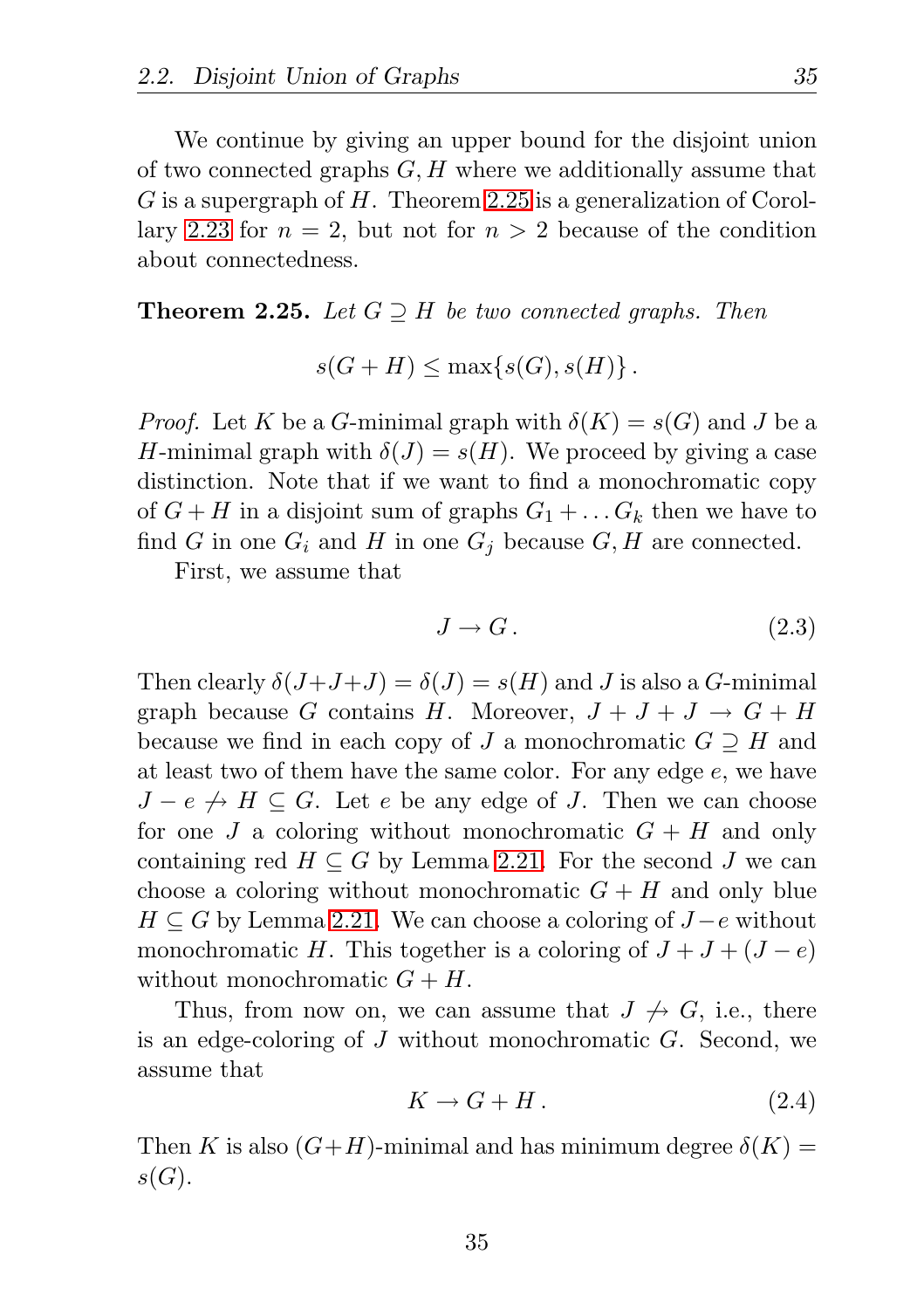Now, we assume that (2.4) and (2.5) are wrong and

$$
K + J \to G + H. \tag{2.5}
$$

For  $e \in E(K)$  we can color  $K - e$  and J without monochromatic G showing that  $(K - e) + J \nrightarrow G \subseteq G + H$ . For  $e \in E(J)$ we can color K without monochromatic  $G+H$  and  $J-e$  without monochromatic H showing that  $K + (J - e) \nrightarrow G + H$ .

In the next case, we assume that  $(2.4)-(2.6)$  are wrong and

$$
K + J + J \to G + H. \tag{2.6}
$$

For  $e \in E(J)$  we can color  $J - e$  without monochromatic H and  $K + J$  without monochromatic  $G + H$  showing that  $K + J + (J$  $e) \nrightarrow G + H$ . Next, assume that e is an edge from K. Because we assume that (2.4) is wrong we have that  $J \nrightarrow G$  and with  $K - e \nightharpoonup G$  we have  $(K - e) + J + J \nightharpoonup G \subseteq G + H$  showing that  $K + J + J$  is  $(G + H)$ -minimal.

We continue by assuming that  $(2.4)-(2.7)$  are wrong and there is a subgraph  $K'$  of K (possibly K) such that

$$
K + K' \to G + H. \tag{2.7}
$$

Let  $K'$  be a minimal such subgraph with respect to the number of edges. We have  $\delta(K+K') \leq \delta(K) = s(G)$ . For  $e \in E(K')$ , by the minimality  $K + (K' - e) \nightharpoonup G + H$ . If  $K' = K$  then this is the only case to check. On the other hand  $K'$  is a proper subgraph of K and we have therefore  $K' \nrightarrow G$ . This together with the fact that  $K - e \nightharpoonup G$  implies that  $(K - e) + K' \nightharpoonup G \subseteq G + H$ .

Finally, we assume that  $(2.4)-(2.8)$  are wrong and there is a minimal subgraph  $K'$  of K such that

$$
K + K' + J \to G + H, \tag{2.8}
$$

We have  $\delta(K+K'+J) \leq \max\{\delta(K),\delta(J)\}\$  and for  $e \in E(K')$ , by the minimality,  $K + (K' - e) + J \nightharpoonup G + H$ . For  $e \in E(J)$  we have  $J - e \nightharpoonup H$ . This together with the assumption  $K + K' \nightharpoonup$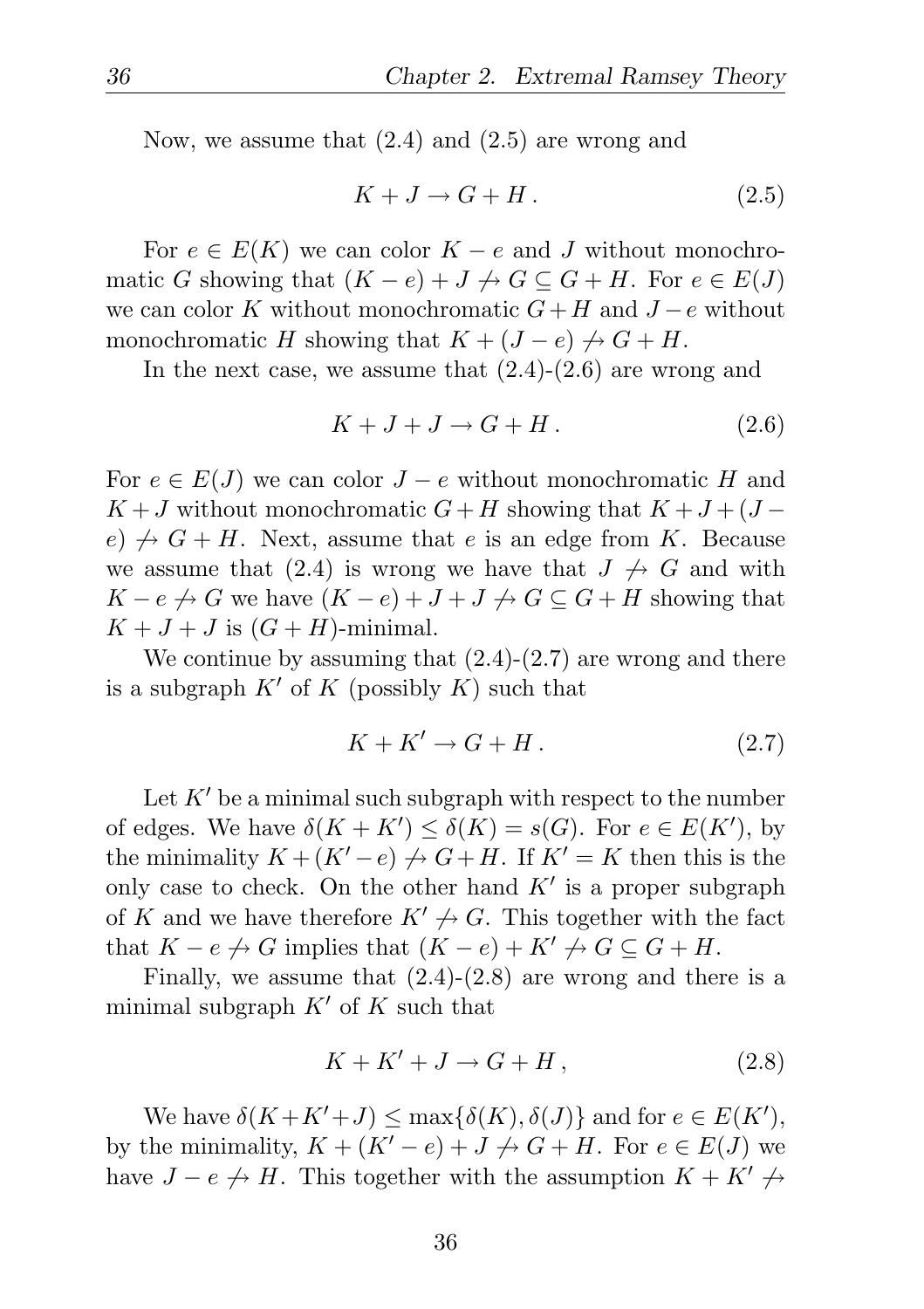$G+H$  implies that there is a coloring of  $K+K'+(J-e)$  without monochromatic  $G + H$ . If  $K' = K$  then these are the only two cases to check. Otherwise  $K'$  is a proper subgraph of K and therefore  $K' \nrightarrow G$  as well as  $K - e \nrightarrow G$ . This together with the assumption that  $J \nightharpoonup G$  implies that  $(K - e) + K' + J \nightharpoonup G \subseteq$  $G + H$ .

One of the above cases apply because we always have that  $K + K + J \rightarrow G + H$ : There is a monochromatic copy of G in both copies of K and if they both have the same color then we are done because  $H \subseteq G$ . Otherwise we have a red G and a blue  $G$  which with the monochromatic copy of  $H$  in  $J$  completes the proof.  $\Box$ 

If  $G \supseteq H$  are two connected graphs such that G and H are Ramsey-separable, then we have  $s(G+H) \leq s(G)$ . The reason is that then we can choose  $J$  such that  $(2.4)$  is not true and proceed with the proof as before.

### 2.3 No upper bound for s in terms of  $\delta$

In Section [2.1](#page-29-0) we have seen a large class of bipartite graphs G with  $s(G) = 2\delta(G) - 1$  and moreover it is known that for cliques  $s(K_k) = \delta(K_k)^2$ . The question arises whether there is a function f such that for all graphs G it holds that  $s(G) \leq f(\delta(G))$ . Actually, we have already seen that such a function cannot exist. Namely, for  $G = K_t + K_2, t \geq 4$  we have  $\delta(G) = 1$  and  $s(G)$  arbitrarily large (Theorem [2.16\)](#page-38-0). This family contains only non-bipartite graphs which are disconnected. Are these conditions somehow necessary? One could try to take some bipartite graph  $H$  in the disjoint union with  $K_2$ . This attempt fails:

**Proposition 2.26.** Let H be a bipartite graph with  $\delta(H) \geq 1$ . *Then*  $s(H + K_2) = 1$ .

*Proof.* Let  $(A, B)$  be a bipartition of H such that  $|B| = a(H)$ and let x, y be the vertices of the K<sub>2</sub>. Then  $(A \cup \{x\}, B \cup \{y\})$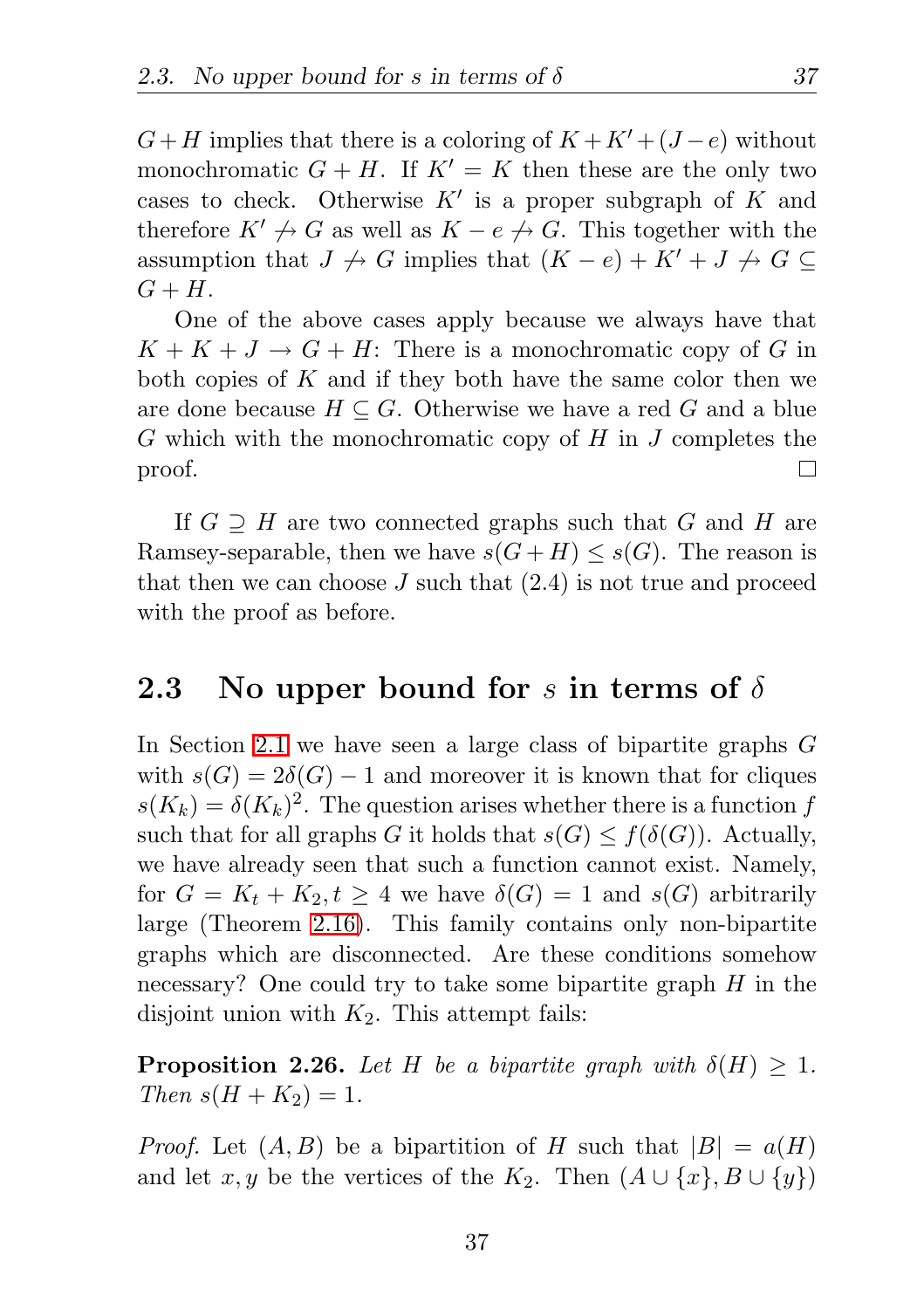is a bipartition of  $H + K_2$  and  $a(H + K_2) = a(H) + 1 = |B| + 1$ . Applying Theorem [2.10](#page-34-0) finishes the proof.  $\Box$ 

We do not know whether there exists a bipartite graph not attaining the simple lower bound (Proposition [2.2\)](#page-28-0), but we will show in this section that there exist *connected* graphs with minimum degree 1 and the s-value arbitrarily large.

Let  $K_t \cdot K_2$  be the graph containing a *t*-clique and one additional vertex connected to exactly one vertex of the t-clique. We call this additional edge and additional vertex a *hanging edge* and a *hanging vertex*, respectively. Clearly,  $K_t \cdot K_2$  is connected and has minimum degree 1.

Let us assume that we are given a graph  $H$  with some red/blue edge-coloring c without a monochromatic  $K_t$  ·  $K_2$  and assume from now on that  $t > 3$ . We call a vertex which is incident to two monochromatic copies of  $K_t$  *critical*, a vertex which is incident to one monochromatic copy of  $K_t$  *harmless*, and other vertices *safe*. For a vertex  $u \in V(H)$ , we denote the set of those neighbors of u which are adjacent to u via a red (blue) edge by  $R(u)$   $(B(u))$ .

<span id="page-47-0"></span>**Lemma 2.27.** Let  $t \geq 3$  and c a red/blue edge-coloring without *monochromatic*  $K_t \cdot K_2$  *and*  $u \in V(H)$  *be a critical vertex. Then* 

- (i)  $|R(u)| = |B(u)| = t 1$ , *i.e.*, *u is contained in exactly one red and exactly one blue copy of*  $K_t$  *and has no other incident edges.*
- (ii)  $E(R(u), B(u)) = \emptyset$ , *i.e.*, there is no edge between the red *neighbors of* u *and the blue neighbors of* u*.*

*Proof.* (i) Since u is critical it has to be incident to two monochromatic  $K_t$ . If they were in the same color then this would yield a monochromatic  $K_t \cdot K_2$ . Moreover, there cannot be more edges incident to u without creating a monochromatic  $K_t \cdot K_2$ .

(ii) Assume there is an edge between a red neighbor of  $u$  and a blue neighbor of u. Then this edge has some color according to c and therefore it completes a monochromatic  $K_t \cdot K_2$  in this color with one of the *t*-cliques containing  $u$ .  $\Box$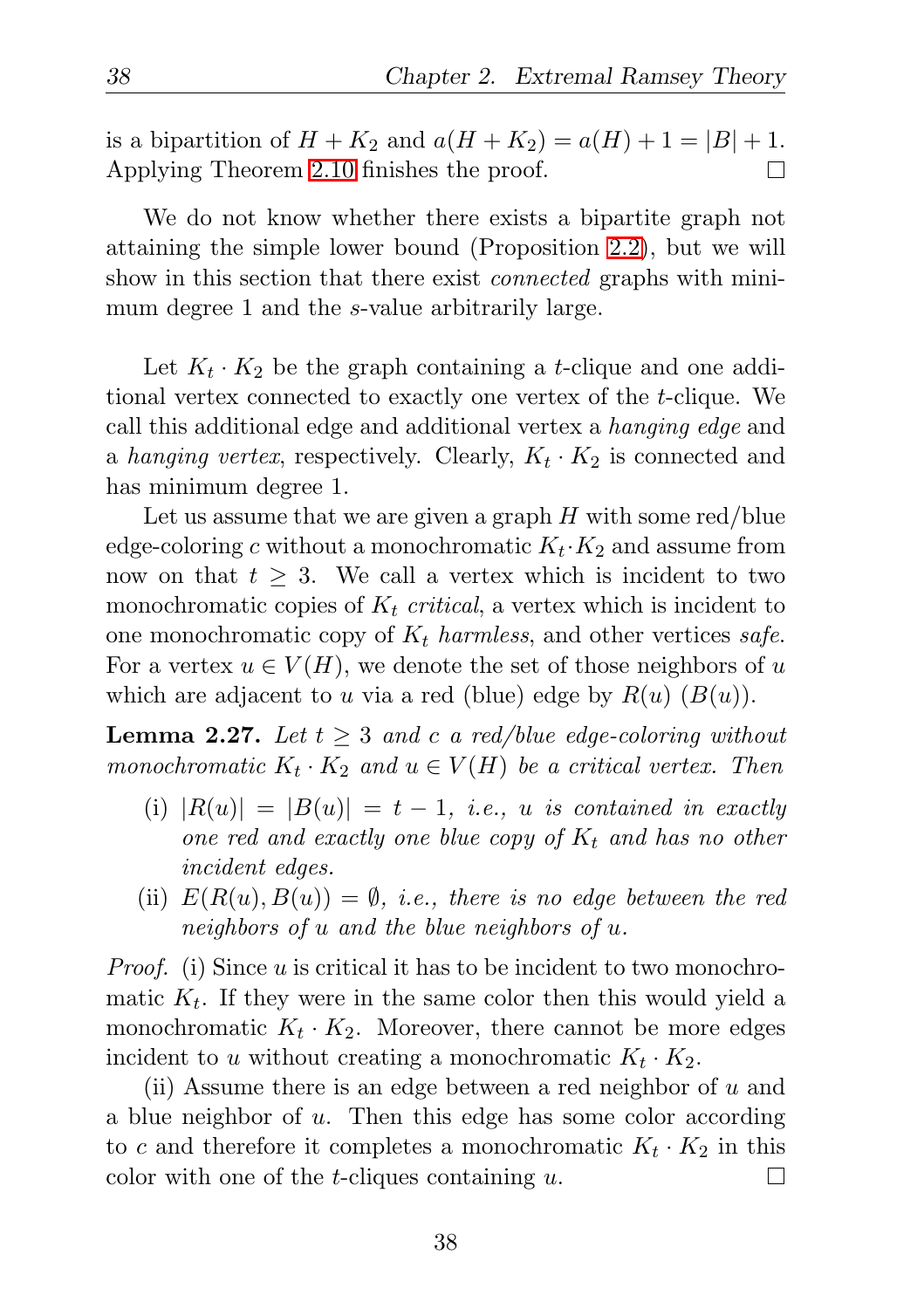<span id="page-48-0"></span>Lemma 2.28. *For every graph* H *and every edge-coloring* c *without monochromatic*  $K_t$ · $K_2$  *there exists a new edge-coloring*  $c_F$  *with no critical vertices and no monochromatic*  $K_t \cdot K_2$ .

*Proof.* For each *t*-clique which is monochromatic in c and has a critical vertex, choose one arbitrary edge containing a critical vertex. Let us denote the set of these edges by  $F \subseteq E(H)$  and let  $c_F$  be the coloring obtained from c after we change the color of each edge in F.

By Lemma [2.27,](#page-47-0) we see that every critical vertex  $u$  is incident to exactly two t-cliques and none of them is monochromatic in the coloring  $c_F$ , since we changed the color of exactly one edge in each. Thus each critical vertex in c is safe in  $c_F$ .

Every edge whose color was changed contains a critical vertex in c, which is safe in  $c_F$ , meaning that these edges cannot be part of a new monochromatic  $K_t$ . That is, every monochromatic  $K_t$ in  $c_F$  was already monochromatic in c and hence no vertices are critical in  $c_F$ .

We still need to show that there is no monochromatic  $K_t \cdot K_2$ in  $c_F$ . Since every monochromatic  $K_t$  in  $c_F$  was monochromatic in c, and c has no monochromatic  $K_t \cdot K_2$ , the only possibility to have a monochromatic  $K_t \cdot K_2$  in  $c_F$  would be that the hanging edge e changed its color. Let U be the vertex set of the  $K_t$  within a monochromatic, say blue,  $K_t \cdot K_2$  in  $c_F$ . Then the edges within U were already blue in c, while e was red in c. Since  $e$  changed its color, it was part of a red t-clique W in c. Hence  $U \cap W = \{u\},\$ where  $u$  is an endpoint of  $e$ , and  $u$  is critical in  $c$ . This is a contradiction, since u is not safe in  $c_F$ .  $\Box$ 

<span id="page-48-1"></span>**Theorem 2.29.** *For every*  $t \geq 3$ *,* 

$$
s(K_t \cdot K_2) \geq t - 1.
$$

*Proof.* Suppose for contradiction that there is a  $K_t \cdot K_2$ -minimal graph G with a vertex x of degree less than  $t - 1$ . Since  $G - x$  is not  $K_t \cdot K_2$ -Ramsey, there is a red/blue edge-coloring c of  $G - x$ without a monochromatic  $K_t \cdot K_2$ . By Lemma [2.28](#page-48-0) we can also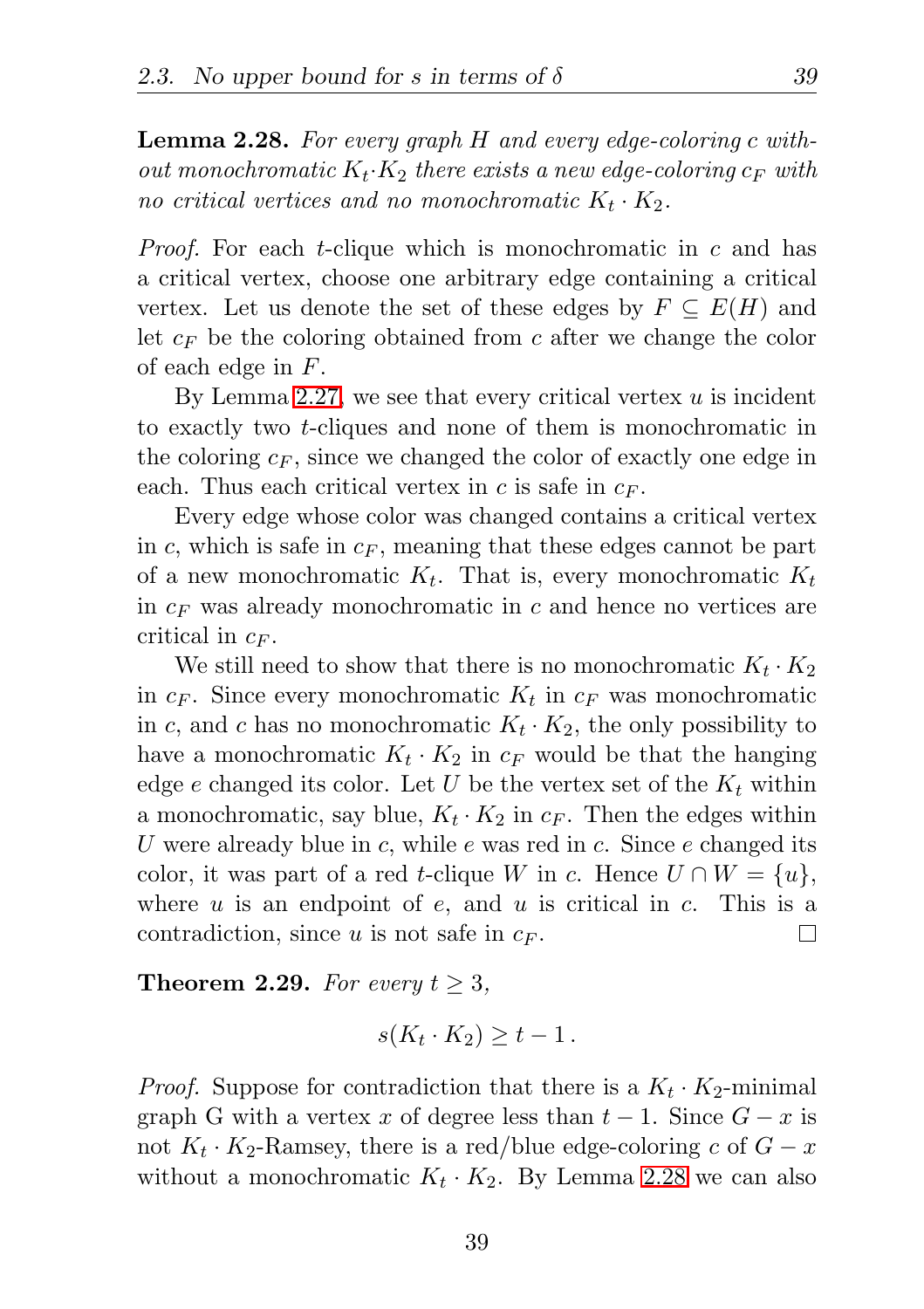

<span id="page-49-0"></span>Figure 2.2:  $s(K_3 \cdot K_2) \leq 2$ 

assume that c has no critical vertices. We now extend c to a coloring of G. Color each edge  $\{x, y\}$  of G red if y is contained in a blue t-clique of c, and blue otherwise. Since there are no critical vertices, y cannot be contained in a blue *and* a red tclique, therefore the coloring extension is well-defined.

Since x has degree less than  $t-1$ , it can contribute to a monochromatic  $K_t \cdot K_2$  only as a hanging vertex. Let e be the hanging edge of a monochromatic  $K_t \cdot K_2$  containing x and let U be the monochromatic t-clique. By the definition of the extended coloring, the colors of the edge  $e$  and of the edges in  $U$  are different, a contradiction. П

The lower bound is tight for  $t = 3$ :

#### Proposition 2.30.

$$
s(K_3\cdot K_2)=2\,.
$$

*Proof.* By Theorem [2.29](#page-48-1) we know that  $s(K_3 \cdot K_2) \geq 2$ . Therefore it is enough to give a  $K_3 \cdot K_2$ -minimal graph G with minimum degree 2.

We extend  $K_6$  by three paths of length 2, see Figure [2.2,](#page-49-0) and claim that this graph G is  $K_3 \cdot K_2$ -minimal. In any red/blue edgecoloring of  $K_6$  there is a monochromatic triangle. It is possible to color  $K_6$  without a monochromatic  $K_3 \cdot K_2$ , namely coloring two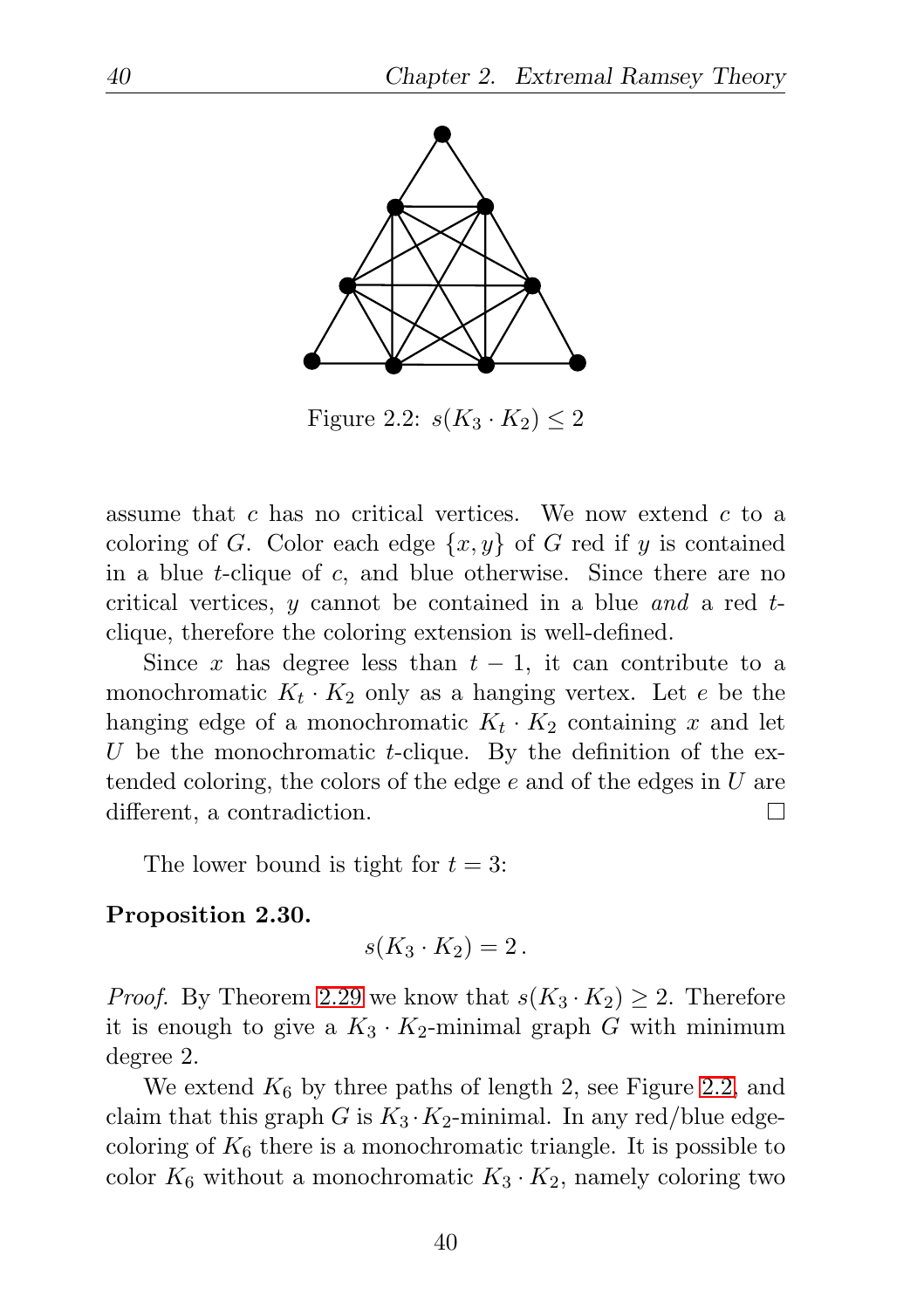disjoint triangles blue and coloring all other edges red. It is easy to see that, up to renaming of the vertices and the colors, this is the only such edge-coloring. In any partition of the  $K_6$  of G into two triangles  $T_1, T_2$ , there is a path P of length 2 connecting a vertex in  $T_1$  and a vertex in  $T_2$ . Suppose that the edges of  $T_1$  and  $T_2$  are colored blue. If one of the edges of the path P is also blue, then this would complete a blue  $K_3 \cdot K_2$ . Thus both edges of the path  $P$  are colored red. Hence  $P$  and the other red edges going between  $T_1$  and  $T_2$  yield a red  $K_3 \cdot K_2$ . This shows that the graph G is  $K_3 \cdot K_2$ -Ramsey.

If we delete an edge from the  $K_6$  then we can color  $K_6$  without monochromatic triangles and extend this to each of the three 2 paths by coloring their two edges with distinct colors. If we delete an edge e lying on a 2-path of G then it is easy to color  $G - e$ without creating a monochromatic  $K_3 \cdot K_2$ : partition the vertex set of the  $K_6$  of G into two blue triangles such that each of the endpoints of the remaining two 2-paths are completely contained in one of the blue triangles and color all other edges red. It is easy to see that this edge-coloring has no monochromatic  $K_3 \cdot K_2$ . Hence G is  $(K_3 \cdot K_2)$ -minimal.  $\Box$ 

Actually, we proved a stronger statement, namely the graph G shown in Figure [2.2](#page-49-0) is  $K_3 \cdot K_2$ -minimal.

## 2.4 Cliques—More Colors

As it is quite usual in Ramsey theory, one can consider generalizations of results with more than two colors and asymmetric cases. The results for bipartite graphs can be generalized to asymmetric cases as well as to more than two colors. Because of the lack of new insights we leave out the details here. Instead, we will consider cliques in more than two colors after we introduce the necessary definitions. While we can give a general upper bound for the s-value of the tuple  $(K_{a_1},...,K_{a_r})$ , its tighness is proven only for special cases.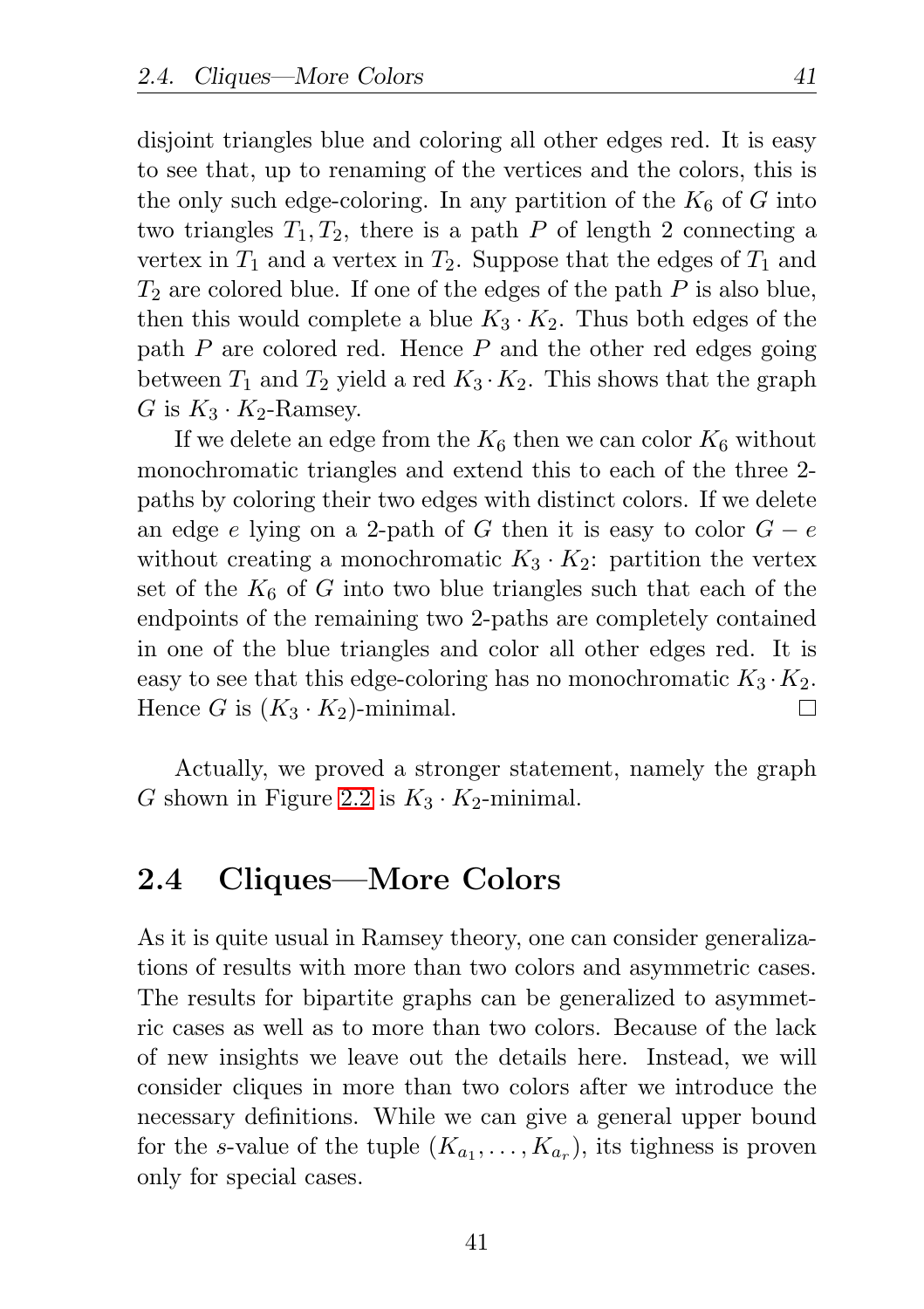**Definition 2.31.** Let  $r \in \mathbb{N}$  and  $G, H_1, H_2, \ldots, H_r$  be graphs. *If in every edge-*r*-coloring of* G *with colors* 1, 2, . . . , r *there is*  $j \in [r]$  and a copy of  $H_j$  completely in color j, then we say that G *is*  $(H_1, H_2, \ldots, H_r)$ -Ramsey and write  $G \rightarrow (H_1, H_2, \ldots, H_r)$ . If *additionally every proper subgraph of* G *is not*  $(H_1, H_2, \ldots, H_r)$ -*Ramsey, then we say that*  $G$  *is*  $(H_1, H_2, \ldots, H_r)$ -minimal. Define

 $s(H_1, ..., H_r) = \min\{\delta(G) : G \text{ is } (H_1, ..., H_r)$ *-minimal*}.

If we have only three colors then we assume that these three colors are named red, blue, green. The value  $s(K_{a_1}, \ldots, K_{a_r})$  was previously only known for  $r = 2$ , i.e.,  $s(K_a, K_b) = (a - 1)(b - 1)$ , see [\[19,](#page-128-1) [40\]](#page-130-0).

#### 2.4.1 Upper Bound

The upper bound shown here is a generalization of the upper bound construction for two colors in the symmetric setting given by Fox and Lin [\[40\]](#page-130-0).

Let G be a graph and  $k, r \in \mathbb{N}$ . Let  $\mathcal{F}(G, k, r)$  be the family of graphs F that satisfy (i)  $\omega(F) = \omega(G)$ , and (ii) in every vertexcoloring of  $F$  with  $k$  colors and in every edge-coloring of  $F$  with  $r$  colors there exists a copy of  $G$  that is monochromatic in the edge-coloring and it is monochromatic in the vertex-coloring.

Folkman [\[39\]](#page-130-1) proved that  $\mathcal{F}(G, k, 1)$  is non-empty for every graph G and  $\mathcal{F}(K_s, 1, 2)$  is non-empty for every  $s \in \mathbb{N}$ . He conjectured that the second result should also be true for more than two colors, which was proven by Nešetřil and Rödl [\[70\]](#page-133-0). Moreover, they proved  $\mathcal{F}(G, 1, r) \neq \emptyset$  for every graph G. It is easy to see now that the family  $\mathcal{F}(G, k, r)$  always contains at least one graph: Let  $G_1 \in \mathcal{F}(G, k, 1)$  and  $G_2 \in \mathcal{F}(G_1, 1, r)$  then  $G_2 \in \mathcal{F}(G, k, r)$ .

The second main tool is the lexicographic product, sometimes also called the Abbott product because of its application in [\[2\]](#page-126-0) (do not google the term "Abbott product").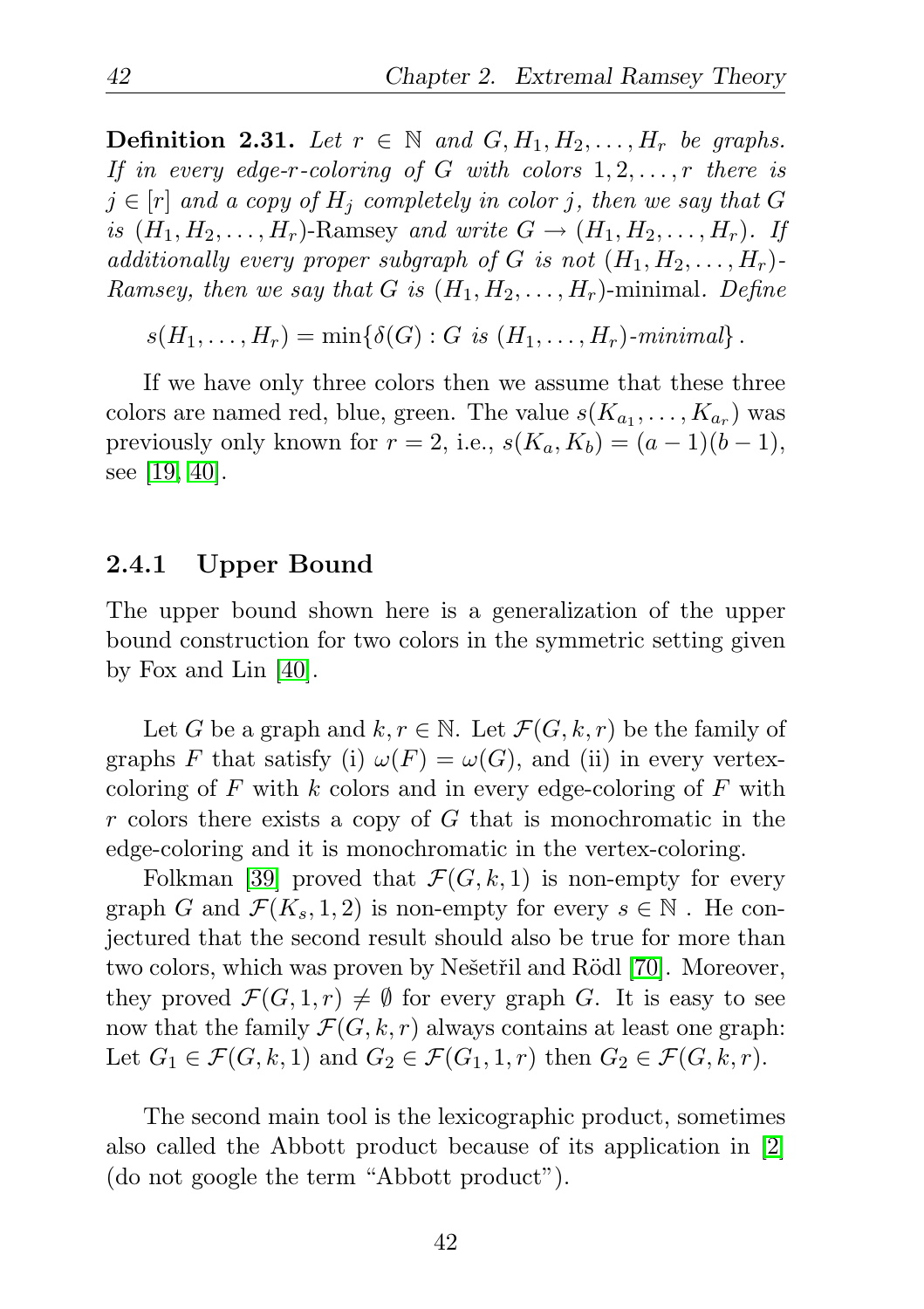Definition 2.32. *Let* A, B *be graphs. The* lexicographic product  $A \ltimes B$  *is the graph whose vertex set is*  $V(A) \times V(B)$ *, with edges* given by  $(a, b)$  is adjacent to  $(a', b')$  if either a is adjacent to  $a'$  in A or  $a = a'$  and b is adjacent to b' in B.

Let  $G = A \ltimes B$  be the lexicographic product of the graphs A and B. For  $x \in V(A)$  we define  $B_x = G[S]$  to be the induced subgraph of G on the vertices  $S = \{x\} \times V(B)$ . It is obvious that  $B_x \cong B$ .

An alternative definition for the lexicographic product  $A \ltimes B$  is the following: Let  $B_x$  be disjoint copies of B for  $x \in V(A)$ . Then for each pair  $x, y \in V(A), \{x, y\} \in E(A)$  add all the edges between  $V(B_x)$  and  $V(B_y)$ . We note that in general  $A \ltimes B \not\cong B \ltimes A$ (Figure [2.3](#page-52-0) indicates an example for that) and it is easy to see that  $\omega(A \ltimes B) = \omega(A) \cdot \omega(B)$ .



<span id="page-52-0"></span>Figure 2.3: The lexicographic products  $K_3 \ltimes C_4$ ,  $C_4 \ltimes K_3$ , where the fat lines indicated that all edges between these two parts are present.

Proposition 2.33. *The lexicograhic product is associative, i.e., for graphs*  $A, B, C$  *we have*  $A \ltimes (B \ltimes C) = (A \ltimes B) \ltimes C$ *.*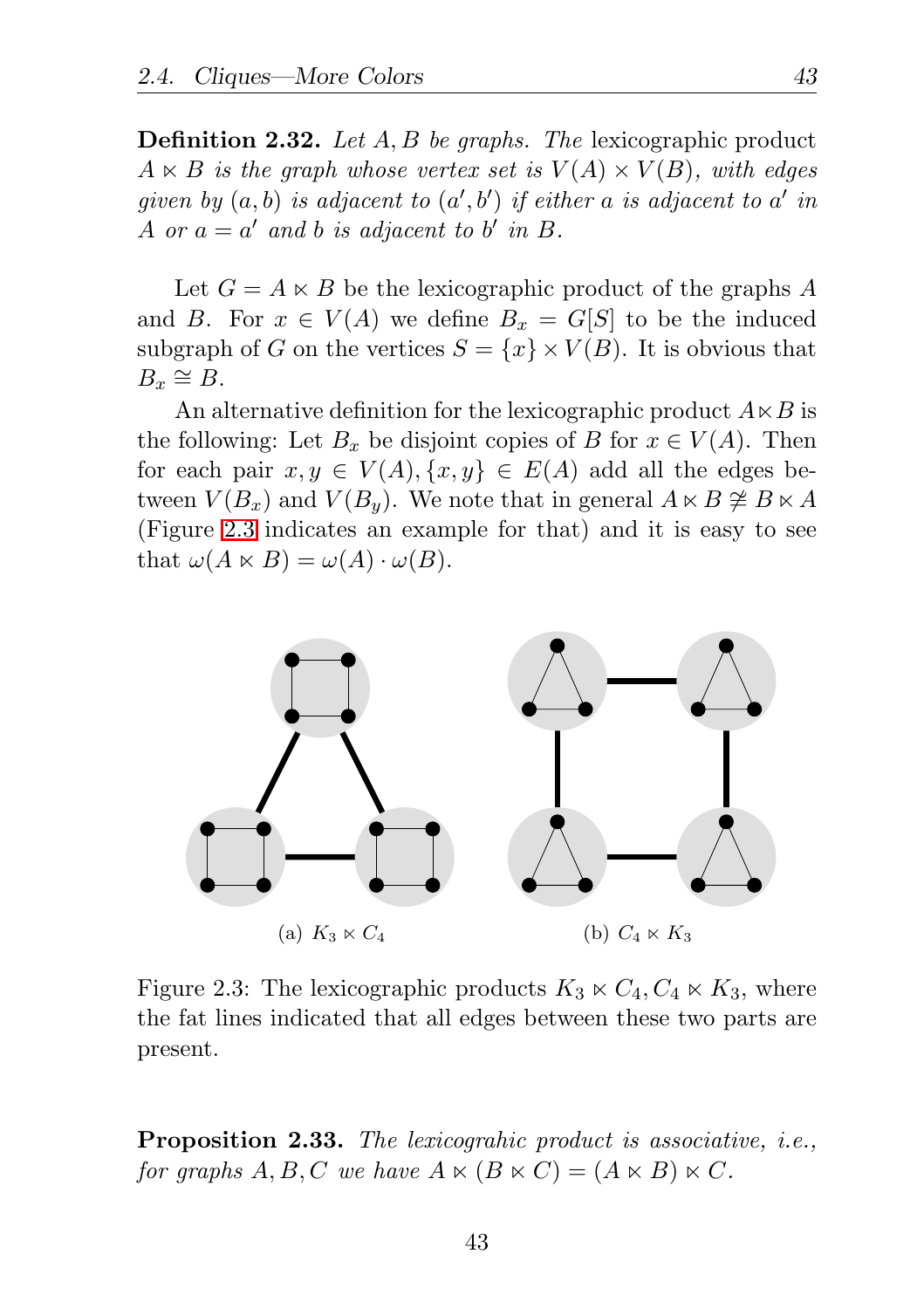*Proof.* It is clear that the vertex set of both graphs is  $V(A) \times$  $V(B) \times V(C)$ . A pair of vertices  $(a, b, c), (a', b', c')$  is adjacent for both graphs if either (i)  $\{a,a'\}\in E(A)$ , or (ii)  $a = a'$  and  $\{b, b'\}\in E(B)$ , or (iii)  $a = a', b = b'$  and  $\{c, c'\}\in E(C)$ . This shows that the graphs are the same.  $\Box$ 

Since the lexicographic product is associative, we will leave out the round brackets in the following and just write  $A \ltimes B \ltimes C$ .

**Definition 2.34.** Let  $A, B, C$  be graphs. An edge-r-coloring  $\varphi$  of  $A \ltimes B$  *is* good with respect to C *if for all*  $x \in V(A)$  *there exists*  $V_r \subset V(B_r)$  *such that* 

- (i)  $C_x := B_x[V_x] \cong C$  *for all*  $x \in V(A)$ *, and*
- (ii) *for all*  $\{a_1, a_2\} \in E(A)$  *all edges between*  $V_{a_1}$  *and*  $V_{a_2}$  *have the same color.*

*We write*

$$
A \ltimes B \to^{r\text{-}good} A \ltimes C,
$$

*if every edge-r-coloring of*  $A \ltimes B$  *is good with respect to C.* 

Note that for an edge-coloring of  $A \ltimes B$  to be good with respect to C, it does not matter how the edges inside the  $B<sub>x</sub>$  are colored. If  $\varphi$  is a good edge-r-coloring of  $A \ltimes B$  as above then there is an edge-r-coloring  $\varphi'$  of A such that for every edge  $\{a_1, a_2\} \in E(A)$ we have  $\varphi(E(V_{a_1}, V_{a_2})) = {\varphi'(\{a_1, a_2\})}.$ 

<span id="page-53-0"></span>**Lemma 2.35.** Let  $A, C$  be graphs and let  $r \geq 1$  be an integer. *Then there exists* B *with*  $\omega(B) = \omega(C)$  *such that* 

$$
A \ltimes B \to^{r\text{-}good} A \ltimes C.
$$

*Proof.* Let  $B' \in \mathcal{F}(C, d_1, 1), B \in \mathcal{F}(B', d_2, 1)$  for integers  $d_1, d_2$ which will be defined later. By definition of  $\mathcal F$  we have  $\omega(B)$  =  $\omega(C).$ 

Let c be an edge-coloring of  $A \ltimes B$  with r colors. We want to show that  $c$  is good with respect to  $C$ . Without loss of generality we can assume that  $V(A) = \{1, 2, ..., n\}$ . As introduced before we will use the notation  $B_i$  for the induced subgraph of  $A \ltimes B$  on vertex set  $\{j\} \times V(B)$ . We will proceed in two steps.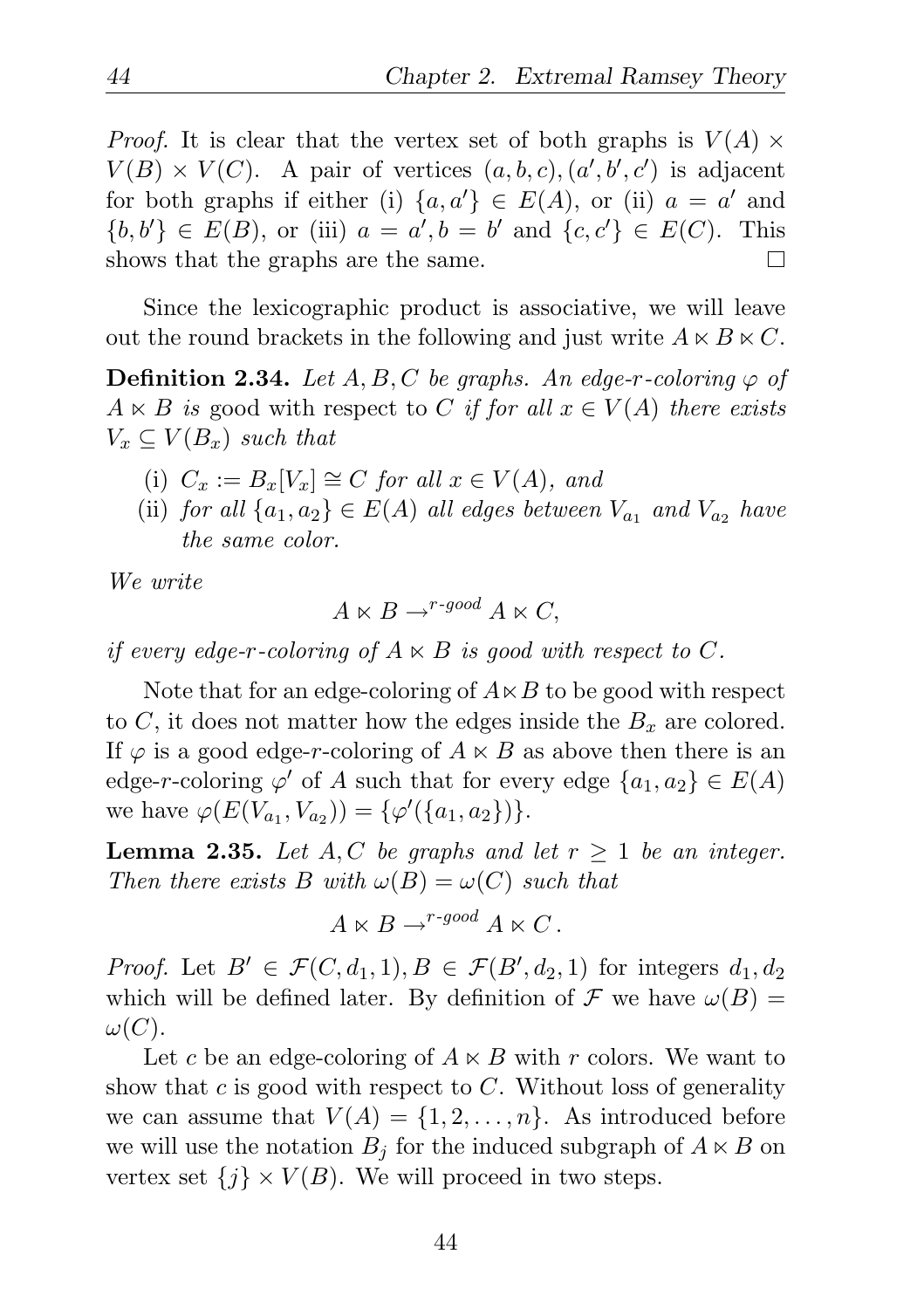**Claim 1.** *There are*  $W_1 \subseteq V(B_1), \ldots, W_n \subseteq V(B_n)$  *such that* 

- (i) *for all* j,  $B_j[W_j] \cong B'$ *, and*
- (ii) *for*  $2 \leq j \leq n$  *and*  $x \in \bigcup_{k < j} W_k$  *all edges between* x *and* W<sup>j</sup> *have the same color.*

*Proof.* We begin with any  $W_1 \subseteq V(B_1)$  with  $B_1[W_1] \cong B'$  which exists because  $B_1 \in \mathcal{F}(B', d_2, 1)$ . We will continue inductively and therefore we can assume that for  $1 \leq m \leq n$  we have found  $W_1, \ldots, W_m$  satisfying (i) and (ii). Let  $S = \bigcup_{1 \leq j \leq m} W_j$  and assume for technical reasons that  $S$  is ordered. We associate with each vertex  $x \in V(B_{m+1})$  a vector  $(c({x, y}))_{y \in S} \in [r]^{|S|}$  which contains the colors of its incident edges (we set  $c({x, y})$ ) to some arbitrary color if  $\{x, y\}$  is not an edge). Define a vertex-coloring  $\varphi$ of  $B_{m+1}$  by  $\varphi(x) = (c(\lbrace x, y \rbrace))_{y \in S}$  with  $r^{|S|} = r^{mn(B')}$  colors. Because  $B_{m+1} \in \mathcal{F}(B', d_2, 1)$  and we can choose  $d_2 = r^{(n(A)-1)n(B')}$ there is a vertex set  $W_{m+1} \subseteq B_{m+1}$  such that  $B_{m+1}[W_{m+1}] \cong B'$ and it is monochromatic under  $\varphi$ . Clearly, (i) holds now for  $j = m + 1$ . Since all  $y \in W_{m+1}$  have the same color under  $\varphi$ , condition (ii) follows for  $j = m + 1$  as well. Denote by  $B'_j$  the induced subgraph of  $B_j$  on the vertex set  $W_j$ . This finishes the proof of the claim.  $\Box$ 

We can repeat this reasoning in the backward order. Since the proof is exactly the same, we will only statement.

**Claim 2.** *There are*  $V_n \subseteq W_n, \ldots, V_1 \subseteq W_1$  *such that* 

- $(i')$  for all  $j, C_j := B'_j[V_j] \cong C$ *, and*
- *(ii')* for  $1 ≤ j ≤ n-1$  *and*  $x ∈ ∪_{k>j} V_k$  *all edges between* x *and* V<sup>j</sup> *have the same color.*

Note that this time we can choose  $d_1 = r^{(n(A)-1)n(C)}$ . The conditions (ii) and (ii') imply that for every pair  $\{a_1, a_2\} \in E(A)$ the edges between  $V_{a_1}$  and  $V_{a_2}$  have the same color. П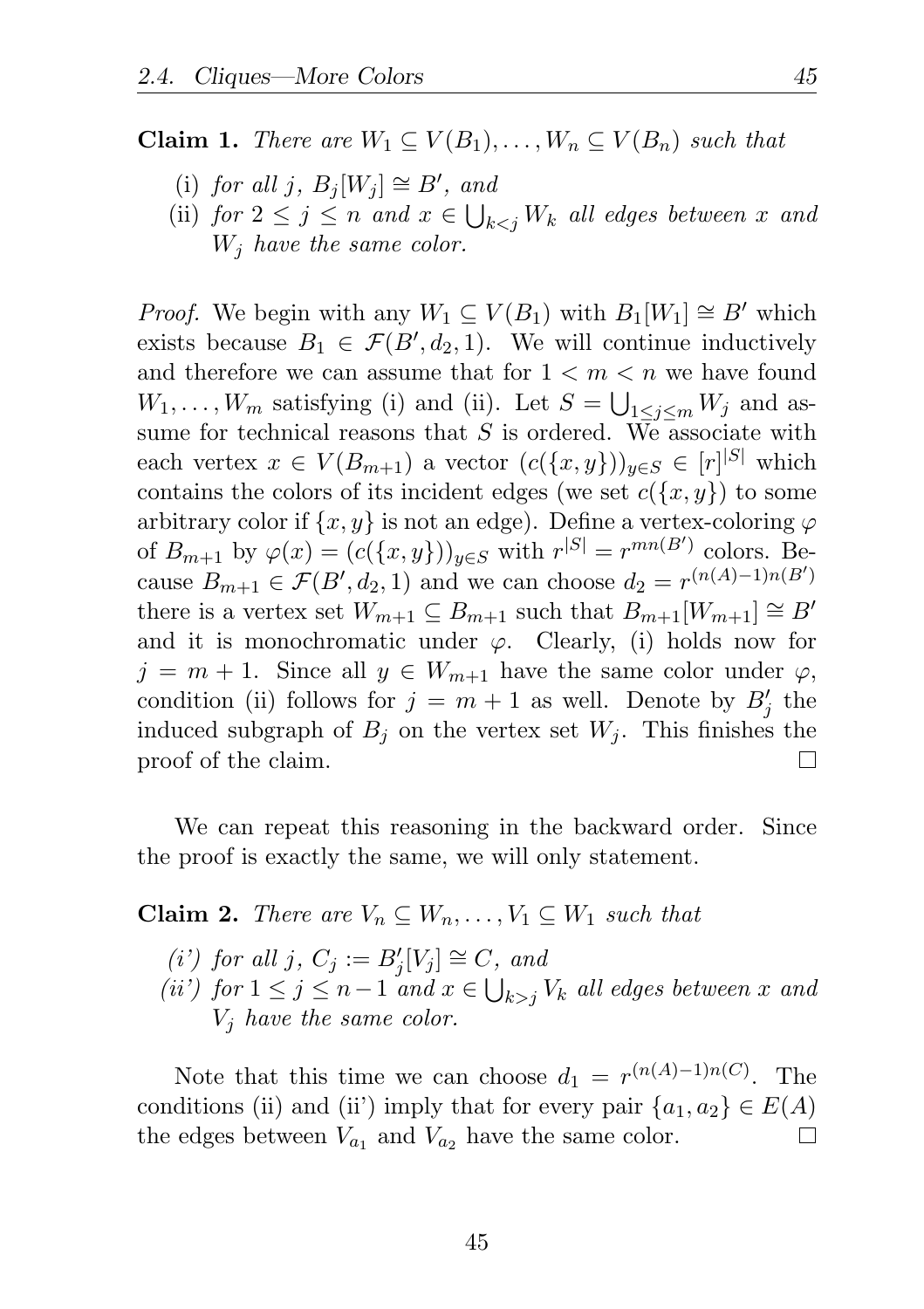**Definition 2.36.** Let  $A_1, A_2, \ldots, A_s$  be graphs. Let G be the lex*icographic product*  $A_1 \ltimes A_2 \ltimes \ldots \ltimes A_s$  *and define for*  $1 \leq i \leq s$ 

$$
E_i = \{ \{x, y\} \in E(G) : x_i \neq y_i, x_j = y_j \forall j < i \},
$$

*and for*  $t_1 \in V(A_1), \ldots, t_{i-1} \in V(A_{i-1})$ 

$$
E_i(t_1,\ldots,t_{i-1}) = \left\{ \{x,y\} \in E(G) : x_i \neq y_i, x_j = y_j = t_j \forall j < i \right\}.
$$

*An edge-*r*-coloring* c *of* G *is* 1-uniform *if there exists an edge-*r*coloring*  $c_1$  *of*  $A_1$  *such that*  $c({x, y}) = c_1({x_i, y_j})$  *for all*  ${x, y} \in$  $E_1$ *;* and for  $i \geq 2$ *, an edge-r-coloring* c of G *is i*-uniform *if for*  $all \ t_1, \ldots, t_{i-1}$  *there exists an edge-r-coloring*  $c_{i,t_1,\ldots,t_{i-1}}$  *of*  $A_i$  *such that*  $c({x, y}) = c_{i,t_1,...,t_{i-1}}({x_j, y_j})$  *for all*  ${x, y} \in E_i(t_1,...,t_{i-1})$ *. Moreover, if* c *is i-uniform for all*  $1 \leq i \leq s$ *, then we call* c totally uniform*.*

For example, if we color *all* edges by the same color then this is a totally uniform coloring. Another example is to color all the edges in  $E_i$  by color i. But there is more freedom for a totally uniform coloring as, for example, Figure [2.4](#page-56-0) shows. Note that every coloring is s-uniform. The notion of totally uniform coloring is a generalization of good colorings for the lexicographic product of more than two graphs. For  $s = 2$ , an edge-r-coloring of  $A_1 \ltimes A_2$  is good with respect to  $A_2$  if it is totally uniform. There is a generalization of Lemma [2.35.](#page-53-0)

<span id="page-55-0"></span>**Lemma 2.37.** Let  $r \geq 1, s \geq 2$  and  $A_1, A_2, ..., A_s$  be graphs. *There are graphs*  $B_2, \ldots, B_s$  *with*  $\omega(B_i) = \omega(A_i)$  *for*  $i = 2, \ldots, s$ *such that for every edge-r-coloring* c of  $A_1 \ltimes B_2 \ltimes \ldots \ltimes B_s$  *there are subgraphs*  $A'_i$  *of*  $B_i$  *where*  $i = 2, \ldots s$  *with*  $A'_i \cong A_i$  *and c is totally uniform on*  $A_1 \ltimes A'_2 \ltimes \ldots \ltimes A'_s$ .

*Proof.* We proceed by an induction over s. For  $s = 2$  the state-ment reduces to Lemma [2.35.](#page-53-0) Let  $s > 2$ . Assume as induction hypothesis that the statement is true for  $s - 1$ , i.e., there are  $B_2, \ldots B_{s-1}$  such that  $\omega(B_i) = \omega(A_i)$  for  $i = 2, \ldots, s-1$  and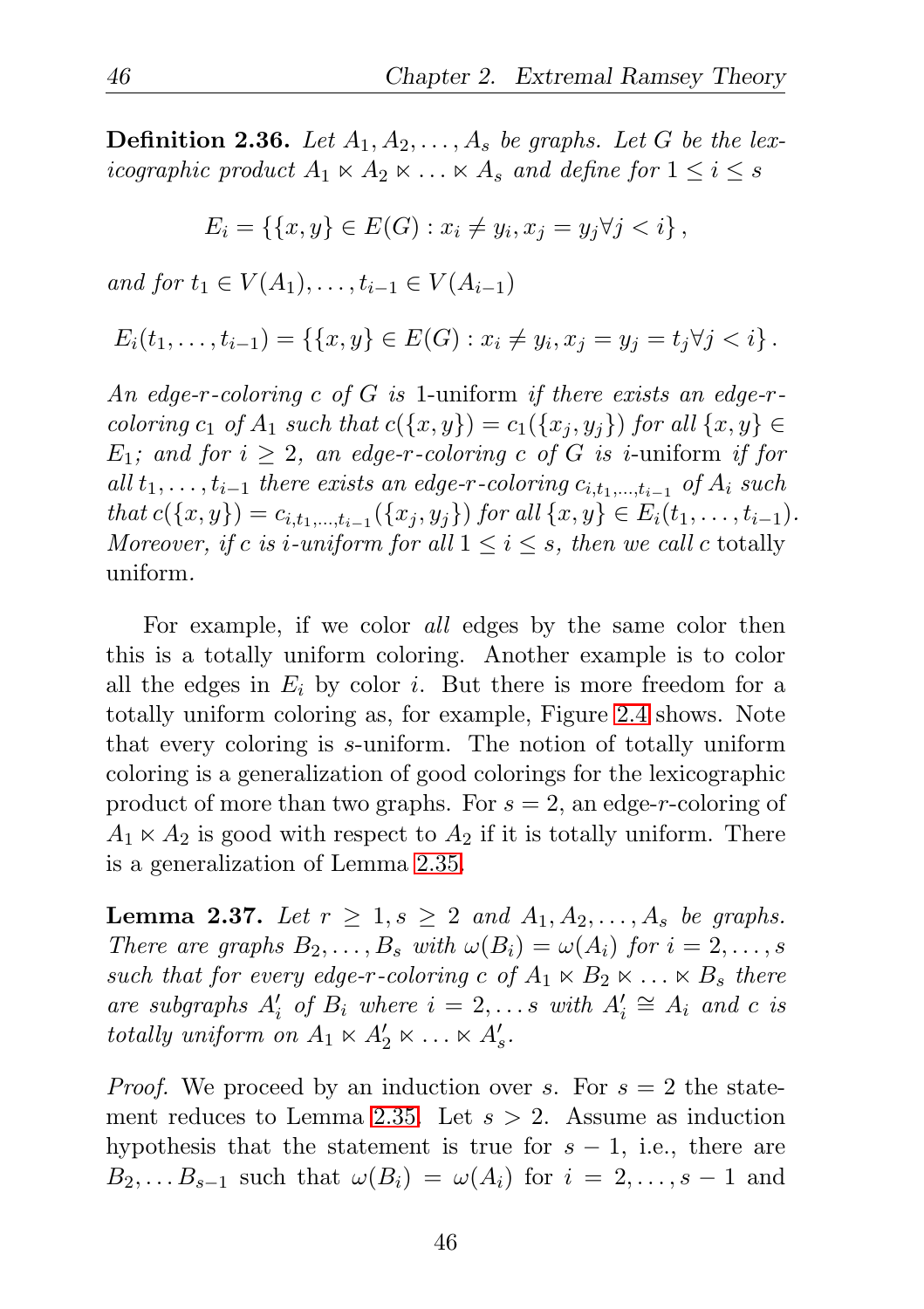

<span id="page-56-0"></span>Figure 2.4: A totally uniform coloring of  $K_3 \ltimes K_3 \ltimes K_3$ . Different colors are indicated by solid, dashed, and dotted lines and thick lines represent that all edges between these two parts are colored the same.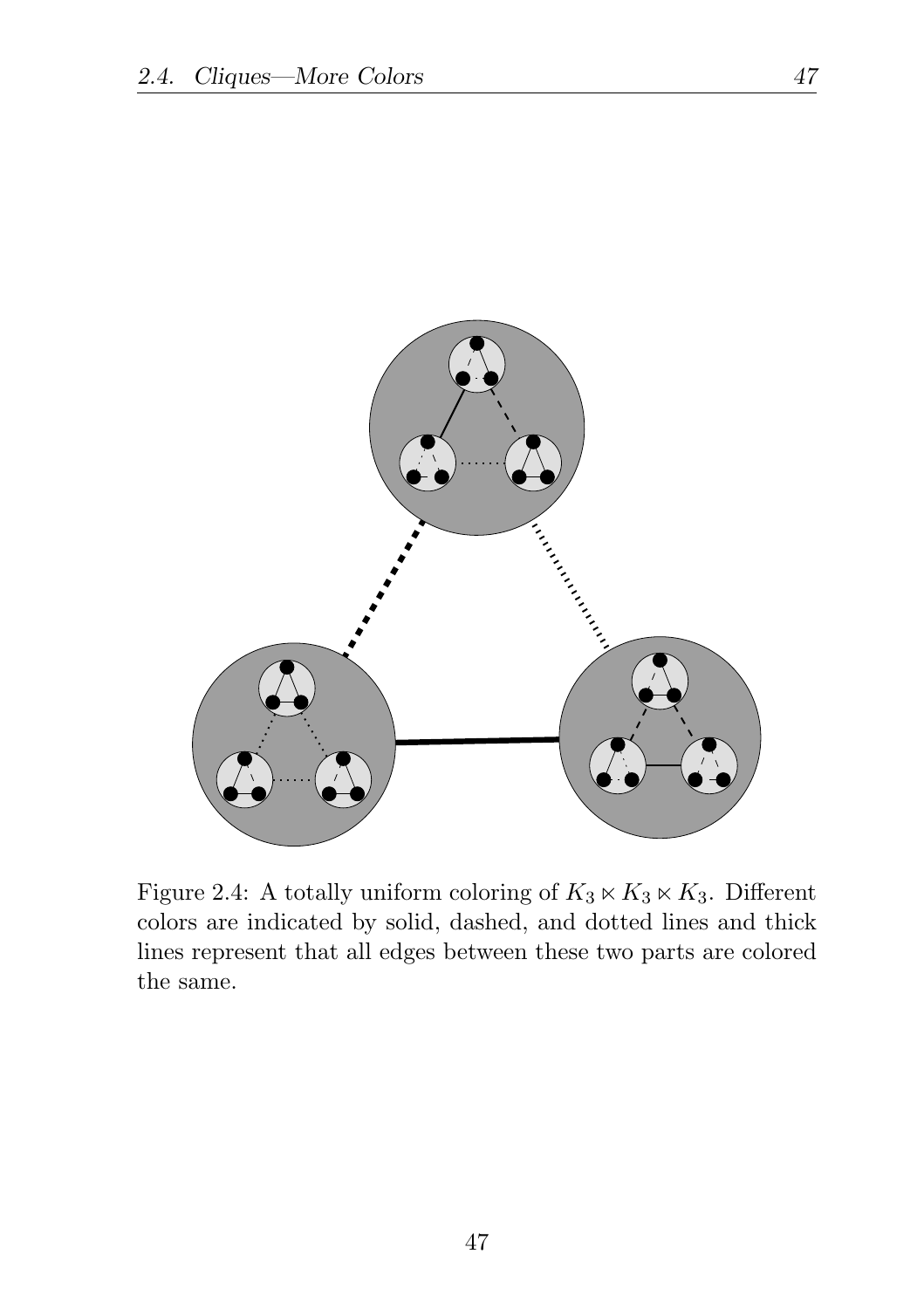for every edge-r-coloring of  $A_1 \ltimes B_1 \ltimes \ldots \ltimes B_{s-1}$  there are subgraphs  $A'_i$  of  $B_i$  with  $A'_i \cong A_i$  such that c is totally uniform on  $A_1 \ltimes A'_2 \ltimes \ldots \ltimes A'_{s-1}.$ 

By Lemma [2.35](#page-53-0) we can choose  $B_s$  with  $\omega(B_s) = \omega(A_s)$  such that

$$
(A_1 \ltimes B_1 \ltimes \ldots \ltimes B_{s-1}) \ltimes B_s \rightarrow^{r\text{-good}} (A_1 \ltimes B_1 \ltimes \ldots \ltimes B_{s-1}) \ltimes A_s.
$$

We claim that these  $B_2, \ldots, B_{s-1}$  together with  $B_s$  fulfill the requirements of the lemma. Clearly,  $\omega(B_i) = \omega(A_i)$  for  $i = 2, \ldots, s$ . Let c be an edge-r-coloring of  $A_1 \ltimes B_2 \ltimes \ldots \ltimes B_s$ . By the choice of  $B_s$  there is a subgraph  $A'_s$  of  $B_s$  with  $A'_s \cong A_s$  such that c is good with respect to  $A_s$ . Thus, there is an edge-r-coloring  $c_s$  on  $H' = A_1 \ltimes B_1 \ltimes \ldots \ltimes B_{s-1}$  such that for each edge  $\{a_1, a_2\} \in E(H')$ we have  $c(E((A'_{s})_{x}, (A'_{s})_{y})) = \{c_{s}(\{x, y\})\}$ . This shows that c is  $(s - 1)$ -uniform on this graph. By induction hypothesis we know that there are subgraphs  $A'_i$  of  $B_i$  for  $i = 2, \ldots, r - 1$  such that  $c_s$ is totally uniform on  $A_1 \ltimes A'_2 \ltimes \ldots \ltimes A'_{s-1}$ . Therefore, c is totally uniform on  $A_1 \ltimes A'_2 \ltimes \ldots \ltimes A'_s$ .  $\Box$ 

**Definition 2.38.** An edge-r-coloring  $\varphi$  of  $A_1 \ltimes A_2 \ltimes \ldots \ltimes A_s$  *is* totally uniformly monochromatic *if all the edges in* E<sup>1</sup> *have the same color and for*  $2 \le j \le r$ ;  $t_1 \in V(A_1), \ldots, t_{j-1} \in V(A_{j-1})$  *all the edges in*  $E_i(t_1, \ldots, t_{i-1})$  *have the same color.* 

<span id="page-57-0"></span>**Corollary 2.39.** *Let*  $r \geq 1, s \geq 2$  *and*  $A_1, A_2, ..., A_s$  *be graphs. There are graphs*  $C_1, C_2, \ldots, C_s$  *with*  $\omega(C_i) = \omega(A_i)$  *for*  $i =$ 1, ..., s such that for every edge-r-coloring  $\varphi$  of  $H = C_1 \ltimes \ldots \ltimes C_r$ *there are subgraphs*  $A'_i$  *of*  $C_i$  *with*  $A'_i \cong A_i$  *such that*  $\varphi$  *is totally uniformly monochromatic on*  $A'_1 \ltimes \ldots \ltimes A'_s$ .

*Proof.* For  $1 \leq i \leq s$  let  $G_i \in \mathcal{F}(A_i, 1, r)$  and  $C_1 = G_1$ . For  $2 \leq s$  $i \leq s$  choose  $C_i$  according to Lemma [2.37](#page-55-0) with  $\omega(C_i) = \omega(G_i)$  $\omega(A_i)$  such that in every edge-r-coloring c of  $C_1 \ltimes C_2 \ltimes \ldots \ltimes C_s$ there are subgraphs  $G'_{i}$  of  $C_{i}$  with  $G'_{i} \cong G_{i}$  such that c is totally uniform on  $G_1 \ltimes G'_2 \ltimes \ldots \ltimes G'_s$ . Since  $G'_i \cong G_i \in \mathcal{F}(A_i, 1, r)$  the statement follows.  $\Box$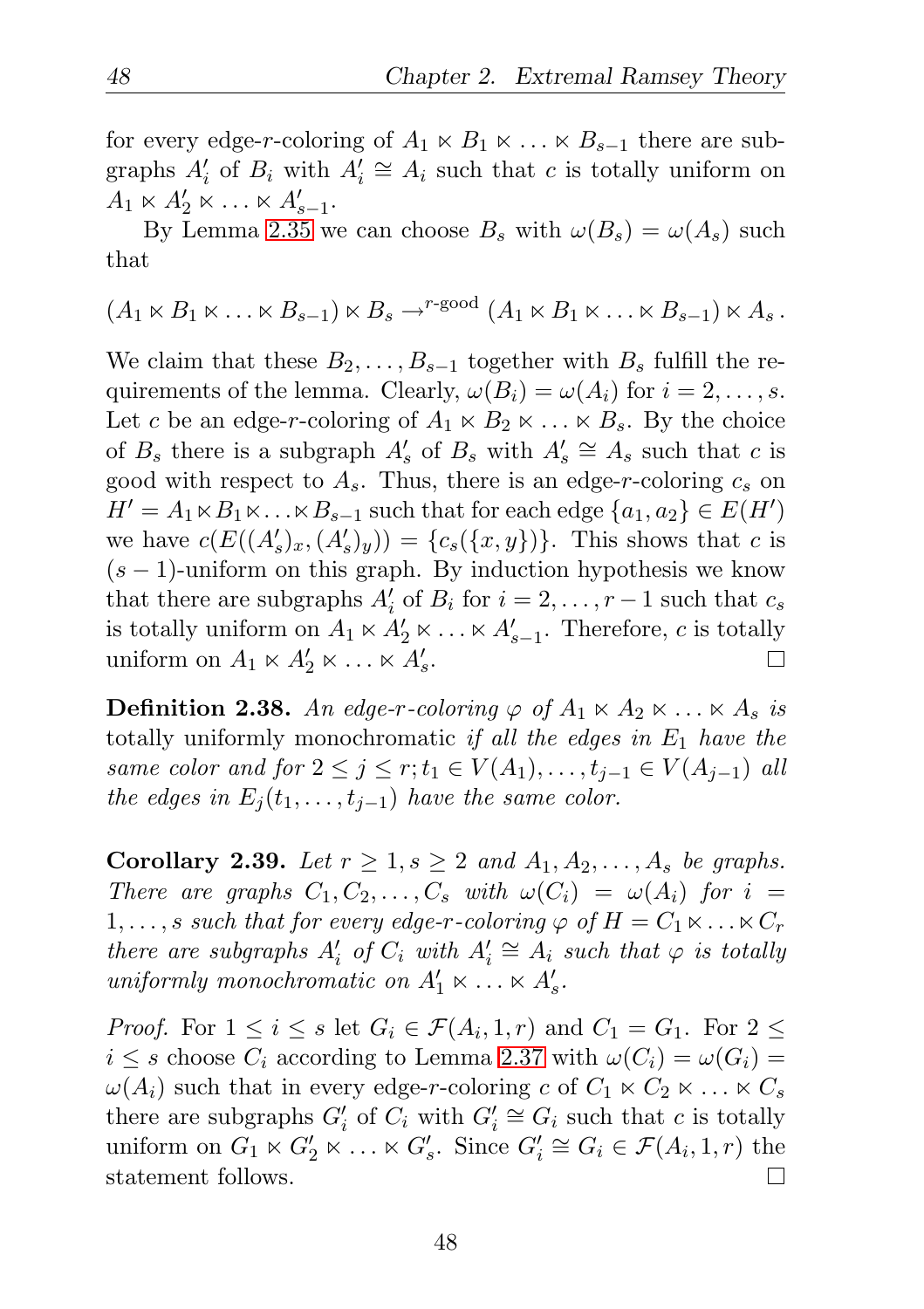

Figure 2.5: A totally uniformly monochromatic coloring of  $K_3 \ltimes$  $K_3 \ltimes K_3$ . Different colors are indicated by solid, dashed, and dotted lines and thick lines represent that all edges between these two parts are colored the same.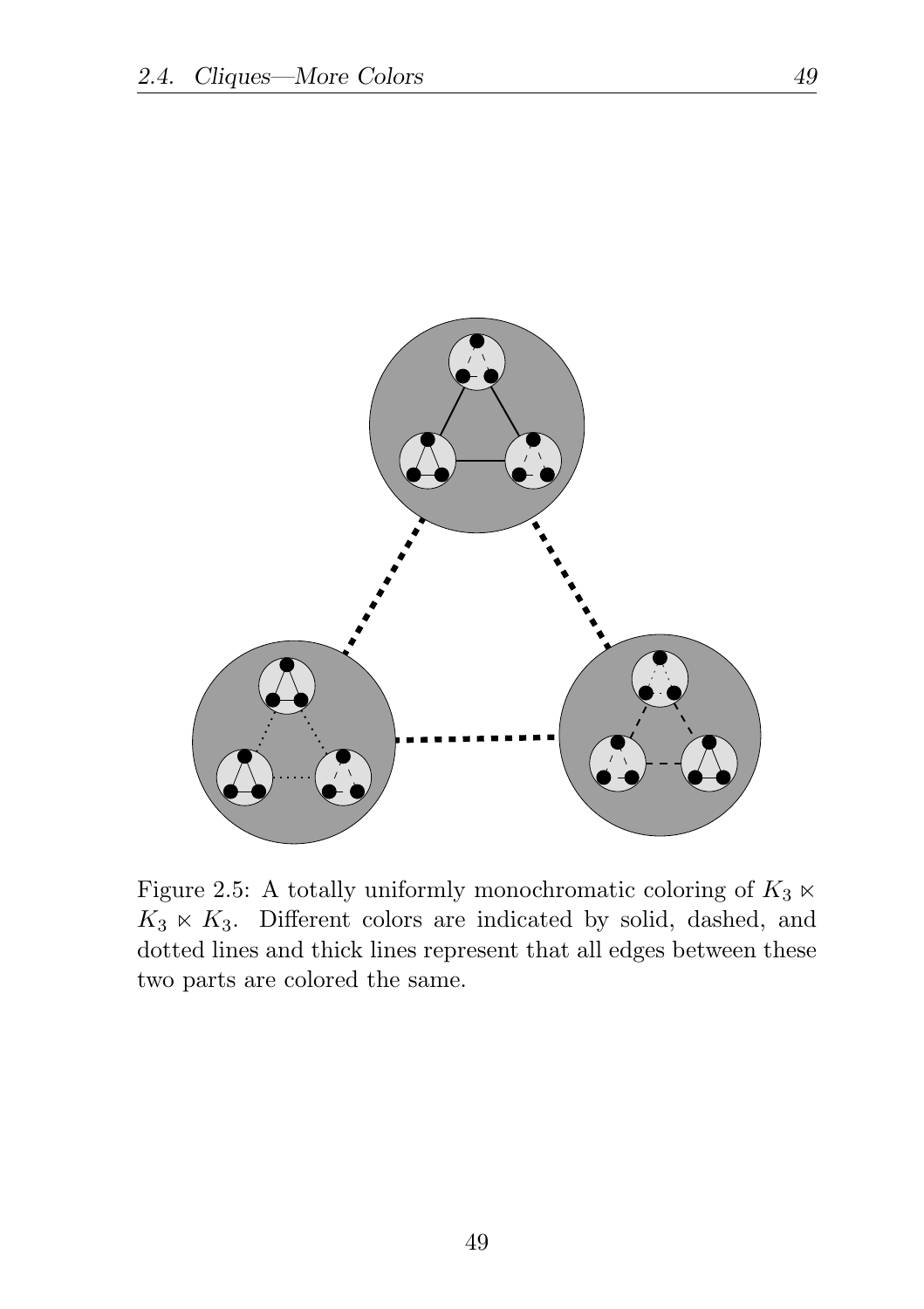**Theorem 2.40.** *Let*  $r \geq 1$ *. For*  $a_1 \geq \ldots \geq a_r \geq 1$ 

$$
s(K_{a_1},\ldots,K_{a_r})\leq \prod_{i=1}^r (a_i-1)=:p.
$$

*Proof.* To prove the theorem we will construct a  $(K_{a_1},...,K_{a_r})$ minimal graph with minimum degree  $p$ .

Let  $H = C_1 \ltimes C_2 \ltimes \ldots \ltimes C_r$  be the graph from Corollary [2.39](#page-57-0) for  $A_i = K_{a_i-1}, i = 1, \ldots, r$ . First, we prove  $H \nrightarrow (K_{a_1}, \ldots, K_{a_r})$ . Look at the coloring of  $H$  where  $E_i$  is colored completely in color i. The  $i<sup>th</sup>$  color class in this coloring contains the edges corresponding to a subgraph isomorphic to  $mC_i \ltimes nK_1$  for some  $m, n \in \mathbb{N}$ . There is no monochromatic  $a_i$ -clique in color i because  $\omega(mC_i \ltimes nK_1) = \omega(C_i) = a_i - 1.$ 

Let  $H_1 = \mathcal{T}_p^1(H; V(H))$ , i.e., we add for each *p*-tuple of  $V(H)$ a new vertex and connect it to the members of the tuple. For every edge-r-coloring c of H there are subgraphs  $A_i$  of  $C_i$  with  $A_i \cong K_{a_i-1}$  such that c is totally uniformly monochromatic on  $A_1 \ltimes \ldots \ltimes A_r$ . Moreover, there is a newly introduced vertex w in  $H_1$  which is connected to all vertices of that subgraph.

Claim 3. *Assume that*  $G = K_{a_1-1} \times \ldots \times K_{a_r-1}$  *is totally uniformly monochromatic colored with* r *colors and* w *is connected to all its vertices. Every* r*-coloring of the edges incident to* w *completes the edge-*r*-coloring such that there is for some* i *with*  $1 \leq i \leq r$  *an*  $a_i$ -clique completely in color i.

*Proof.* We proceed by induction over r. The statement is trivial for  $r = 1$ . Let  $r > 1$  and assume that the statement holds for  $r-1$ . All the edges in  $E_1$  of G have the same color, say color j. If  $a_i < a_1$ then there is already an  $a_j$ -clique completely in color j. On the other hand we have  $a_j = a_1$ , because the  $a_i$ 's are ordered, and we can assume that by renaming the colors  $j = 1$  holds. If for some x there is an edge in color 1 inside  $(K_{a_2-1} \ltimes \ldots \ltimes K_{a_r-1})_x$  then there is a monochromatic  $a_1$ -clique in color 1 and we are done. Thus, we can assume there is no edge in color 1 except the ones in  $E_1$ . Furthermore, if w is connected to every  $(K_{a_2-1} \ltimes \ldots \ltimes K_{a_r-1})_x$  by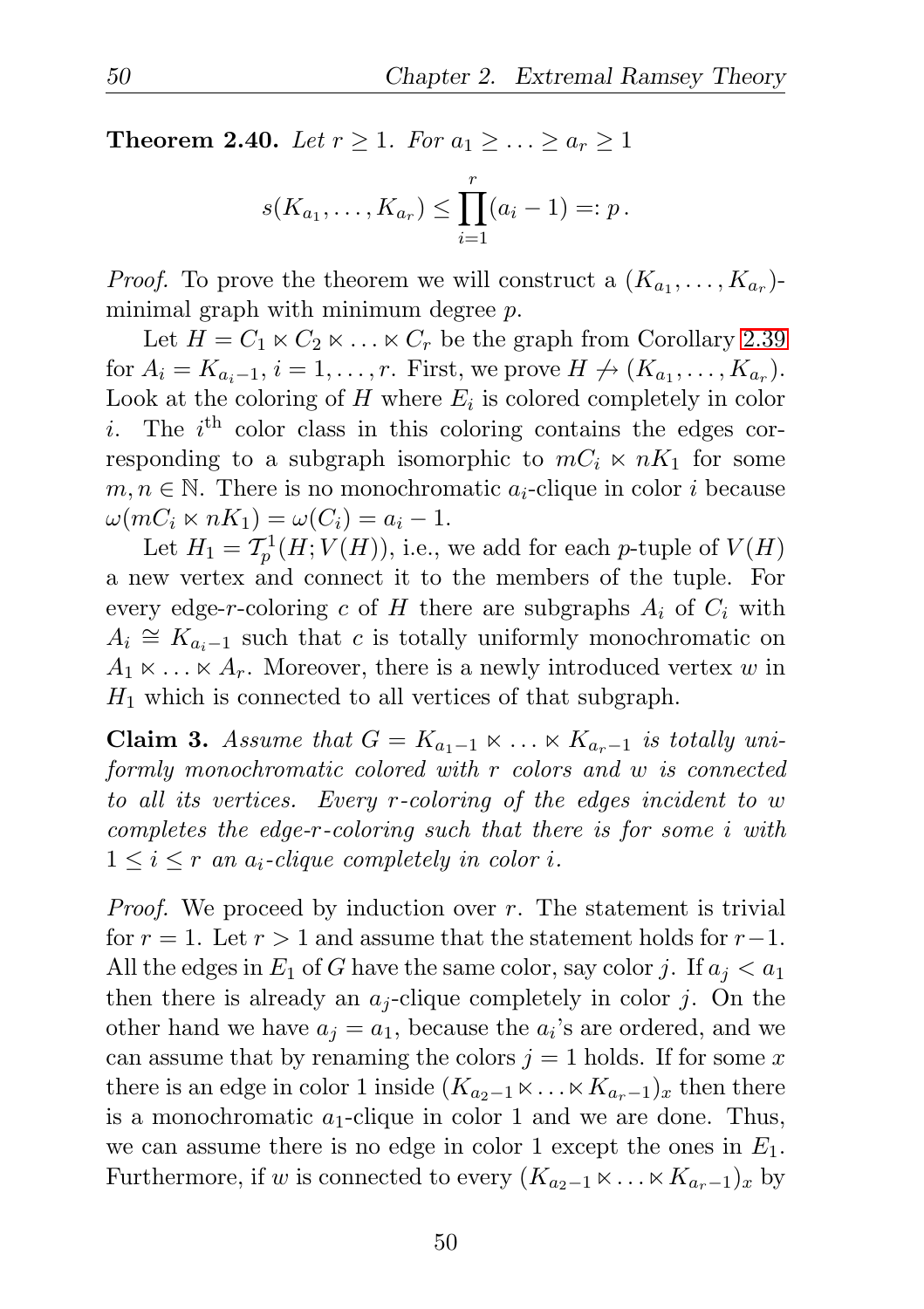at least one edge in color 1, then this finishes a monochromatic  $K_{a_1}$  completely in color 1. Thus, we can assume that there is an x such that all edges among w and  $(K_{a_2-1} \ltimes \ldots \ltimes K_{a_r-1})_x$  are only using the colors  $2, \ldots, r$ . By induction we know that there is an  $a_i$ -clique completely in color j for  $2 \leq j \leq r$ . П

Therefore,  $H_1 \rightarrow (K_{a_1}, \ldots, K_{a_2})$ . There exists a Ramseyminimal graph  $H_2$  with  $H_2 \subseteq H_1$ . Not all of the newly introduced vertices in  $H_1$  are deleted in  $H_2$ , because otherwise  $H_2 \subseteq H \not\rightarrow (K_{a_1}, \ldots, K_{a_2}).$  Thus, the minimum degree of  $H_2$ is at most p.  $\Box$ 

#### 2.4.2 Lower Bounds

For providing lower bounds we try to adapt the technique from Theorem [2.24](#page-43-0) and thereby prove stronger statements about some special colorings of cliques.

**Definition 2.41.** Let  $H, G_1, \ldots, G_r$  be graphs and let c be an *edge-r-coloring of* H. Then we say that c is a  $(G_1, \ldots, G_r)$ -good coloring *if there is an vertex-*r*-coloring of* H*, such that there is no copy of* G<sup>j</sup> *with edges and vertices of color* j *only, for every*  $1 \leq j \leq r$ . If c is not a  $(G_1, \ldots, G_r)$ -good coloring then we say *that it is a*  $(G_1, \ldots, G_r)$ -critical coloring. For  $G_i = K_{a_i}$  we just *write*  $(a_1, \ldots, a_r)$ -good *and*  $(a_1, \ldots, a_r)$ -critical, *respectively.* 

If c is a  $(G_1, \ldots, G_r)$ -critical coloring of H with  $|V(H)| =$ k, then there exists also a critical coloring of  $K_k$  by arbitrarily extending c. Therefore we will only look at complete graphs and their colorings.

 $\textbf{Definition 2.42.} \ \textit{Let} \ s^*(G_1, \ldots, G_r) \ \textit{be the minimum} \ k \ \textit{such that}$ *there exists a*  $(G_1, \ldots, G_r)$ -critical edge-coloring of  $K_k$ .

Note that the edge-coloring  $c$  can contain large monochromatic cliques, but we want large cliques that are monochromatic in the vertex- and edge-coloring.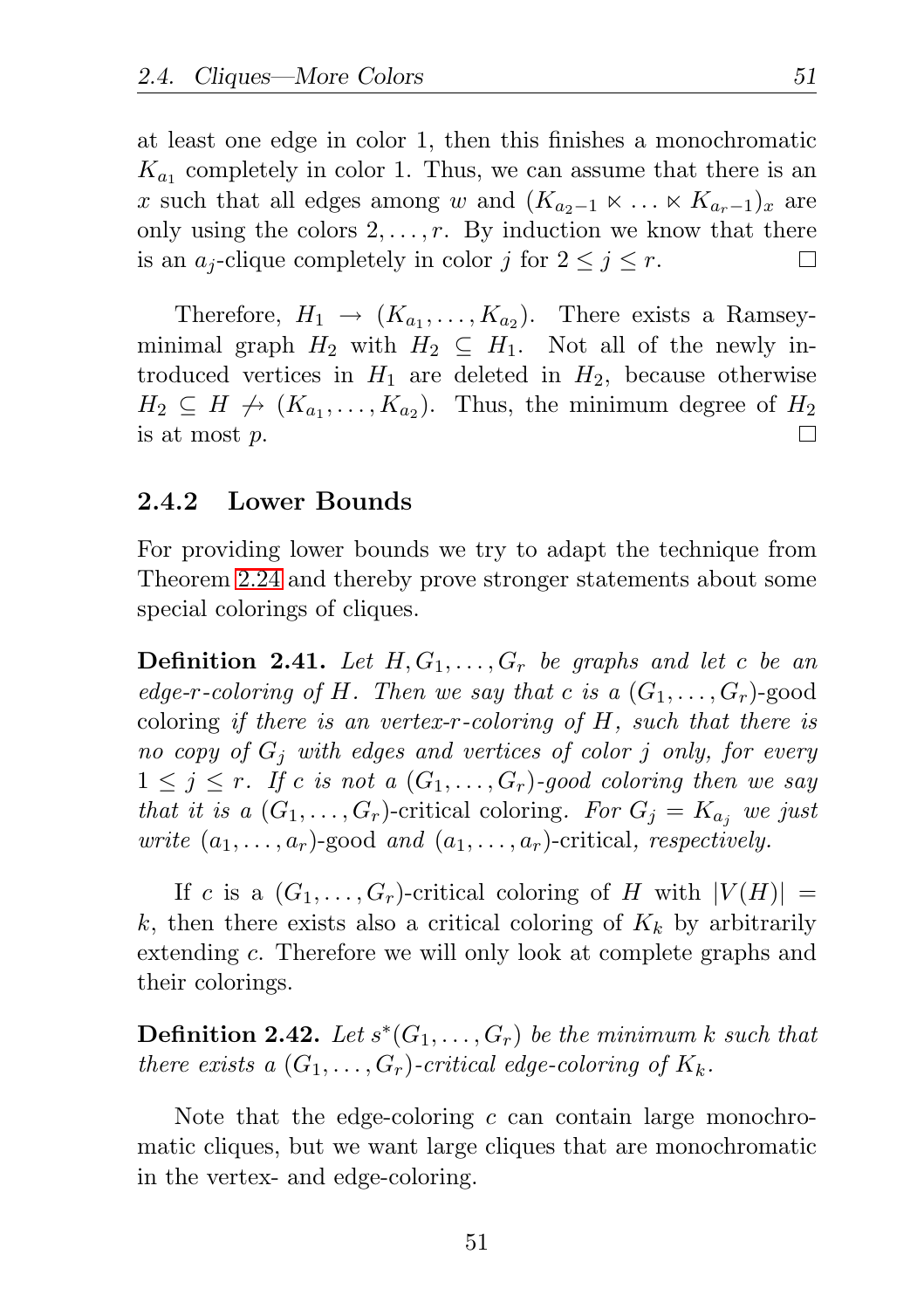<span id="page-61-0"></span>Proposition 2.43.

(i) 
$$
s^*(1, a_2, ..., a_r) = s^*(a_2, ..., a_r).
$$

(ii) 
$$
s^*(a_1 - 1, ..., a_r - 1) \leq s(a_1, ..., a_r).
$$

(iii) 
$$
s^{*}(a_1, a_2,..., a_r) \geq (\sum_{i=2}^{r} a_i - r + 2)a_1.
$$

(iv) 
$$
s^*(a,b) = ab.
$$

(v) 
$$
s^*(a_1,..., a_r) \leq \prod_{i=1}^r a_i
$$
.

*Proof.* (i) Every  $(1, a_2, \ldots, a_r)$ -critical coloring is also  $(a_2, \ldots, a_r)$ critical and vice versa.

(ii) Let G be a  $(a_1, \ldots, a_r)$ -minimal graph with minimum degree  $\delta(G) = s(a_1, \ldots, a_r)$  and  $x \in V(G)$  with  $\deg(x) = \delta(G)$ . Let  $H = G[N(x)]$  and c an edge-r-coloring of  $G - x$  without monochromatic  $a_i$ -clique in color j for all j. The restriction of c to the edges of H is  $(a_1 - 1, \ldots, a_r - 1)$ -critical, because any vertex-k-coloring of H can be viewed as a r-coloring of the edges incident to x in G. We have  $n(H) = \delta(G)$  and as above we can extend this edge-coloring of H to a complete graph with  $n(H)$ vertices which is still critical. The desired inequality follows.

(iii) Let c be any edge-coloring of  $K_n$  with  $n < (\sum_{i=2}^r (a_i 1) + 1)a_1$ . Let  $R_1, \ldots, R_k$  be a maximal vertex disjoint collection of  $a_1$ -cliques which are monochromatic in the first color. We have  $k \leq \sum_{i=2}^{r} (a_i - 1)$ . Define  $s_1 = 0$ ,  $s_m = \sum_{i=2}^{m} (a_i - 1)$ . Color the vertices of  $\bigcup_{j=s_{m-1}+1}^{s_m} R_j$  by color m and the remaining vertices by color 1. There is no  $a_1$ -clique with vertices and edges in color 1 by the maximality and there are at most  $(a_m - 1)$ -cliques in color m.

(iv) By (iii) it follows that  $s^*(a, b) \ge ab$ . Together with (i) and the result  $s(a+1,b+1) = ab$  this implies the statement.

(v) It is simple to check that the lexicographical coloring of the graph  $K_{a_1}[K_{a_2}]\ldots[K_{a_r}]$  is  $(a_1, a_2, \ldots, a_r)$ -critical.  $\Box$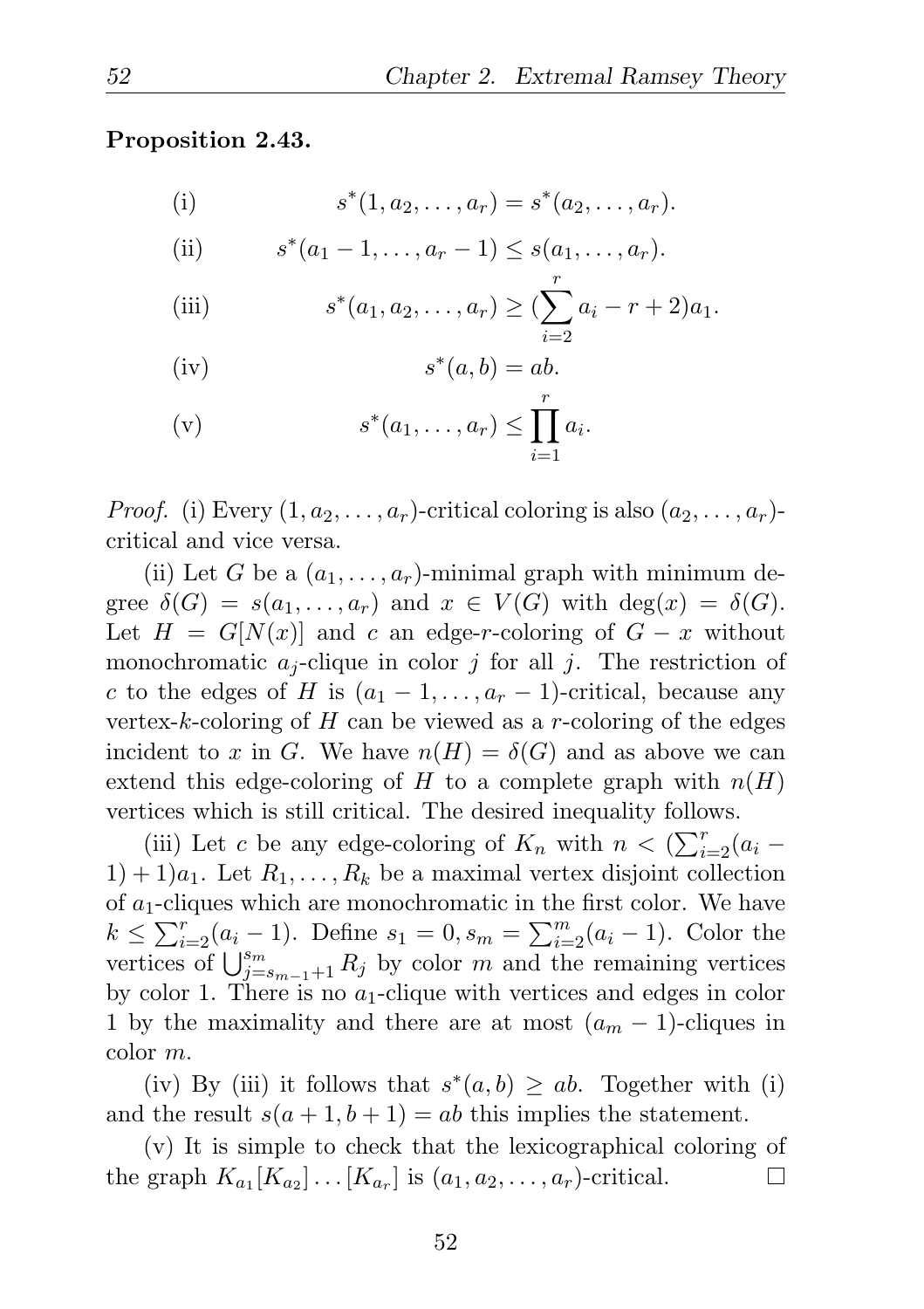For  $a_1 = a_2 = ... = a_r = 2$ , we have

$$
s^*(2,2,\ldots,2) \leq s(3,3,\ldots,3) \leq 2^r.
$$

Also we suspect that  $2<sup>r</sup>$  is the right value for the s-parameter, we can show that for the  $s^*$  it is actually much smaller.

#### **Proposition 2.44.** *For*  $r \geq 1$  *it holds*

$$
s^*(\underbrace{2,2,\ldots,2}_{r}) \le 2r^2 \log r + 1.
$$

*Proof.* We construct a  $(2, 2, \ldots, 2)$ -critical edge-coloring randomly. Let  $n = 2r^2 \log r + 1$  and look at a random edge-r-coloring  $\varphi$  of  $K_n$  (choose the color of each edge uniformly at random). Then for a fixed vertex-r-coloring  $\gamma$  of  $K_n$  denote the event that there is no monochromatic edge in  $\varphi$  with its endpoints of the same color in  $\gamma$  by  $M_{\gamma}$ . By using Jensen's inequality, we have

$$
\Pr[M_{\gamma}] = \prod_{j=1}^{r} \Pr[\gamma^{-1}(j) \text{ has no edge in color } j \text{ under } \varphi]
$$
  
= 
$$
\prod_{j=1}^{r} (1 - \frac{1}{r})^{\binom{|\gamma^{-1}(j)|}{2}} = (1 - \frac{1}{r})^{\sum_{j=1}^{r} {\binom{|\gamma^{-1}(j)|}{2}}}
$$
  

$$
\leq (1 - \frac{1}{r})^{r(\frac{1}{r} \sum_{j=1}^{r} |\gamma^{-1}(j)|)} \leq \exp\left(-\binom{n/r}{2}\right).
$$

Thus the expected number of monochromatic edges under any  $\gamma$ is

$$
\sum_{\gamma} \Pr[M_{\gamma}] < r^n \exp\left(-\binom{n/r}{2}\right) \\
= \exp\left(n \log r - \binom{n/r}{2}\right) \le 1.
$$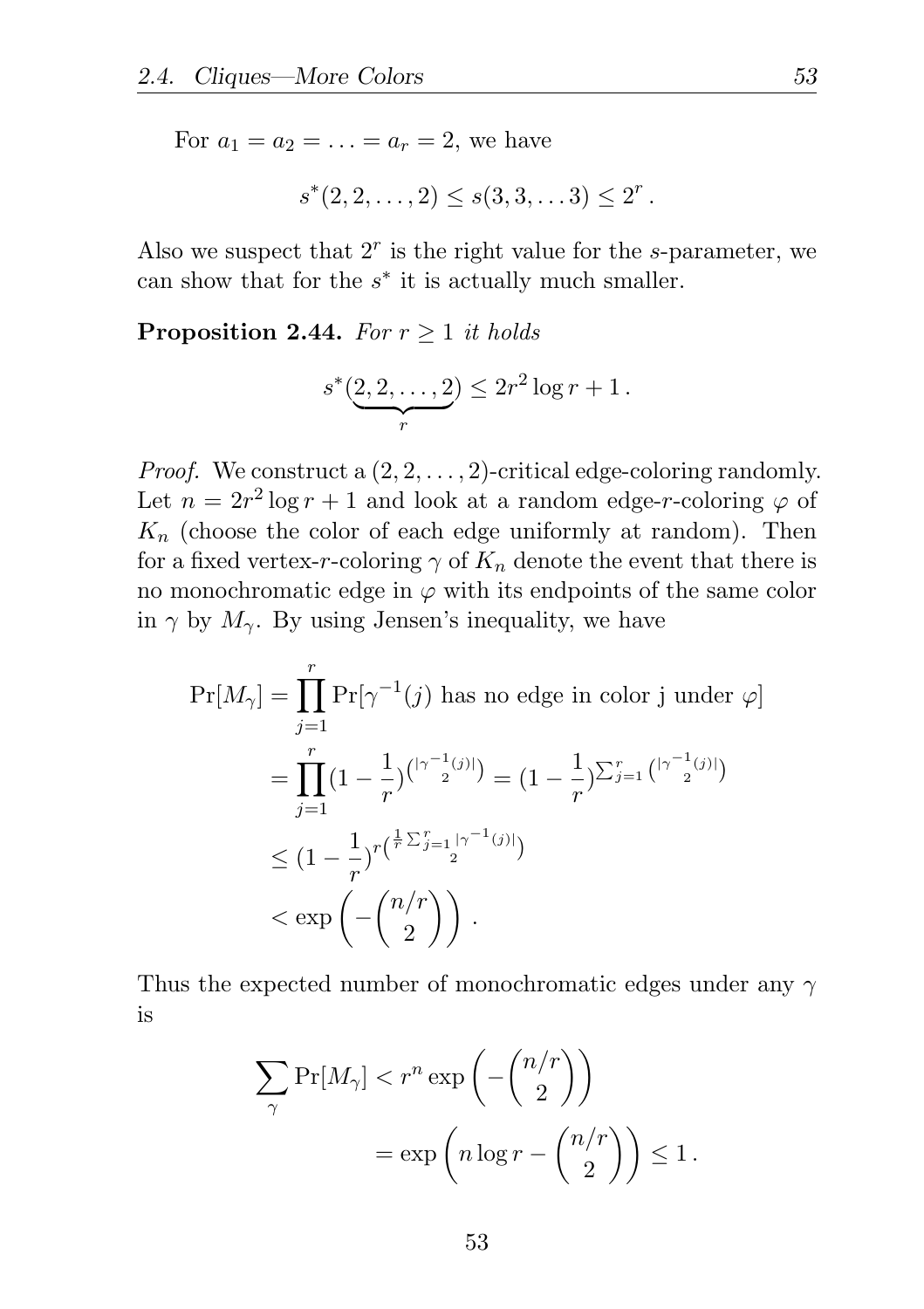This random edge-r-coloring of  $K_n$  has less than 1 monochromatic edge in expectation. Since the number of monochromatic edges is for every fixed  $\varphi$  a nonnegative integer, there has to be at least one edge-r-coloring  $\varphi$  with no monochromatic edge under any vertex-r-coloring  $\gamma$ . П

<span id="page-63-0"></span>Lemma 2.45. *The only graph* G *on at most* 4 *vertices with a* (2, 2)*-critical coloring is* K4*.*

*Proof.* It is enough to prove that every edge-coloring of  $G = K_4$  – e is  $(2, 2)$ -good. Let a, b be non-adjacent vertices in G and let c, d be the other two vertices. For an edge-coloring  $\chi$  of G with  $\chi(\lbrace c, d \rbrace) = \text{red}$ , color the vertices c, d blue and color a, b red. For an edge-coloring  $\chi$  of G with  $\chi({c, d})$  = blue, color c, d red and  $a, b$  blue. In both colorings there is no monochromatic edge with its endpoints in the same color, which proves that all edgecolorings of  $G$  are  $(2, 2)$ -good. П

#### <span id="page-63-2"></span>Proposition 2.46.  $s^*(2, 2, 2) \geq 8$ .

*Proof.* We show that every edge-3-coloring of  $K_7$  is  $(2, 2, 2)$ -good. The monochromatic degree of a vertex  $x \in V(G)$  is at least 2 for some color, say green. Let  $y, z$  be the neighbors of x that are connected by a green edge and assume that  $\{y, z\}$  is blue or green again. If there is a red edge in  $G - \{x, y, z\}$  then by Lemma [2.45](#page-63-0) we can color  $V(G) \setminus \{x, y, z\}$  by using only blue and green and not create a monochromatic  $K_2$ . Then we can finish by coloring  $x, y, z$ red. On the other hand if there is no red edge in  $G - \{x, y, z\}$ then we color  $V(G) \setminus \{x, y, z\}$  red and x, y blue and y green.  $\Box$ 

<span id="page-63-1"></span>Lemma 2.47. *In every red/blue/green edge-coloring of* K<sup>5</sup> *which is not completely red, there exists a green or blue edge such that the remaining triangle is not polychromatic, i.e., it has at most two different colors.*

*Proof.* Assume for contradiction that there exists a red/blue/green edge-coloring of  $K_5$  such that (i) there exists a blue or green edge,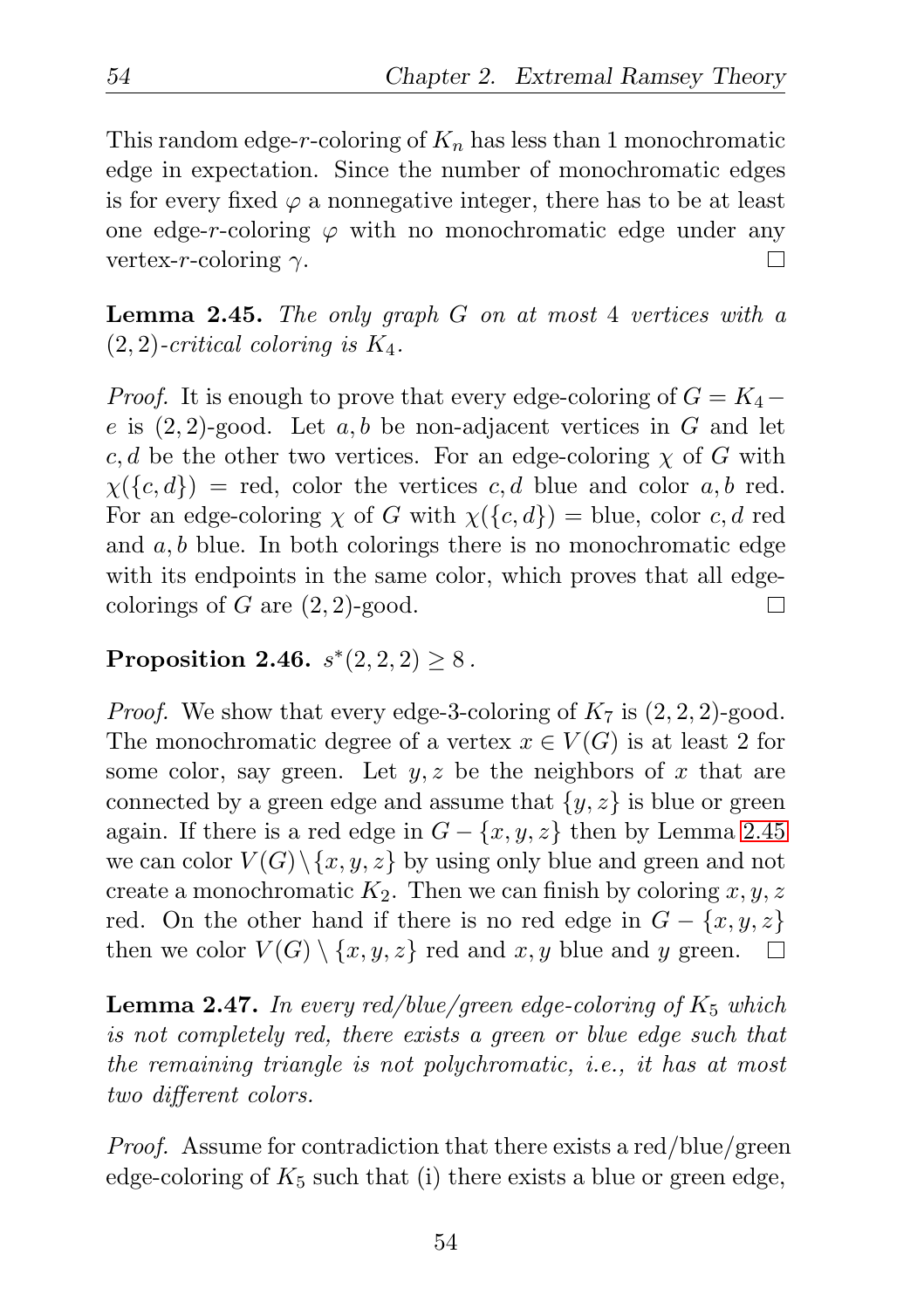and (ii) for every blue/green edge the remaining 3 vertices form a polychromatic triangle.

First, we assume that there is a blue/green triangle  $T$  in this coloring. The remaining edge e in  $K_5-T$  has color red otherwise it would contradict (ii). For every edge in  $T$  the other 3 vertices have to form a polychromatic triangle by (ii). Thus all the edges between  $T$  and  $e$  have to be blue or green. The edge connecting one endpoint of  $e$  and a vertex from  $T$  is blue or green but the remaining triangle has no red edge contradicting (ii).

Second, we assume that there is a red triangle  $T$  in this coloring. The remaining edge  $e$  has to be red as well by (ii). There has to be at least one blue or green edge by (i). It is easy to see now that *all* edges between T and e have to be blue or green. Let  $a, b$  be the endpoints of  $e$ . Without loss of generality the blue degree of  $a$  is at least two. These two neighbors together with  $a$ form a red/blue triangle and the remaining edge is blue or green, contradicting (ii).

Finally, we assume that there is neither a blue/green triangle nor a red triangle. Then there is a blue/green 5-cycle and all the other edges (also forming a 5-cycle) are red. In this blue/green 5 cycle there is at least one vertex with two edges of the same color, say blue. This forms a red/blue triangle where the remaining edge is blue or green which is a contradiction to (ii). П

#### <span id="page-64-0"></span>**Lemma 2.48.** *Every edge-3-coloring of*  $K_8$  *with a monochromatic triangle is* (2, 2, 2)*-good.*

*Proof.* Let c be an edge-3-coloring of  $K_8$  with colors red, blue, and green such that there is a red triangle. Then we will show that c is  $(2, 2, 2)$ -good. Let A be the vertices of the red triangle and  $B = V(K_8) \setminus A$  the remaining 5 vertices.

If there exist only red edges in  $G[B]$  then we can color A green and B blue. Therefore we can assume that there is a blue or green edge  ${b_1, b_2}$  and by Lemma [2.47](#page-63-1) we can moreover assume that the remaining 3 vertices  $C$  do not form a polychromatic triangle.

If C uses only the colors red and green, then we can color A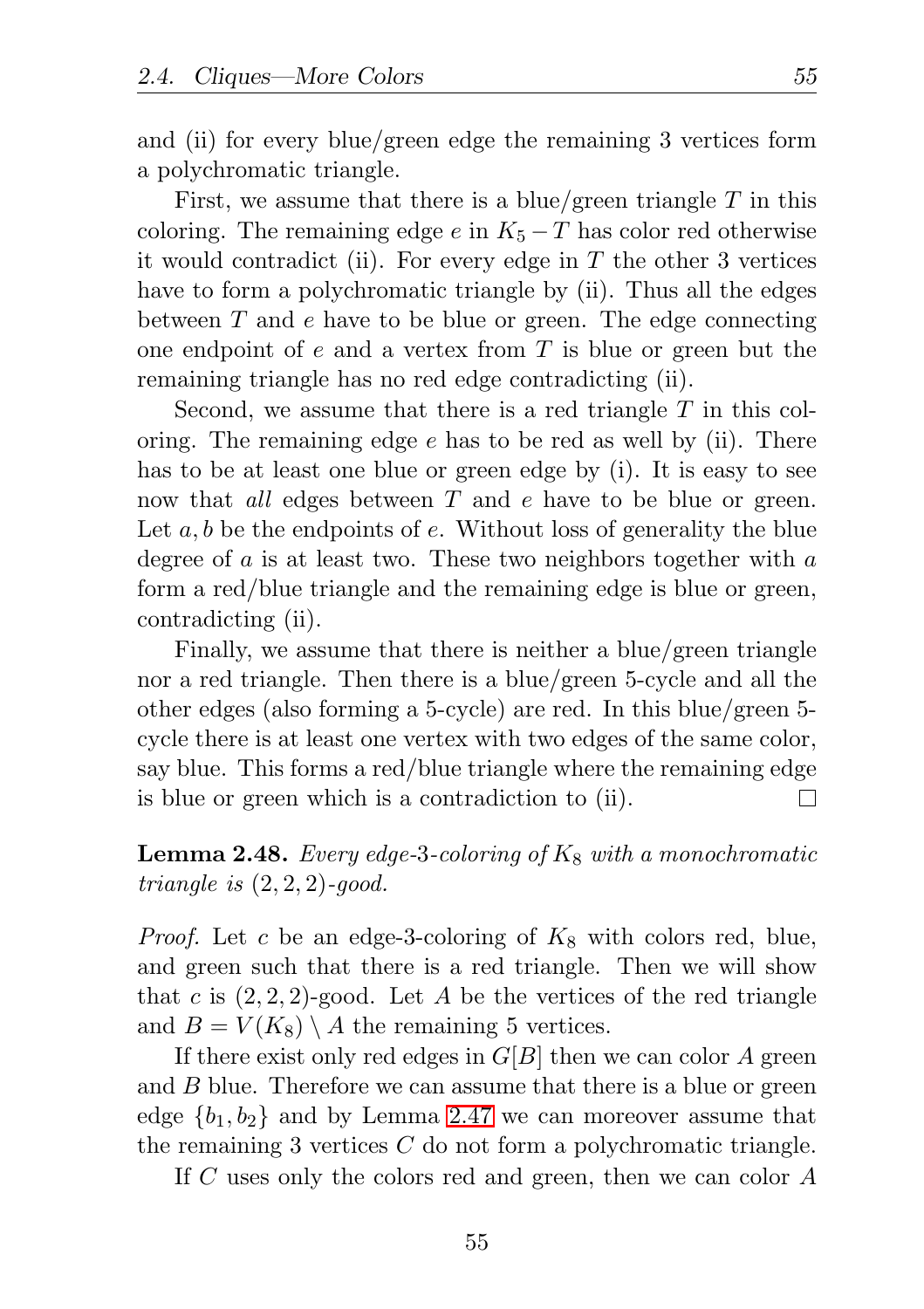green, C blue, and  $b_1, b_2$  red. If C uses only the colors red and blue, then we can color A blue, C green, and  $b_1, b_2$  red. If C forms a blue/green triangle, then without loss of generality we can assume that  ${b_1, b_2}$  is green and color A green, C red, and  $b_1$ ,  $b_2$  blue.  $\Box$ 

#### <span id="page-65-0"></span>**Proposition 2.49.**  $s^*(3,2,2) \ge 12$ .

*Proof.* Let c be an edge-3-coloring of  $K_{11}$  and our goal is to show that it is  $(3, 2, 2)$ -good. Because the Ramsey number  $r(4, 3)$  is 9 there has to be a red  $K_4$  or a triangle with edges using only the colors blue and green.

*Case 1.* There is a red  $K_4$ .

Let A be the vertices of the red  $K_4$ . The remaining 7 vertices have to contain at least two vertex disjoint blue edges (otherwise color A green, the only blue edge red, and the rest blue,). Moreover by Lemma [2.47](#page-63-1) we can assume that the remaining 3 vertices do not form a polychromatic triangle. Let us denote the blue edges by  $e_1, e_2$  and the vertex set of the non-polychromatic triangle T.

If T has only blue and green edges then color A blue,  $e_1$  green,  $e_2$  and T red. If T has only red and blue edges then color A blue,  $e_1, e_2$  red, T green. If T has only red and green edges then color A green,  $e_1, e_2$  red, T blue.

*Case 2.* There is a blue/green triangle.

Let  $B$  be the vertices of the triangle and there are 8 remaining vertices in  $K_{11}$ . If they form a  $(2, 2, 2)$ -critical coloring then it contains no monochromatic triangles by Lemma [2.48](#page-64-0) and we can therefore color these vertices with red. For the vertices  $B$  we can use blue and green because  $s^*(2,2) > 3$ . On the other hand if the remaining 8 vertices do not form a  $(2, 2, 2)$ -critical coloring then there exists a vertex-coloring using the colors red, blue, and green without monochromatic edges. Furthermore, we can color all vertices in  $B$  by red. This coloring yields no red  $K_3$  because for a red  $K_3$  we can only use one of the vertices in  $B$  and therefore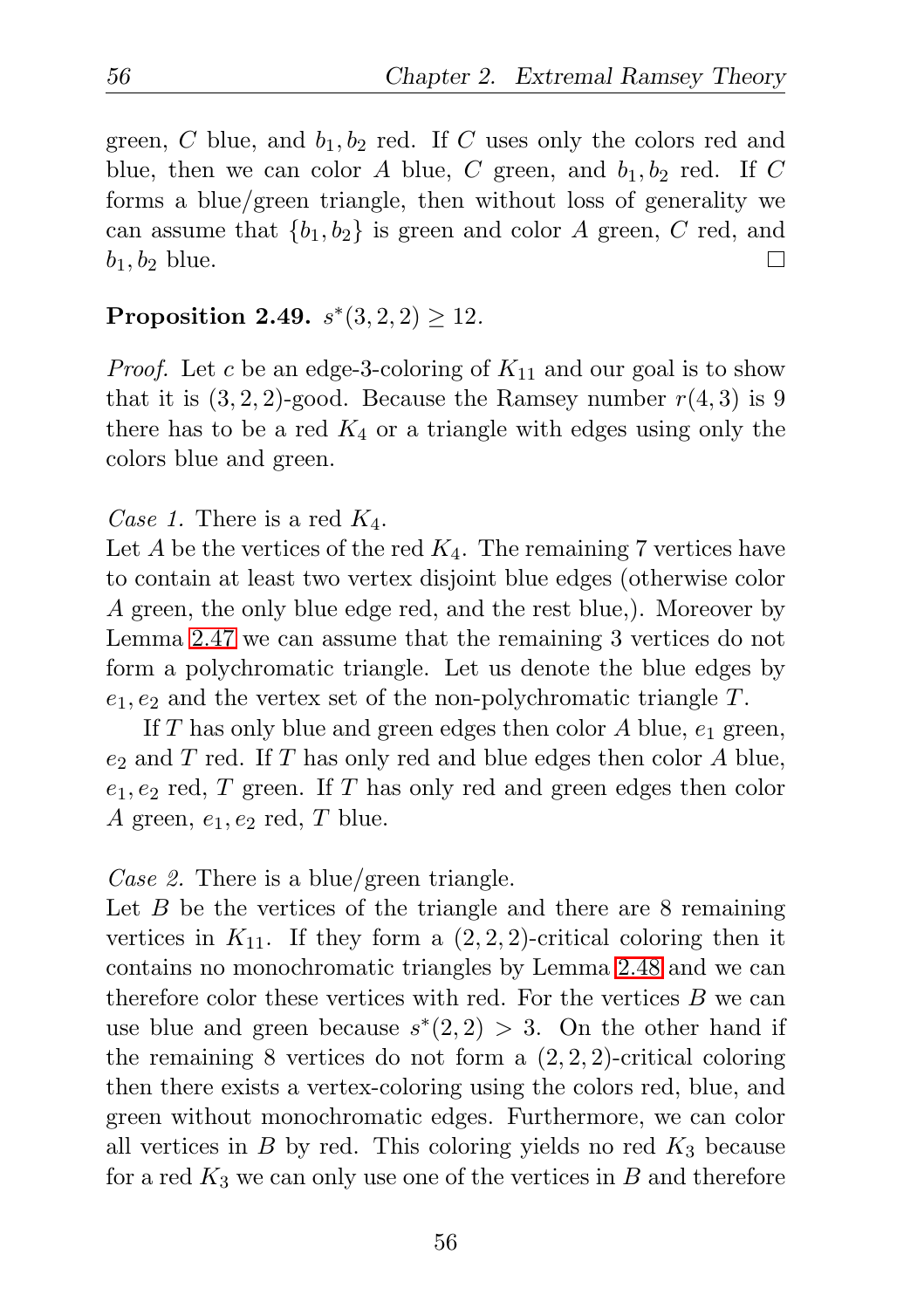would need a red edge in the other part.

#### <span id="page-66-0"></span>**Proposition 2.50.**  $s^*(4, 2, 2) \ge 15$ .

*Proof.* Let c be an edge-3-coloring of  $K_{14}$ , then our goal is to show that c is  $(4, 2, 2)$ -good. Because  $r(5, 3) = 14$ , there is either a red  $K_5$  or a blue/green triangle.

First, we assume that there is a blue/green triangle. By Proposition [2.49](#page-65-0) there exists a vertex-coloring of the remaining 11 vertices that is (3, 2, 2)-good. The extension of this coloring where all vertices from the blue/green triangle are colored red does not create a red  $K_4$ .

Second, we assume that there is a red  $K_5$  with the vertex set P. There are at least 3 vertex disjoint blue edges  $e_1, e_2, e_3$  in the remainder (otherwise color P green, the at most 2 vertex disjoint blue edges red, and the rest blue). By Lemma [2.47](#page-63-1) we can assume that the remaining triangle  $T$  is not polychromatic.

If  $T$  uses only the colors red and blue, then color  $T$  green,  $P$ blue,  $e_1, e_2, e_3$  red. If T uses only the colors red and green, then color T blue, P green,  $e_1, e_2, e_3$  red. If T uses only the colors blue and green, then color  $T, e_1, e_2$  red, P blue,  $e_3$  green.  $\Box$ 

Let us summarize the results from this section:

|    | $s^*(2,2,2) = s(3,3,3) = 8;$             |  |  |
|----|------------------------------------------|--|--|
|    | $s^*(2,2,3) = s(3,3,4) = 12;$            |  |  |
| 15 | $\leq s^*(2,2,4) \leq s(3,3,5) \leq 16.$ |  |  |

The upper bounds follow from Proposition [2.43](#page-61-0) and the lower bounds are proven in the Propositons [2.46,](#page-63-2) [2.49,](#page-65-0) [2.50.](#page-66-0)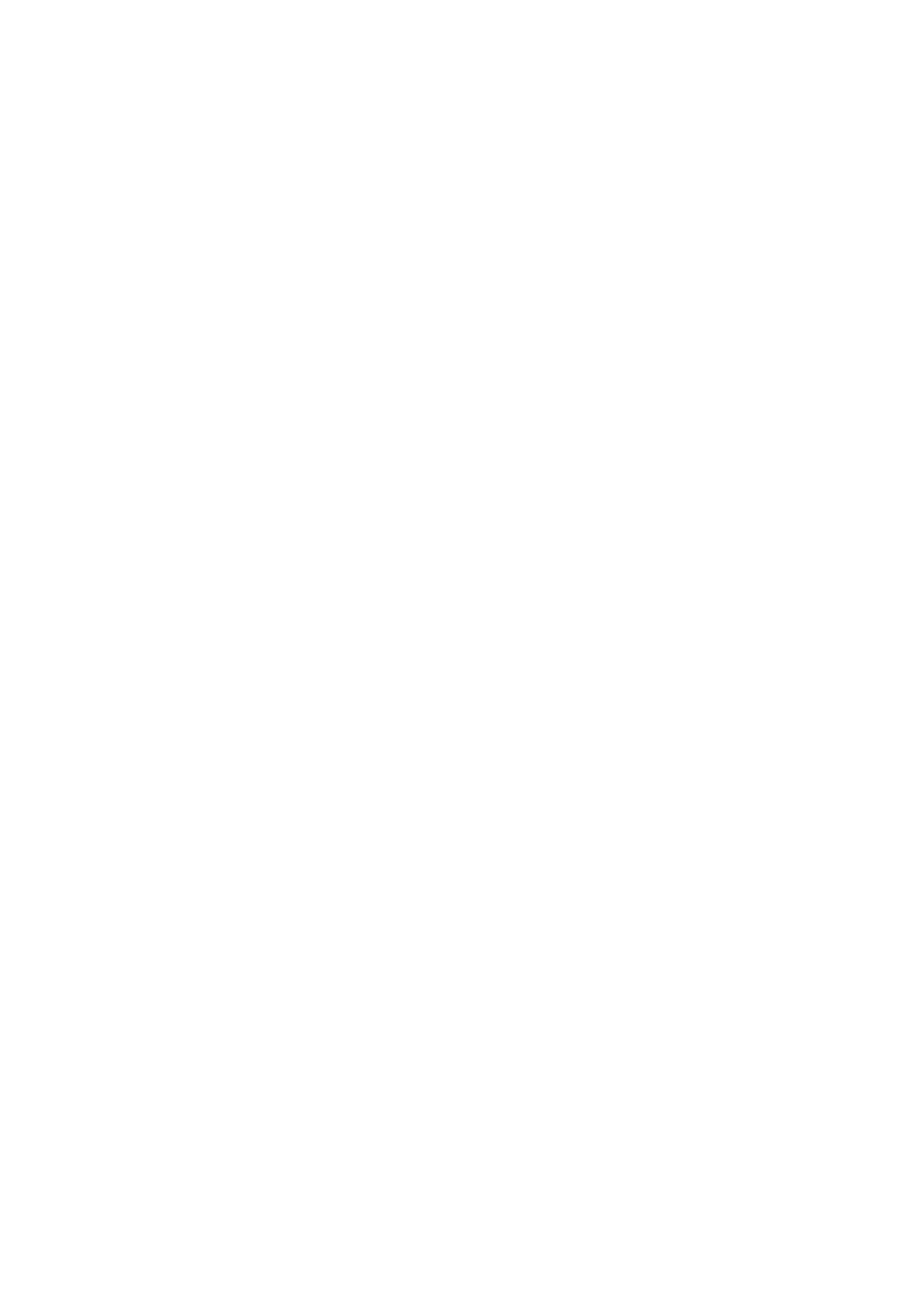The crocodile is longer than it is green. For a proof, let's look at the crocodile: It is long on the top and on the bottom, but it is green only on the top. Therefore, the crocodile is longer than it is green.

heard from Anita Keszler

# Chapter 3

# Polychromatic Colorings

We give here first some general framework for polychromatic colorings. Let B be a base set and  $\mathcal F$  a family of subsets of B. An r-coloring of B can be viewed as a function  $\varphi : B \to \{1, 2, ..., r\}.$ We say that  $F \in \mathcal{F}$  is *polychromatic* under  $\varphi$  if it receives all r colors and the coloring  $\varphi$  is called *polychromatic* if every  $F \in \mathcal{F}$  is polychromatic under  $\varphi$ . We are interested in the maximum number r of colors such that there exists a polychromatic r-coloring of  $\mathcal F$ . Clearly, this number is upper bounded by the size of any  $F \in \mathcal{F}$ , and therefore the maximum really exists unless  $\mathcal{F} = \emptyset$ . Here is a list of some special cases of this problem:

(i) For a hypergraph  $H = (V, E)$  and  $r = 2$ , set  $B = V$  and  $\mathcal{F} = E$ . A polychromatic coloring is here a 2-coloring of the vertices such that each hyperedge receives both colors, i.e., there is no monochromatic hyperedge. Thus, a hypergraph  $H$  is polychromatically 2-colorable if and only if it has *property B*.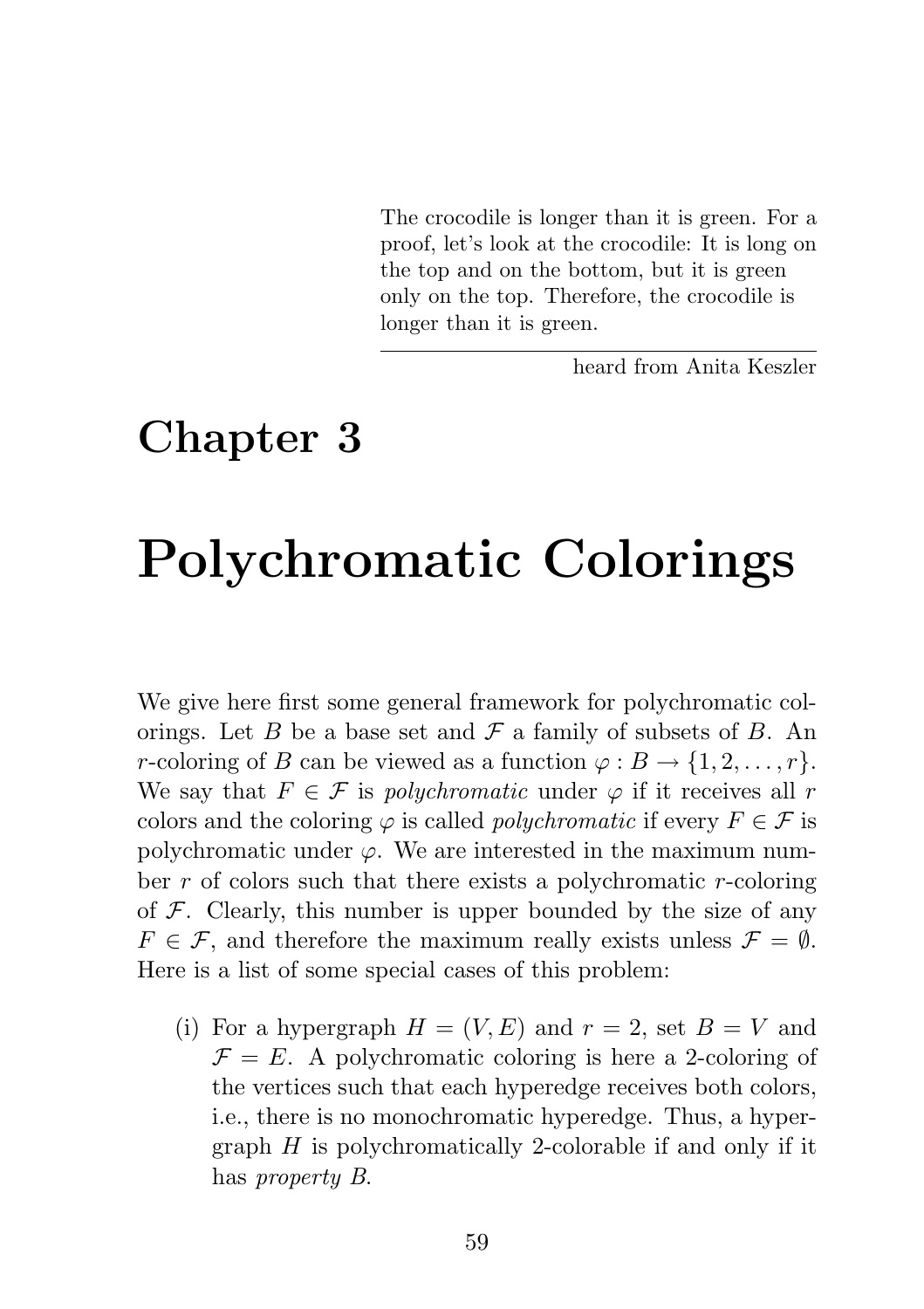(ii) For some multigraph G, set  $B = E(G)$  and

$$
\mathcal{F} = \{ \{e : v \in e\} : v \in V(G) \}.
$$

A polychromatic coloring is here an edge-coloring such that every vertex receives all colors among its incident edges. The maximization problem is also called the *cover index* of a graph, see [\[47\]](#page-130-2), and will be discussed in Section [3.1.](#page-69-0)

(iii) For some plane graph  $G$ , set  $B = V(G)$  and

$$
\mathcal{F} = \{V(f) : f \in F(G)\},\
$$

where  $F(G)$  is the set of all faces in G. The maximization problem is investigated in the subsequent sections starting in Section 3.2.

(iv) For  $1 \leq d \leq n$ , set  $B = V(Q_n)$  and

$$
\mathcal{F} = \{ S \subseteq V(Q_n) : Q_n[S] \cong Q_d \},
$$

where  $Q_t$  is the t-dimensional hypercube graph. This case and the corresponding case for edge-coloring is considered in the papers [\[6,](#page-126-1) [71\]](#page-133-1) and we will not further discuss it here.

# <span id="page-69-0"></span>3.1 Polychromatic Edge-Colorings

Definition 3.1. *An edge-*r*-coloring of a multigraph* G *is called* polychromatic *if for all vertices*  $v \in V(G)$  *all* r *colors appear on the edges incident to* v*.*

Let G denote a multigraph with a loop e with endpoint  $x \in$  $V(G)$  and let  $G^1, G^2$  be two copies of  $G-e$  with  $x^1 \in V(G^1), x^2 \in$  $V(G^2)$  indicating the special vertex. Then the multigraph  $G' =$  $G^1 + G^2 + \{x^1, x^2\}$  is polychromatically edge-r-colorable if and only if G is polychromatically edge-r-colorable. The construction is indicated in Figure [3.1.](#page-70-0)

By repeatedly applying this procedure we obtain a multigraph  $G^*$  with no loops and  $G^*$  is polychromatically edge-r-colorable if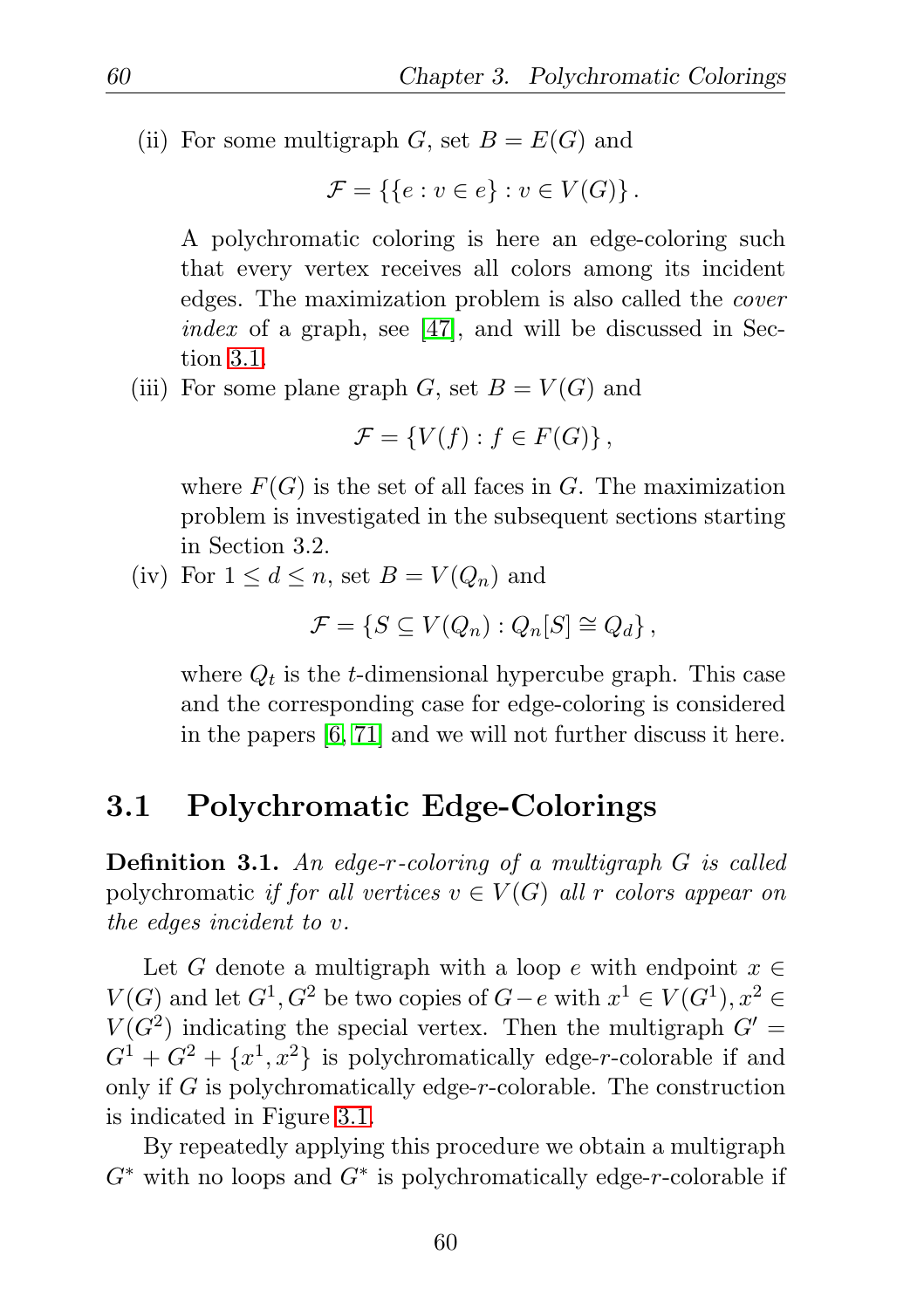

<span id="page-70-0"></span>Figure 3.1: Resolving loops.

and only if G is polychromatically edge-r-colorable. Thus we can and will assume that all multigraphs in the following have *no loops*.

If there is a polychromatic edge-r-coloring then there is also a polychromatic edge- $(r-1)$ -coloring. A polychromatic edgecoloring of G cannot use more than  $\delta(G)$  colors where  $\delta(G)$  denotes the minimum degree of G.

There is a polychromatic edge-1-coloring for every graph G without isolated vertices. If G has minimum degree 1 then we cannot use more than 1 color. Even cycles are polychromatically edge-2-colorable but graphs containing an isolated odd cycle are not polychromatically edge-2-colorable. The discussion above gives a necessary condition for a multigraph to be polychromatically edge-2-colorable and we show that it is also sufficient:

Proposition 3.2. *A multigraph* G *is polychromatically edge-*2 *colorable if and only if the following two conditions hold.*

- (i)  $\delta(G) > 2$ *, and*
- (ii) G *does not contain an odd cycle component.*

*Proof.* If G contains a vertex of degree at most 1 or and odd cycle component then there is no polychromatic edge-2-coloring which proves that the two conditions are necessary. Sufficiency of the conditions will follow from the following (stronger) statement which will be proven inductively.

Claim 4. *Let* G *be a multigraph which does not have an odd cycle*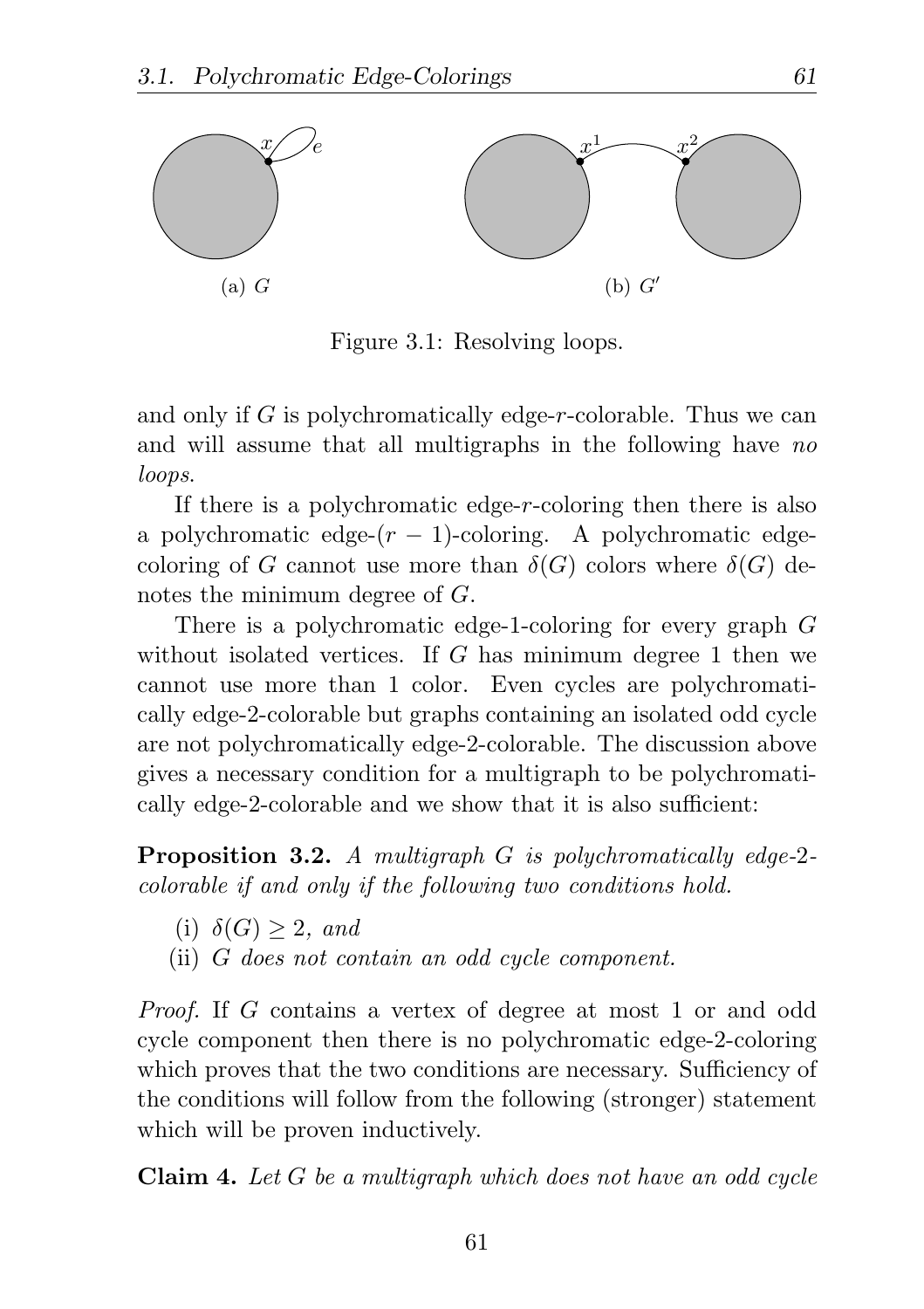*component. Then there exists an edge-*2*-coloring of* G *such that every vertex of degree at least two is polychromatic.*

*Proof.* The induction proceeds over the number of edges. Without loss of generality  $G$  is connected. If there is no cycle at all in  $G$ (this covers also the base case for the induction) then  $G = T$ is a tree. Let v be a leaf of T and let  $T_v$  be the rooted tree corresponding to T with root v. Then we color an edge  $\{x, y\}$ with color 1 if  $\min\{\text{dist}(v, x), \text{dist}(v, y)\}\$ is even and otherwise with color 2. In this way all edges between two levels in  $T_v$  have the same color. Every vertex of degree at least two has only one edge to its parent and the other incident edges have the other color. Thus, every vertex of degree at least two is polychromatic.

Let  $k > 0$  and let G be a connected multigraph without odd cycle component and with  $k$  edges and at least one cycle  $C$ . Moreover, we assume that the statement is true for all multigraphs on less than  $k$  edges. The cycle  $C$  is either (a) an isolated even cycle, (b) an even cycle that is not isolated, or it is (c) an odd cycle that is not isolated.

The alternating edge-2-coloring of C shows that case (a) is trivial. Let  $B_1, \ldots, B_s$  be the components of the multigraph obtained by deleting all edges of  $C$  in  $G$ . We have in case (b) and (c) that  $s \geq 1$ . Since G is connected, we can choose for each  $1 \leq i \leq s$  a vertex  $y_i \in V(B_i) \cap V(C)$ . If  $B_i$  is an odd cycle component, then we can color the edges of  $B_i$  alternatingly except that the two edges incident to  $y_i$  are colored in color 1. If  $B_i$  is not an odd cycle, then inductively there is an edge-coloring of  $B_i$  such that every vertex of degree at least two in  $B_i$  is polychromatic and, moreover,  $y_i$  is incident to an edge in color 1. All vertices of degree at least two in  $V(G) \setminus V(C)$  are already polychromatic. Therefore, it is sufficient to check now that there is an edge-coloring of C such that every vertex in C is polychromatic. For case (b), we color the edges in  $C$  alternatingly. For case (c), we color the edges in  $C$  alternatingly except that the two edges in C incident to  $y_1$  are colored in color 2. Since  $y_1$  has an incident edge in color 1 in  $B_1$ , this coloring satisfies the requirements.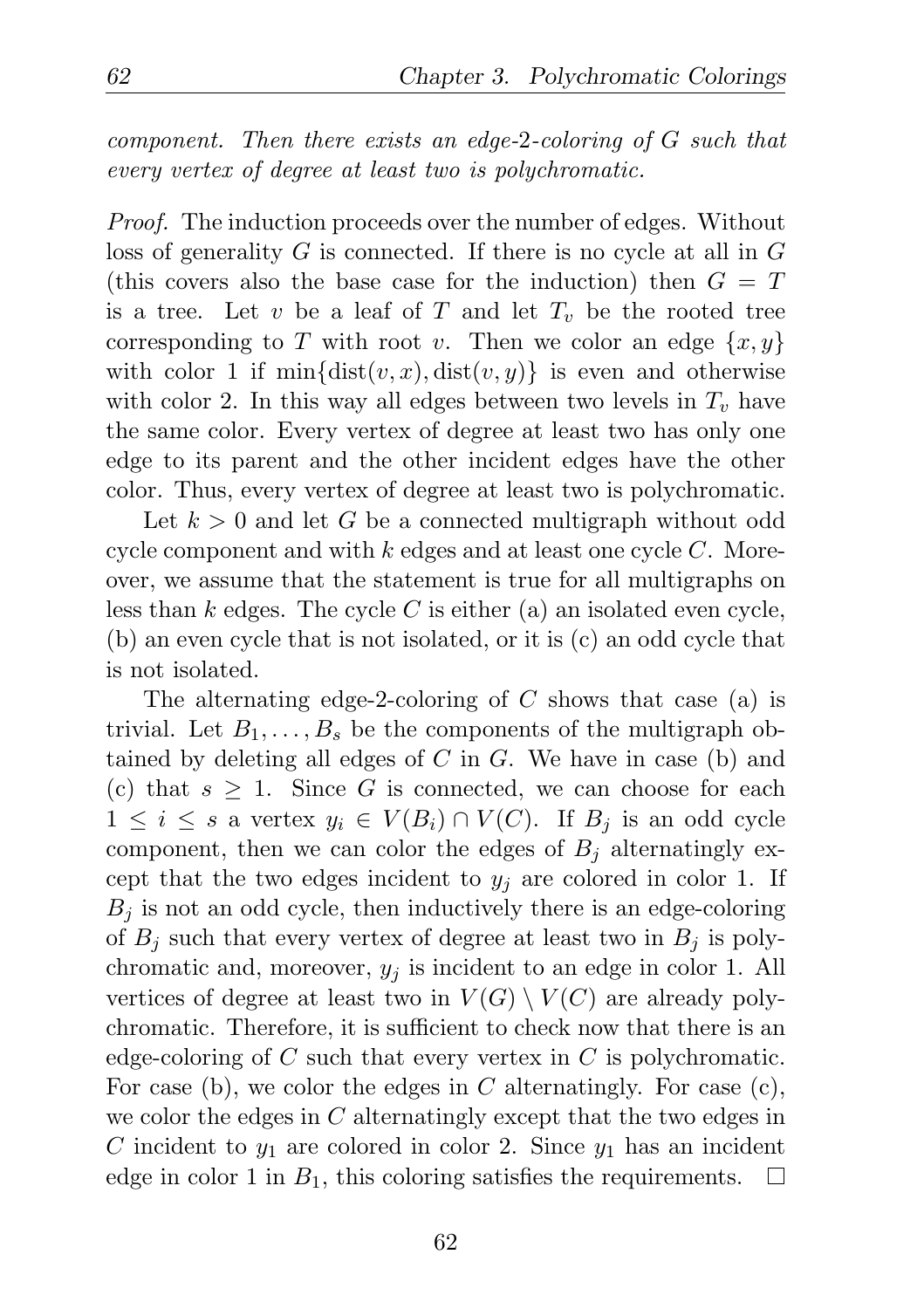This finishes also the proof of the proposition.

As a consequence of the above lemma we have that every graph with minimum degree 3 is polychromatically edge-2-colorable and also every bipartite graph with minimum degree at least two. Our goal is now to prove similar results for more than two colors. To achieve this goal, we show first several simple lemmas with their proof.

<span id="page-72-1"></span>Lemma 3.3 ([\[48,](#page-130-0) [4,](#page-126-0) [47\]](#page-130-1)). *Let* r *be a positive integer. It is possible to color the edges of any bipartite multigraph* G *by* r *colors* {1, . . . , r}*, such that for every vertex* v *of* G*, the number of edges of each color incident with* v *are nearly equal. That is for every*  $i \in \{1, \ldots, r\}$ , the number of edges of color i incident with v is *either*  $\left|\deg(v)/r\right|$  *or*  $\left[\deg(v)/r\right]$ *.* 

*Proof.* First split the vertices of G, if needed, to make its maximum degree at most  $r$ : As long as there is a vertex  $v$  of  $G$  of degree  $d > r$ , modify it using the following procedure. Define  $k = [d/r]$  and replace v by k new vertices  $v_1, v_2, \ldots, v_k$ , called its descendants. Let  $u_1, u_2, \ldots, u_d$  be an arbitrary enumeration of all neighbors of v. For each  $i \in [k]$ , connect the new vertex  $v_i$ with  $u_j$  for all j satisfying  $(i-1)r < j \leq \min\{d, ir\}$ . This process terminates with a bipartite graph in which all degrees are at most r. By König's Theorem (see, for example,  $[91]$ ) the edges of this graph can be *properly* colored by the r colors. By collapsing all descendants of each vertex  $v$  back, keeping the colors of the edges, we obtain an edge-r-coloring of the original graph G satisfying the assertion of the claim. П

Corollary 3.4. *Every bipartite multigraph* G *has a polychromatic edge-*δ(G)*-coloring.*

<span id="page-72-0"></span>Lemma 3.5. *Every multigraph* G *contains a spanning bipartite*  $graph B \subseteq G \text{ with } deg_B(v) \geq \left\lceil \frac{deg_G(v)}{2} \right\rceil \text{ for every } v \in V(G).$ 

*Proof.* Let B be a maximum edge-cut in G with respect to the number of edges. Assume that there is a vertex  $v \in V(G)$  with

63

П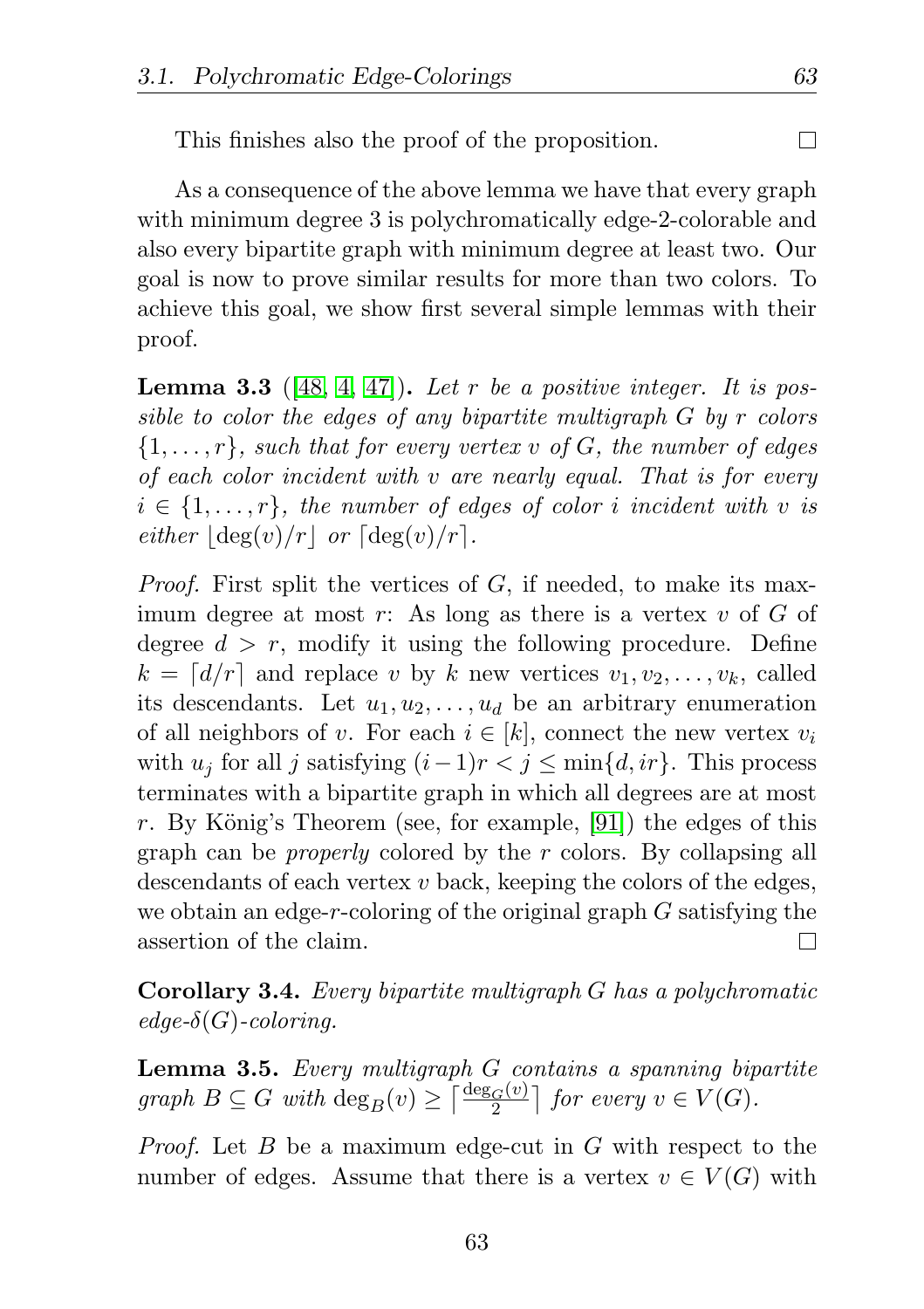$\deg_B(v) < \left\lceil \frac{\deg_G(v)}{2} \right\rceil$ . If we then swap v to the other bipartite set, this would yield another edge-cut with more edges, contradicting the maximality. П

<span id="page-73-0"></span>Lemma 3.6. *Every multigraph* G *has an orientation of its edges* such that  $\deg^+(v) \geq \left\lfloor \frac{\deg(v)}{2} \right\rfloor$  for all  $v \in V(G)$ .

*Proof.* We may assume that G is connected. If all degrees in G are even we simply orient it along an Eulerian cycle. Otherwise, define a new graph  $G'$  which consists of all vertices of G and a new vertex x and connect all odd degree vertices of  $G$  to x. Then all vertices in  $G'$  have even degrees and therefore there is an Eulerian cycle in G′ . Orient the edges along such an Eulerian cycle and delete the vertex x. Every vertex  $v \in V(G)$  with even degree has then exactly deg $(v)/2$  outgoing edges. Each vertex  $v \in V(G)$  with odd degree has either  $(\deg(v) + 1)/2$  or  $(\deg(v) - 1)/2$  outgoing edges. П

We are now able to prove a general upper bound for the number of colors in a polychromatic edge-coloring of a multigraph G. This result was also discovered independently by Gupta [\[47\]](#page-130-1).

<span id="page-73-1"></span>Theorem 3.7. *For every multigraph* G *without isolated vertices there is a polychromatic edge-coloring of* G with  $\frac{3\delta(G)+1}{4}$ 4 | colors.

*Proof.* Denote  $\delta(G)$  by  $\delta$  for short. By Lemma [3.5](#page-72-0) there is a spanning bipartite subgraph H of G satisfying  $\delta(H) \geq \lceil \frac{\delta}{2} \rceil$ . Let  $A_1$  and  $A_2$  denote its partite sets. Applying Lemma [3.3](#page-72-1) to H with  $r=\lfloor \frac{3\delta+1}{4}$  $\frac{d+1}{4}$  results in an edge-coloring  $\chi$  with the following two properties.

- (i) Every vertex v with  $\deg_H(v) \geq r$  is polychromatic. Indeed v is incident with at least  $|\deg_H(v)/r| \geq 1$  edges of each of the r colors.
- (ii) For every vertex u with  $\deg_H(u) < r$  each color appears at most once on edges incident to u since  $\lceil \deg_H(u)/r \rceil = 1$ . In other words all edges incident with u have distinct colors.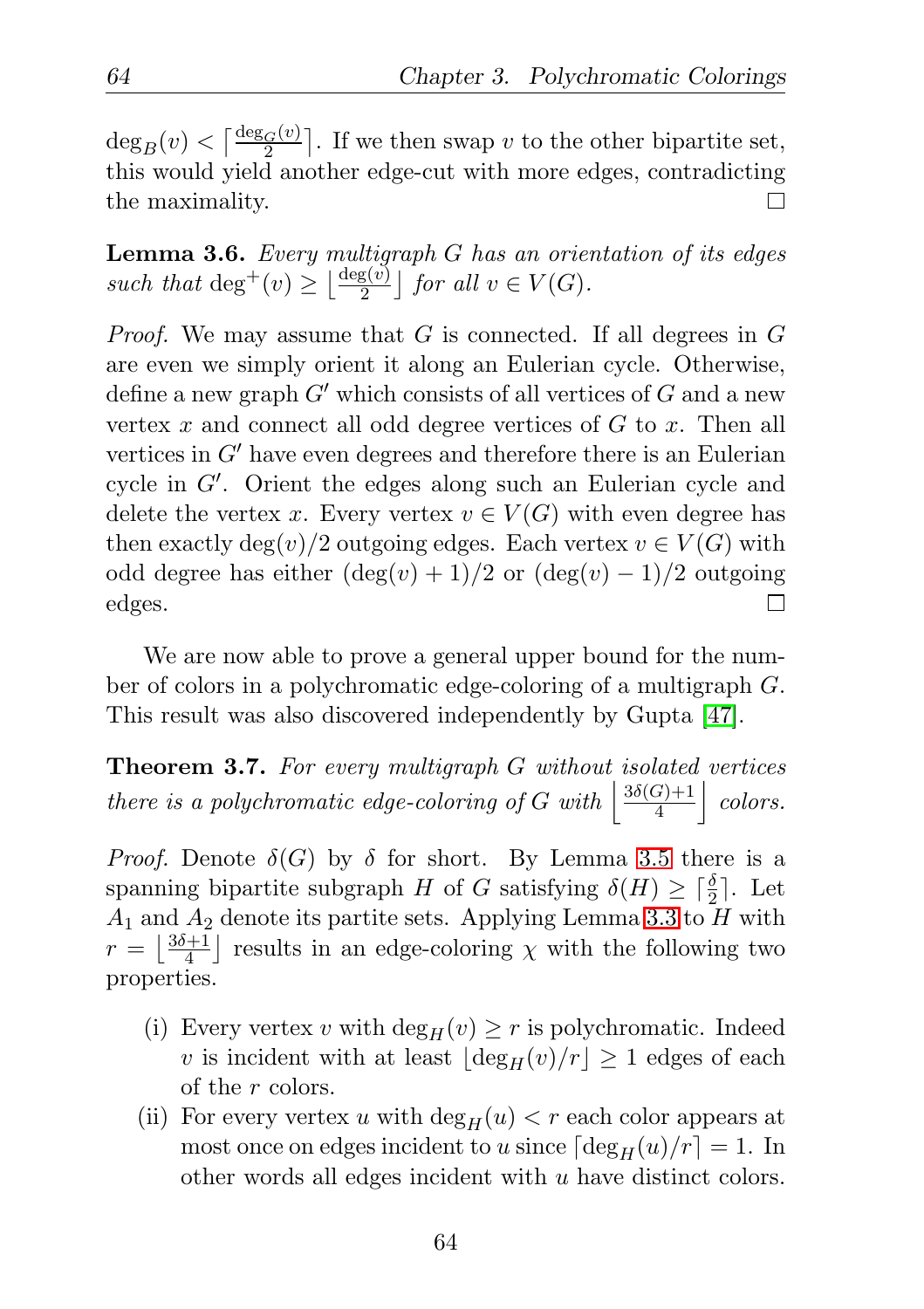Orient the edges of both  $G[A_1]$  and  $G[A_2]$  according to Lemma [3.6](#page-73-0) such that  $\deg^+_{G[A_i]}(v) \geq \left\lfloor \frac{\delta - \deg_H(v)}{2} \right\rfloor$ , for  $i = 1, 2$  and all  $v \in A_i \subseteq$  $V(G)$ . For each vertex  $v \in A_i$ , color the edges oriented from v to its out-neighbors in  $G[A_i]$  with the colors not appearing at the edges of  $H$  incident to  $v$  (if there are any such colors). Thus, the edges incident with any vertex  $v \in V(G)$  are finally colored with

$$
\min\left\{\deg_H(v) + \left\lfloor \frac{\delta - \deg_H(v)}{2} \right\rfloor, r\right\} \ge \left\lceil \frac{\delta}{2} \right\rceil + \left\lfloor \frac{\left\lfloor \frac{\delta}{2} \right\rfloor}{2} \right\rfloor = \left\lfloor \frac{3\delta + 1}{4} \right\rfloor
$$

distinct colors, where the inequality follows from the fact that  $deg_H(v) \geq \lceil \frac{\delta}{2} \rceil$  $\frac{\delta}{2}$ . П

Let  $T_d$  be the "fat triangle" on the vertices  $x, y, z$  with  $\lfloor \frac{d}{2} \rfloor$  $\frac{d}{2}$ edges between x and y and  $\lceil \frac{d}{2} \rceil$  $\frac{d}{2}$  edges between x and z as well as between y and z (see Figure [3.2\)](#page-74-0).



<span id="page-74-0"></span>Figure 3.2: Fat triangle  $T_d$  for  $d=9$ .

It is clear that  $\delta(T_d) = d$  and every color class in a polychromatic edge-coloring has to contain at least two edges. This implies that for the number of colors  $p$  we can use

$$
2p \le \left\lfloor \frac{d}{2} \right\rfloor + 2\left\lceil \frac{d}{2} \right\rceil,
$$

which implies  $p \leq \lfloor \frac{3d+1}{4} \rfloor$ .

This example shows that the bound of Theorem [3.7](#page-73-1) is tight but  $T_d$  contains multiedges—necessarily so, since there are better bounds for simple graphs.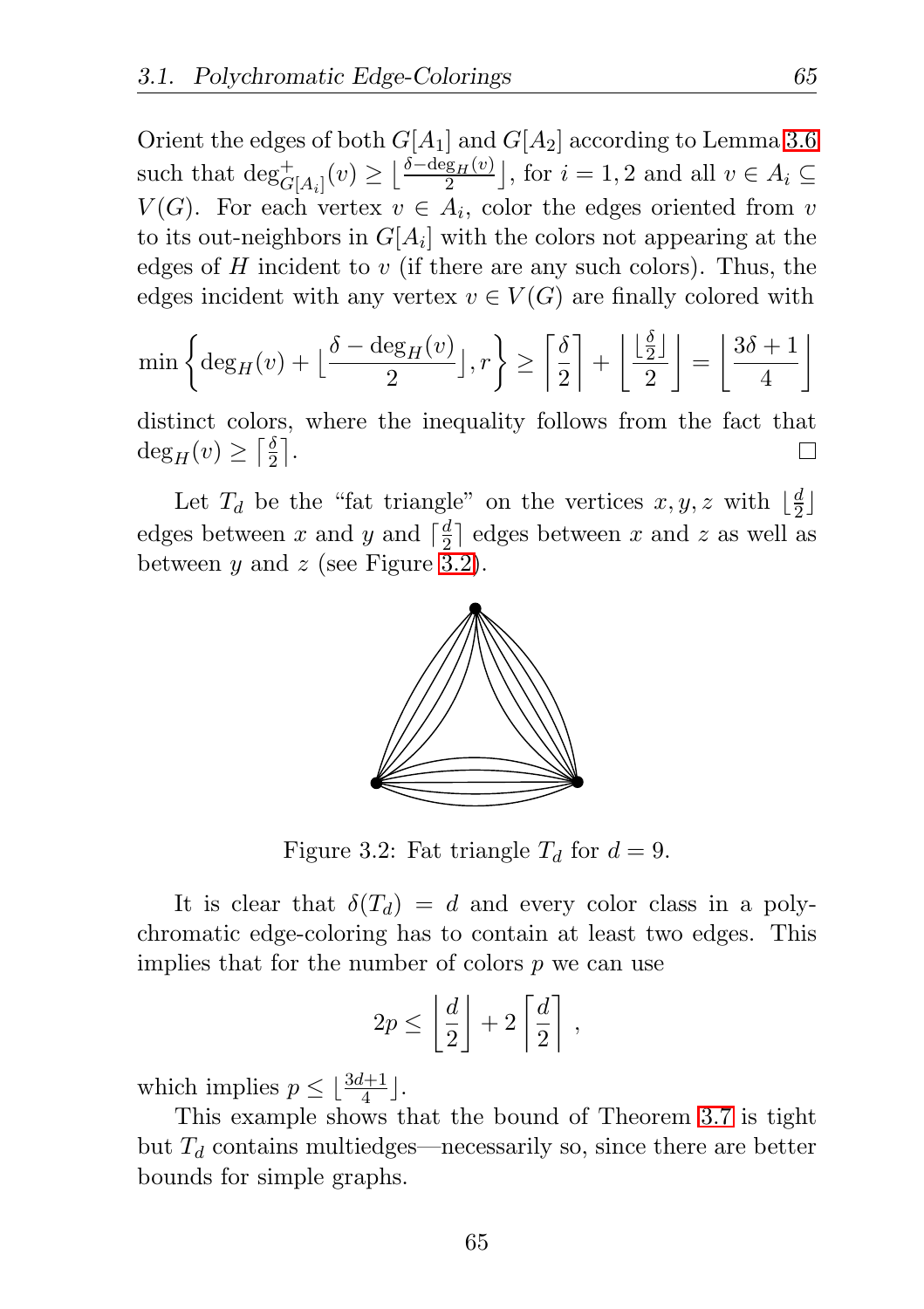<span id="page-75-1"></span>Proposition 3.8. *Let* G *be an* r*-regular simple graph. Then* G *is polychromatically edge-* $(r - 1)$ *-colorable.* 

*Proof.* Let  $\chi$  be a proper edge- $(r + 1)$ -coloring which exists by Vizing's theorem (see, for example, [\[91\]](#page-134-0)). Every vertex  $v \in V(G)$ has one color  $c_v$  missing among the colors of its incident edges. Our goal is a new coloring with the first  $r-1$  colors which is polychromatic.

Look at the subgraph H of the edges with color r and  $r + 1$ . It is a union of paths and cycles. We can orient them such that each path/cycle is an oriented path/cycle. The vertices which are not polychromatic for the first  $r - 1$  colors are exactly the vertices of degree 2 in H. For every vertex v with  $c_v \in [r-1]$  we take the outgoing edge in  $H$  and recolor it with the color  $c_v$ . Any completion of this coloring to all the edges yields an polychromatic edge- $(r-1)$ -coloring.  $\Box$ 

<span id="page-75-0"></span>**Theorem 3.9** (Gupta [\[47\]](#page-130-1)). For any multigraph G and any  $k \in \mathbb{R}$ N*, there exists an edge-*k*-coloring of* G *such that for every vertex* x *the number of distinct colors appearing at the edges incident to* x *is at least*

- (i)  $\min\{k m_G(x), \deg(x)\}, \text{ if } \deg(x) \leq k;$
- (ii)  $\min\{k, \deg(x) m_G(x)\}, \text{ if } \deg(x) \geq k.$

*where*  $m_G(x)$  *is the maximum number of edges between* x and any *of its neighbors.*

By applying Theorem [3.9](#page-75-0) with  $k = \delta(G)$  to a simple graph G we obtain a generalization of Proposition [3.8.](#page-75-1)

Corollary 3.10. *Every simple graph* G *is polychromatically edge-*  $(\delta(G) - 1)$ *-colorable.* 

Proposition [3.2](#page-70-0) gives a complete, polynomially testable characterization for graphs which are polychromatically edge-2-colorable. As not uncommon in complexity theory, the case  $r = 3$  is then already NP-complete as well as for any other fixed  $r \geq 3$ .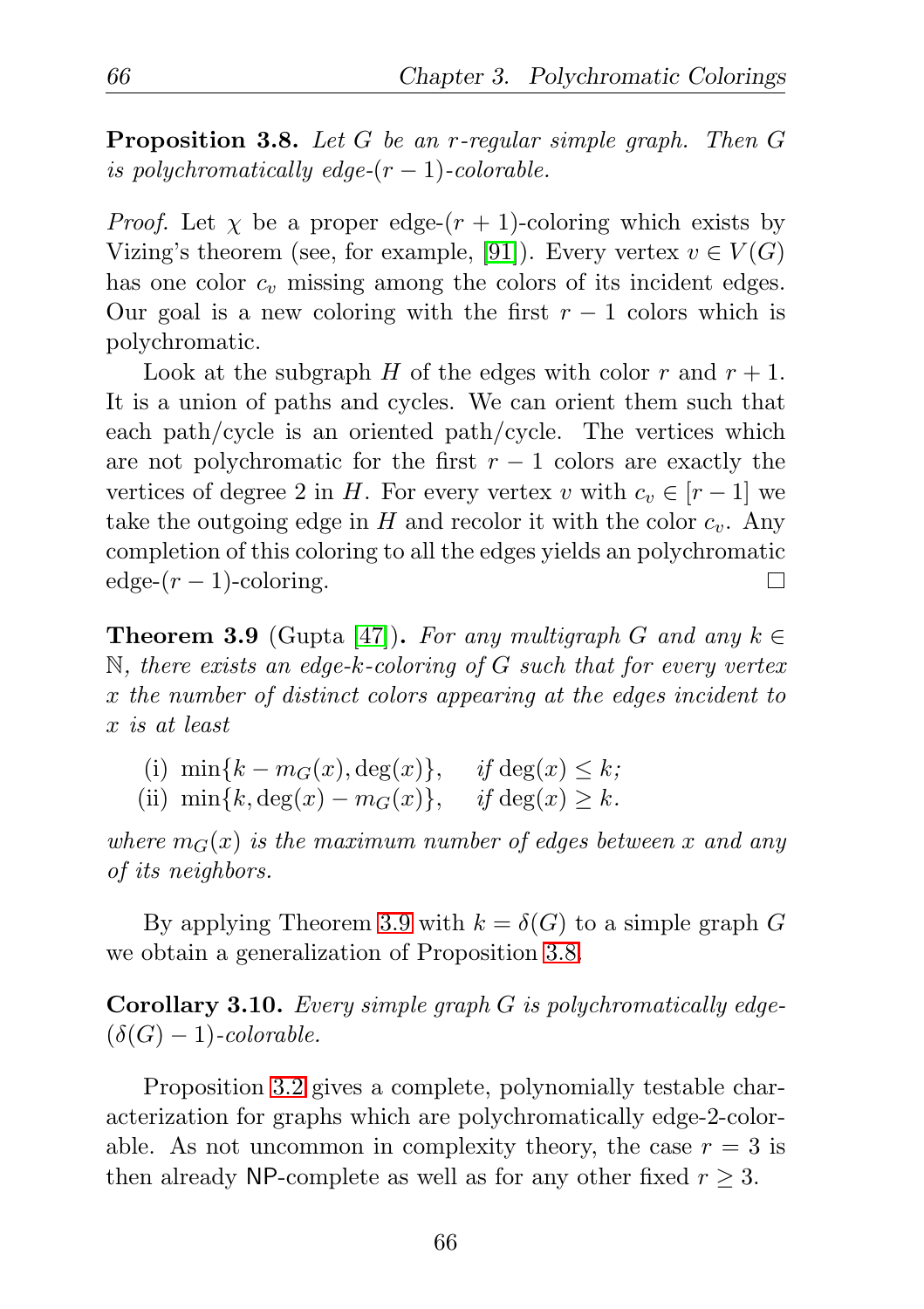<span id="page-76-0"></span>Theorem 3.11 (Hoyler [\[51\]](#page-131-0), Leizhen and Ellis [\[23\]](#page-128-0)). *For any* r ≥ 3*, it is* NP*-hard to decide whether a simple* r*-regular graph is properly edge-*r*-colorable.*

For r-regular graphs the notion of proper edge-r-coloring and polychromatic edge-r-coloring is equivalent. Thus the above theorem tells us that also polychromatic edge-3-colorability is NPhard.

**Corollary 3.12.** For any  $r > 3$ , it is NP-hard to decide whether *a simple* r*-regular graph is polychromatic* r*-edge colorable.*

## 3.2 Colorings of Plane Multigraphs

We will work mostly with plane multigraphs for the remaining of this chapter, i.e., we assume that the graph is embedded in the plane without crossings. Denote the set of faces of a plane multigraph G by  $F(G)$ .

Definition 3.13. *For a vertex* k*-coloring of* G *we say that a face* f ∈ F(G) *is* polychromatic *if all* k *colors appear on the vertices of* f*. A vertex* k*-coloring of* G *is called* polychromatic *if every face (also the outerface) of* G *is polychromatic. The* polychromatic number *of* G*, denoted by* p(G)*, is the largest number* k *of colors such that there is a polychromatic vertex* k*-coloring of* G*.*

Note that a polychromatic coloring does not have to be proper, i.e., it is possible that both endpoints of an edge receive the same color.

Moreover, we want to remark that we can neglect loops: If G is a plane multigraph with a loop around  $x$ , then we can divide the graph into the interior  $G_{in}$  and the exterior  $G_{ext}$  of the loop both including the vertex  $x$  but not the loop itself.

It is easy to combine a vertex-coloring of  $G_{in}$  and  $G_{ext}$  and therefore we get  $p(G) = \min\{p(G_{in}), p(G_{ext})\}$ . Thus, we will assume in the following that G is a plane multigraph *without loops*.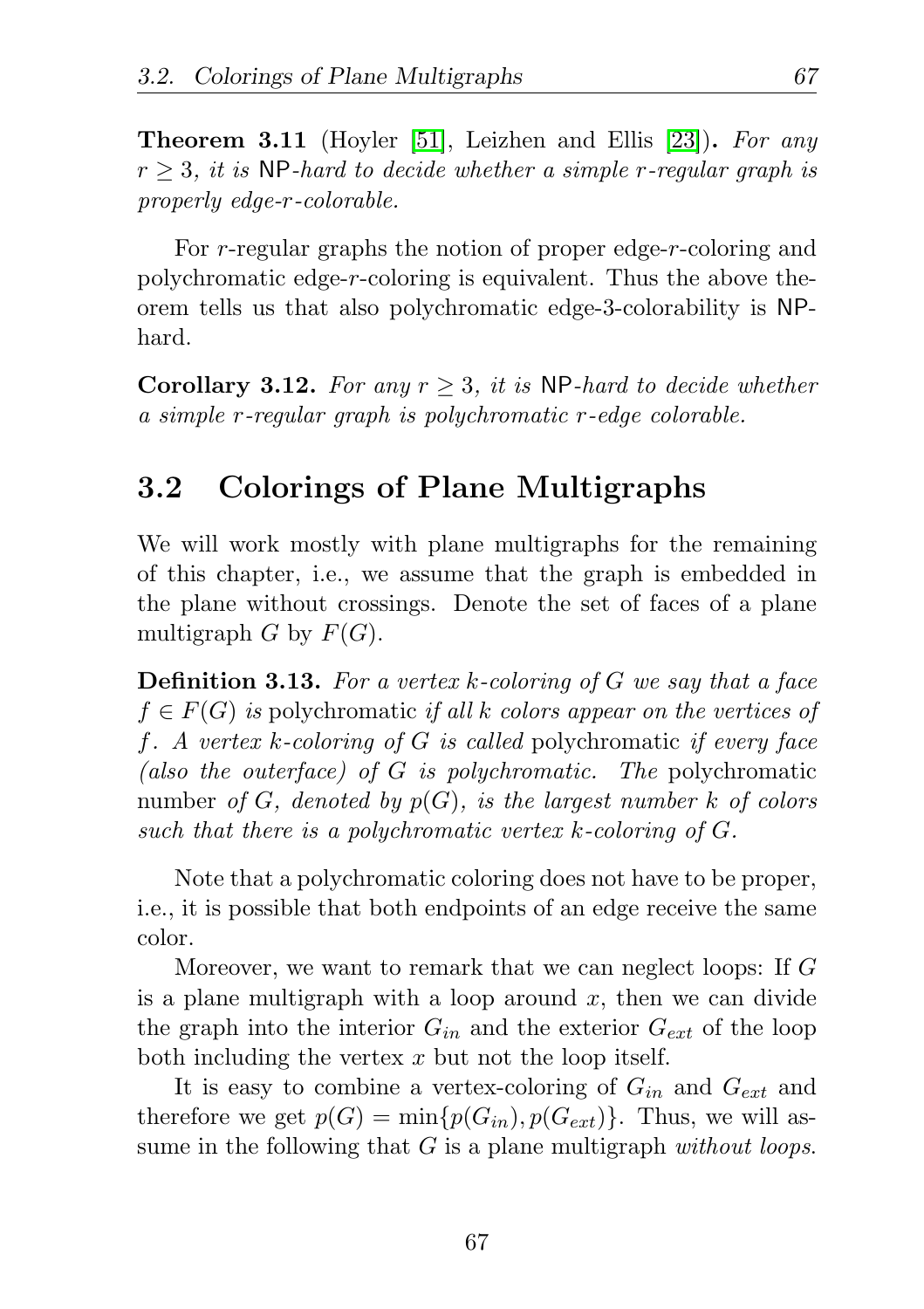

Figure 3.3: Example.  $p(G) = \min\{p(G_{in}), p(G_{ext})\}$ 

The *size* of a face  $f \in F(G)$  is the number of vertices on its boundary. For a plane graph  $G$ , let  $g(G)$  denote the size of the smallest face in  $G$ . A face of size  $s$  in a plane graph is sometimes also called an s*-face*. Define

$$
p(g) = \min\{p(G) | G \text{ plane graph}, g(G) = g\}.
$$

It is clear that  $p(g(G)) \leq p(G) \leq g(G)$  for every plane graph  $G.$  By adding vertices inside a face of  $G$ , we can increase the size of the smallest face without decreasing the maximum number of colors one can use in a polychromatic coloring. Thus, the function  $p(g)$  is non-decreasing, i.e., for  $g \leq g'$  we have  $p(g) \leq p(g')$ .

If  $g(G) = 1$ , then G contains only one vertex and therefore  $p(1) \leq 1$ . If  $g(G) = 2$ , then G contains either multiple edges or only two vertices. The graph  $G'$  depicted in Figure [3.4](#page-77-0) shows that also  $p(2) \leq 1$ .



<span id="page-77-0"></span>Figure 3.4: Graph G' with  $g(G') = 2$  and  $p(G') = 1$ .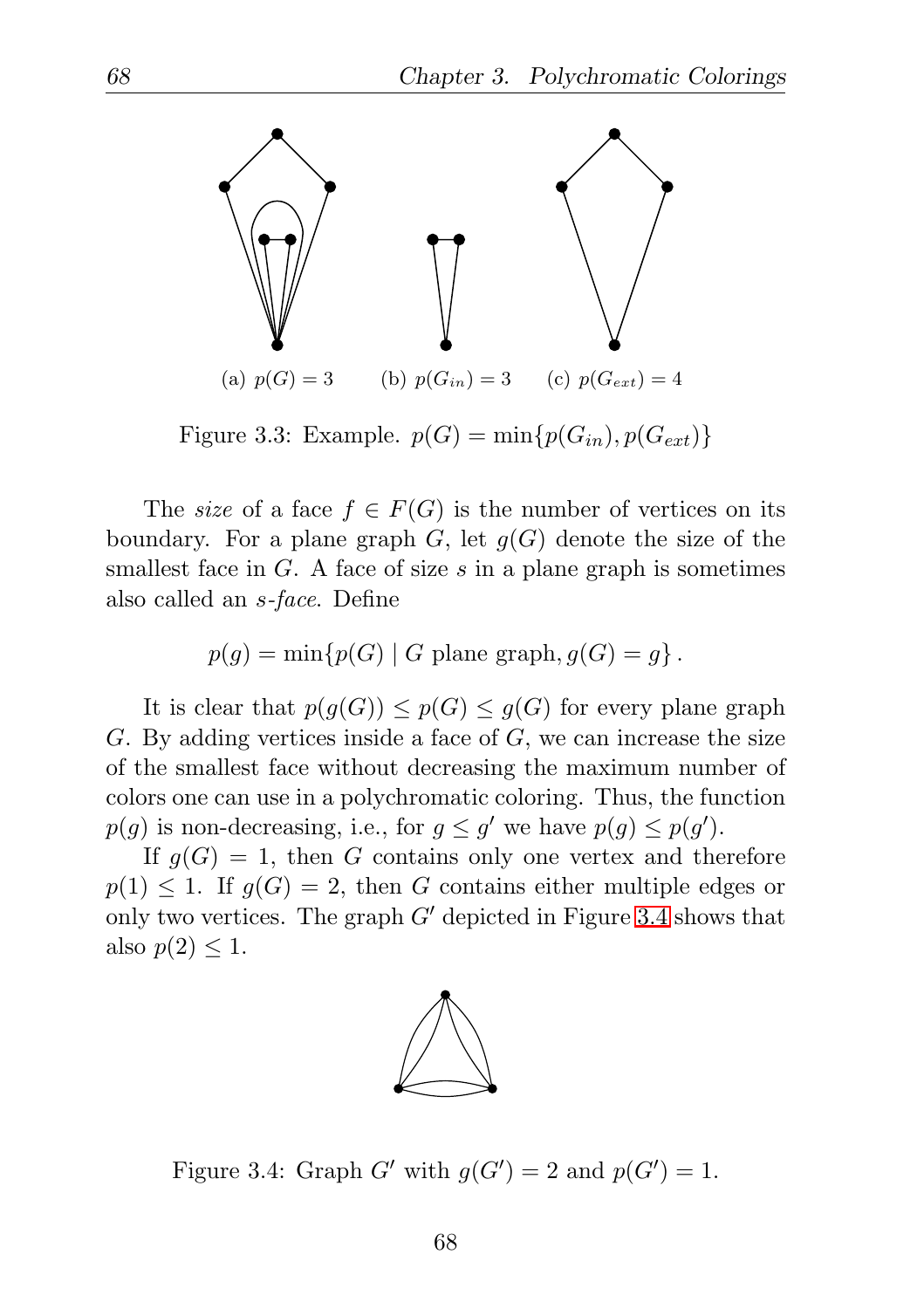It is well-known that every plane *simple* graph can be polychromatically 2-colorable, see for example [\[13\]](#page-127-0), [\[66\]](#page-132-0), [\[12\]](#page-127-1). We will generalize this result to plane multigraphs G with  $q(G) \geq 3$ .

A *triangulation* of a plane multigraph G is obtained from G by adding edges such that every face is a 3-cycle.

**Lemma 3.14.** Let G be a plane multigraph with  $g(G) \geq 3$ . There *exists a triangulation* H *of* G*.*

*Proof.* Without loss of generality we can assume that G is connected. If there are two vertices in a face  $f \in F(G)$  that are not connected inside f then we can add an edge between them inside f and receive again a plane multigraph with two new faces  $f_1, f_2$ . The size of the new faces  $f_1, f_2$  is smaller than the size of the old face f. Therefore, the process stops at some point where all faces are cliques. If we start with a plane multigraph G with  $q(G) \geq 3$ , then we will not have 1- or 2-faces after the process. Every face is an outerplanar graph and therefore we cannot have a  $K_4$ . The only possibility remaining is that all faces are  $K_3$ , i.e., 3-cycles, which is then the desired triangulation. П

**Theorem 3.15.** Every plane multigraph G with  $g(G) \geq 3$  is poly*chromatically* 2*-colorable.*

*Proof.* Triangulate the graph G by adding edges, resulting in a new graph H where each face (also the outerface) is a 3-cycle. The dual graph  $H^*$  of H is then 3-regular. Moreover,  $H^*$  is 2edge connected: every minimal edge-cut in  $H^*$  correspond to a cycle in  $H$ , and since  $H$  has no loop, there is no cut-edge in  $H^*$ . By Petersen's Theorem (see, for example, [\[91\]](#page-134-0)), there exists a perfect matching  $M$  in  $H^*$ . After deleting the edges of  $H$  corresponding to those of  $M$ , the remaining graph  $H'$  has only faces of size 4. Therefore there is no odd cycle in  $H'$  and hence  $H'$  is bipartite. Thus, there is a proper vertex 2-coloring of  $H'$ , which is a polychromatic vertex 2-coloring of H and hence also of G.  $\Box$ 

A planar embedding of  $K_4$  has  $g(K_4) = 3$  and  $p(K_4) = 2$ . For  $q = 4$  consider Figures [3.5\(](#page-79-0)a) and (b) which illustrate the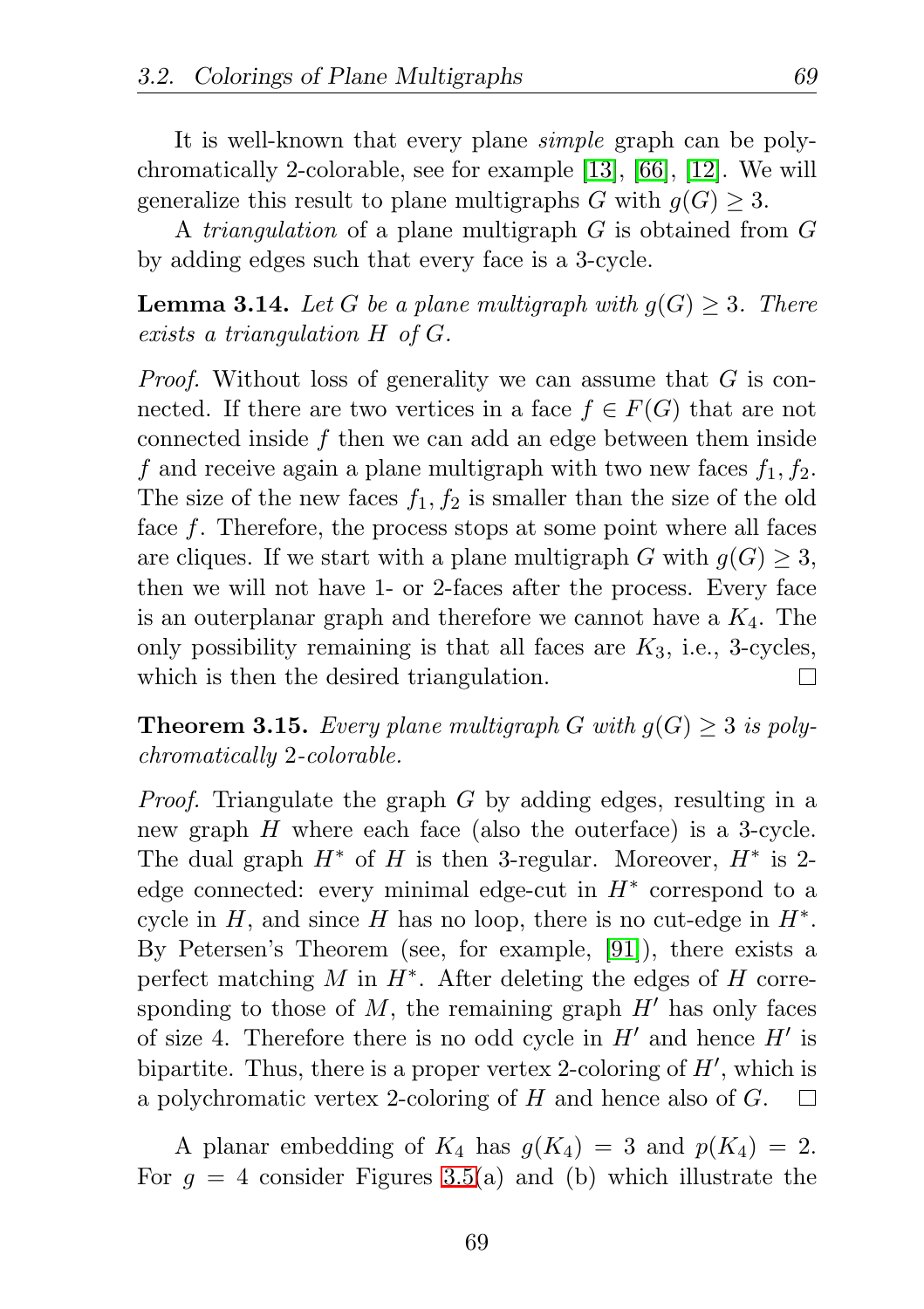

<span id="page-79-0"></span>Figure 3.5: Graph G with  $p(G) = 2$  and  $q(G) = 4$ .

construction of a graph G. The graph G equals the *forcing graph* (see Figure [3.5\(](#page-79-0)b)) where each of the six shaded edges  $\{v_i, v_j\}$  is replaced by a copy of the base graph (see Figure [3.5\(](#page-79-0)a)). Clearly,  $g(G) = 4$ . It is easy to check that the following holds.

*In any polychromatic* 3*-coloring of a base graph (see Figure* [3.5\(](#page-79-0)*a*)) the vertices  $v_i$  and  $v_j$  are colored with *distinct colors.*

Thus from the fact that  $K_4$ , the graph underlying the forcing graph, is not properly 3-colorable, it follows that  $p(G) \leq 2$ .

Therefore, we have

$$
p(1) = 1, p(2) = 1, p(3) = 2, p(4) = 2,
$$

and  $p(5) \geq 2$  but we think that the true value should be 3.

Conjecture 3.16. *Every plane graph* G with  $g(G) \geq 5$  is poly*chromatically* 3*-colorable.*

We proceed in the next subsections by giving lower and upper bounds for plane graphs G with  $g(G) \geq 5$ , more precisely, we will show the following bounds for  $g \geq 5$ 

$$
\left\lfloor \frac{3g-5}{4} \right\rfloor \le p(g) \le \left\lfloor \frac{3g+1}{4} \right\rfloor. \tag{3.1}
$$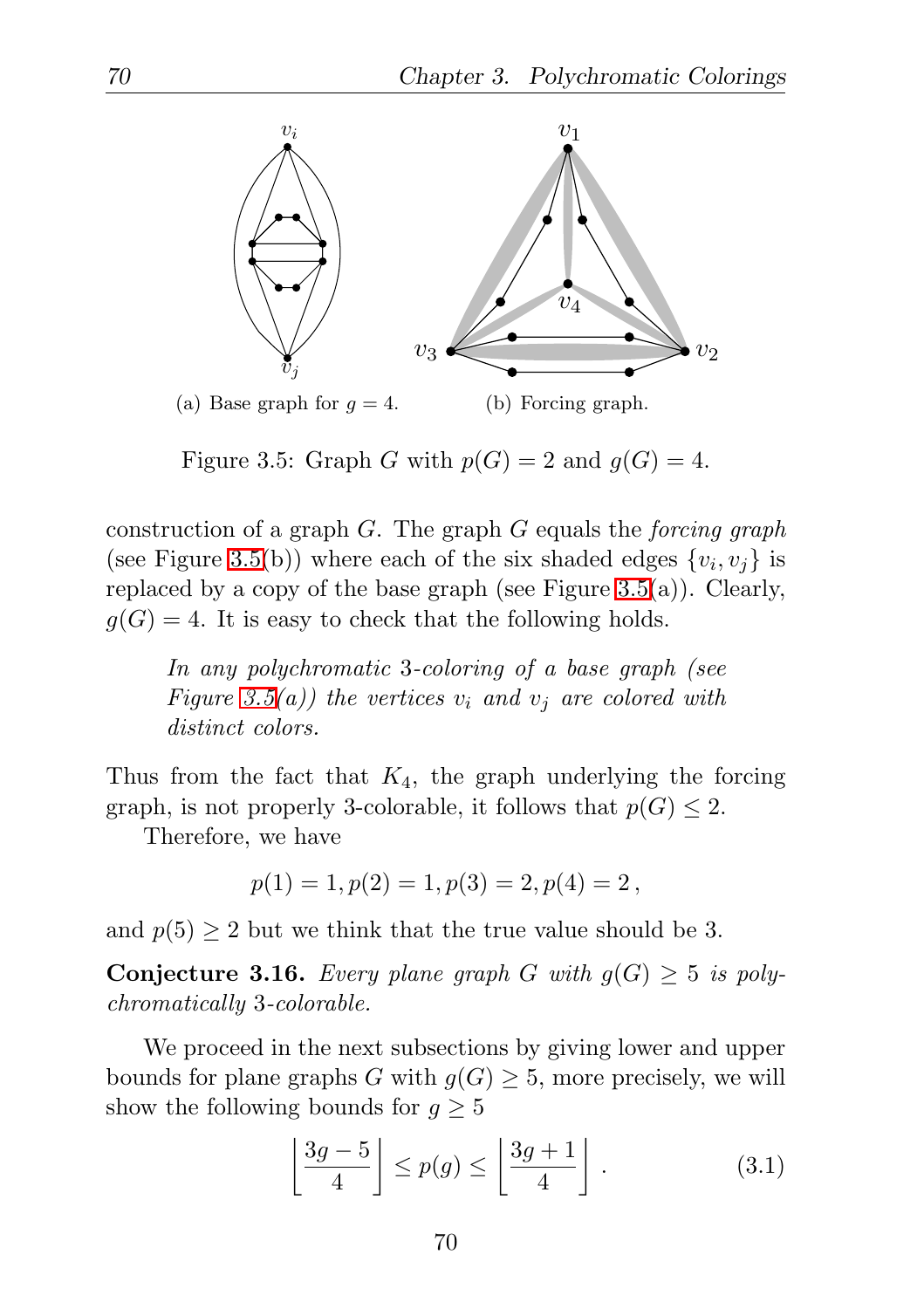Note that the set  $\{\lfloor \frac{3g-5}{4} \rfloor, \ldots, \lfloor \frac{3g+1}{4} \rfloor\}$  $\left\lfloor \frac{m+1}{4} \right\rfloor$  contains at most 3 integers.

#### 3.2.1 The Lower Bound

We first present several small lemmas which will be needed for the proof of the lower bound. An incidence is a pair  $(v, f)$  where v is vertex and f a face such that v is on the boundary f.

<span id="page-80-1"></span>**Lemma 3.17.** Let G be a plane graph, let  $\emptyset \neq F' \subseteq F(G), \emptyset \neq$  $V' \subseteq V(G)$  and let  $i(V', F')$  denote the number of incidences *between*  $F'$  *and*  $V'$ *. Then*  $i(V', F') \leq 2|F'| + 2|V'| - 3$ *.* 

*Proof.* Define the incidence graph H of  $V' \subseteq V(G)$  and  $F' \subseteq$  $F(G)$  by  $V(H) = F' \cup V'$  and  $\{f, v\} \in E(H)$  for  $v \in V', f \in F'$ if and only if  $v$  is on the boundary of  $f$  in  $G$ . It is easy to see that  $H$  is planar, simple and bipartite. From Euler's Formula and the fact that  $H$  is simple and triangle-free it follows that  $H$ contains at most  $2V(H) - 4$  edges, provided that H contains at least three vertices. In this case we conclude that  $i(V', F') =$  $|E(H)| \leq 2(|V'| + |F'|) - 4$ . On the other hand if  $|V(H)| = 2$  and H contains one edge, then  $i(V', F') = 2(|V'| + |F'|) - 3 = 1$ .  $\Box$ 

The following result is well known (see, for example, [\[64\]](#page-132-1), Theorem 2.4.2). For completeness, we include a proof sketch.

<span id="page-80-0"></span>**Lemma 3.18.** Let  $A \in \{0,1\}^{m \times n}$  be a matrix with entries  $a_{i,j}$ *for*  $i \in [m], j \in [n]$ *. The following two statements are equivalent:* 

- (i) *There is a matrix*  $C \in \{0,1\}^{m \times n}$ ,  $C \leq A$  *(that is*  $c_{i,j} \leq a_{i,j}$ *for all*  $i \in \{1, \ldots, m\}$  *and all*  $j \in \{1, \ldots, n\}$ *) such that every row in* C *contains at least* q 1*'s and every column in* C *contains at most* r 1*'s.*
- (ii) For every  $M \subseteq \{1, \ldots, m\}$  and every  $N \subseteq \{1, \ldots, n\}$ ,  $\sum_{i \in M, j \in \{1, ..., n\} \setminus N} a_{i,j} \ge q|M| - r|N|$ .

*Proof.* Define a network with vertices  $s, t, r_1, \ldots, r_m, c_1, \ldots, c_n$  as follows. Connect the source s with all vertices  $r_i$  with edges having capacity q, connect  $r_i$  with  $c_j$  with edges having capacity  $a_{i,j}$ ,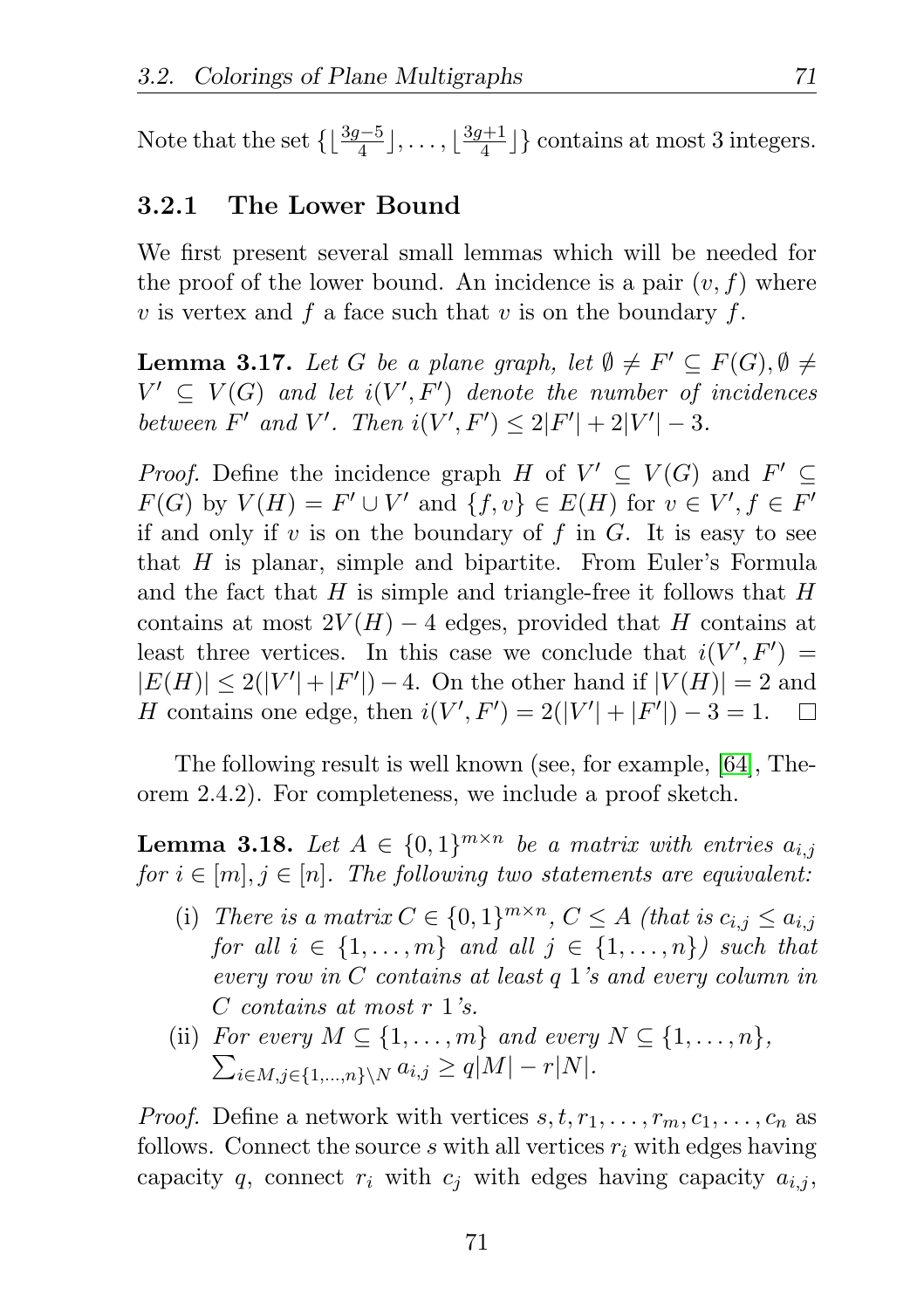and connect all  $c_i$  to the sink t with edges having capacity r. If condition  $(i)$  holds, then we can also assume that there exists such a matrix C where in every row there are exactly  $q$  1's. Thus there exists a flow of value  $mq$  if and only if  $(i)$  holds. It is easy to show that all cuts have size at least  $qm$  if and only if condition  $(ii)$ holds. This implies the statement by using the MaxFlow-MinCut Theorem. П

<span id="page-81-0"></span>**Corollary 3.19.** Let G be a plane graph with  $q(G) = q$ . For each *face* f ∈ F(G) *we can assign* g−2 *vertices that lie on its boundary such that no vertex is assigned to more than two faces.*

*Proof.* Let  $A = (a_{f,v})_{f \in F, v \in V} \in \{0,1\}^{|F| \times |V|}$  be the face-vertex incidence matrix of G where  $F = F(G)$  and  $V = V(G)$ . That is  $a_{f,v} = 1$  if and only if vertex v is contained in face f. We want to show that there is a matrix  $C \in \{0,1\}^{|F| \times |V|}$  such that  $C \leq A$ , in every row of C there are at least  $(g-2)$  1's, and in every column of C there are at most two 1's.

By Lemma [3.18](#page-80-0) with  $q = q - 2$  and  $r = 2$  it is sufficient to show that for every  $F' \subseteq F, V' \subseteq V, \sum_{f \in F', v \in V \setminus V'} a_{f,v} \ge$  $(g-2)|F'|-2|V'|.$ 

Henceforth we obtain

$$
\sum_{f \in F', v \in V \setminus V'} a_{f,v} = \sum_{f \in F', v \in V} a_{f,v} - \sum_{f \in F', v \in V'} a_{f,v}
$$

$$
\geq g|F'| - \sum_{f \in F', v \in V'} a_{f,v}
$$

$$
\geq g|F'| - 2|F'| - 2|V'|,
$$

where the last inequality follows from Lemma [3.17](#page-80-1) in case both  $V'$  and  $F'$  are nonempty, and is trivial if at least one of them is  $\Box$ empty.

<span id="page-81-1"></span>**Theorem 3.20.** *For*  $g \geq 5$ 

$$
p(g) \ge \left\lfloor \frac{3g-5}{4} \right\rfloor.
$$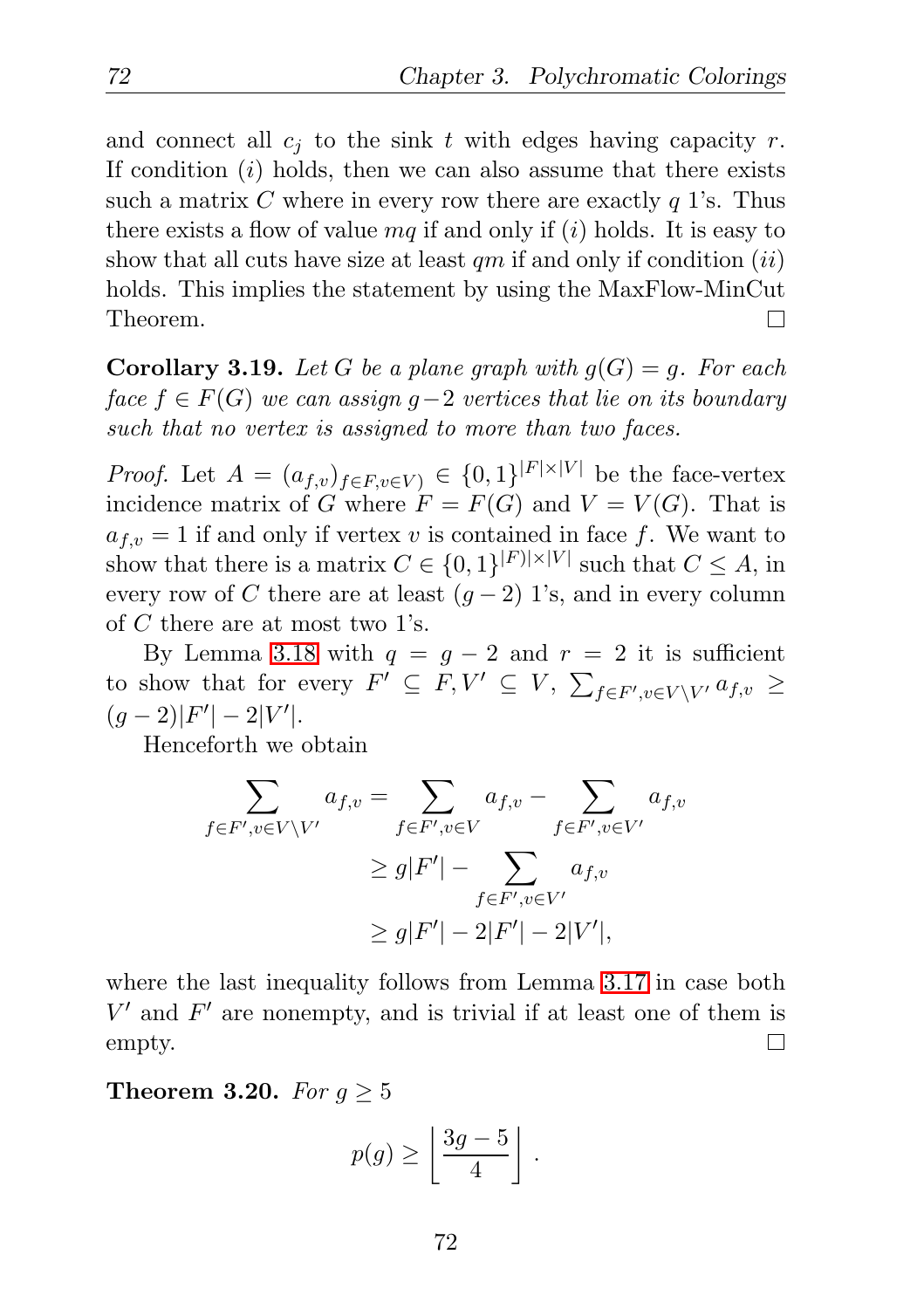*Proof.* Let  $G = (V, E)$  be a plane graph with  $q(G) = q$ . By Corollary [3.19](#page-81-0) we can assign  $q - 2$  vertices from its boundary to every face of G such that no vertex is assigned to more than two faces of G. Define an auxiliary multigraph H, with  $V(H) =$  $F(G) \cup \{x, y\}$ , where  $x, y$  are two additional vertices. For every vertex  $v \in V(G)$  define an edge of H, which we call the v-edge, as follows. If v is assigned to two distinct faces  $f_1$  and  $f_2$  then the v-edge is  $\{f_1, f_2\}$ . If it is assigned only to one face f, the v-edge is  $\{f, x\}$ , and if it is not assigned to any face, then the v-edge is  $\{f, y\}$ . In addition, add  $g - 2$  (multi)edges to H connecting x and y to ensure that all degrees in H are at least  $g - 2$ . Thus, H is a loopless multigraph with minimum degree at least  $g - 2$ . By Theorem [3.7](#page-73-1) with  $d = g - 2$  we can color the edges of H with  $p = \lfloor \frac{3(g-2)+1}{4} \rfloor = \lfloor \frac{3g-5}{4} \rfloor$  colors such that every vertex  $f \in V(H)$ is incident with edges of all p colors.

Define a vertex-coloring of G by coloring every vertex  $v \in$  $V(G)$  by the same color as that of the v-edge. This clearly gives a coloring in which every face  $f \in F(G)$  is polychromatic, as needed.  $\Box$ 

The above proof is constructive, i.e., one can find in polynomial time a polychromatic coloring of G with  $\frac{3g-5}{4}$ | colors.

#### 3.2.2 The Upper Bound

Theorem 3.21. *For*  $q \geq 5$ ,

$$
p(g) \le \left\lfloor \frac{3g+1}{4} \right\rfloor \, .
$$

*Proof.* Define the graph  $G_q$  as depicted in Figure [3.6.](#page-83-0) For g even set  $k=l=\frac{g}{2}$  $\frac{g}{2}$  and for g odd set  $k = \frac{g+1}{2}$  $\frac{+1}{2}$  and  $l = \frac{g-1}{2}$ . Inside the small triangle and outside the big triangle add a path of  $g-2$  new vertices as indicated by the dashed arcs. Then  $g(G_q) = g$ . Note that the vertices of the three faces of  $G_q$  that contain no dashed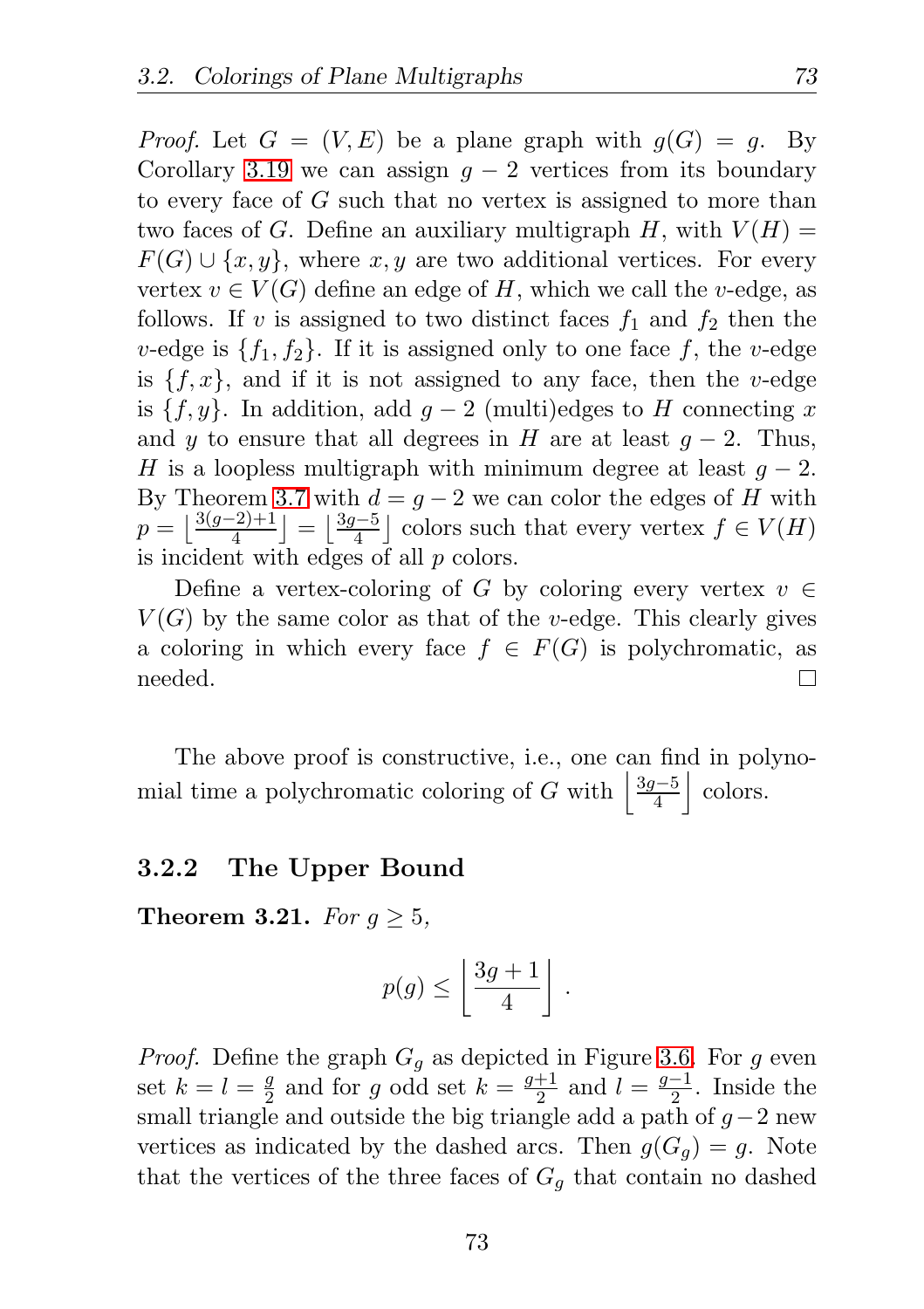arcs are  $W := \{u_1, u_2, \ldots, u_k, w_1, w_2, \ldots, w_k, v_1, v_2, \ldots, v_l\}$ , and none of these vertices lies in all three faces. This implies:

In every polychromatic coloring of  $G_q$ , every color ap*pears on at least two vertices in the set* W*.*

Therefore

$$
2p(G_g) \le |W| = 2k + l = \begin{cases} 3k, & \text{if } g \text{ is even.} \\ 3k - 1, & \text{if } g \text{ is odd.} \end{cases}
$$
\n
$$
= \begin{cases} \frac{3g}{2}, & \text{if } g \text{ is even.} \\ \frac{3g+1}{2}, & \text{if } g \text{ is odd.} \end{cases}
$$

In both cases we have  $p(G_g) \leq \left\lfloor \frac{3g+1}{4} \right\rfloor$ |. Furthermore, this is a 4 construction of a *simple* plane graph.  $\Box$ 



<span id="page-83-0"></span>Figure 3.6: Graph  $G_g$  with  $g(G_g) = g$  and  $p(G_g) \leq \lfloor \frac{3g+1}{4} \rfloor$ .

## 3.3 Special Cases of Plane Graphs

There are special cases of plane graphs with better bounds for the polychromatic number.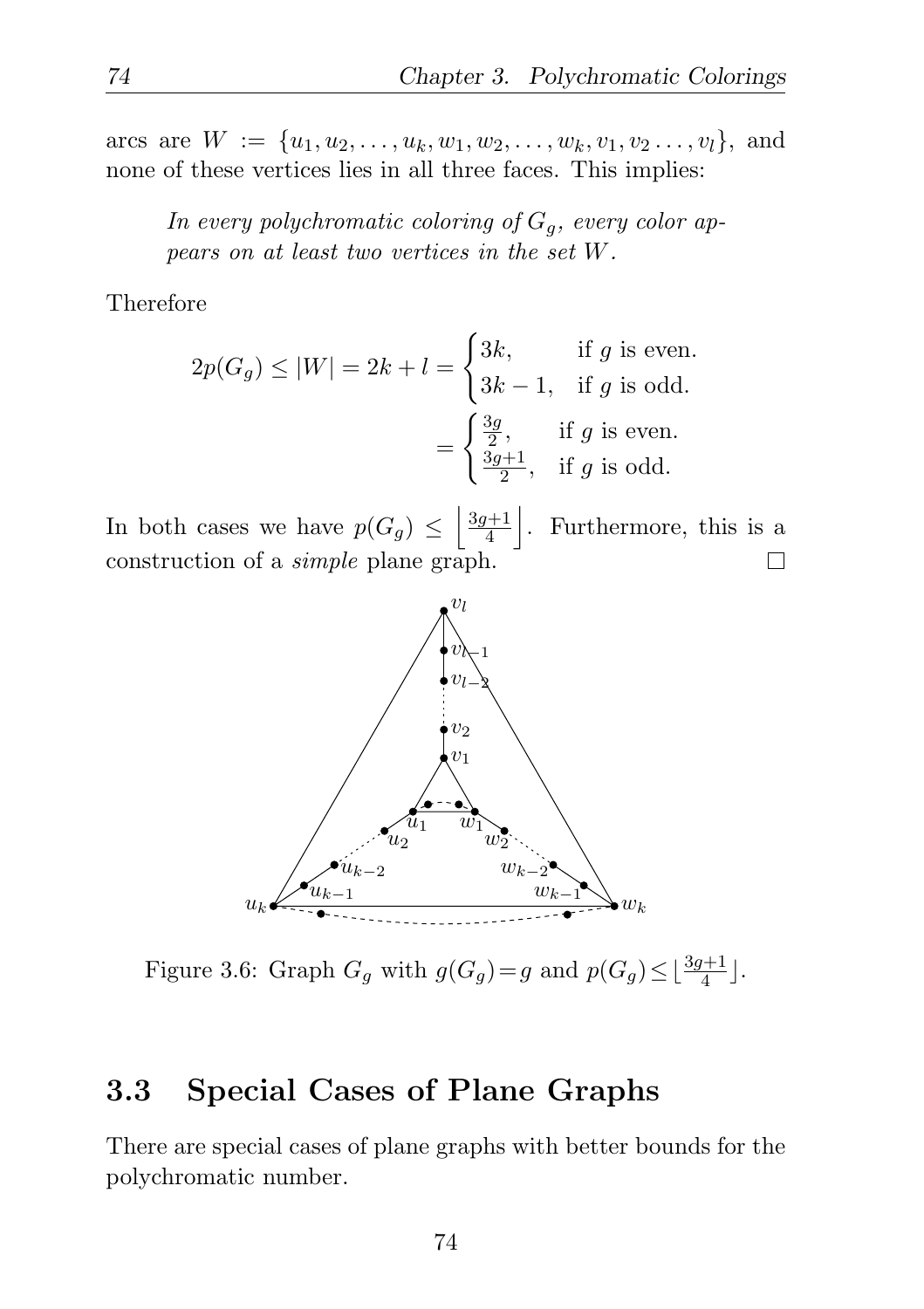#### 3.3.1 Triangulations

For every triangulation G it holds that  $2 \leq p(G) \leq 3$ . The following simple characterization of triangulations G with  $p(G) = 3$ is a consequence of an old result of Heawood [\[49\]](#page-131-1).

<span id="page-84-0"></span>Theorem 3.22. *Let* G *be a triangulation. The following two statements are equivalent:*

- (i)  $p(G) = 3$ , and
- (ii) G *is Eulerian, i.e., the degree of every vertex in* G *is even.*

The following two results immediatly imply Theorem [3.22.](#page-84-0)

Theorem 3.23 (Kempe [\[57\]](#page-131-2), Heawood [\[49,](#page-131-1) [86\]](#page-134-1)). *The vertices of a triangulation* G *are properly* 3*-colorable if and only if* G *is Eulerian.*

Lemma 3.24. *Let* G *be a triangulation. Then the following are equivalent:*

- (i) G *is polychromatically* 3*-colorable.*
- (ii) G *is properly* 3*-colorable.*

*Proof.* A triangle is properly 3-colored if and only if its three vertices have the three different colors. Also, a triangle is polychromatically 3-colored if and only if its three vertices have the three different colors. Thus these two notions are equivalent for triangulations. П

#### 3.3.2 Graphs with Only Even Faces

We will show that multigraphs with only faces of even sizes are polychromatically 3-colorable by using the same statement for simple plane graphs.

<span id="page-84-1"></span>Theorem 3.25 (Hoffmann and Kriegel [\[50\]](#page-131-3)). *Let* G *be a graph which is* 2*-connected, bipartite, and simple, and plane. Then we can add edges to* G *to obtain a triangulation such that the degree of every vertex is even. Moreover, this triangulation can be found in polynomial time.*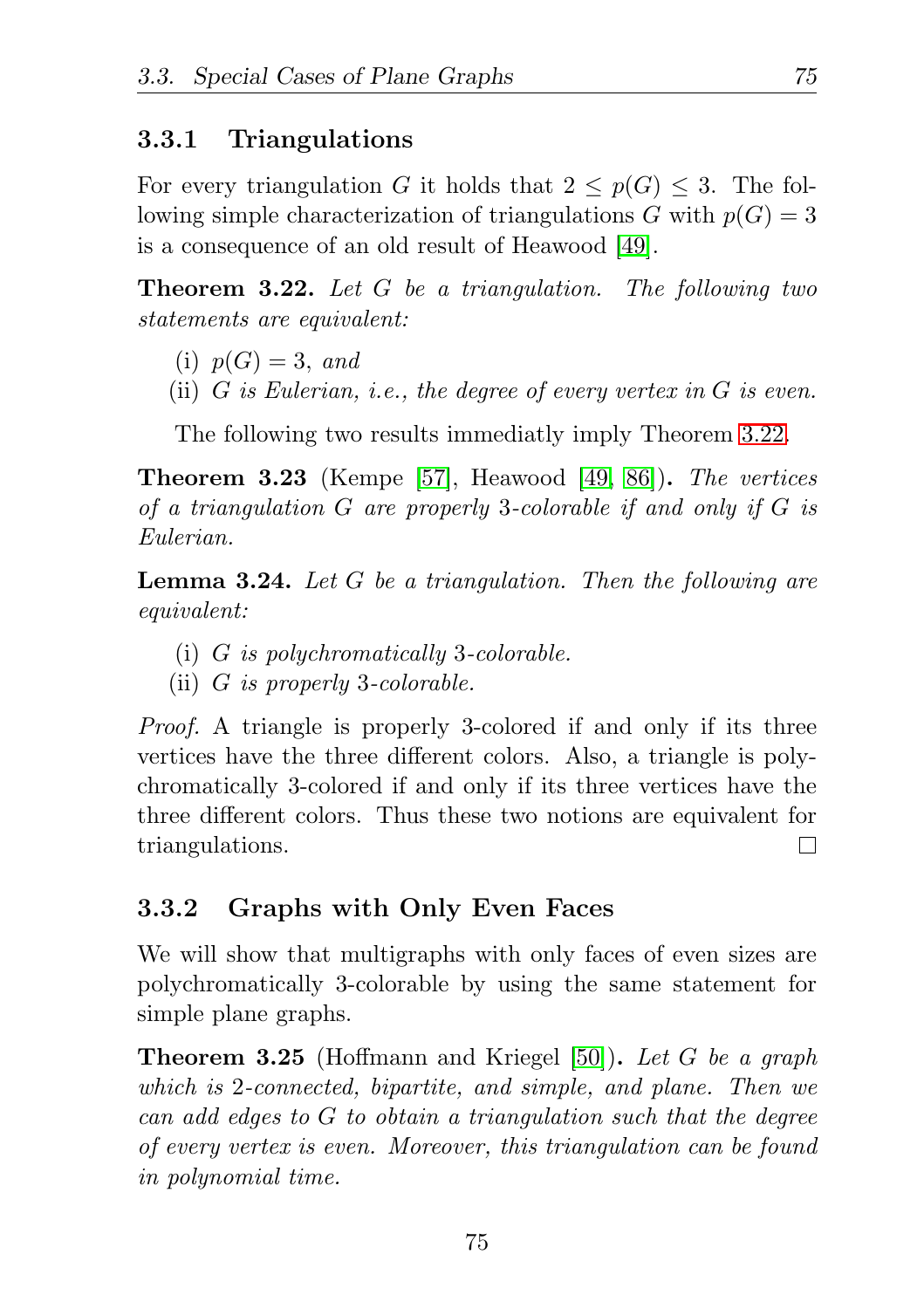<span id="page-85-0"></span>Theorem 3.26. *Let* G *be a* 2*-connected, plane multigraph with even faces only and*  $q(G) > 4$ *, then there exists a polychromatic* 3*-coloring of* G *that is proper as well, i.e., no edge is monochromatic. Moreover, such a coloring can be found in polynomial time.*

*Proof.* We prove the statement by induction on the number of multiple edges of  $G$ . First, we assume that  $G$  is simple. Every cycle in  $G$  has even length (i.e.,  $G$  is bipartite) because  $G$  is required to be 2-connected and has only even faces. The statement follows after applying Theorem [3.25](#page-84-1) and Theorem [3.22.](#page-84-0)

Next, we assume that G has some multiple edges. Let  $x, y \in$  $V(G)$  and  $e_1, e_2 \in E(G)$  where both  $e_1$  and  $e_2$  connect x and y. The edges  $e_1, e_2$  build a cycle of length two and therefore they divide the plane into two parts. Let  $V_1$  be the vertices inside  $e_1, e_2$ (including x, y) and  $V_2$  the vertices outside  $e_1, e_2$  (including x, y). Since  $g(G) \geq 4$ , we can conclude that  $V_i \supseteq \{x, y\}$ , for  $i = 1, 2$ . Define  $G_1 = (V_1, E(G[V_1]) \setminus \{e_2\})$  and  $G_2 = (V_2, E(G[V_2]) \setminus \{e_1\}).$ These two graphs are plane, 2-connected with even faces only,  $g(G_1), g(G_2) \geq 4$ , and each  $G_i$  contains less multiple edges than G. There exists inductively a polychromatic 3-coloring of  $G_i$ ,  $i = 1, 2$ , such that no edge is monochromatic. In particular the coloring of  $G_1$  and the coloring of  $G_2$  assigns distinct colors to  $x$  and  $y$ . Thus we can permute the colors of one coloring such that the colors of x and y agree in the colorings of  $G_1$  and of  $G_2$ . This yields a 3-coloring of G which fulfills the condition in the statement.  $\Box$ 

#### 3.3.3 Outerplanar Graphs

Another simple case is when the multigraph  $G$  is outerplanar (i.e., all vertices lie on the outerface). The size of the smallest face is then equal to the length of the smallest cycle (girth of  $G$ ) unless G is a forest. We show that the trivial upper bound  $p(G) \leq q(G)$ is tight for outerplanar graphs G with  $q(G) \geq 3$ .

**Theorem 3.27.** Let G be an outerplanar graph with  $g = g(G)$ 3*. Then there exists a polychromatic coloring of* G *with* g *colors*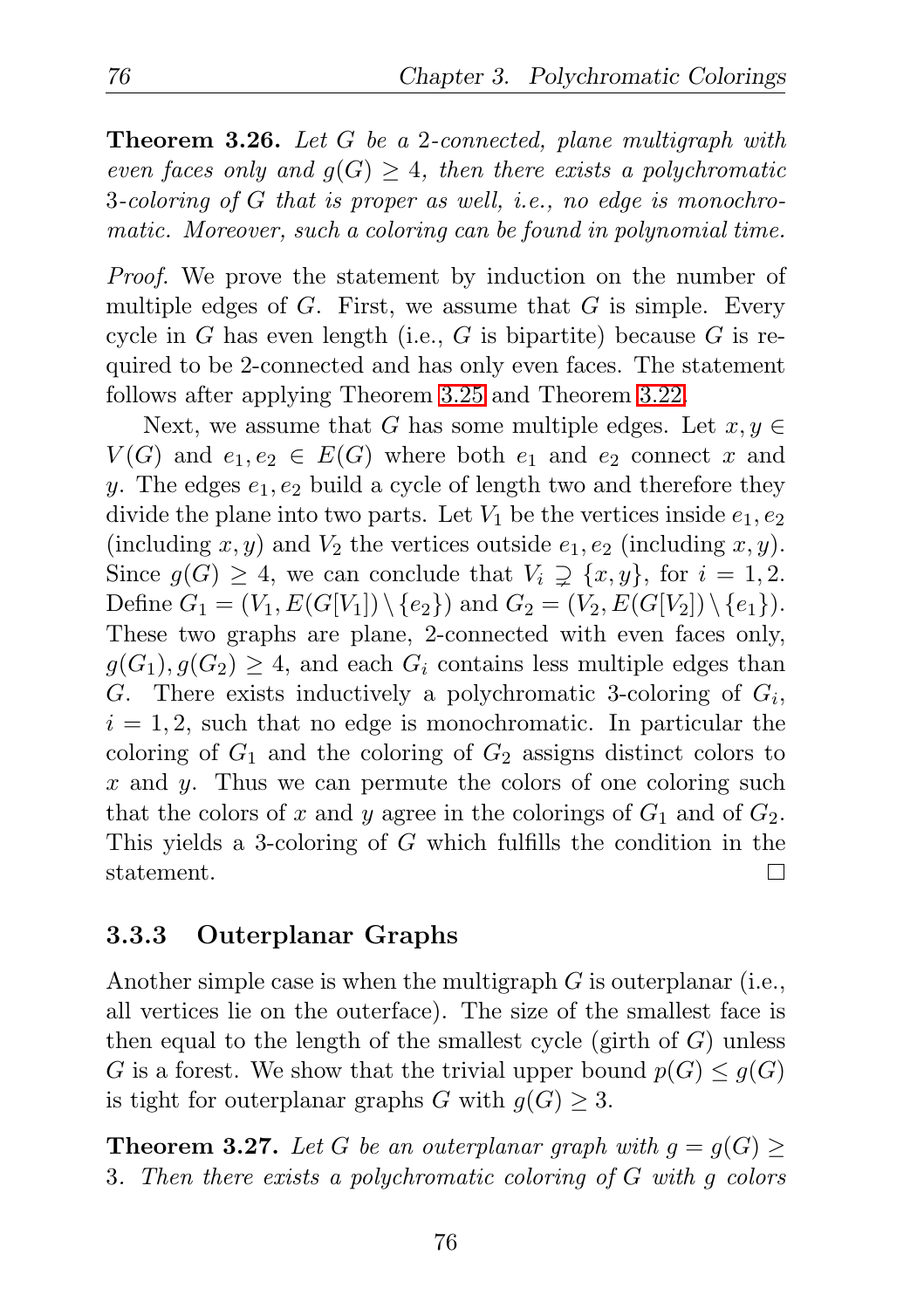*that is also proper, i.e., no edge is monochromatic.*

*Proof.* We prove this result by induction on the number of faces. If we have only one face, then the graph  $G$  is a forest and clearly we can polychromatically color every forest with  $|V(G)| = q(G)$ many colors such that no edge is monochromatic. Let us assume now that  $G$  has more than one face. Obviously, it is sufficient to find a *q*-coloring of the vertices of  $G$  such that all bounded faces are polychromatic and no edge is monochromatic. The outerface will by the outerplanarity automatically be polychromatic since all vertices lie on the outerface. Also we can assume without loss of generality that G is connected and has no cut-vertex. Otherwise color the 2-connected components separately and combine the coloring (maybe rename the colors in each component correspondingly).

It is well-known that the dual graph  $G^*$  without the outerface forms a forest; and since  $G$  is 2-connected,  $G^*$  is connected, and so  $G^*$  forms a tree. Every tree has at least two leaves. Choose  $f_0$ as a face corresponding to a leaf in the tree with maximal size. Let  $G'$  be the graph obtained from  $G$  after deleting all vertices incident to only  $f_0$  and the outerface. Then  $G'$  is an outerplanar graph and has one fewer face than  $G$ . Moreover, since  $f_0$  was choosen to be of maximal size, we have  $g(G') = g(G)$ . By the induction hypothesis we can color  $G'$  polychromatically with g colors such that no edge is monochromatic.

Finally, add  $f_0$  again to G'. There is exactly one edge  $e_0 \in$  $E(G')$  which is on the boundary of the face  $f_0$ , i.e.,  $e_0$  is the edge between  $f_0$  and its parent. The intersection of the vertices of  $f_0$ and  $V(G')$  are exactly the endpoints  $z_1, z_2$  of  $e_0$ . For simplicity, assume that  $z_1$  has color 1 and  $z_2$  has color 2. Let  $z_3, \ldots, z_k$  be the other vertices of  $f_0$  such that  $z_1, z_2, z_3, \ldots z_k$  is the clockwise or counterclockwise order in that face. Extend the coloring of  $f_0$  to  $1, 2, \ldots, g, g-1, g, g-1, \ldots$  The face  $f_0$  will then be polychromatic (because  $k \geq q$ ) and no edge of  $f_0$  will be monochromatic (because  $q \geq 3$ ).  $\Box$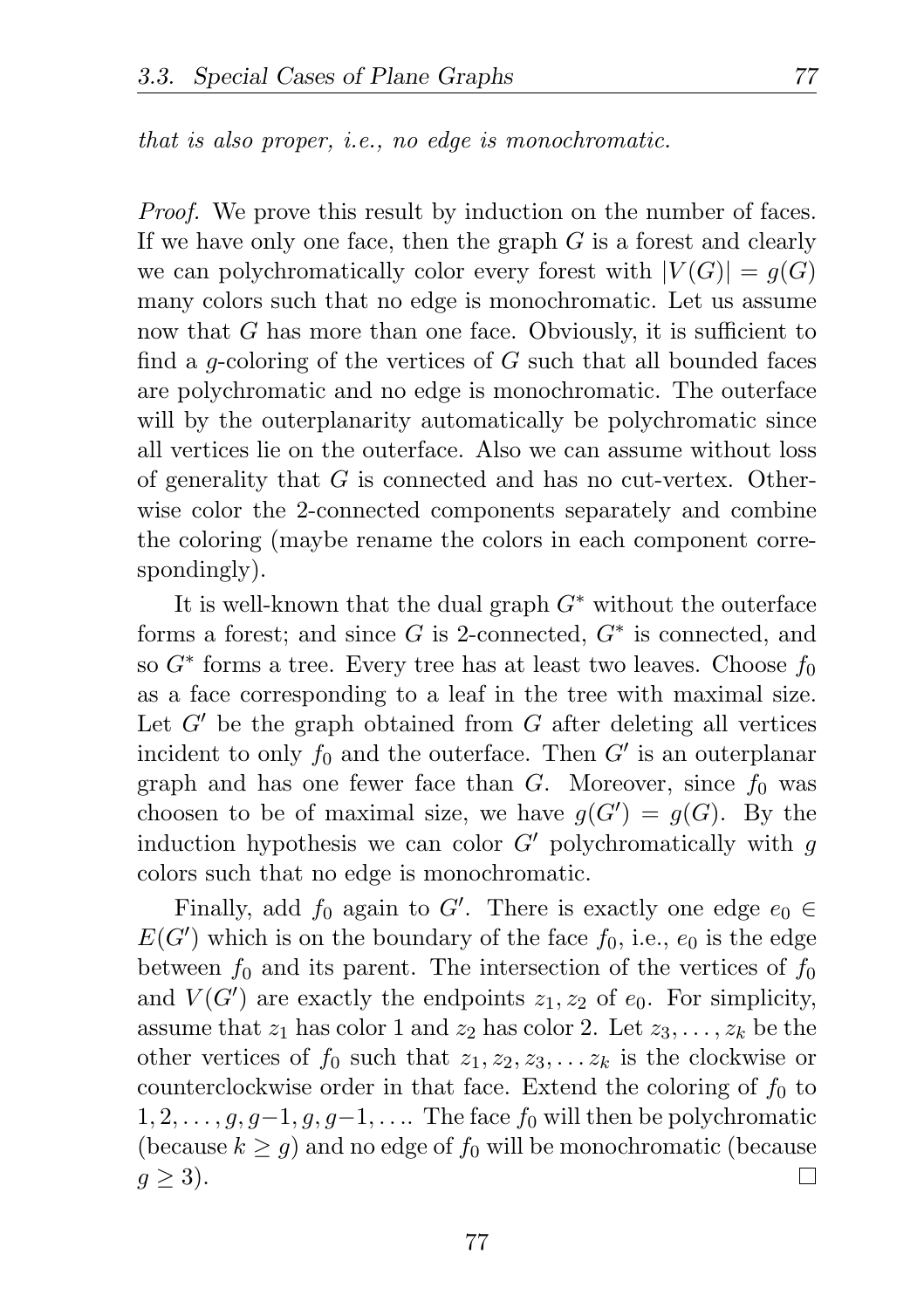The graph  $G_2$  from Figure [3.4\(](#page-77-0)b) shows an outerplanar graph with  $g(G_2) = 2$  which is not polychromatically 2-colorable.

## 3.4 Connection to Guarding Problems

Polychromatic colorings are related to a combinatorial version of *guarding problems* on graphs. In general, guarding problems ask for a small set of points (guards) that *see* a given input domain, for example a polygon, a terrain, or a plane graph. If we consider guarding a plane graph  $G$ , then  $G$  is guarded if every face of  $G$  is guarded. If all faces are convex, then every vertex on the boundary of a face sees the complete face. If the faces are not convex, more guards might be necessary. Certainly a guard cannot see the entire unbounded face, hence the outerface is usually not required to be guarded. A combinatorial variant of this problem is the following: Find the smallest set of vertices S of G such that every face is incident to (at least) one of the vertices in S. Clearly each color class in a polychromatic coloring is a guarding set, that is, the vertices in each color class jointly *guard* the graph G. From now on we use "guard" in this combinatorial sense and also require the unbounded face to be guarded.

In [\[13\]](#page-127-0) it is shown that one can guard any plane graph on  $n$ vertices with no faces of size 1 or 2 by  $\lfloor \frac{n}{2} \rfloor$  $\frac{n}{2}$  guards. This clearly follows from the fact that  $p(G) \geq 2$  for any such graph. Similarly, a simple consequence of Theorem [3.20](#page-81-1) is the following:

**Corollary 3.28.** Every plane graph G with  $q(G) = q$  can be *guarded with at most*  $\frac{n}{[(3g-5)/4]} \leq \frac{4n}{3g-1}$  $rac{4n}{3g−8}$  guards.

*Proof.* By Theorem [3.20,](#page-81-1) G admits a polychromatic  $\left\lfloor \frac{3g-5}{4} \right\rfloor$ -coloring. Place guards on the vertices of the smallest color class which is of size at most  $\frac{n}{\left\lfloor \frac{3g-5}{4} \right\rfloor} \leq \frac{4n}{3g-1}$  $\frac{4n}{3g-8}$ . Because the coloring is polychromatic each face is incident to at least one guard and the statement follows.  $\Box$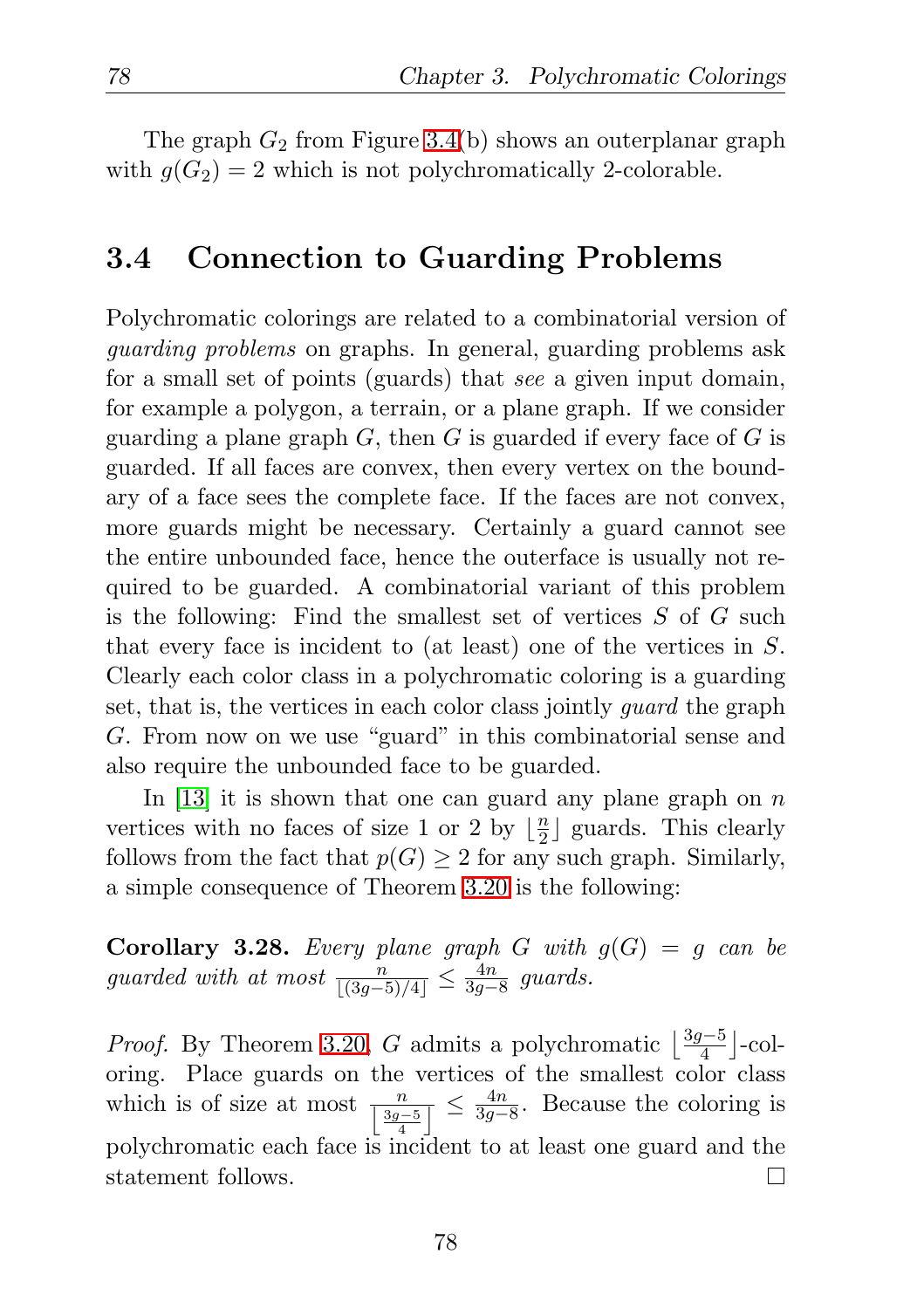## 3.5 Complexity Results for Plane Graphs

Theorem [3.22](#page-84-0) immediately implies a polynomial time algorithm to decide whether a triangulation admits a polychromatic 3-coloring.

For general plane graphs G we show that the decision problem whether G is polychromatically 3-colorable is hard and also for polychromatic 4-colorings.

<span id="page-88-0"></span>Theorem 3.29. *The decision problem whether a plane graph is polychromatically* k*-colorable is*

- (i) *in* **P***, if*  $k = 2$ *, and*
- (ii) NP-complete, for  $k = 3, 4$ .

Moreover, we consider the decision problem whether a 2-connected plane graph with faces of size restricted to a set of integers admits a polychromatic 3-coloring. We achieve an almost complete characterization of such sets of integers (face sizes) for which the corresponding decision problem is NP-complete and for the others it is in P.

It can be checked in polynomial time whether a k-coloring is polychromatic, and therefore the problem is in NP. Every plane graph is polychromatically 1-colorable. Thus the decision problem for  $k = 1$  is trivial in the sense that the answer for every instance is always "Yes".

Next, we turn our focus to polychromatic 2-colorings and prove Theorem [3.29\(](#page-88-0)i). At this point, it is worth to remind ourselves that every plane graph G with  $p(G) < 2$  contains a face of size at most two.

### Proposition 3.30. *There is a polynomial time algorithm to decide whether a given plane graph is polychromatically* 2*-colorable.*

*Proof.* We call a CNF-formula F \*-planar if its literal-clause incidence graph  $H$  is planar. Note that this differs from the common notion of a planar CNF-formula, where one assumes that the literal-clause incidence graph H together with a cycle connecting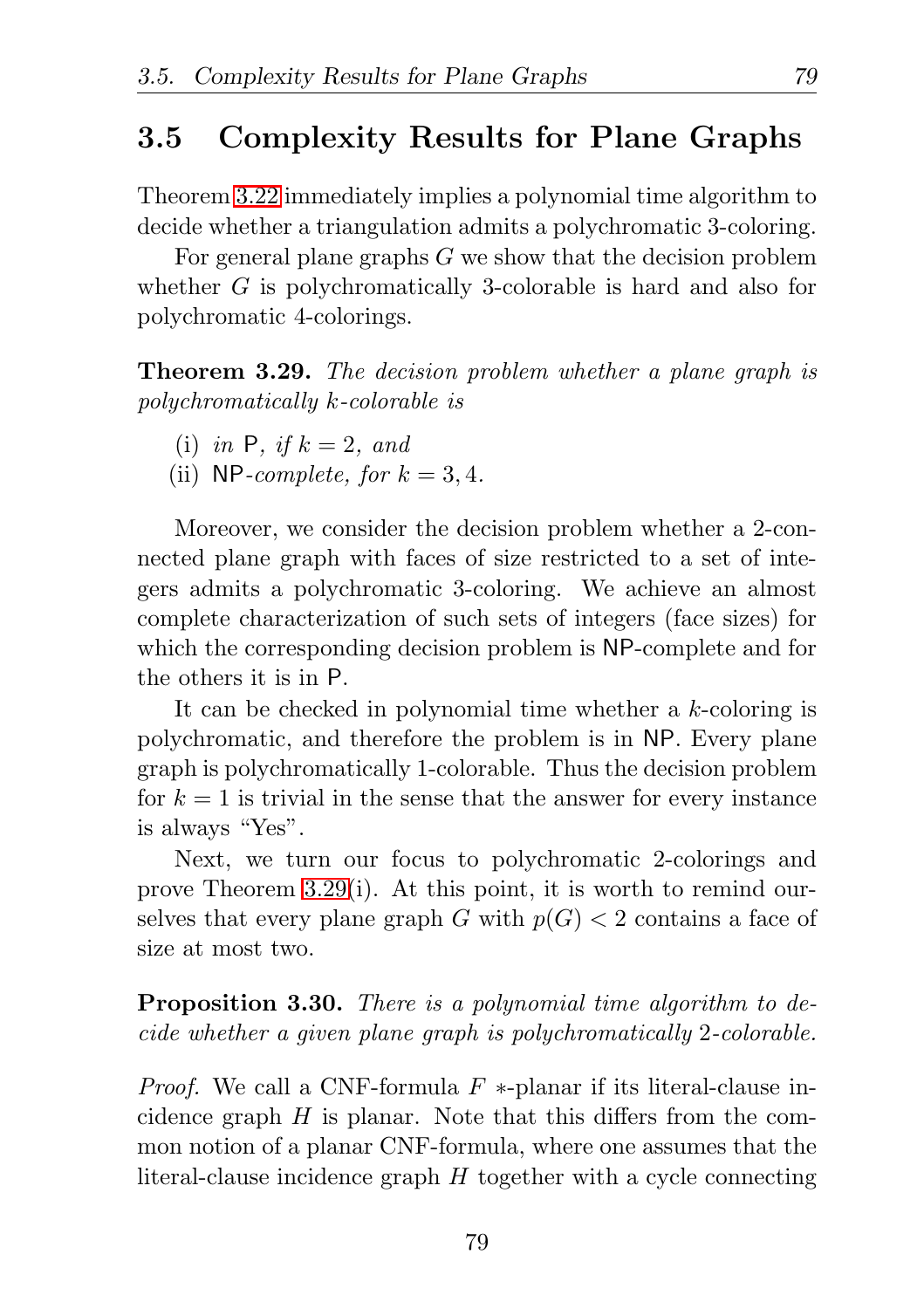the positive literals and together with edges between the corresponding positive and negative literals is required to be planar.

A vertex-coloring of a plane graph is 2-polychromatic if no face is monochromatic. We can associate with one color the logic predicate 'true' and with the other color 'false' and interpret the vertices as boolean variables. Then we add a clause-vertex to each face and connect it to its incident variable-vertices. By this we get a ∗-planar CNF-formula (where all variables occur only as positive ones).

Deciding whether a plane graph is polychromatically 2-colorable is equivalent to deciding whether the corresponding planar∗ CNF-formula is not-all-equal satisfiable (∗-PLANAR-NAE-SAT).

In [\[67\]](#page-132-2) it is shown that PLANAR-NAE-3-SAT is in P by a reduction to PLANAR-MAX-CUT. The reduction in fact holds also for PLANAR∗ -NAE-SAT. A well known reduction works to shorten the clauses of a planar (and planar∗ ) formula to length 3, whilst preserving not-all-equal satisfiability and planarity. We briefly sketch this reduction which is illustrated in Figure [3.7.](#page-89-0) A clause c of length  $k > 3$  is replaced by two clauses  $c_1, c_2$  of length 3 and  $k-1$ , respectively. A new variable x occurs positive in  $c_1$ and negative in  $c_2$ . Placing the new variable and clauses as in Figure [3.7](#page-89-0) preserves planarity and not-all-equal satisfiability. П



<span id="page-89-0"></span>Figure 3.7: Reducing PLANAR-NAE-SAT to PLANAR-NAE-3- SAT.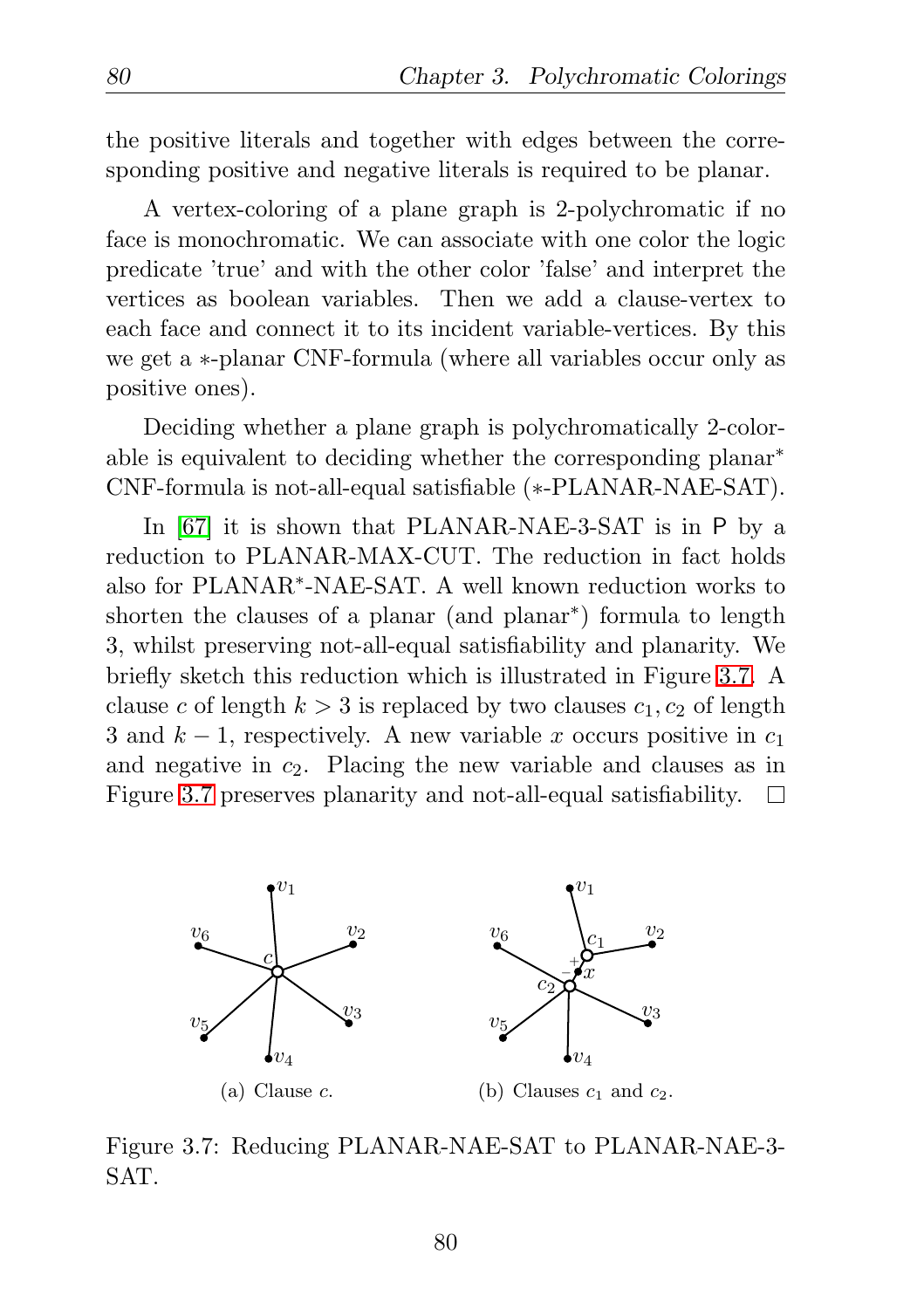In the following we want to show hardness results for polychromatic 3- and 4-colorings, by constructing reductions from proper 3-colorability of plane graphs. We start by proving Theo-rem [3.29\(](#page-88-0)ii) for  $k = 3$ .

<span id="page-90-0"></span>Proposition 3.31. *It is* NP*-hard to decide whether a given plane simple graph is polychromatically* 3*-colorable.*

*Proof.* It has been shown in [\[87\]](#page-134-2) that deciding whether a plane simple graph is properly 3-colorable is NP-hard. Given a plane simple graph G we construct in polynomial time a plane simple graph  $G'$  such that G is properly 3-colorable if and only if  $G'$  is polychromatically 3-colorable.

For every edge  $e = \{u, v\} \in E(G)$  we add a new vertex  $y_e$ inside one of the two faces and connect it with u and v. Thus every edge  $e \in E(G)$  is now contained in a triangle. Furthermore, for every face  $f \in F(G)$  select a vertex x incident to f. Then add a new vertex  $x_f$  into the interior of f and connect x and  $x_f$ by an edge. The resulting graph  $G'$  is simple. In every polychromatic 3-coloring of  $G'$  the edges  $E(G)$  are not monochromatic, and every proper 3-coloring of G can be extended to a polychromatic 3-coloring of G' by using the extra vertices  $x_f$ . Thus G' is polychromatically 3-colorable if and only if G is properly 3 colorable. П

We will refine Proposition [3.31](#page-90-0) by restricting on plane graphs with only faces of given sizes. To do so we will restrict on 2 connected graphs. One reason is that a graph  $G$  is properly  $k$ colorable if and only if all its 2-connected components are properly k-colorable and the maximal 2-connected components (blockcutvertex graph) of a graph can be computed in polynomial time by using a depth-first-search. Thus it follows that proper  $k$ colorability is also NP-hard restricted on 2-connected graphs for  $k \geq 3$ . Another reason is that any face in a 2-connected plane graph is a cycle and therefore there are no artifacts such as dangling paths.

81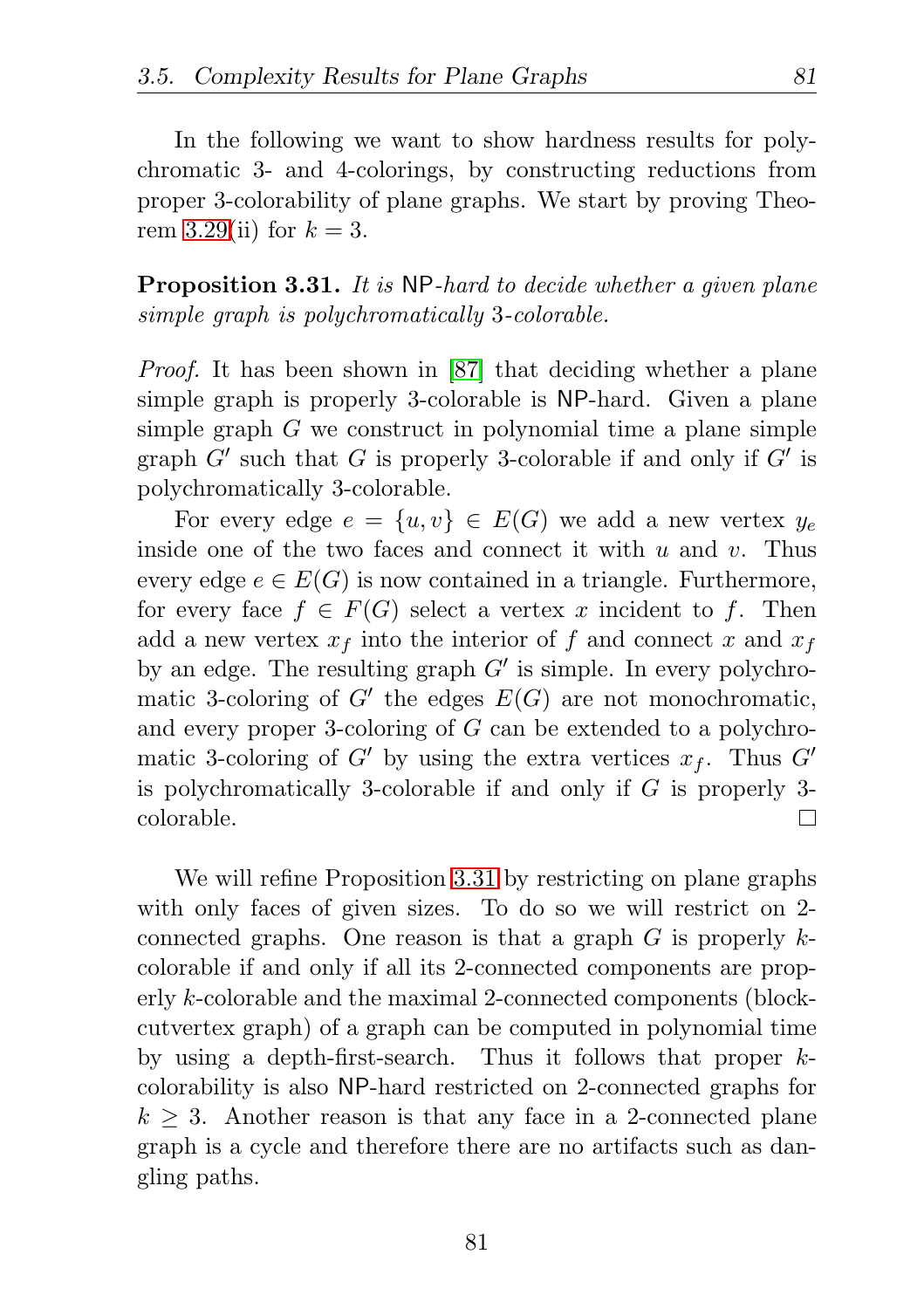Let L denote some set of positive integers. We define the following two decision problems.

#### L-PLANE-PROPER-k-COLORABILITY:

Given: A plane 2-connected graph G where the size of each face of  $G$  is in  $L$ .

Question: Does there exist a proper k-coloring of  $V(G)$ ?

#### L-PLANE-POLY-k-COLORABILITY:

Given: A plane 2-connected graph G where the size of each face of  $G$  is in  $L$ .

**Question:** Does there exist a polychromatic k-coloring of  $V(G)$ ?

In case we do not impose any restriction on the sizes of the faces in G we omit the set L.

Let f be a face of a plane graph G and  $L \subseteq \mathbb{N}$ . We say a plane graph G′ is an L*-extension* of f if G′ is a plane graph containing G and some new vertices  $V' \neq \emptyset$  and some new edges  $E' \neq \emptyset$ (thus also some new faces) such that

- (i) the new vertices  $V'$  and the new edges  $E'$  are contained in the interior of f,
- (ii) every new edge of  $E'$  is incident to at most one old vertex  $v \in V(f)$ , and
- (iii) the size of any new face is contained in  $L$ .

An extension is called 2-*degenerate* if there is an order  $v_1, \ldots, v_k$ of the new vertices  $V'$ , such that the  $d_{G'[V(G)\cup \{v_1,\ldots,v_i\}]}(v_i) \leq 2$ , for all  $i \in \{1, \ldots, k\}$ . It is easy to observe now that the following is true.

*Let* G′ *be a* 2*-degenerate extension of* f *of* G*. Any proper* 3*-coloring of* G *can be extended to a proper* 3 *coloring of* G′ *, i.e., it preserves proper-*3*-colorability.*

<span id="page-91-0"></span>**Lemma 3.32.** *Let*  $k \geq 3$ *. Every*  $k$ *-face*  $f$  *of a plane* 2*-connected graph* G *has a* {3, 4, 5}*-extension* G′ *in* G *that is* 2*-degenerate and* 2*-connected.*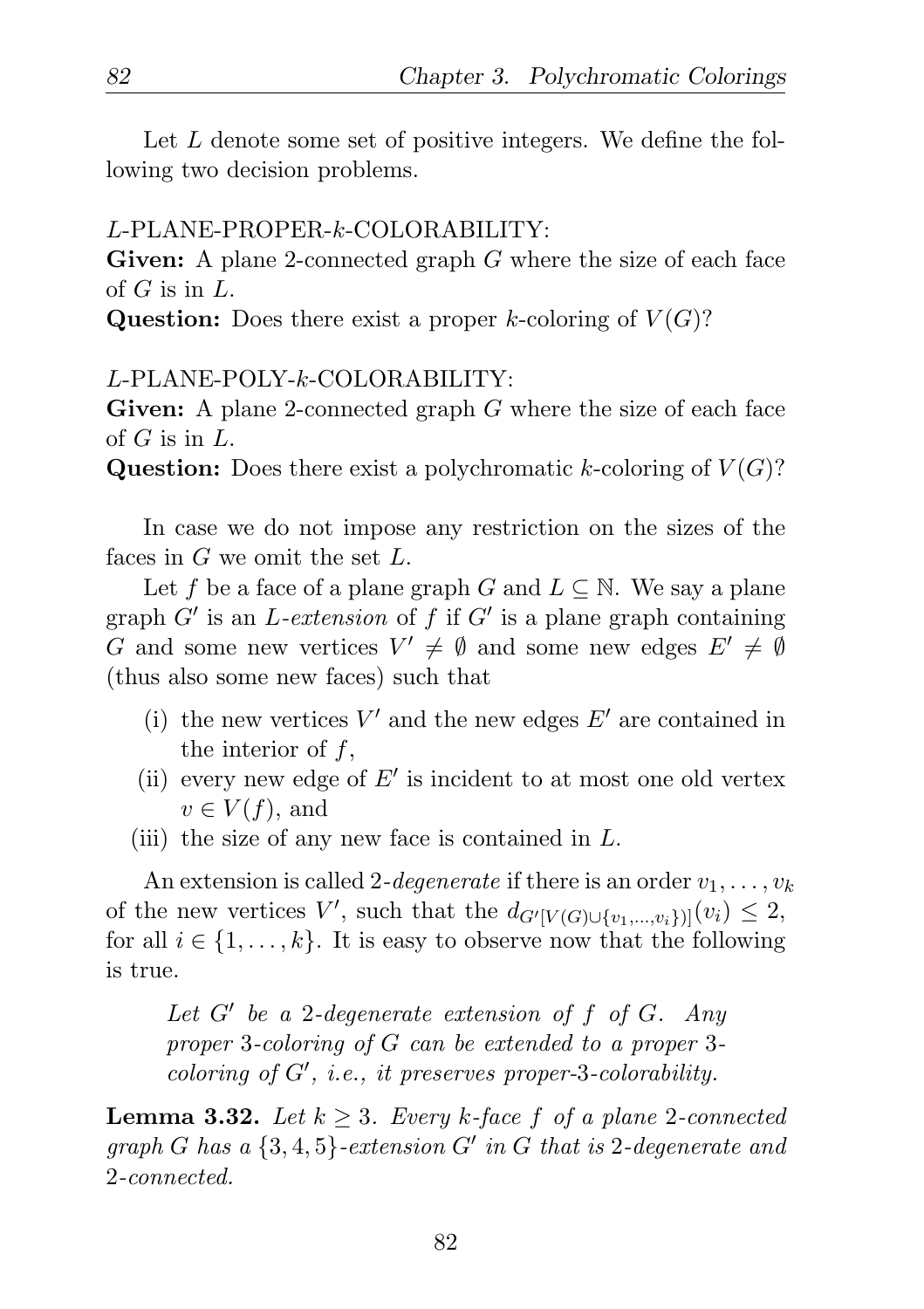*Proof.* The statement is trivial for  $k = 3, 4$ , or 5. Therefore assume  $k > 6$  and assume that the statement is true for every smaller k. Let  $x_1, \ldots, x_k$  be the vertices of f in clockwise order. Let  $H$  be the graph obtained from  $G$  by adding a vertex  $y$  in the interior of f and connecting y with  $x_1$  and  $x_4$ . Then H has a 5-face and a  $(k-1)$ -face. By induction assumption we can extend the  $(k-1)$ -face to 3-,4-,5-faces such that the extension is 2-degenerate and 2-connected. Together this yields a  $\{3,4,5\}$ -extension G' that is 2-degenerate and 2-connected.  $\Box$ 

<span id="page-92-0"></span>Lemma 3.33. *Every* 5*-face* f *of a plane* 2*-connected graph* G *has a* {3, 4}*-extension* G′ *that is* 2*-connected and moreover* G *is properly* 3*-colorable if and only if* G′ *is properly* 3*-colorable.*

*Proof.* First note that every 5-face forms a 5-cycle due to the assumption that  $G$  is 2-connected. We extend each 5-face  $f$  by the construction depicted in Figure [3.8.](#page-93-0) Specifically, let  $f$  be a 5-face and let  $v_1, v_2, \ldots, v_5$  be the five vertices of f. We add two copies of  $P_2$  (the path of length two) with vertices  $u, v, w, P' : u', v', w'$ and  $P'' : u'', v'', w''$  by identifying both  $u'$  and  $u''$  with  $v_1, w'$  with  $v_3$  and  $w''$  with  $v_4$ . Further we connect  $v'$  with  $v''$ . This yields the  $\{3, 4\}$ -extension G' of G which is 2-connected. It is easy to check that every Let  $G'$  be a 2-degenerate extension of f of G. Any proper 3-coloring of G can be extended to a proper 3-coloring of G′ (i.e., it preserves proper-3-colorability). Any proper 3-coloring  $\chi$  of the 5-face has an extension to a proper 3-coloring of  $G'$ : We can assume that  $\chi(v_1) \neq \chi(v_4)$ . Color v' with  $\chi(v_4)$  and color  $v''$  with the third color not appearing on any of the neighbors of  $v''$ .  $\Box$ 

#### <span id="page-92-1"></span>Lemma 3.34. *Let* G *be a plane* 2*-connected graph.*

- (i) Let  $s \geq 4$ *. Every* 4-face of G has a 2-degenerate  $\{3, s\}$ *extension* G′ *such that* G′ *is* 2*-connected as well.*
- (ii) Let  $t \geq 5$  *odd.* Every 3-face and every 4-face has a 2*degenerate* {t}*-extension* G′ *such that* G′ *is* 2*-connected.*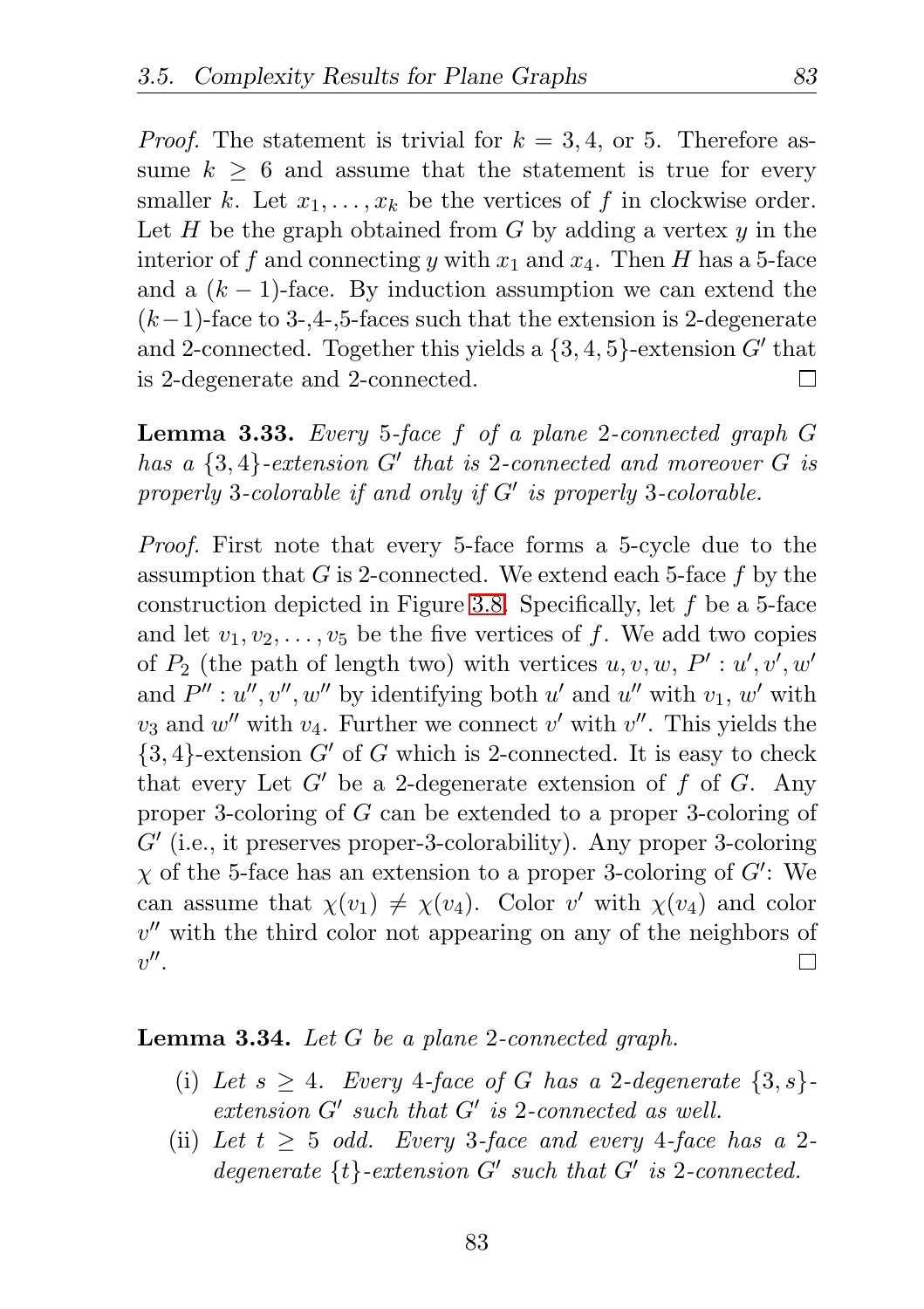

<span id="page-93-0"></span>Figure 3.8: Fill graph for 5-faces.

*Proof.* (i) For  $s = 11$  the extension is drawn in Figure [3.9\(](#page-93-1)a) and it should be clear how to obtain a similar construction for arbitrary s.

(ii) In Figure [3.9\(](#page-93-1)b) an extension of a 3-face into 4-faces and 9 faces is shown. The 4-faces can be extended into 9-faces as shown in Figure [3.9\(](#page-93-1)c). Together this gives the extensions for the case  $t = 9$ . Again the general case should be clear. П



(a)  $\{3, 11\}$ -ext. of 4-face (b)  $\{4, 9\}$ -ext. of 3-face (c)  $\{9\}$ -ext. of 4-face

<span id="page-93-1"></span>Figure 3.9: 2-degenerate extensions of faces

This leads to the following complete characterization of the complexity of L-PLANE-PROPER-3-COLORABILITY:

#### <span id="page-93-2"></span>Corollary 3.35. L*-PLANE-PROPER-3-COLORABILITY*

- (i) ... is in  $P$  *for*  $L = \{2, 3\}.$
- (ii) *... is trivial provided that* L *contains only even numbers.*
- (iii) ... is NP-complete provided there is  $t \in L$  with  $t \geq 5$  odd.
- (iv) *... is* NP-complete provided  $3 \in L$  and there is  $s \in L$  with  $s > 4$ .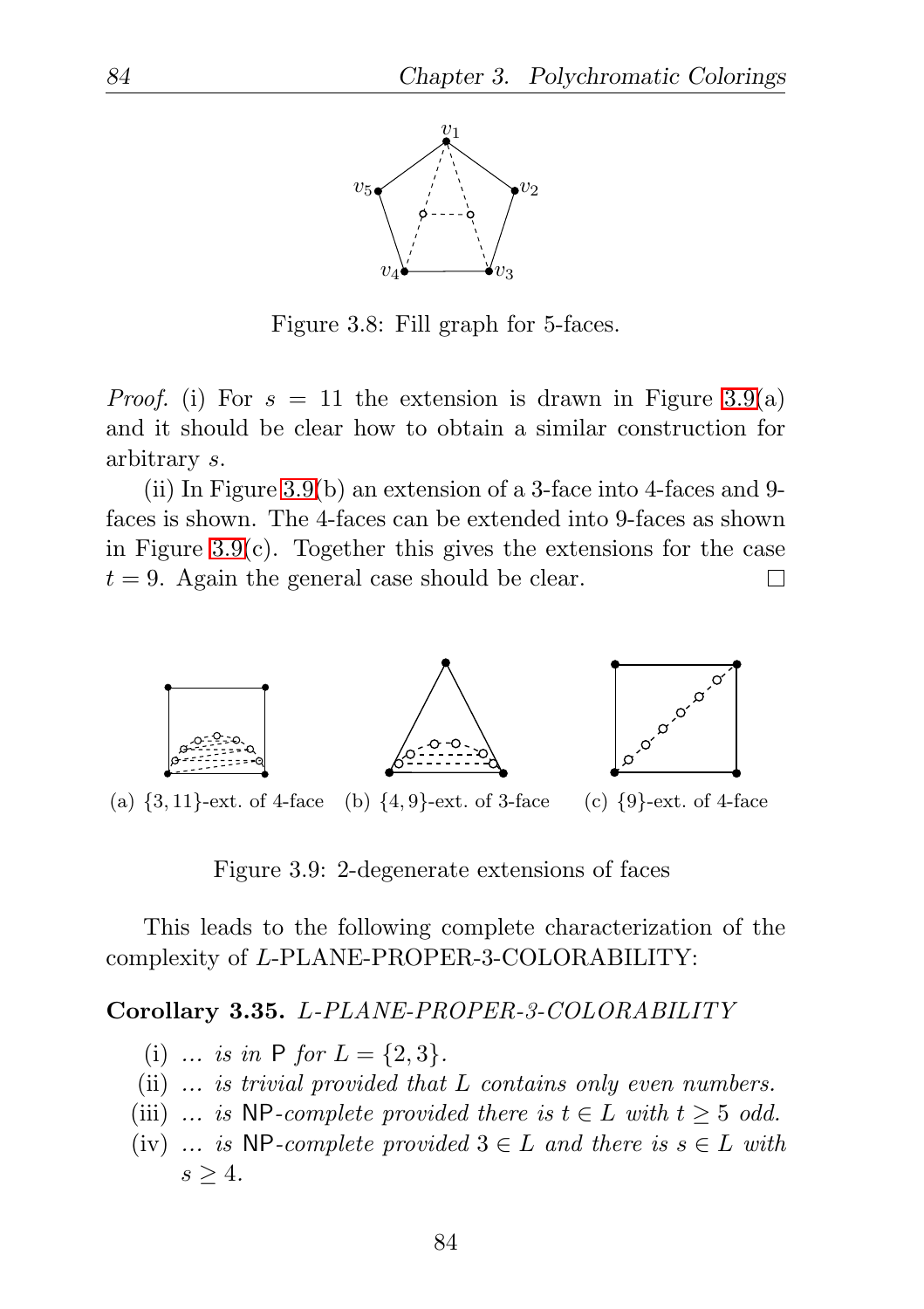*Proof.* First observe that we can assume that G contains no face of size two, since deleting one edge from a 2-face does neither change the size of any other face of  $G$  nor does it yield any cutvertex.

(i) The only case left is  $L = \{3\}$ , i.e., triangulations. Theorem [3.22](#page-84-0) provides a polynomial time checkable criterion for 3 colorability of triangulations.

(ii) The graphs are bipartite because any cycle has even length. Therefore there is a proper 2-coloring which is also a proper 3 coloring.

(iii), (iv) Using Lemma [3.32,](#page-91-0) Lemma [3.33,](#page-92-0) and Lemma [3.34](#page-92-1) we can extend every plane 2-connected graph to a graph only having faces of the given size such that the proper 3-colorability and 2-connectedness is preserved. Thus the restricted proper 3 colorability problem on plane, 2-connected graphs is as hard as the non-restricted one. П

Note here that every proper 3-coloring of an odd face is a polychromatic 3-coloring as well. For even faces some special care has to be taken.

<span id="page-94-0"></span>**Lemma 3.36.** *Let*  $s \geq 4$  *even and let* C *be an s-cycle embedded in the plane. Then there exists an* {s}*-extension* C ′ *of* C *such that any proper* 3*-coloring of* C *can be extended to a* 3*-coloring of* C ′ *such that every bounded face is polychromatic. Moreover,* C ′ *is* 2*-connected as well.*

*Proof.* First, we consider the case for  $s = 4$ . We "fill" C by substituting it with a copy of the graph in Figure [3.10\(](#page-95-0)a). Let  $v_1, v_2, v_3, v_4$  be the four consecutive vertices of C. We identify  $v_i$  with the copy of the vertex  $u_i$  for  $i \in \{1, \ldots, 4\}$ . The resulting subgraph is polychromatically 3-colorable if f is properly 3-colorable. To see this, we fix a proper 3-coloring  $\chi$  of f. Suppose first that all three colors appear on the vertices of  $f$ . Without loss of generality we can assume that  $\chi(v_1) = 1, \chi(v_2) = 2, \chi(v_3) = 3$ and  $\chi(v_4) = 2$ . Then, for instance, coloring the copies of  $w_1$  by 3,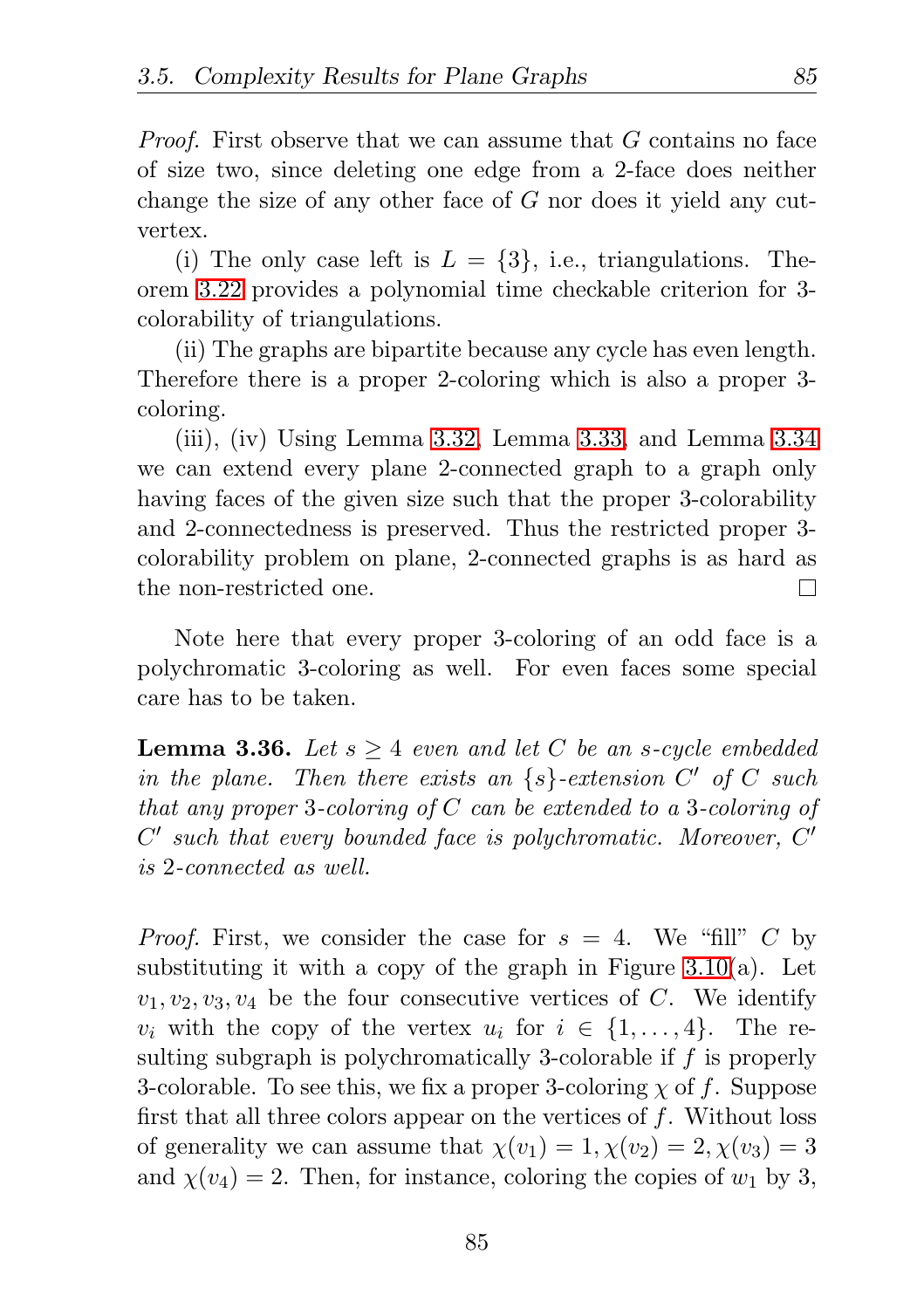

<span id="page-95-0"></span>Figure 3.10: Fill graphs.

 $w_2$  by 2,  $w_3$  by 1 and  $w_4$  by 2 extends  $\chi$  to a 3-coloring of the new vertices in f such that each of the five new faces inside f is polychromatic. Suppose now that only two distinct colors appear on the vertices of C, say  $\chi(v_1) = \chi(v_3) = 1$  and  $\chi(v_2) = \chi(v_4) = 2$ . We can extend  $\chi$  to a polychromatic 3-coloring including the new vertices in C as follows. Color  $w_1$  by 3,  $w_2$  by 2,  $w_3$  by 3 and  $w_4$ by 1. Again the five new faces inside  $C$  are polychromatic.

The case  $s \geq 6$  is even simpler and we will only sketch it here. We use a similar construction as for the previous case (see Figure [3.10\(](#page-95-0)b), (c) for the cases  $s = 6$  and  $s = 8$ ). The claim is now that every proper 3-coloring can be extend to a polychromatic 3 coloring inside that face. The new faces incident to the original boundary have a non-monochromatic edge already colored. For each such face f we can assign one incident vertex  $x_f$  that is not incident to the middle face and all these vertices are distinct. Color the vertex  $x_f$  such that the face f will be polychromatic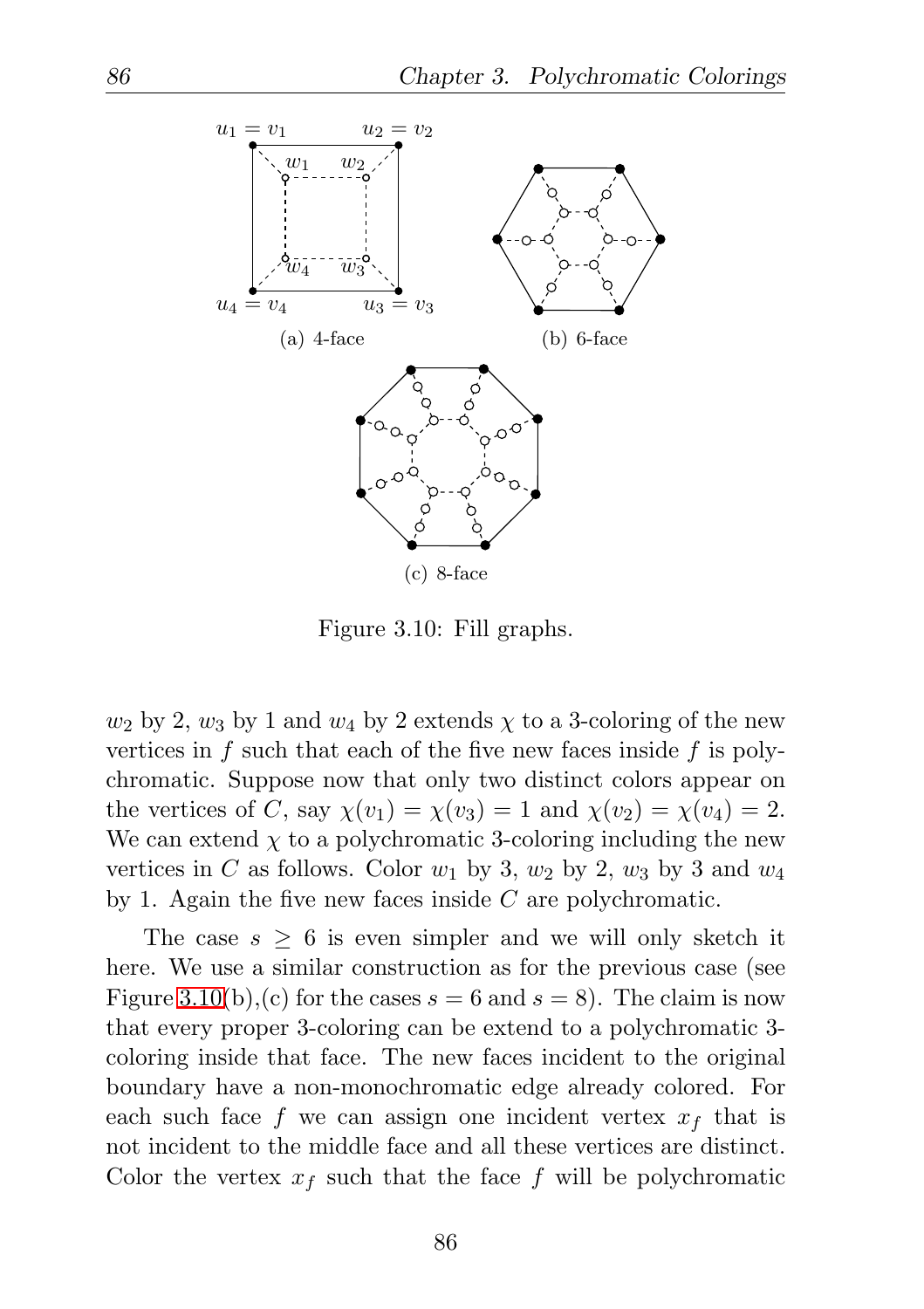and color the middle face also polychromatic.





(a) Base graph with 3-faces (b) Base graph with 4- and 9 faces

<span id="page-96-0"></span>Figure 3.11: Gadgets for the reduction.

#### Theorem 3.37. L*-PLANE-POLY-*3*-COLORABILITY*

- (i) ... *is in*  $P$  *for*  $L = \{2, 3\}$ .
- (ii) *... is trivial if* L *contains only even numbers.*
- (iii) *... is* NP-*complete for*  $L \supseteq \{3, s\}, s \geq 4$ *.*
- (iv) *... is* NP-*complete for*  $L \supset \{4, t\}, t \geq 5$  *odd.*
- (v) ... *is trivial if*  $L \subseteq \{6, ...\}$ .

*Proof.* If  $g(G) < 3$  then G is certainly not polychromatically 3colorable. Thus we can assume that  $g(G) \geq 3$ .

(i) Theorem [3.22](#page-84-0) gives a polynomial time checkable criterion for graphs with 3-faces only.

(ii) Because G is bipartite we have  $g(G) \geq 4$  and therefore G is polychromatically 3-colorable by Theorem [3.26.](#page-85-0)

(iii) If  $s \geq 5$  is odd then we substitute each edge with a copy of the base graph Figure  $3.11(a)$  but start with a graph which contains only s-faces. By Corollary  $3.35(iii)$  the proper 3-coloring problem restricted to such graphs is NP-hard. Each proper 3-coloring of the s-faces is also a polychromatic 3-coloring and therefore the old graph is properly 3-colorable if and only if the new graph is polychromatically 3-colorable.

If s is even then we start with a graph  $G$  with 3- and s-faces only and substitute each edge with a copy of the base graph as in

П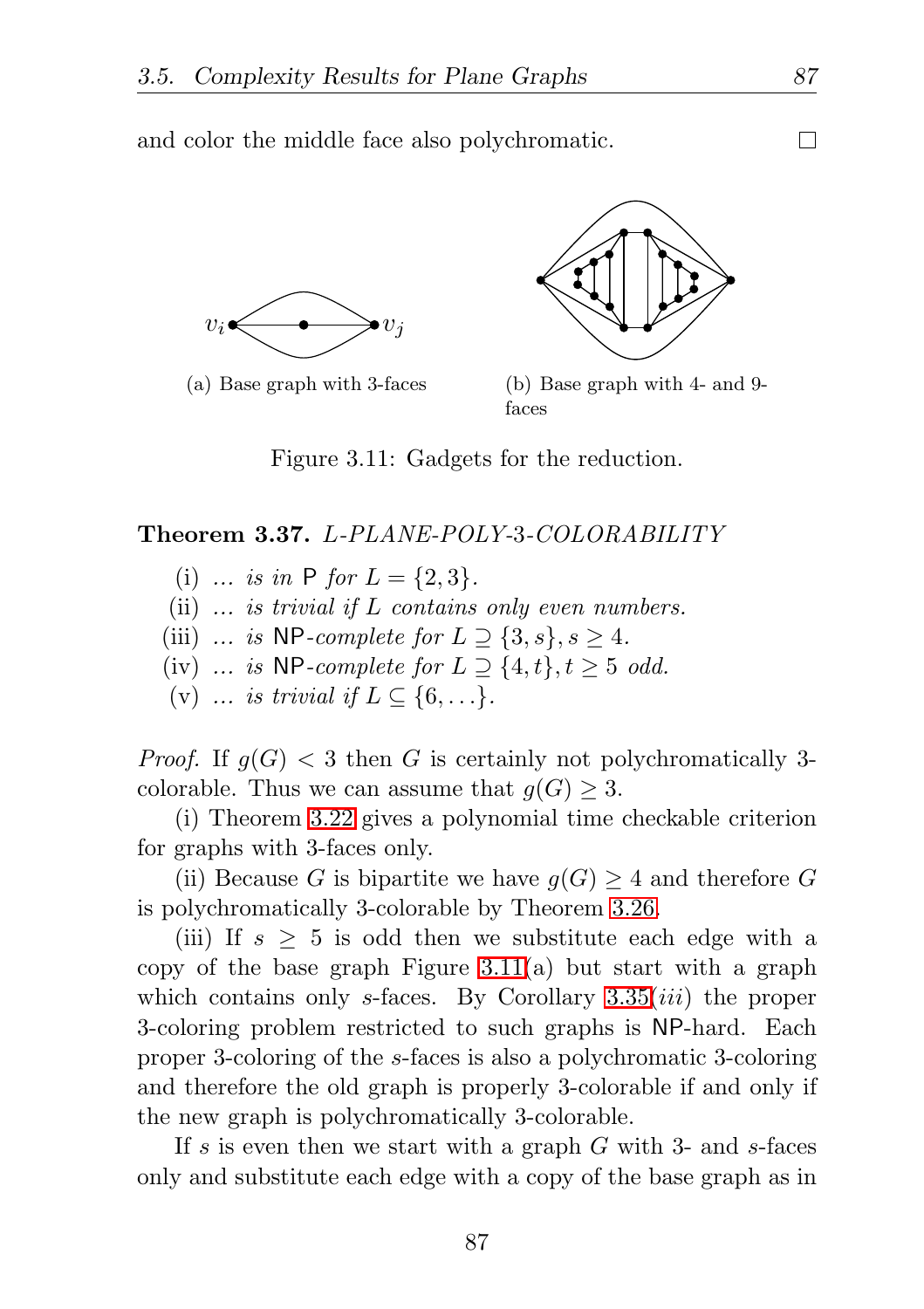Figure  $3.11(a)$  and extend each s-face as described in Lemma [3.36.](#page-94-0) Then it holds that the new graph is polychromatically 3-colorable if and only if G is properly 3-colorable.

(iv) Start with a graph  $G$  containing only t-faces. We can modify our base graph as indicated in Figure [3.11\(](#page-96-0)b) such that we only have 4-faces and t-faces (and the outer face). By substituting every edge from the input graph  $G$  with this new gadget we get  $G'$ . The new graph  $G'$  has only 4- and t-faces and in every polychromatic 3-coloring of  $G'$  the vertices corresponding to the endpoints of edges in G are colored with different colors (Observation 1). Moreover, there exists a 3-coloring of the base graph where  $v_i, v_j$  have different colors and all bounded faces are polychromatic. Because  $t$  is odd, every proper 3-coloring of  $G$ can be extended to a polychromatic 3-coloring of G′ . Applying Corollary  $3.35(iv)$  shows the NP-hardness.

(v) Theorem [3.20](#page-81-1) implies that all these graphs are polychromatically 3-colorable. П

This result covers all cases except when 5 is the smallest number in L. If  $p(5) \geq 3$ , which we do not know at the moment, then also {5, . . .}-PLANE-POLY-3-COLORABILITY is trivial and the characterization would be complete.

Also note that our base graphs for the Cases (iii), (iv) contain multiple edges and at the moment we do not know whether the results carry over if we restrict to simple graphs.

Finally we prove Theorem [3.29\(](#page-88-0)ii) for  $k = 4$ .

Proposition 3.38. {4}*-PLANE-POLY-*4*-COLORABILITY is* NP*complete also restricted on simple graphs.*

*Proof.* Again, we use PLANE-PROPER-3-COLORABILITY. Let G be a simple plane graph. We add a new vertex  $x_e$  on each edge  $e = \{u, v\} \in E(G)$  and replace the edge  $\{u, v\}$  by a path of length two with vertices  $u, x_e, v$ . For each face  $f \in F(G)$  we add a vertex  $v_f$ , place it into the interior of f, and connect  $v_f$  to the vertices of f as encountered when traversing the boundary of f in either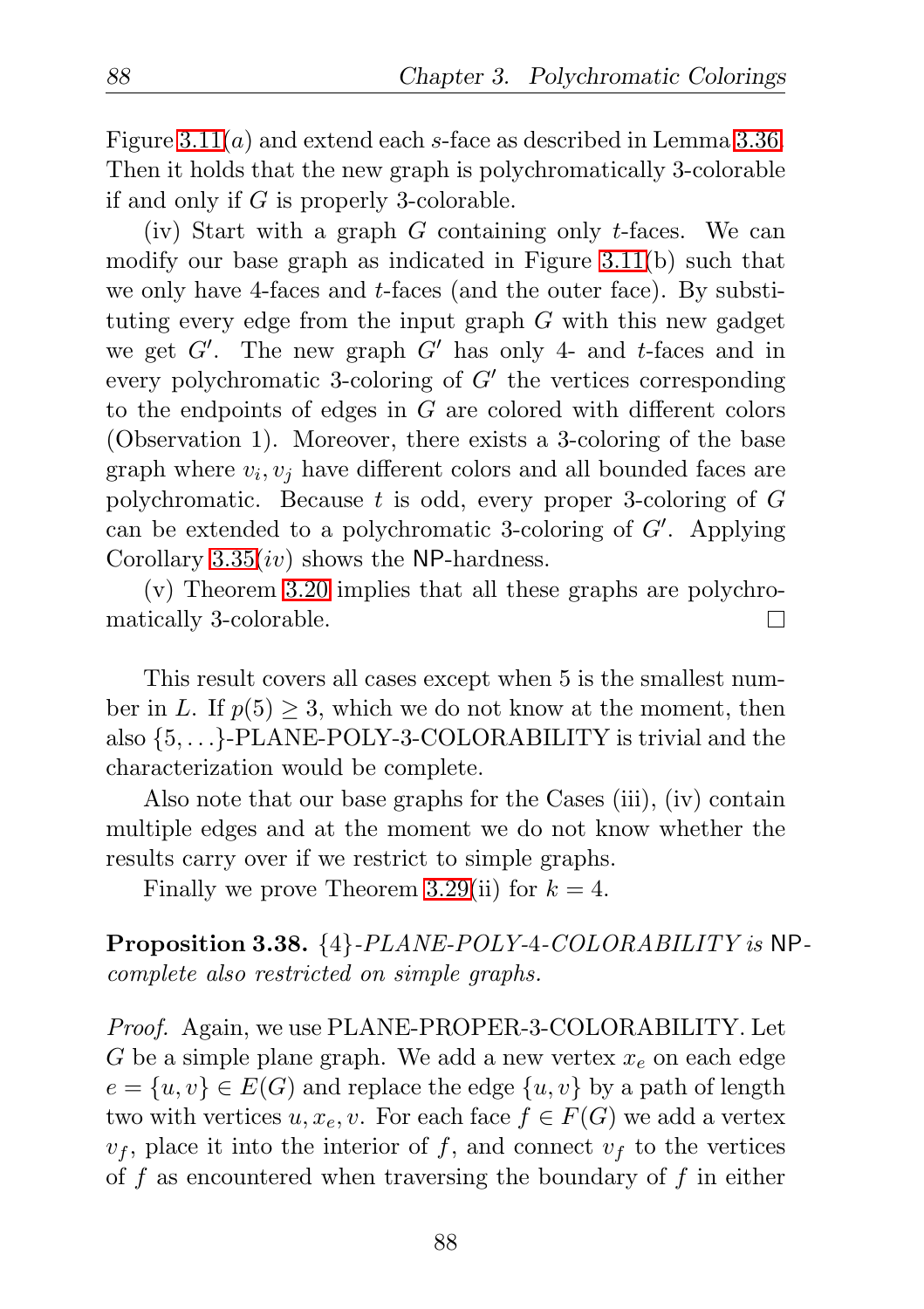direction. This yields a new plane simple graph  $G'$  where all faces have size exactly 4. See Figure [3.12](#page-98-0) for an example.



<span id="page-98-0"></span>Figure 3.12: Constructing  $G'$ .

We claim that  $G$  is properly 3-colorable if and only if  $G'$  is polychromatically 4-colorable. If G is properly 3-colorable with colors 1, 2 and 3, then we extend this coloring  $\chi$  in  $G'$  such that each vertex  $v_f$  corresponding to a face f in G gets color 4 and the vertex  $x_e$  with neighbors u and v gets the color  $\{1,2,3\}$  $\{\chi(u), \chi(v)\}.$  In this way each face of G' is polychromatic and therefore the whole coloring  $\chi$  is polychromatic.

Now let us fix a polychromatic 4-coloring  $\chi'$  of  $G'$ . Let  $v_f$  be any vertex of  $G'$  corresponding to a face  $f$  of  $G$ . Without loss of generality suppose that  $v_f$  has color 4. Then for each edge  $e =$  $\{u, v\} \in E(G)$  which is incident to f the vertices  $u, x_e, v \in V(G')$ have to get the colors 1, 2 or 3. Henceforth for every face q of G that shares an edge with f, the vertex  $v_q$  gets color 4 as well. Since the dual graph  $G^*$  is connected color 4 "propagates" from face to face and  $\chi'(v_{f'}) = 4$  for every face f' of G. Also color 4 appears at no other vertex of G′ . Now the coloring restricted to the vertices in G uses only three colors and has to be proper because every 4-face f with vertices  $u, x_e, v, v_f$  of  $G'$  can only be polychromatic if all of its four vertices are colored with distinct colors, and in particular  $u$  and  $v$  get distinct colors. П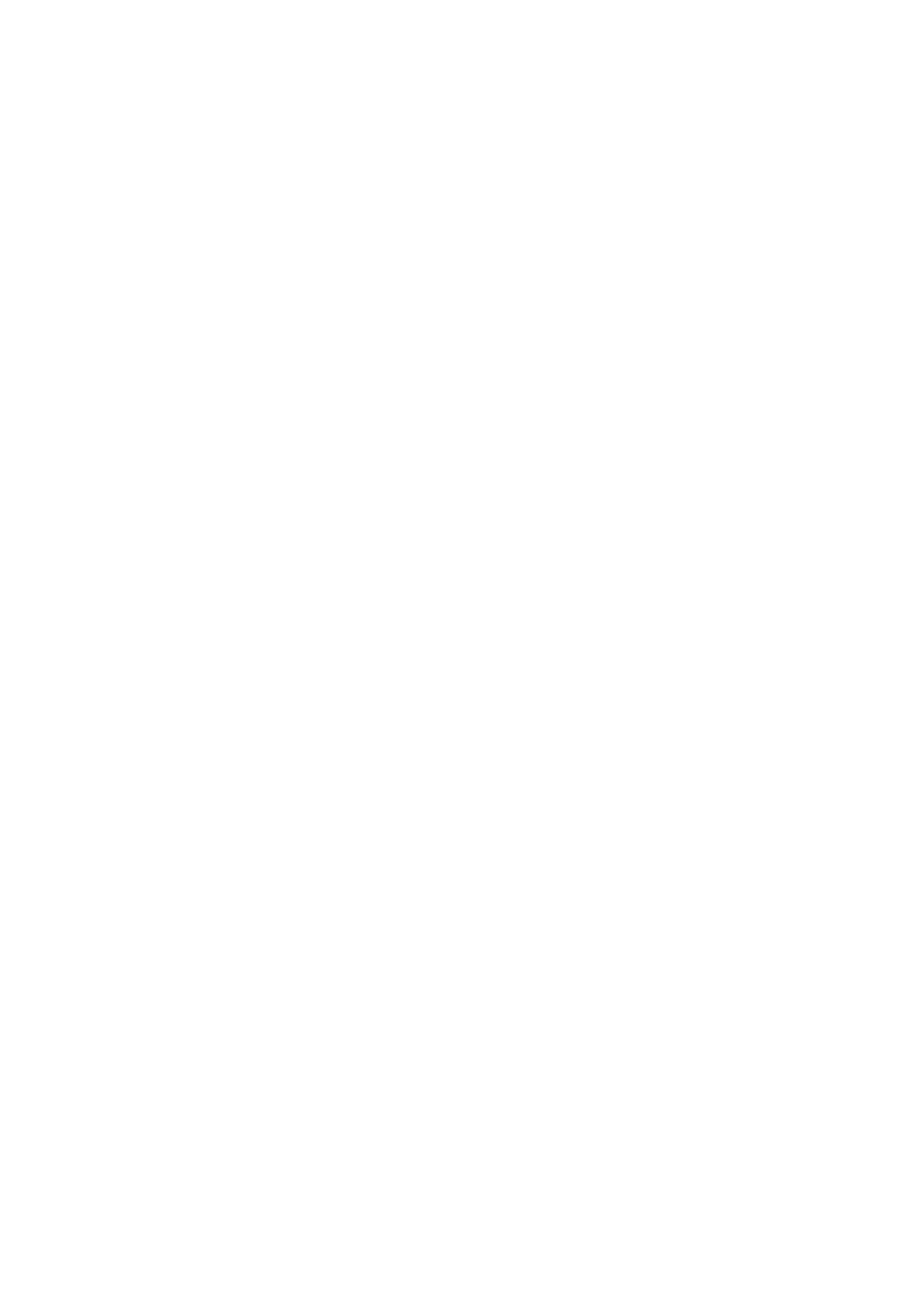Ich muess mich nid andersch aleggä, wenn ich so redä Ich muess mich nid schträälä, wenn ich so redä und ich cha mit bluttä Fiässä durs heech Gras und under d Lyt, wenn ich so redä. Muess nid scheen tue, wenn ich ebbis gäärä ha. Es tuets, wenn ich sägä: Ich mag dich wool. Und ich traim i dere Schpraach.

Julian Diller

## Chapter 4

# Extremal Satisfiability

The satisfiability problem was the first problem proven to be NPcomplete and therefore it is sometimes also called the "mother" of NP-complete languages. Every problem in the class NP can be reduced to SAT. We will begin this chapter by showing an endcoding of proper k-colorability of graphs into SAT. This will serve us as a illustrating example for the definition of the S-SAT problem, which will be formally introduced in Section 4.1.

Let  $k \in \mathbb{N}$  be fixed and  $G = (V, E)$  an instance (graph) of the proper k-coloring problem  $PROPCOL(k)$ , i.e., we want to decide whether there exists a k-coloring of the vertices  $V$  such that there is no monochromatic edge in  $E$ . A k-coloring of the vertices assigns to each vertex  $v \in V$  *exactly* one of the colors  $\{1, 2, \ldots, k\}.$ Assume that  $V = [n]$ . We introduce boolean variables  $x_{i,c}$  for  $i \in V$  and  $c \in [k]$ , where  $x_{i,c}$  indicates whether the vertex i re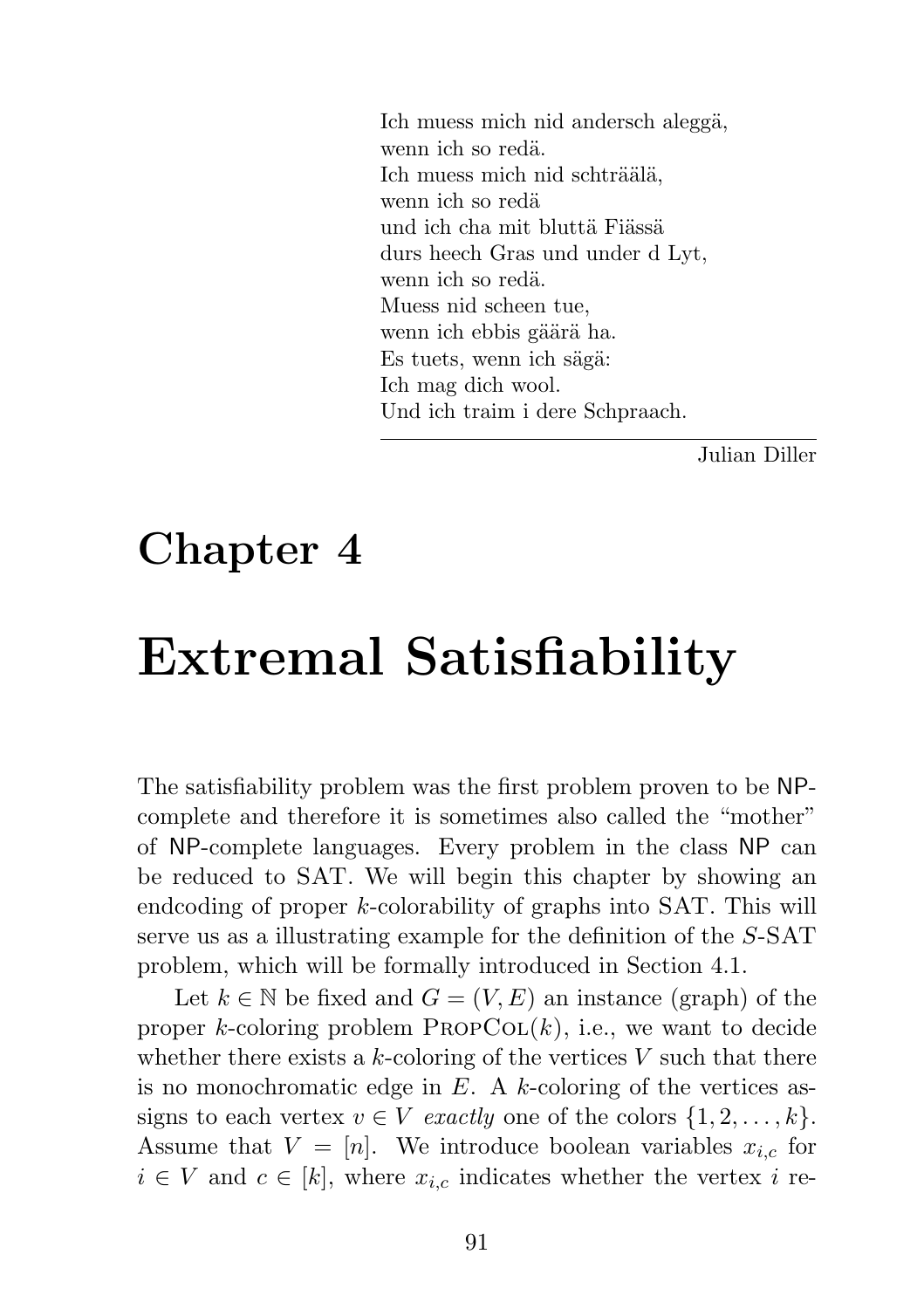ceives the color c. For  $T \subseteq [n] \times [k]$  define

ATLEASTONEONE(T) = 
$$
\bigvee_{t \in T} x_t
$$
 (4.1)

ATMOSTONEONE
$$
(T)
$$
 =  $\bigwedge_{\substack{t,t' \in T, \\ t \neq t'}} \bar{x}_t \vee \bar{x}_{t'}$  (4.2)

If both formulas hold then exactly one of the variables with index in  $T$  is set to true.

 $ONEISONE(T) = ATLEASTONEONE(T) \wedge ATMOSTONEONE(T)$ .

The condition that an assignment to the variables  $x_{i,j}$  encode a k-coloring can be expressed as  $\bigwedge_{i\in V}$  ONEISONE $(R_i)$  where  $R_i =$  $\{(i, 1), (i, 2), \ldots, (i, k)\}\$ . No edge  $\{i, j\} \in E$  is monochromatic in a proper k-coloring which can be expressed by

<span id="page-101-0"></span>
$$
\text{PROPEREDE}(i,j) = \bigwedge_{c \in [k]} \bar{x}_{i,c} \lor \bar{x}_{j,c} \tag{4.3}
$$

Putting these things together we define the following CNF formula.

$$
F(k, G) = \bigwedge_{i \in V} \text{ONEISONE}(R_i) \land \bigwedge_{\{i,j\} \in E} \text{ProPEREDE}(i, j).
$$

Note that the formula can be constructed in polynomial time. For different graphs on the same vertex set  $V = [n]$  the first part will always be the same and therefore the essential information is in the second part. If we restrict the SAT-problem such that only *some* assignments of  $\{0,1\}^*$  are allowed, then we can capture this better. Let  $N = nk$  and define

$$
S_N = \{(x_{i,j})_{i \in [n], j \in [k]} \in \{0,1\}^N : \text{ONEISONE}(R_i), \text{ for all } i \in [n]\}.
$$

There exists a proper  $k$ -coloring of  $G$  if and only if the formula  $\bigwedge_{\{i,j\}\in E}$  PROPEREDGE $(i, j)$  is satisfiable with an assignment from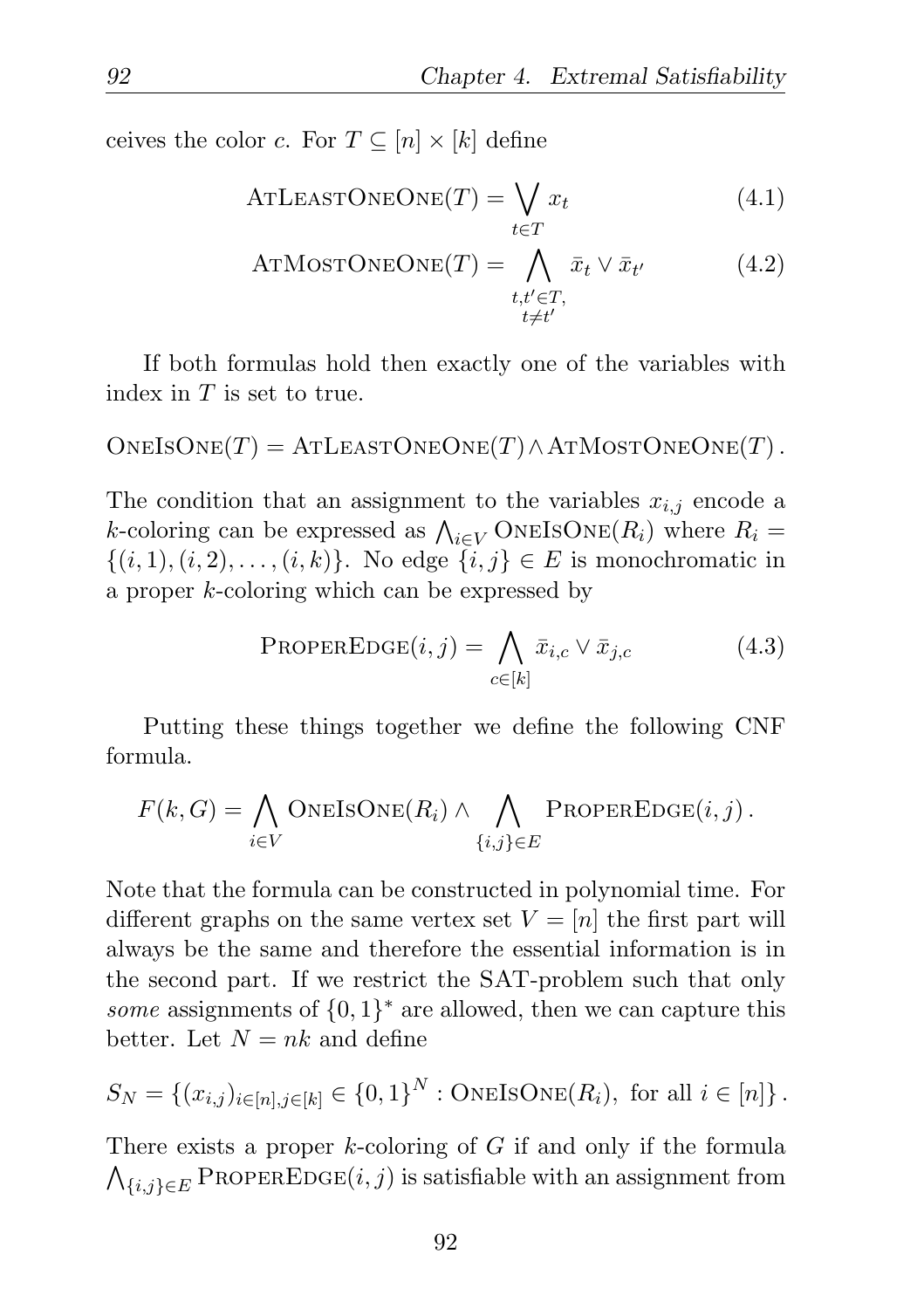$S_N$ . For  $k = 3$  we have  $S_{3n} = (001|010|100)^n$  and because it is well-known that proper 3-colorability is NP-hard, the satisfiability problem restricted to such assignments is NP-hard as well.

This phenomena occurrs quite often in encodings of problems in NP, i.e., there is one part of the formula which is the same for all instances of the same size. Therefore, it is preferable to split this part from the remaining part which captures the instancespecific information. This is exactly how we define the S-SAT problem.

## 4.1 Problem Description

The S-SAT problem is a variant of the SAT problem where we allow only *some* assignments to be considered. For simplicity of notation, we agree that the boolean variables are named  $v_1, \ldots, v_n$ , and they are ordered like this. Since we assume that the set of variables is ordered, we can interpret  $x \in \{0,1\}^n$  as a truth assignment of the variables  $v_1, v_2, \ldots, v_n$ .

Given:  $S \subseteq \{0,1\}^*$ **Input:** formula F, ordered variable set  $V \supseteq \text{vbl}(F)$ **Output:** Yes, if there exists an assignment  $\alpha \in \{0,1\}^{|V|} \cap$ S that satisfies  $F$ , otherwise no.

We define  $S_n := S \cap \{0,1\}^n$  for all  $n \in \mathbb{N}$  and call these sets the *levels* of S. Note that V is part of the input but we do not require every variable in  $V$  to occur in  $F$ . This is the same as to say that  $f(x, y, z) = x$  is a function in three variables. The *complexity* of the input is the size of the formula plus the size of the variable set. This refers to the time needed to evaluate the formula F for an assignment  $x \in \{0,1\}^V$  (up to some polynomial factors in n): we need |V| time to read an assignment and the size of the formula captures the time to evaluate  $F$ . We want to point out that S is fixed and not part of the input.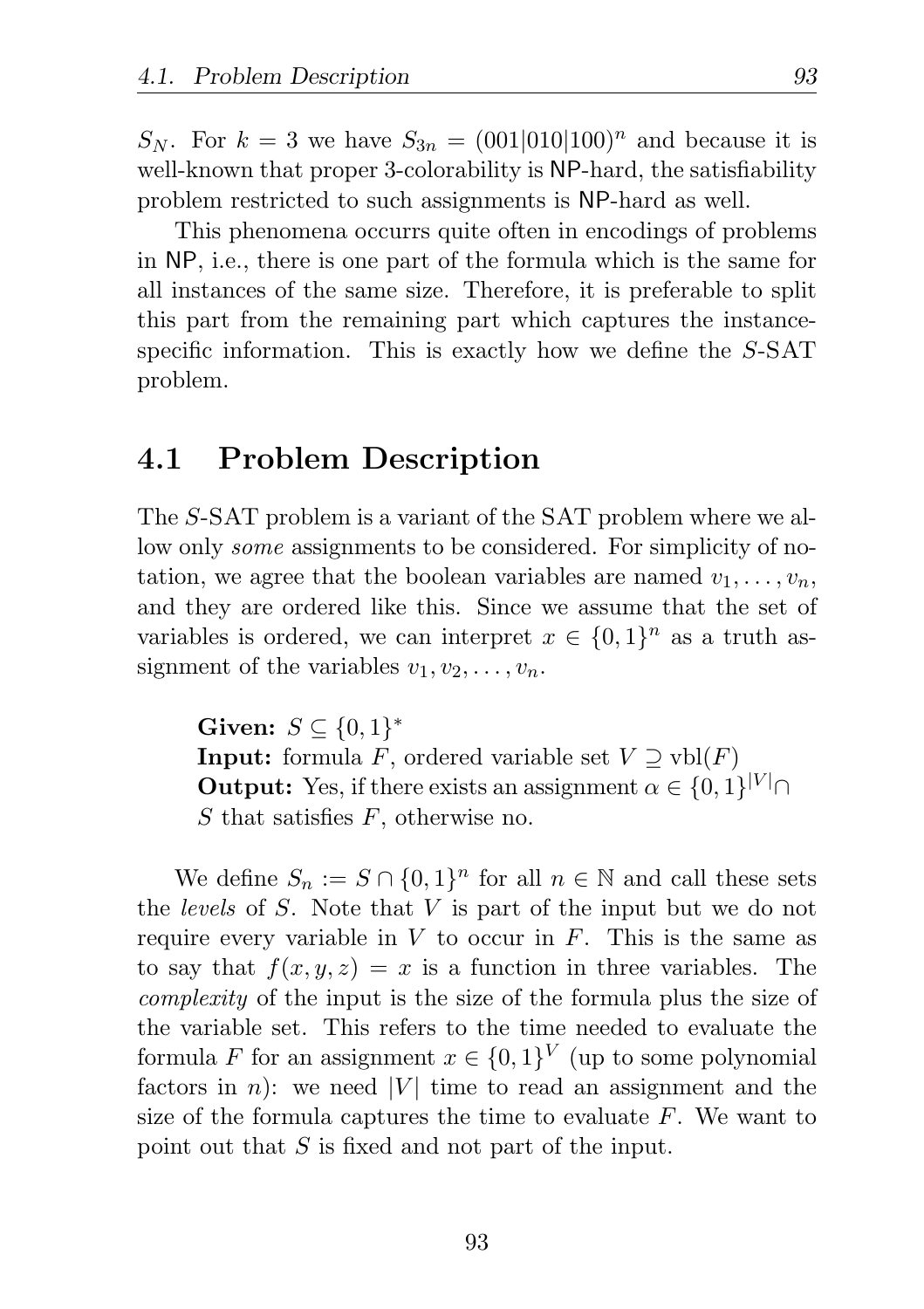*Example 1.* For  $S = \{0,1\}^*$ , the S-SAT problem is the normal SAT problem.

*Example 2.* For  $S = (001|010|100)^{*}$ , the S-SAT problem contains all instances of the proper 3-colorability problem. Thus, this S-SAT problem is NP-hard, even restricted to 2-CNF formulas.

*Example 3.* Let  $k \in \mathbb{N}$  be fixed and  $G = (V, E)$  a plane multigraph with faces F. For  $f \in F$  we denote by  $V(f)$  the vertices of this face. Instead of [\(4.3\)](#page-101-0) we define

$$
PolycHROMATIC(f) := \bigwedge_{c \in [k]} \bigvee_{i \in V(f)} x_{i,c}. \tag{4.4}
$$

By Theorem [3.29](#page-88-0) we know that polychromatic  $k$ -colorability is NP-hard for  $k = 3, 4$ . Thus, the S-SAT problem with  $S =$ (001|010|100)∗ is NP-hard even restricted to ∗-planar CNF formulas where each variable occurs only positive.

*Example 4.* Let H be fixed and  $G = (V, E)$  an instance. A k-edgecoloring can be encoded similarly as before by using the formula ONEISONE $(T)$ . The property that the edge set Z of a subgraph of  $G$  isomorphic to  $H$  is not monochromatic, can be encoded by

$$
NOTMONOCHROMATIC(Z) := \bigwedge_{c \in [k]} \bigvee_{t \in Z} \bar{x}_{t,c} \tag{4.5}
$$

A special case is that  $H = K_{1,2}$ , where a graph G is not H-Ramsey with k colors if and only if G is proper k-edge colorable. Since this problem is  $NP$ -hard, Theorem [3.11,](#page-76-0) the property of being  $H$ -Ramsey is co-NP-hard.

*Example 5.* Let  $G = (V, E)$  be a graph with  $V = \{1, 2, \ldots, n\}$ |n|. A Hamiltonian cycle in  $G$  is a permutation of the vertices such that between consecutive vertices there is an edge. A permutation is a bijection  $\pi : [n] \to [n]$ . For  $i \in [n], j \in [n]$ , let  $x_{i,j}$  be a boolean variable which is true if and only if  $\pi(i) = j$ . Let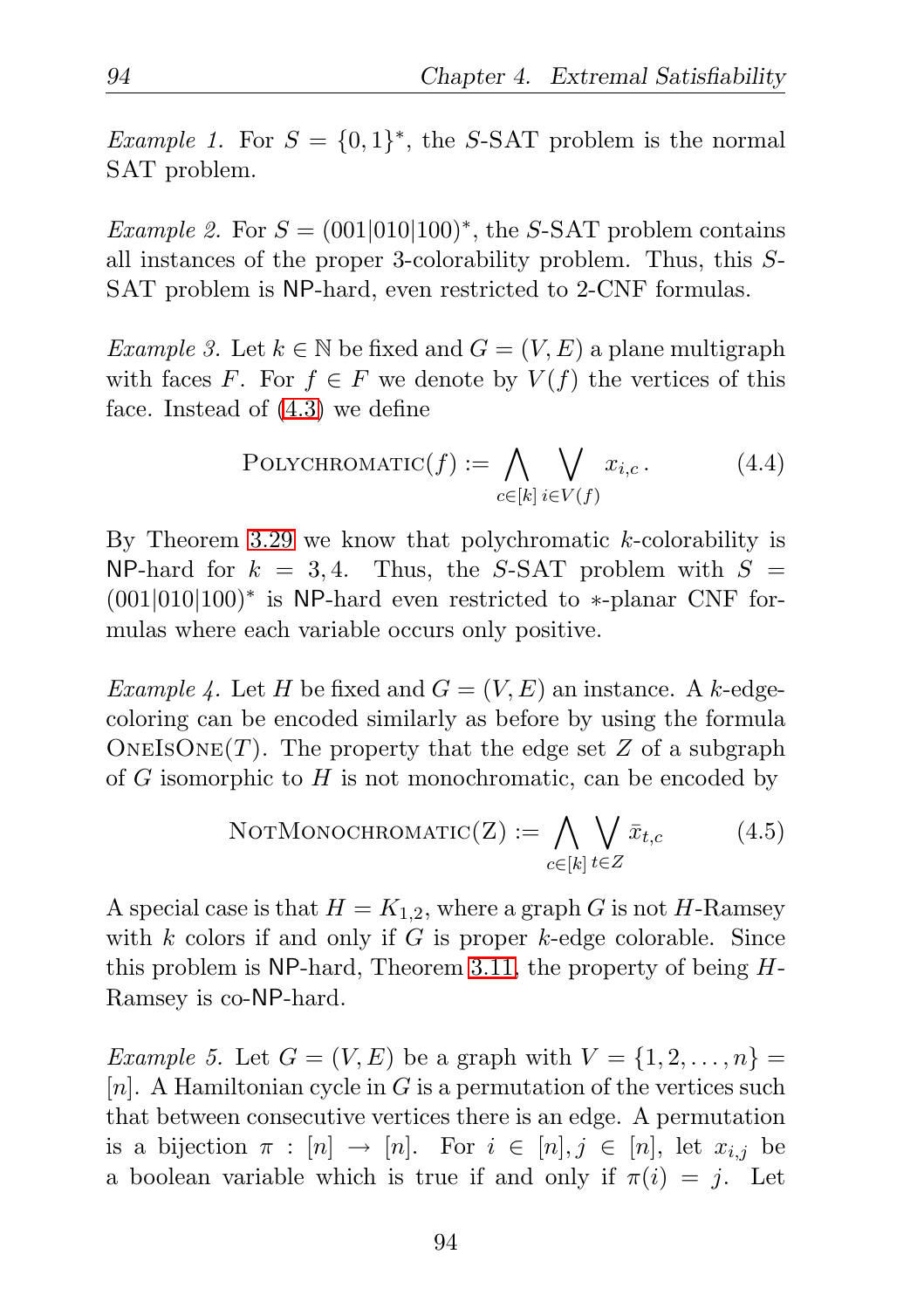$R_i = \{(i, 1), (i, 2), \ldots, (i, n)\}\$ and  $C_j = \{(1, j), (2, j), \ldots, (n, j)\}\$ (one can imagine these index sets as rows and columns of the  $(n \times$ n)-array). Then an assignment to the  $x_{i,j}$ 's encode a permutation if and only if the following condition is satisfied.

<span id="page-104-0"></span>
$$
\bigwedge_{i \in [n]} \text{ONEISONE}(R_i) \land \bigwedge_{j \in [n]} \text{ONEISONE}(C_j) \tag{4.6}
$$

Moreover, they correspond to a Hamiltonian cycle in  $G$  if between consecutive elements  $\pi(i), \pi(i+1)$  there is an edge, i.e., there are no non-edges between consecutive elements. By identifying  $n+1$ with 1, we can encode this by the following formula.

<span id="page-104-1"></span>
$$
\bigwedge_{\{i,j\}\notin E} \bigwedge_{k\in[n]} \bar{x}_{i,k} \vee \bar{x}_{j,k+1} \tag{4.7}
$$

The formulas [\(4.6\)](#page-104-0) and [\(4.7\)](#page-104-1) together are a polynomial encoding of the Hamiltonian cycle problem into SAT. Furthermore, set  $N = n^2$  and define

$$
S_N = \{(x_{i,j})_{i \in [n], j \in [k]} \in \{0,1\}^N : (4.6) \text{ holds } \}.
$$

There exists a Hamiltonian cycle in  $G$  if there exists an assignment in  $S_N$  that satisfy formula [\(4.7\)](#page-104-1). Since the Hamiltonian cycle problem is NP-hard, also this S-SAT problem is NP-hard.

Outlook. A family S is called *asymptotically exponential* if  $|S_n| \in \Omega(\alpha^n)$  for some  $\alpha > 1$ . Cooper [\[27\]](#page-129-0) asked whether for all asymptotically exponential languages  $S$ , the  $S$ -SAT problem is NP-hard. We will answer this question negatively in Section [4.7.](#page-119-0) This gives rise to the following two questions.

- (1) For which languages S is the S-SAT problem NP-hard?
- (2) For which languages S is the S-SAT problem in  $P$ ?

In Section [4.4](#page-111-0) we show that it is unlikely that for an asymptotically exponential family S the S-SAT problem is in P. In Section [4.5,](#page-113-0) we show that for context-free languages  $S$  the  $S$ -SAT problem is in P, if  $|S_n|$  is polynomial in n, and it is NP-hard otherwise.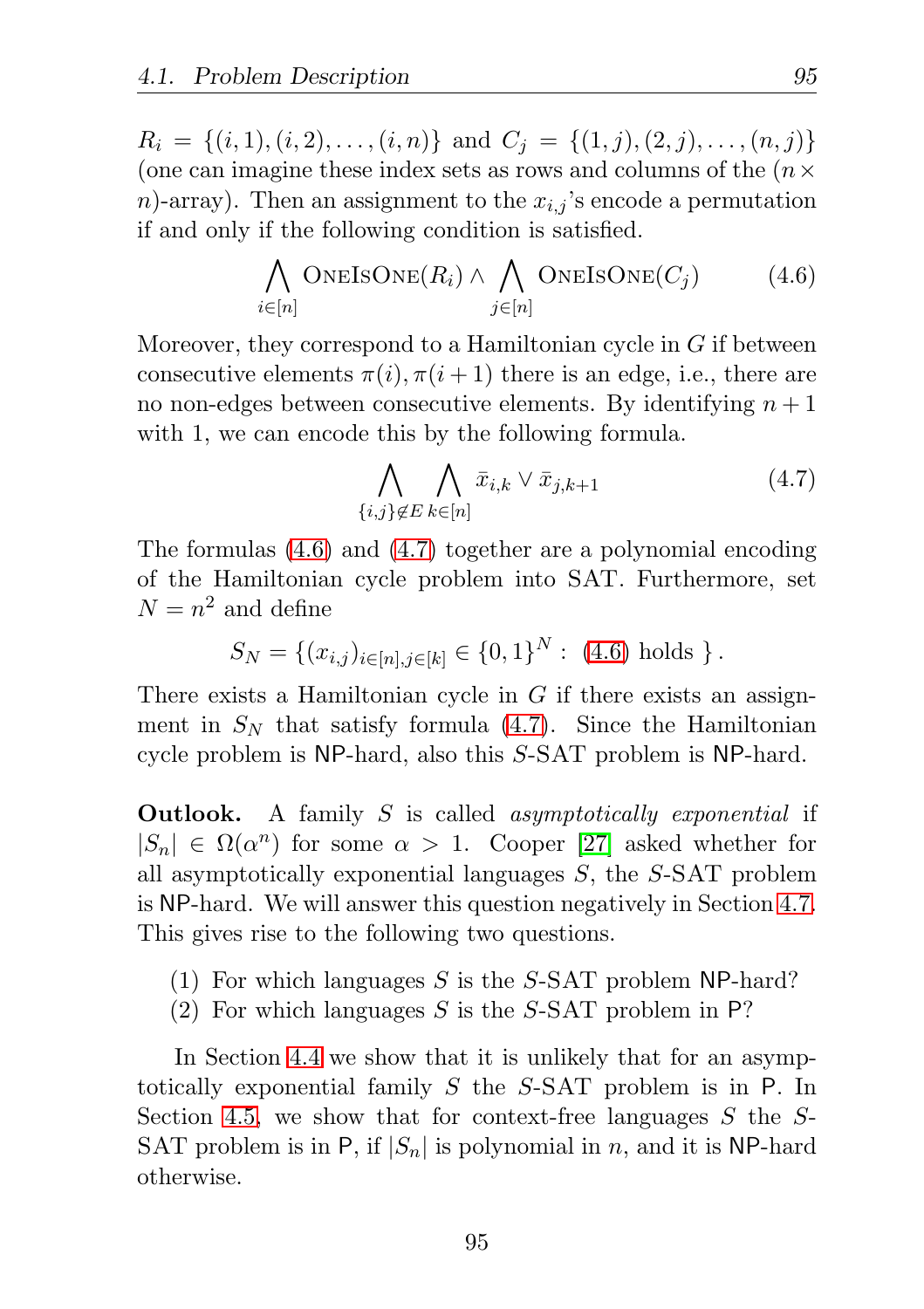## 4.2 Some Observations

If there are only a few elements in  $S$ , then the  $S$ -SAT problem cannot be very hard. To make this more precise we state

**Proposition 4.1.** *If*  $|S_n|$  *is polynomial in n and*  $S_n$  *can be enumerated in polynomial time then* S*-*SAT *is in* P*.*

If we view S itself as a language over the alphabet  $\{0, 1\}$ , and therefore as a decision problem, we get the following connection:

Proposition 4.2. S *can be reduced to* S*-*SAT *in polynomial time.*

*Proof.* Given some  $x = (x_1, \ldots, x_n) \in \{0, 1\}^n$  and define the 1-CNF formula

$$
F_x := \bigwedge_{i:x_i=1} v_i \wedge \bigwedge_{i:x_i=0} \bar{v}_i.
$$

Then x is the unique assignment in  $\{0,1\}^n$  that satisfies the formula  $F_x$ . Hence,  $F_x$  is S-satisfiable if and only if  $x \in S_n$ . Clearly, this is a polynomial reduction from S to S-SAT.  $\Box$ 

Corollary 4.3. *If* S *as decision problem is* NP*-hard, then* S*-*SAT *is* NP*-hard, even restricted to* 1*-CNF formulas.*

The above considerations are showing that S-SAT is difficult for some S. We continue by proving that S-SAT is difficult for every asymptotically exponential S. More precisely, we demonstrates how we can employ a fast S-SAT algorithm, if existent, to solve SAT in significantly less than  $2^n$  steps. We write  $O^*(f(n))$ if we neglect polynomial factors.

<span id="page-105-0"></span>**Proposition 4.4.** *Suppose there is some*  $S$  *with*  $|S_n| \in \Omega(\alpha^n)$  *for*  $1 < \alpha < 2$ . If S-SAT can be decided in time  $O^*(\beta^n)$ , then there is *a randomized Monte Carlo algorithm for* SAT *with running time*  $O^*((2\beta/\alpha)^n)$ .

*Proof.* Let  $F$  be a formula over a set  $V$  of variables, and let  $x$  be an assignment. For each variable  $v \in V$ , *switch* v with probability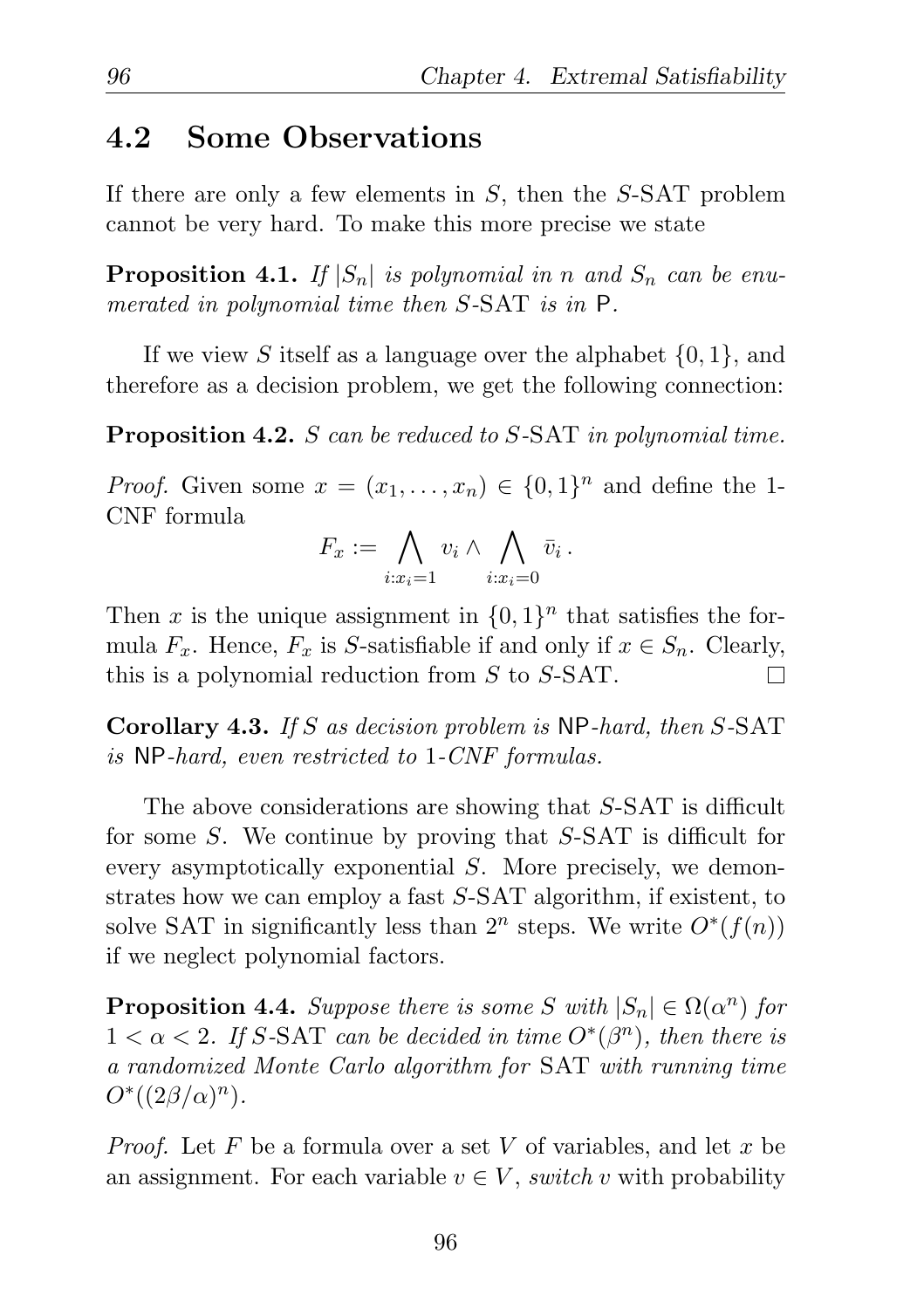$1/2$ , i.e., invert all its occurrences in F and its value according to the assignment x, resulting in a new formula  $F'$  and a new assignment  $x'$ . The assignment  $x'$  satisfies  $F'$  if and only if  $x$  satisfies the original formula  $F$ . Moreover,  $x'$  is uniformly distributed over  $\{0,1\}^n$ . First, assume that F is satisfiable, then the formula F' is S-satisfiable with probability  $Pr[x' \in S_n] \geq (\alpha/2)^n$ . This can be tested in time  $O^*(\beta^n)$ . After repeating this process  $(2/\alpha)^n$  times, the probability that at least one of the randomly generated formulas is S-satisfiable, is at least  $1 - 1/e$ , hence constant. On the other hand, if  $F$  is unsatisfiable, it will not become satisfiable by switching variables. We therefore have a Monte Carlo algorithm with running time  $(2/\alpha)^n O^*(\beta^n)$ . П

There are no known algorithms for SAT running in time  $O^*(\gamma^n)$  for  $\gamma < 2$ , not even randomized ones. Proposition [4.4](#page-105-0) with  $\beta < \alpha$ , therefore, is a first indication that S-SAT is a difficult problem.

*Example.* The currently best known deterministic algorithms for 3-SAT [\[79,](#page-133-0) [14\]](#page-127-2) are based on the algorithm of Dantsin et al. [\[28\]](#page-129-1). In fact, it can be viewed as a derandomized version of the randomized algorithm in the proof of Proposition [4.4:](#page-105-0) Let the *Hamming* distance  $d(x, y)$  of two vectors  $x, y \in \{0, 1\}^n$  be the number of coordinates in which they differ. The *Hamming Ball* of radius r around x is the set  $B_r(x) := \{y \in \{0,1\}^n \mid d(x,y) \leq r\}$ . We look at the family  $S_n = B_{on}(0)$  where  $0 < \rho < 1$  is some constant. Then

$$
|S_n| = \sum_{i=0}^{\lfloor \rho n \rfloor} {n \choose i} \approx 2^{H(\rho)n}, \quad H(t) = -t \log t - (1-t) \log(1-t).
$$

Thus,  $S = (S_n)_{n>0}$  is an asymptotically exponential family. For 3-CNF formulas, S-SAT can be decided in  $O<sup>*</sup>(3<sup>pn</sup>)$  steps (by splitting on 3-clauses), which for appropriately chosen  $\rho$  is much smaller than  $2^{H(\rho)n}$ . By choosing many Hamming balls centered at different points randomly and by choosing the optimal value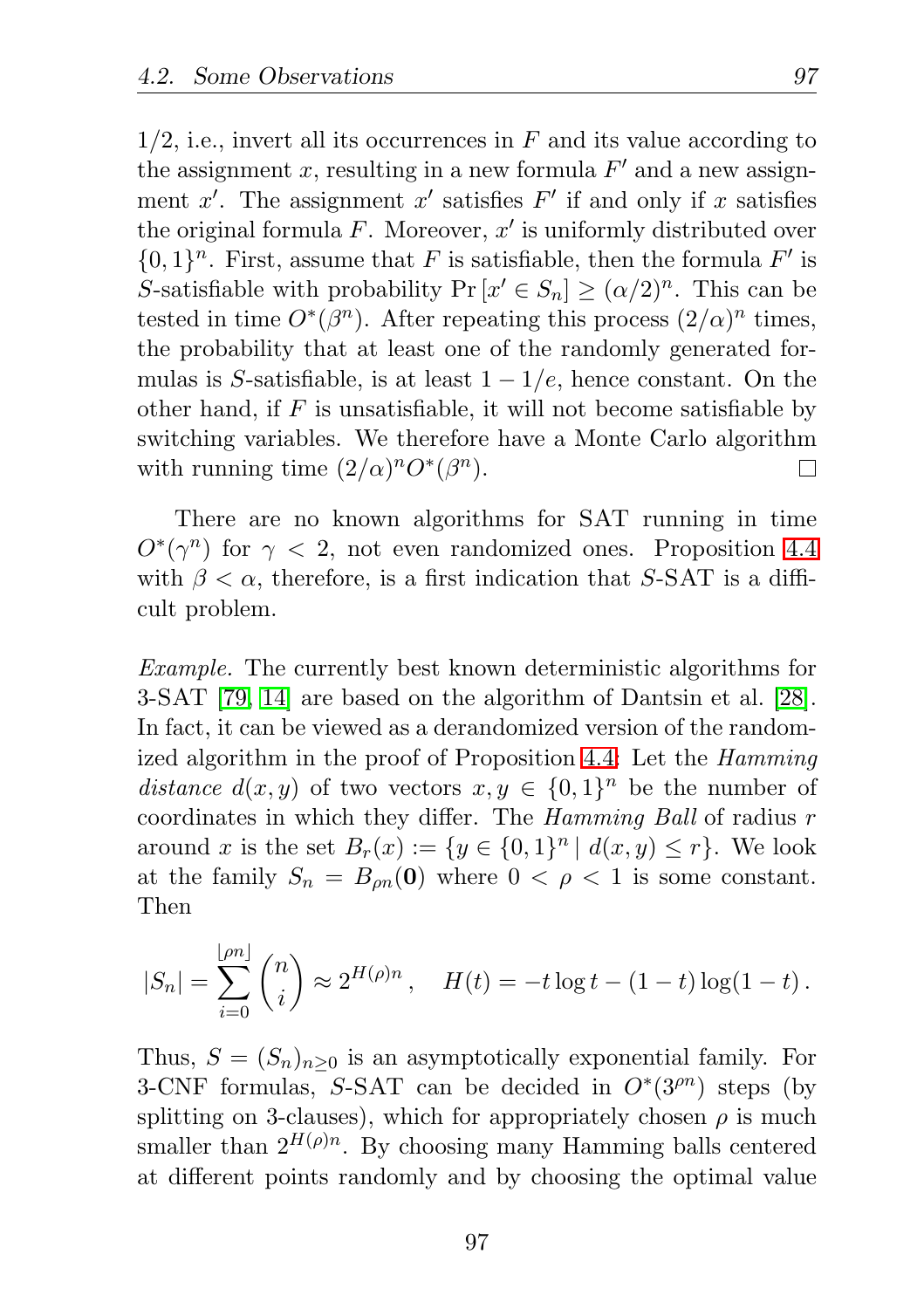of  $\rho$  this yields an algorithm deciding 3-SAT in  $O^*(1.5^n)$  steps. Note that choosing a random point as center of the Hamming ball is equivalent to switching the formula randomly and keeping the Hamming ball centered at  $(0, \ldots, 0)$  all the time. It takes some additional effort to derandomize the algorithm, see [\[28\]](#page-129-1).

## 4.3 S-SAT and the VC-dimension

To obtain a systematic way of proving NP-hardness of S-SAT (if possible), we use the notion of *shattering* and the *Vapnik-Chervonenkis-dimension* (VC-dimension). These concepts were first introduced by Vapnik and Chervonenkis [\[89\]](#page-134-3). Let V be the set of variables containing  $v_1, v_2, \ldots, v_n$ . We say  $I \subseteq [n]$  is *shattered* by  $S_n$  if any assignment to  $V_I := \{v_i \mid i \in I\}$  can be realized by  $S_n$ . Formally, for every  $x \in \{0,1\}^{|I|}$  there is a  $y \in S_n$  with  $y|_I = x$ , where  $y|_I$  denotes the |I|-bit vector  $(y_i)_{i \in I}$ . The *VCdimension*  $d_{\text{VC}}$  is the size of a largest shattered set. Obviously,  $0 \leq d_{\rm VC}(S_n) \leq n$ . The intuition is that large sets have large VCdimensions. This is quantified by the following lemma, which was proven several times independently, see for example [\[77,](#page-133-1) [83,](#page-134-4) [89\]](#page-134-3).

**Lemma 4.5.** *Suppose*  $d_{\text{VC}}(S_n) \leq d \leq n/2$ *. Then* 

$$
|S_n| \le \sum_{i=0}^d \binom{n}{i} \le 2^{H(\frac{d}{n})n}
$$

*where*  $H(x) = -x \log(x) - (1-x) \log(1-x)$  *is the binary entropy function.*

We will give here a non-standard proof of this lemma using satisfiability which shows also an interesting fact about the number of satisfying assignments for a CNF formula.

*Proof.* By assertion  $d_{\text{VC}}(S_n) \leq d$ , hence no index set  $I \subseteq [n]$  of size  $(d+1)$  can be shattered by  $S_n$ . This means that for every  $I \subseteq [n]$  with  $|I| = d + 1$  there is some  $x(I) \in \{0,1\}^{d+1}$  such that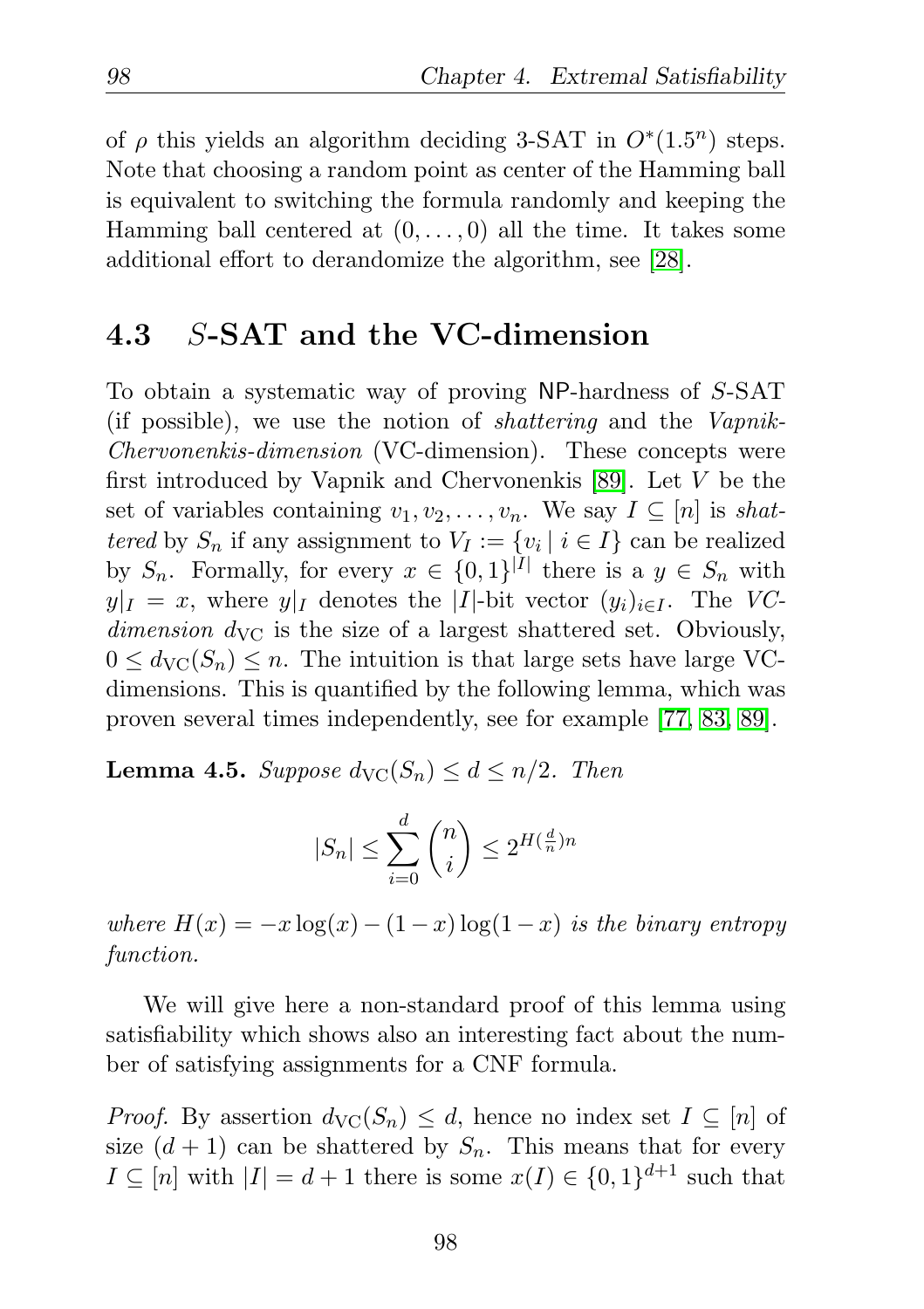all  $y \in S_n$  satisfy  $y|_I \neq x(I)$ . For  $I = \{i_1, \ldots, i_{d+1}\} \subseteq [n]$  consider the disjunction  $C_I := v_{i_1}^{1-x(I)_1} \vee \ldots \vee v_{i_{d+1}}^{1-x(I)_{d+1}},$  where  $v^1 := v$ and  $v^0 := \overline{v}$ . Every assignment *not* satisfying  $C_I$  must agree with  $x(I)$  in the variables with indices in I. Thus all elements of  $S_n$ satisfy  $C_I$ . Define

$$
F = \bigwedge_{I \subseteq [n], |I| = d+1} C_I \,,
$$

which is a  $(d+1)$ -CNF and  $S_n \subseteq \text{sat}(F)$ , where  $\text{sat}(F)$  denotes the set of satisfying assignments for  $F$ . Let  $F'$  be the unsigned version of F, i.e., replace every negative literal by its positive counterpart. This  $F'$  consists of all unsigned  $(d+1)$ -clauses over *n* variables, and  $x \in \{0,1\}^n$  satisfies F' iff x contains at most d many 0's. Therefore sat $(F') = B_d(1)$  and  $|\text{sat}(F')| = \text{vol}(n, d) \leq 2^{H(d/n)n}$ where the last inequality for  $0 \leq d \leq 1/2$  is well known. It is enough to show that  $|\text{sat}(F)| \leq |\text{sat}(F')|$  which will be done in the next lemma. П

Lemma 4.6. *Let* F *be any CNF formula and let* F ′ *be the unsigned version of* F. Then  $|\text{sat}(F)| \leq |\text{sat}(F')|$ .

*Proof.* Let v be a variable in F which occurs also negatively. Define  $F_v$  to be the CNF formula obtained from F by replacing every occurrence of the literal  $\bar{v}$  by v, i.e., v occurs only as positive literals in  $F_v$ . Let x be an assignment and x' the assignment with  $x'(v) = 1$  and  $x'(w) = x(w)$  for  $w \neq v$ . If x satisfies F then x' satisfies  $F_v$ . Thus we have a function from  $\text{sat}(F)$  to  $\text{sat}(F_v)$  which we can make injective: If we obtain  $x'$  twice then  $x'$  and the assignment agreeing in x except setting  $v$  to 0 are satisfying assignments for F and therefore also for  $F_v$ . Thus  $|\text{sat}(F)| \leq |\text{sat}(F_v)|$ . By repeatedly applying this procedure for every variable leads to the unsigned version  $F'$  of  $F$  and the inequality follows. П

By Lemma [4.5](#page-107-0) every asymptotically exponential family S fulfills  $d_{\text{VC}}(S_n) \in \Omega(n)$ . Our goal is to use this to show that S-SAT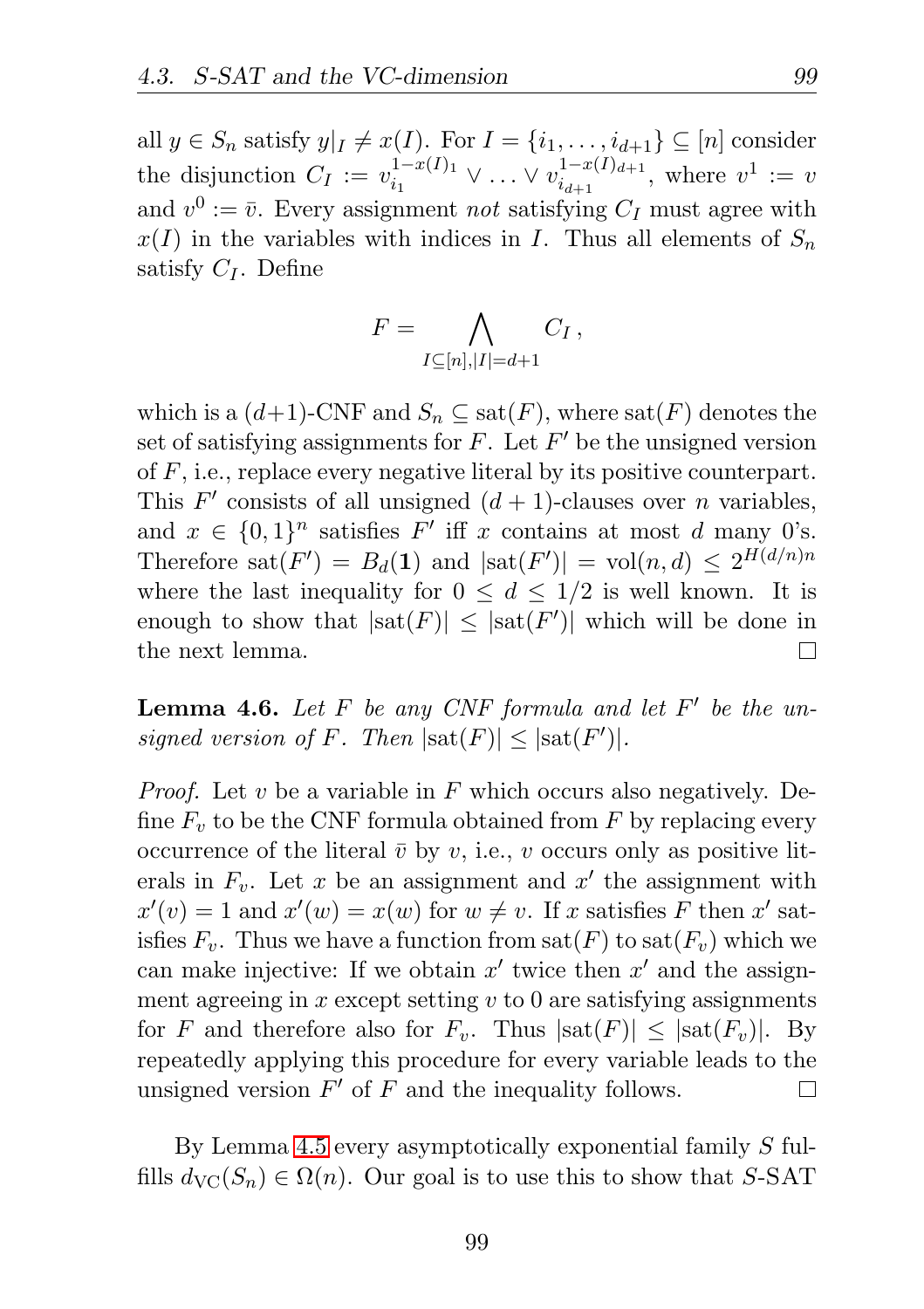is then NP-hard or unlikely to be in P for an asymptotically exponential families S. Such results become more general if we enlarge the class of families S for which they apply. Instead of using the notion of asymptotically exponential we use a generalization of it. As we have seen in the encodings of NP-hard problems to S-SAT there might be some levels  $S_n$  which do not contain any elements.

**Definition 4.7.** *A monotone increasing sequence*  $Q = (n_i)_{i \in \mathbb{N}} \subseteq$ N *has* polynomial gaps *if there is a polynomial* p(n) *such that*

$$
n_{j+1} \le p(n_j)
$$

*for all*  $j \in \mathbb{N}$ *.* 

A sequence  $(n_i)$  can increase exponentially in j and still have polynomial gaps. For example, define  $n_j = 2^j$ . Then  $n_{j+1} = 2n_j$ , so  $p(n) = 2n$  shows that this sequence has polynomial gaps. Note that we can always assume without loss of generality that  $p(n)$  is strictly increasing.

**Definition 4.8.** *The family*  $(S_n)_{n\geq 1}$  *is called* exponential *if there exists*  $\alpha > 1$  *and a sequence* Q *with polynomial gaps such that* 

$$
\forall n \in Q : |S_n| \ge \alpha^n .
$$

*We also say*  $S = \bigcup_{n \geq 1} S_n$  *has* exponential size.

For example, families with  $|S_n| \in \Omega(\alpha^n)$  are exponential (but we additionally allow to have some "gaps"). It is easy to see that the encodings from the beginning of this chapter for  $k$ -colorings are an exponential family but for permutations they are not. For permutation we have  $N = n^2$  and  $|S_N| = n! \leq 2^{n \log n} =$  $2^{0.5\sqrt{N}\log N}$  which is subexpontial.

The connection between exponential families and large shattered index set is given trough Lemma [4.5.](#page-107-0)

<span id="page-109-0"></span>**Corollary 4.9.** *Suppose*  $S \subseteq \{0,1\}^*$  *is exponential. Then there is a polynomial*  $q(n)$  *such that for each*  $n \in \mathbb{N}$  *there exists*  $N \leq q(n)$ *and an index set*  $I \subseteq [N]$  *with*  $|I| \geq n$  *such that* I *is shattered by*  $S_N$ .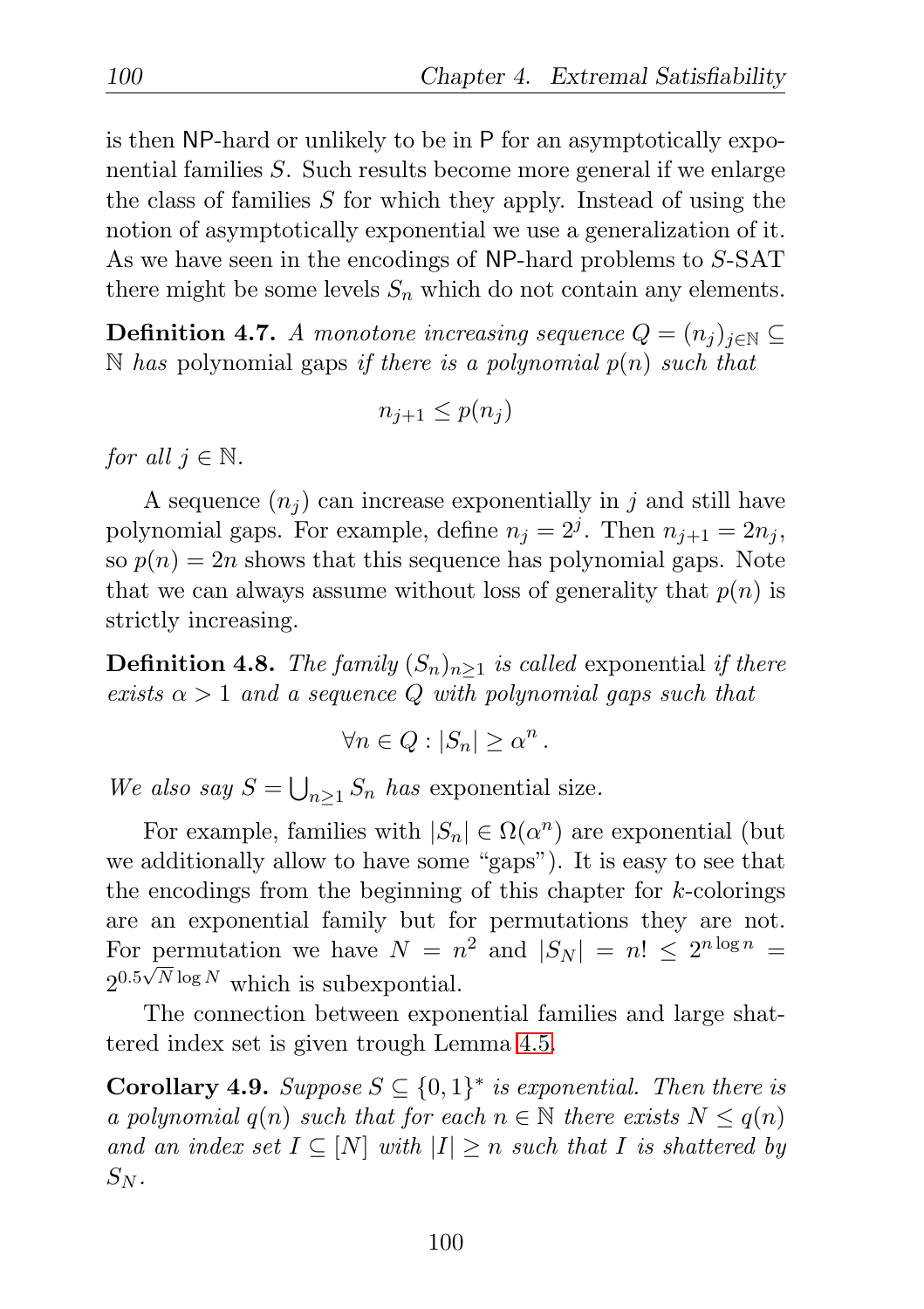*Proof.* Let  $(n_i)_{i\in\mathbb{N}}$  be the sequence with polynomial gaps corresponding to the exponential family S, i.e., there is an  $\alpha > 1$ and a polynomial p such that  $n_{j+1} \leq p(n_j)$  and  $|S_{n_j}| \geq \alpha^{n_j}$ for all j. Let  $\delta \in (0, 1/2]$  such that  $H(\delta) = \log \alpha$  and define the polynomial q by  $q(n) = p(n/\delta)$ . Choose k such that  $n_k \leq \frac{n}{\delta} \leq n_{k+1} =: N$ . By Lemma [4.5,](#page-107-0)  $d_{\text{VC}}(S_N) \geq \delta N \geq n$ , so there exists a shattered set  $I \subseteq [N]$  with  $|I| \geq n$ . Note that  $N = n_{k+1} \leq p(n_k) \leq p(n/\delta) = q(n)$ , as required.  $\Box$ 

Although we know that a large shattered set exists, it is not clear how we can compute it efficiently. Let us for the moment assume that we can. Then there is a polynomial reduction from SAT to S-SAT:

<span id="page-110-0"></span>**Theorem 4.10.** Let  $S \subseteq \{0,1\}^*$  be of exponential size and let p(n) *be a polynomial. Suppose that for all* n*, we can compute, in time polynomial in n, some number*  $N \leq p(n)$  *and some index set*  $I \subseteq [N]$  *with*  $|I| \geq n$  *that is shattered by*  $S_N$ *. Then* S-SAT *is* NP*-hard.*

*Proof.* Let F be a formula over the variables  $V_n = \{v_1, \ldots, v_n\}.$ We construct a new formula  $F'$  over  $V_N$  by renaming each  $v_j$ occurring in F into  $v_{i_j}$  where  $I \supseteq \{i_1, \ldots, i_n\}$ . We claim that F is satisfiable iff  $F'$  is S-satisfiable. Suppose  $x \in \{0,1\}^n$  satisfies F. Because I is shattered by  $S_N$  there is an assignment  $y \in S_N$ that agrees with x in the variables  $(v_{i_1}, \ldots, v_{i_n})$  and thus  $F'$  is S-satisfiable. The reverse direction is clear. This polynomial reduction shows that S-SAT is NP-hard.  $\Box$ 

Why does this method not work in general? The difficulty is that we do not know which subset of variables is shattered, we only know that there is one. The result of Papadimitriou and Yannakakis [\[73\]](#page-133-0) states that computing the VC-dimension of an explicitly given  $S_n$  (of size not necessarily exponential in n) is **LOGNP-complete, hence unlikely to be in P.** If  $S$  is exponential then a brute force approach can be made to compute the VCdimension in time polynomial in  $|S_n|$ . However, if computing the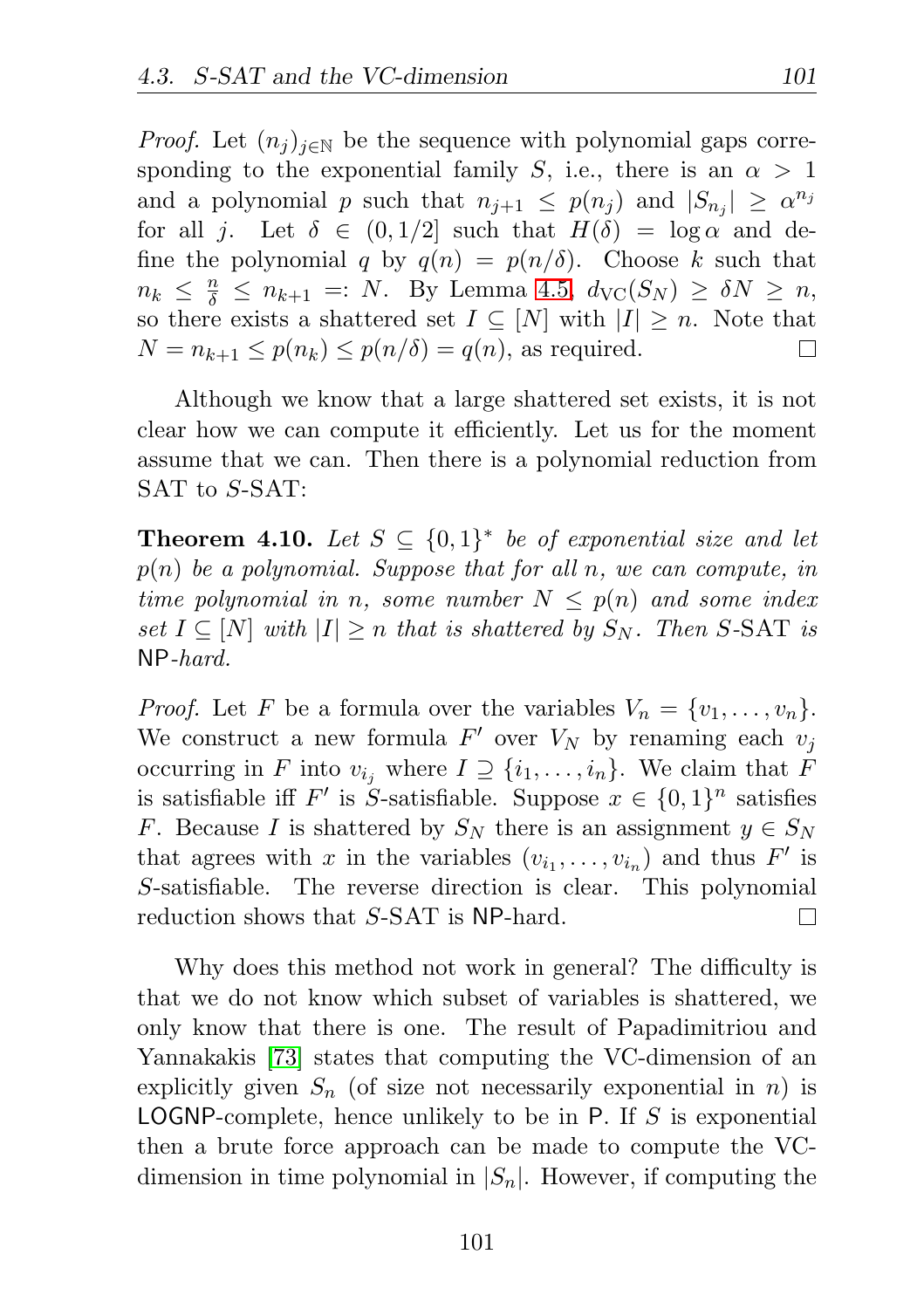VC-dimension takes time polynomial in  $|S_n|$ , then this is not useful because  $|S_n|$  itself is exponential in *n*.

*Example.* We give an example of S where the VC-dimension is uncomputable, and still there is a straightforward reduction from SAT to S-SAT. Let  $U \subseteq \mathbb{N}$  be an undecidable set, e.g.  $U := \{n \in$  $\mathbb{N} \mid T_n$  halts on empty tape}, where  $T_n$  is the  $n^{\text{th}}$  Turing machine in some sensible enumeration. Then define

$$
L_n = \{ w0^{\lceil 2n/3 \rceil} \mid w \in \{0, 1\}^{\lfloor n/3 \rfloor} \},
$$
  

$$
R_n = \{ 0^{\lceil n/2 \rceil} w \mid w \in \{0, 1\}^{\lfloor n/2 \rfloor} \}.
$$

Finally, set

$$
S_n = \begin{cases} L_n, & \text{if } n \in U; \\ R_n, & \text{otherwise.} \end{cases}
$$

Clearly, the VC-dimension of  $S_n$  is either  $\lfloor n/3 \rfloor$  or  $\lfloor n/2 \rfloor$ , but is it undecidable which holds. Still, there is a simple reduction from SAT to S-SAT. For a formula F with n variables  $v_1, \ldots, v_n$ , choose  $N = 3n$ . Then in  $S_N$ , we know that either  $\{1, \ldots, N/3\}$  or  $\{2N/3,\ldots,N\}$  is shattered. Let F' be the same formula as F, but with each variable  $v_i$  renamed into  $v_{N+1-i}$ . Certainly, if  $N \in U$ , then F is S-satisfiable, and if  $N \notin U$ , then F' is S-satisfiable. So  $\varphi(F) := F \vee F'$  is S-satisfiable if and only if F is satisfiable. Hence  $\varphi$  is a polynomial time reduction.

## 4.4 S-SAT and Polynomial Circuits

We will prove a result that is "almost as good" as proving NPcompleteness: if  $S$ -SAT is in P for some exponential  $S$ , then SAT has polynomial circuits. We will briefly introduce the notations used from circuit theory (see [\[90,](#page-134-0) [72\]](#page-133-1) for a more elaborate discussion).

Let  $B = \{\neg, \wedge, \vee\}$  be the basis. A *boolean circuit* over n variables  $x_1, \ldots, x_n$  is a directed acyclic graph  $G = (V, E)$  with labels at each vertex fulfilling the following properties.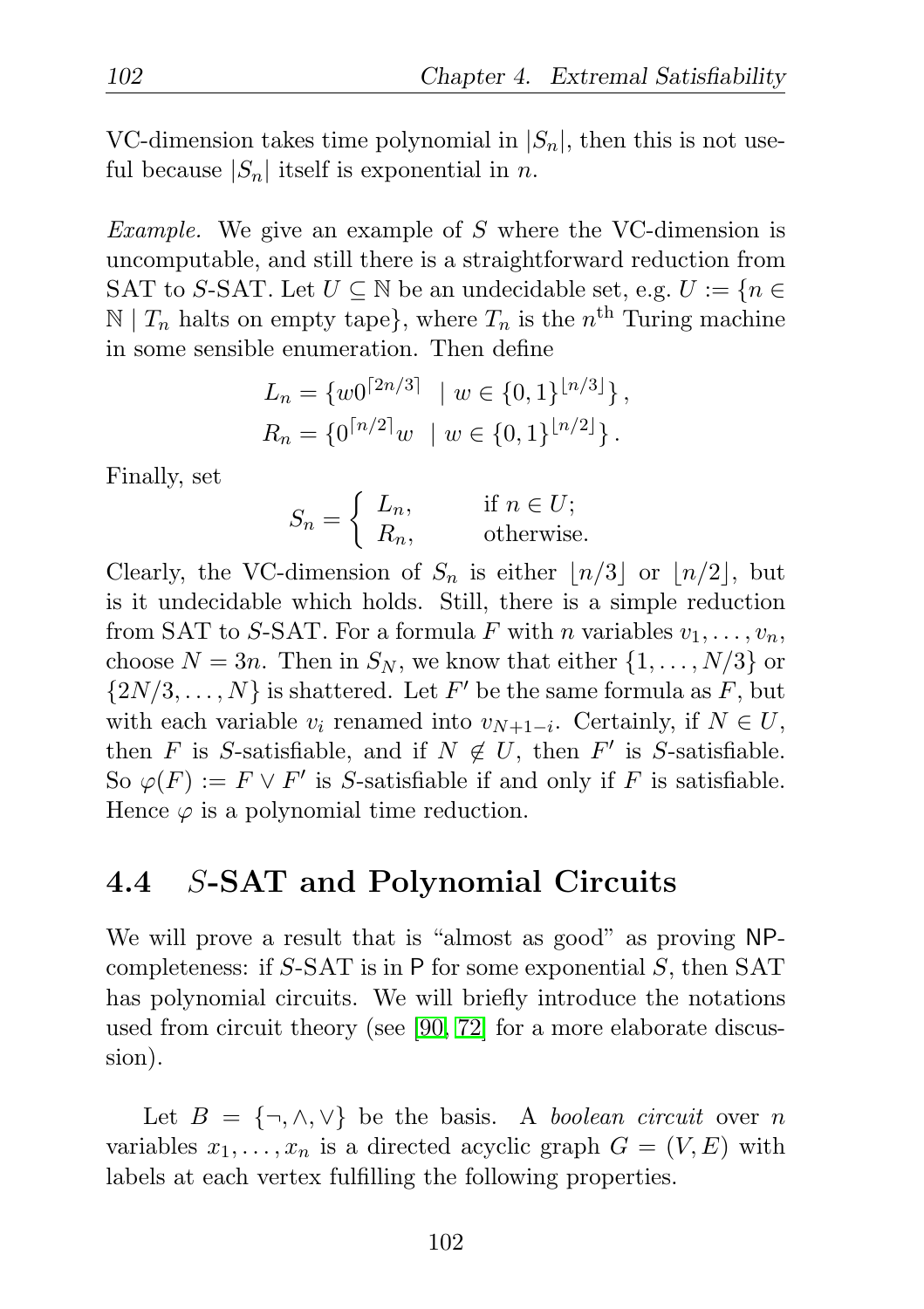- (i) If  $v \in V$  has in-degree 0, then it is labeled with one of the variables  $x_1, \ldots, x_n$  (these vertices are called input gates).
- (ii) If  $v \in V$  has in-degree 1, then it is labeled with  $\neg$ .
- (iii) If  $v \in V$  has in-degree 2, then it is labeled either with ∧ or ∨.
- (iv) There is exactly one vertex  $v \in V$  with out-degree 0 (this vertex is called the output gate).

Given specific values for the variables  $x_1, \ldots, x_n$  we can compute the value of each inner node (inductively) in the obvious way. The *size* of a boolean circuit is the number of gates and the *depth* is the length of the longest directed path in G.

A *circuit family* is a sequence  $C = (C_1, C_2, \dots)$  of boolean circuits, where each  $C_n$  has n input gates. If each  $C_n$  has exactly one output gate, then C computes a function  $f: \{0,1\}^* \to \{0,1\},\$ or equivalently, decides a language  $L \subseteq \{0,1\}^*$ . If the size of  $C_n$ grows polynomially in n, then C is a *polynomial circuit family*.

**Definition 4.11.** *A language*  $L \in \{0, 1\}^*$  *has* polynomial circuits *if there exist a polynomial circuit family*  $(C_i)_{i \in \mathbb{N}}$  *that decides* L. *The class of all languages* L *with polynomial circuits is denoted by* P/poly*.*

Let L be a language which has polynomial circuits  $(C_i)_{i\in\mathbb{N}}$ . If there exists an algorithm that computes  $C_n$  in time polynomial in *n*, then clearly  $L \in \mathsf{P}$ . The other direction holds as well. We also say here that L has *uniform* polynomial circuits. There are undecidable languages  $L$  with nonuniform polynomial circuits, e.g. unary languages defined by an undecidable problem.

Theorem 4.12. *If* S*-*SAT *is in* P *for some exponential* S*, then* SAT *has (possibly nonuniform) polynomial circuits.*

*Proof.* From Corollary [4.9,](#page-109-0) we know that for each n there exists an  $N \leq q(n)$  and an index set  $I \subseteq |N|$  with  $|I| \geq n$  such that I is shattered by  $S_N$ . For each n, there is a boolean circuit of polynomial size that takes a formula  $F$  over  $n$  variables as input and outputs a formula  $F'$  over N variables, where  $F'$  is identical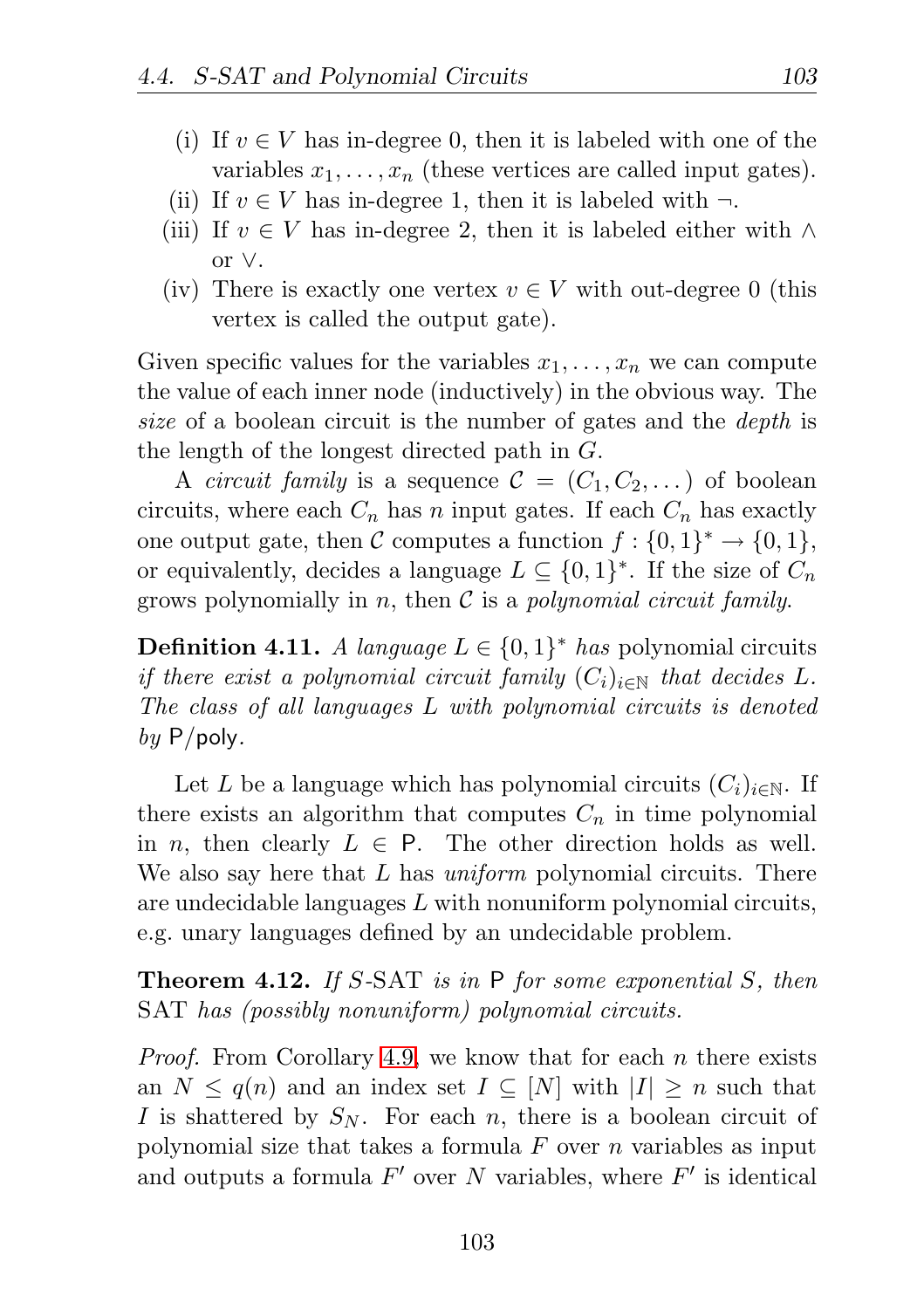to  $F$ , but with all variables from  $F$  replaced by variables in  $I$ . Note that the circuit *exists*, though it might not be constructible in polynomial time. By assumption, there is a second circuit of polynomial size deciding  $S$ -SAT for formulas with  $N$  variables. Combining these two circuits yields a polynomial circuit deciding SAT. П

If SAT has polynomial circuits then all problems in NP have polynomial circuits, because SAT is NP-complete. There are strong reasons to believe that this is not the case.

**Theorem 4.13** (Karp and Lipton [\[56\]](#page-131-0)). *If*  $NP \subseteq P$ /poly *then the polynomial hierarchy collapses to its second level, i.e.,*  $PH = \Sigma_2 P$ .

It might be possible that NP has polynomial circuits and still  $P \neq NP$ . On the other hand if  $P = NP$  then also  $\Sigma_2P = PH$ . Hence, this result is weaker than proving NP-hardness for S-SAT in general. However, there has not been shown any collapse between some levels in the polynomial hierarchy for the last 27 years.

There are some improvements on the Karp-Lipton Theorem which we want to mention here (for the involved complexity classes please visit the Complexity Zoo [\[1\]](#page-126-0)):

- (i) If  $SAT \in P$ /poly then  $PH = ZPP^{NP}$  [\[60\]](#page-132-0).
- (ii) If  $SAT \in P/poly$  then  $PH = S_2^P$  $\frac{1}{2}$  [\[22\]](#page-128-0).
- (iii) If  $SAT \in P$ /poly then  $MA = AM$  [\[7\]](#page-126-1).

## <span id="page-113-0"></span>4.5 S-SAT for Context-Free Languages  $S$

Ginsburg and Spanier [\[43\]](#page-130-0) showed that every context-free language S is either polynomial or asymptotically exponential. In this section, we prove that  $S$ -SAT is NP-complete if S is an exponential, context-free language and  $S$ -SAT is in P if S is a polynomial, context-free language.

In the following, we denote the nonterminal symbols appearing in a context-free grammar for S by upper case letters  $S_0$ ,  $A$ ,  $B$ ,  $C$ ,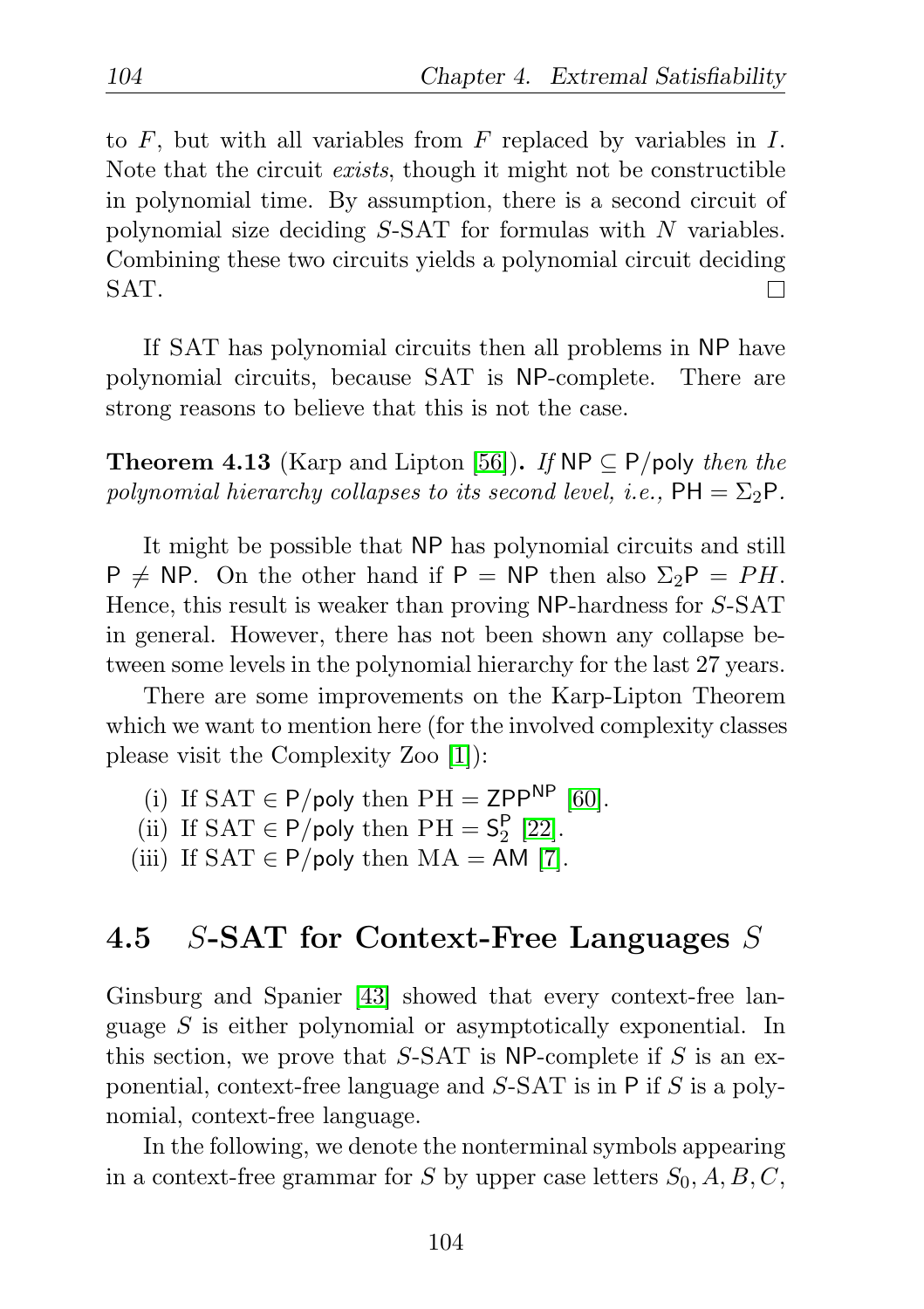and so on, where  $S_0$  is the starting symbol. The only terminal symbols are 0, 1. All rules in a context-free grammar are of the form  $A \Rightarrow w$  for a word w possibly containing nonterminals.  $A \stackrel{*}{\Rightarrow} w$  means that w can be derived from A in finitely many steps. Finally, the length of a word  $x \in \{0,1\}^*$  is denoted by |x|.

*Example.* Let  $S = (100|010|001)^*$  be the family corresponding to 3-colorings of vertices. The following substitution rules with start symbol  $B_3$  generate  $S$ .

$$
A_{i-1} \rightarrow 0A_i | 1B_i, \quad i = 1, 2, 3
$$
  
\n
$$
B_{i-1} \rightarrow 0B_i, \quad i = 1, 2, 3
$$
  
\n
$$
B_3 \rightarrow \varepsilon | A_0
$$

This grammar is context-free, actually it is even regular.

Let  $S$  be a context-free, exponential language which is generated by the grammar G. All calculations on the grammar can be done in advance and therefore do not contribute to the running time. In particular, we may assume that G does not contain *useless* nor *unreachable* nonterminal symbols, i.e., for every nonterminal A, we have  $A \stackrel{*}{\Rightarrow} x$  for some  $x \in \{0,1\}^*$ , and  $S \stackrel{*}{\Rightarrow} w$  for some w with  $A \in \mathcal{W}$ . We call such a grammar *reduced*.

**Theorem 4.14.** Let  $S \subseteq \{0,1\}^*$  be a context-free polynomial *language given by a context-free grammar* G*. Then* S*-*SAT *is in* P*.*

*Proof.* By the discussion above it is enough to prove the lemma for reduced context-free grammars G. Moreover, we can assume that all substitution rules are of the form  $A \to UV$  or  $A \to \varepsilon$  (Chomsky normal form). Define for each nonterminal  $A, W_A^0 = \{\varepsilon\}$  if  $A \to \varepsilon$ and for  $1 \leq k \leq n$ 

$$
W_A^k := \{ w \in \{0,1\}^k : A \Rightarrow^* w \}.
$$

It is easy to see that, since  $S$  is polynomial, all these sets are polynomially bounded in  $n$ . They can be computed inductively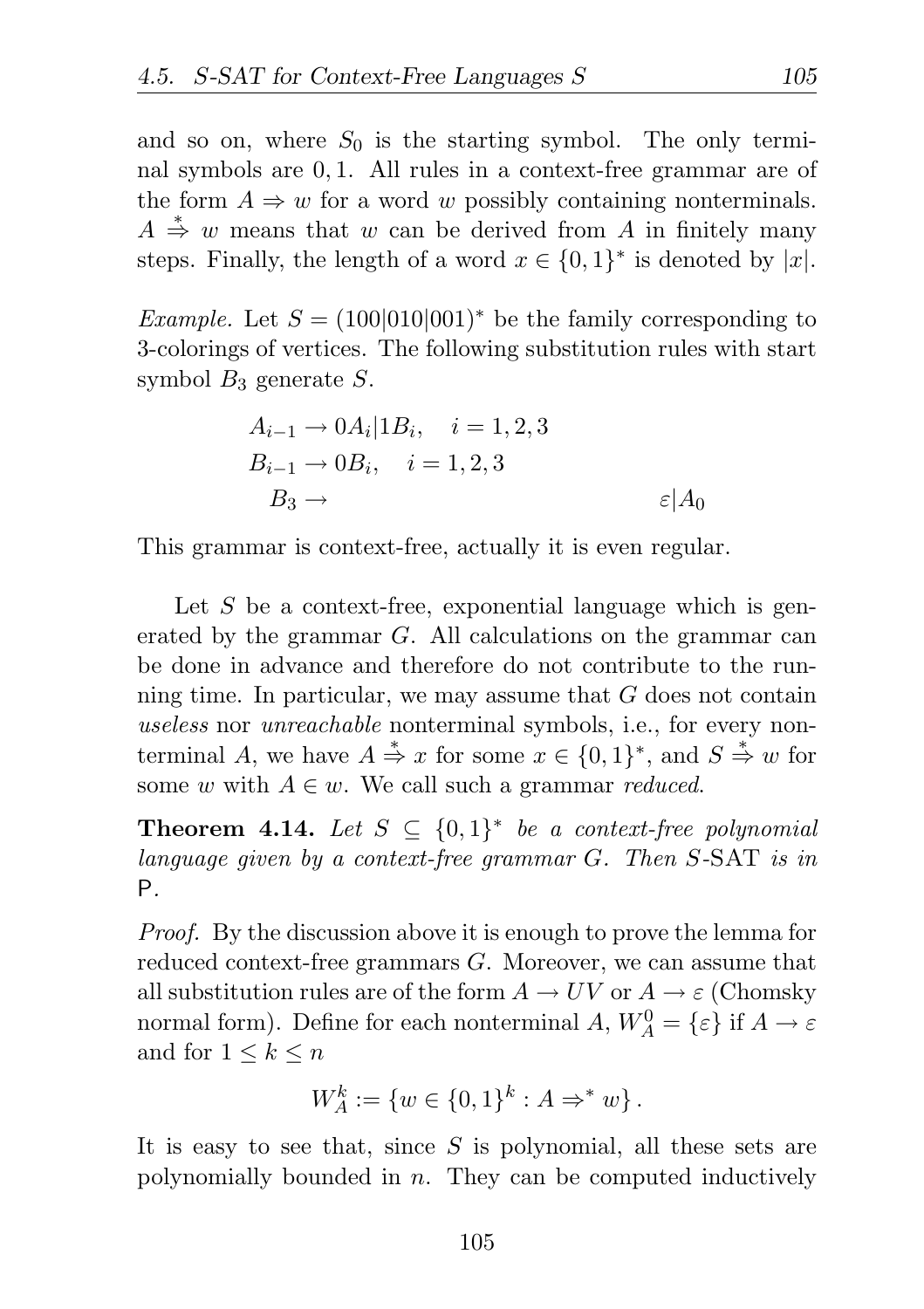by

$$
W^k_A = \bigcup_{A \to UV} \bigcup_{0 \leq \ell \leq k} W^{\ell}_U \times W^{k-\ell}_V \,.
$$

This leads to a polynomial enumeration of  $W_{S_0}^n = S \cap \{0,1\}^n$ . By Proposition [4.1](#page-105-0) the S-SAT problem is then in P. П

For a nonterminal A, define

$$
\ell(A) := \left\{ x \in \{0, 1\}^* \mid \exists y \in \{0, 1\}^* : A \stackrel{*}{\Rightarrow} xAy \right\},\
$$

$$
r(A) := \left\{ y \in \{0, 1\}^* \mid \exists x \in \{0, 1\}^* : A \stackrel{*}{\Rightarrow} xAy \right\}.
$$

Call some  $X \subseteq \{0,1\}^*$  *commutative* if  $x_1x_2 = x_2x_1$  for all  $x_1, x_2 \in$  $X$ .

<span id="page-115-0"></span>Theorem 4.15 (Ginsburg [\[43,](#page-130-0) Theorem 5.5.1]). *Let* G *be a reduced context-free grammar and let* L(G) *be the language gener*ated by G. Then  $|L(G) \cap \{0,1\}^n|$  is polynomial in *n* if and only *if for every nonterminal* A,  $\ell(A)$  *and*  $r(A)$  *are commutative.* 

It is not hard to prove that if there is a nonterminal A such that  $\ell(A)$  (or  $r(A)$ ) is commutative then the language is asymptotically exponential. Actually, we will perform a similar argument for proving the next theorem.

**Theorem 4.16.** Suppose  $S \subseteq \{0,1\}^*$  has exponential size and is *a context-free language. Then* S*-*SAT *is* NP*-complete.*

*Proof.* We will show how to compute large shattered sets for every n. Let G be a reduced context-free grammar for S. Since S has exponential size,  $|S_n|$  is surely not polynomial in n. Therefore, Theorem [4.15](#page-115-0) implies that there is a nonterminal A such that  $\ell(A)$  or  $r(A)$  is not commutative. Since we have only to prove that there *exists* a polynomial reduction from SAT to S-SAT, the *existence* of such a nonterminal is enough. Suppose without loss of generality that  $\ell(A)$  is not commutative, and let  $x_1, x_2 \in$  $\ell(A)$  such that  $x_1x_2 \neq x_2x_1$ . Hence, there is a position i such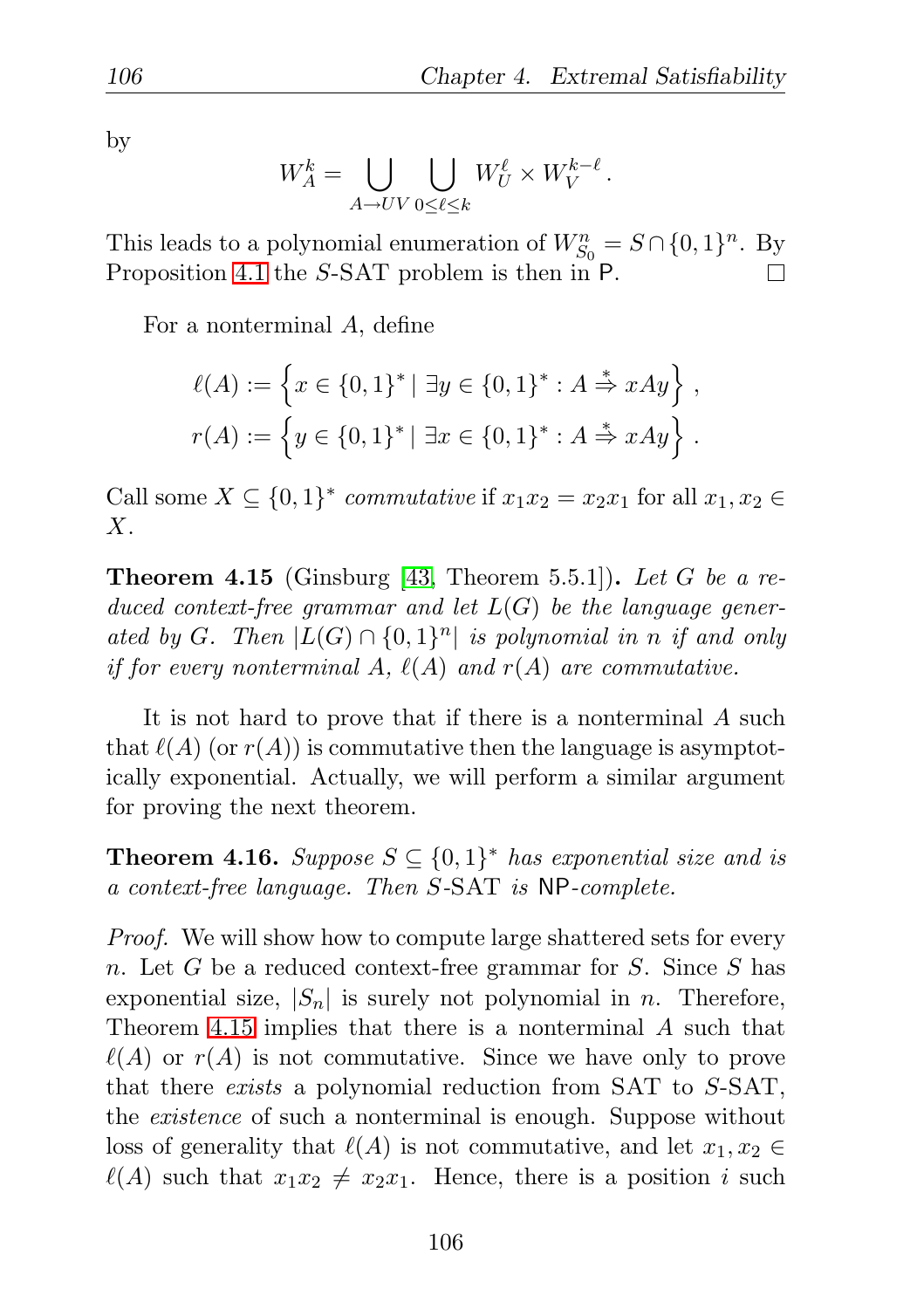that without loss of generality  $(x_1x_2)_i = 0$  and  $(x_2x_1)_i = 1$ . By definition, there are  $y_1, y_2 \in \{0, 1\}^*$  such that  $A \stackrel{*}{\Rightarrow} x_1 Ay_1$  and  $A \stackrel{*}{\Rightarrow} x_2Ay_2$ . By applying k times either  $A \stackrel{*}{\Rightarrow} x_1x_2Ay_2y_1$  or  $A \stackrel{*}{\Rightarrow} x_2x_1Ay_1y_2$ , we can create arbitrary 0s and 1s at the positions  $i + k \cdot |x_1x_2|$  for any k. In order to reach A from  $S_0$ , we use  $S_0 \stackrel{*}{\Rightarrow} aAb$ , and in the end we use  $A \stackrel{*}{\Rightarrow} w$  to obtain a word in  $\{0,1\}^*$  for some  $a, b, w \subseteq \{0,1\}^*$ . Hence if we set  $N := |a| + |b| +$  $|w|+n(|x_1x_2|+|y_1y_2|)$ , then  $I := \{|a|+k|x_1x_2|+i : 0 \le k \le n-1\}$ is of size n, and it is shattered by  $S_N$ . All these calculations can be done in time  $O(n)$  and N is linear in n. Thus, by Theorem [4.10,](#page-110-0) S-SAT is NP-hard. It is clear that  $S$ -SAT is in NP if S is contextfree, because deciding whether  $x \in S$  and verifying that x is satisfying can be done in polynomial time. Therefore, S-SAT is NP-complete.  $\Box$ 

*Continuation of the example.* Let  $S = (001|010|100)^*$  be the exponential, context-free language from before. Clearly,  $I \subseteq$  $\{1,4,7,10,\ldots\}$  is an index set which is shattered by  $S_N$  for  $N=$  $|I|$ . Look for example at the following SAT-instance

$$
F = (v_1 \vee \bar{v}_2) \wedge (v_1 \vee v_2 \vee \bar{v}_3), \quad V = \{v_1, v_2, v_3\}.
$$

Then we can encode it as a S-SAT instance

$$
F' = (v_1 \vee \overline{v}_4) \wedge (v_1 \vee v_4 \vee \overline{v}_7), \quad V' = \{v_1, v_2, \dots, v_9\}.
$$

 $F$  is satisfiable if and only if  $F'$  is S-satisfiable. We see that a CNF formula will be mapped to a CNF formula again. One could argue that this is not a "nice" CNF formula, because  $v_2, v_3, v_5, v_6, v_8, v_9$ are variables which do not occur in  $F'$ . By expanding the index set by 1 and adding a dummy clause one can overcome this drawback.

$$
F'' = F' \wedge (v_2 \vee v_3 \vee v_5 \vee v_6 \vee v_8 \vee v_9 \vee v_{10} \vee v_{11} \vee v_{12}),
$$
  

$$
V'' = \{v_1, v_2, \dots, v_{12}\}.
$$

For every assignment of the variables  $v_1, v_4, v_7$  there is an assignment in  $S_{12}$  that agrees on these variables and additionally sets  $v_{10}$  to true. Every variable in  $F''$  appears at least once. Since F is satisfiable, the pair  $(F'', V'')$  is S-satisfiable.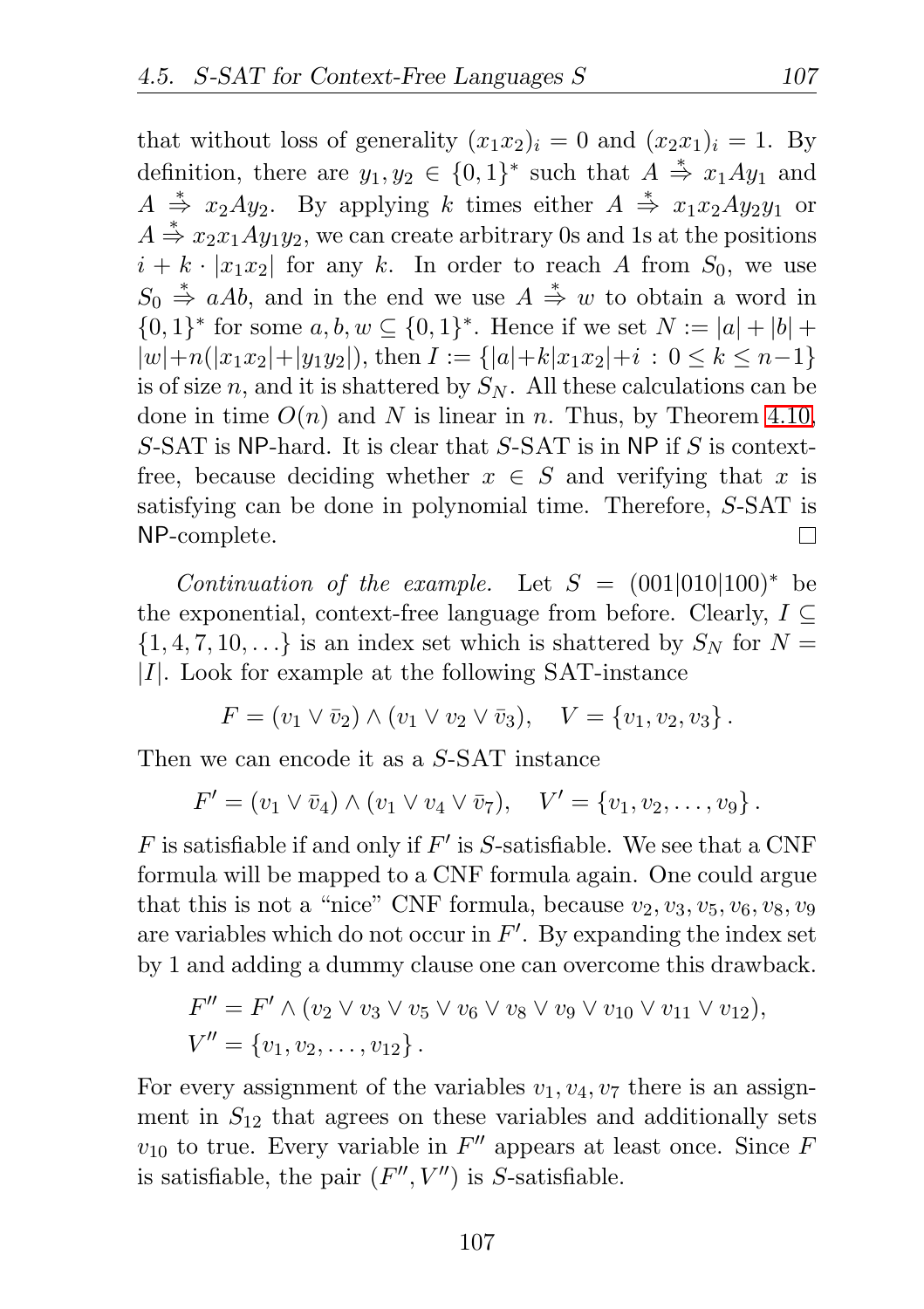#### 4.6 VC-Dimension of Regular Languages

Assume that S is not only context-free but also a *regular* language, and is of exponential size. We will show that a *maximum size* index set I that is shattered by  $S_n$  can be computed efficiently, i.e., in time polynomial in  $n$ . Compare this to the result from Section [4.5:](#page-113-0) there, we constructed *fairly large* shattered index sets for values *n* of our choice but not necessarily one of maximum size.

First, we give a polynomial algorithm to decide whether a given index set I is shattered by  $S_n$ . The idea to continue then is to run this algorithm in parallel for all  $I$  in such a way that the whole computation remains polynomial. Therefore, we will have to identify different index sets according to their shattering properties.

We know that  $S$  is regular, so we have a deterministic finite state machine (DFSM) deciding S. This DFSM has a set  $Q =$  $\{q_0, q_1, \ldots, q_{d-1}\}\$  of states and a set  $A \subseteq Q$  of accepting states, and a start state  $q_0$ . It is equipped with a state transition function  $\delta: Q \times \{0,1\} \to Q$ . This  $\delta$  can be extended to a function  $\hat{\delta}$ :  ${0,1}^* \rightarrow Q$ , where  $\hat{\delta}(w) = q$  if the DSFM starting in  $q_0$  will be in state q after processing the input word  $w$ .

For  $I \subseteq [n], x \in \{0,1\}^I$  and  $y \in \{0,1\}^{[n]\setminus I}$ , let  $x \circ y$  denote the vector  $w \in \{0,1\}^n$  with  $w|_I = x$  and  $w|_{[n] \setminus I} = y$ . The condition that I is shattered by  $S_n$  can now be stated as following

 $\forall x \in \{0,1\}^I \exists y \in \{0,1\}^{[n]\setminus I} : \hat{\delta}(x \circ y)$  is an accepting state.

We will interpret the states  $q_i$  as boolean variables, which are set to true for all accepting states and false to the other states. Thus the accepting states A determine a true-false assignment  $\varphi_A$  of the  $q_i$ 's and for the formula

$$
F_n^I := \bigwedge_{x \in \{0,1\}^I} \bigvee_{y \in \{0,1\}^{\{n\} \setminus I}} \hat{\delta}(x \circ y),
$$

we have that  $\varphi_A$  satisfies  $F_n^I$  if and only if I is shattered by  $S_n$ .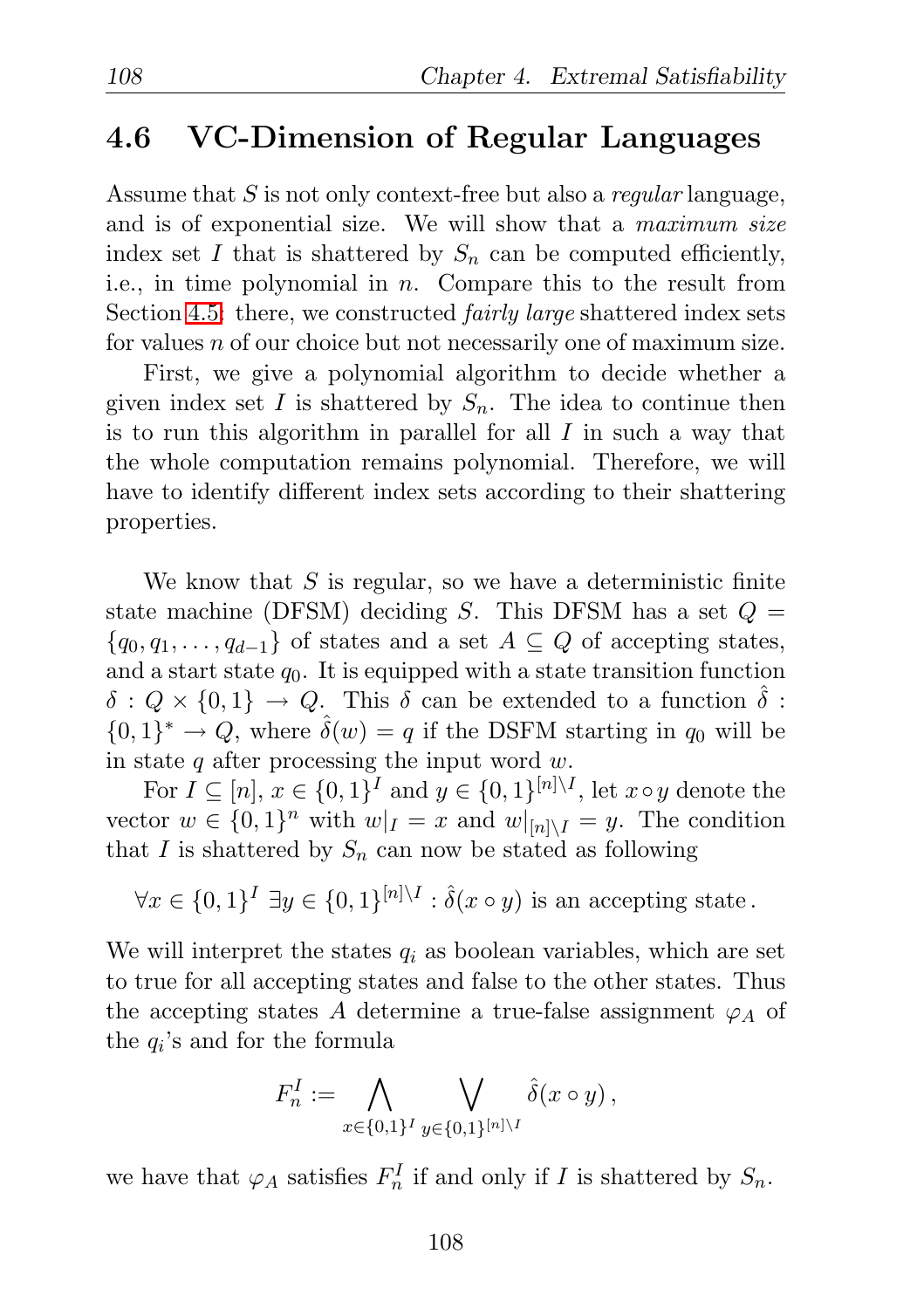**Lemma 4.17.** Let  $S \subseteq \{0,1\}^*$  be a regular language given by a *deterministic finite state machine as above and*  $I \subseteq [n]$ . Then *there is an algorithm deciding whether*  $I$  *is shattered by*  $S_n$  *which runs in time*  $O(n)$ *.* 

*Proof.* The number of variables in  $F_n^I$  is exactly  $|Q| = d$  which is a constant. Moreover the formula is monotone, i.e., every variable occurs only positively. Thus there are at most  $2^d$  different clauses each of size at most d which implies that the size of the formula is bounded by  $d2^d$ . We will build the formula  $F_n^I$  iteratively and in each step we take care that in each clause there are no repeating literals and there are no repeating clauses. Define

$$
F_k^I := \bigwedge_{x \in \{0,1\}^I} \bigvee_{y \in \{0,1\}^{\{n\} \setminus I}} \hat{\delta}(x \circ y|_{\{1,2,\ldots,k\}}).
$$

Then  $F_0^I = q_0$  and for  $k \ge 1$ 

<span id="page-118-0"></span>
$$
F_k^I = \begin{cases} \bigwedge_{C \in F_{k-1}^I} \bigvee_{q \in C, t \in \{0,1\}} \hat{\delta}(q, t), & \text{if } k \notin I; \\ \bigwedge_{C \in F_{k-1}^I, t \in \{0,1\}} \bigvee_{q \in C} \hat{\delta}(q, t), & \text{if } k \in I, \end{cases}
$$
(4.8)

where by a slightly abuse of notation the AND goes over all clauses C in  $F_{k-1}^I$  and the OR goes over all variables q in C. The time to compute this formula is linear in the size of  $F_{k-1}^I$  which is inductively bounded by  $d2^d$ . We can delete repeating literals in a clause and repeating clause such that the formula  $F_k^I$  has size at most  $d2^d$  again. Thus the time in each iteration step is constant with respect to n and the overall time for constructing the  $F_n^I$  is in  $O(n)$ . Evaluating  $F_n^I$  for the assignment  $\varphi_A$  given by all the accepting states can be performed in constant time. Altogether we can decide whether I is shattered by  $S_n$  in time  $O(n)$ .  $\Box$ 

**Theorem 4.18.** If  $S \subseteq \{0,1\}^*$  is a regular language given by a *DFSM then*  $d_{\text{VC}}(S_n)$  *and a shattered set*  $I \subseteq [n]$  *of this size can be computed in* O(n) *time.*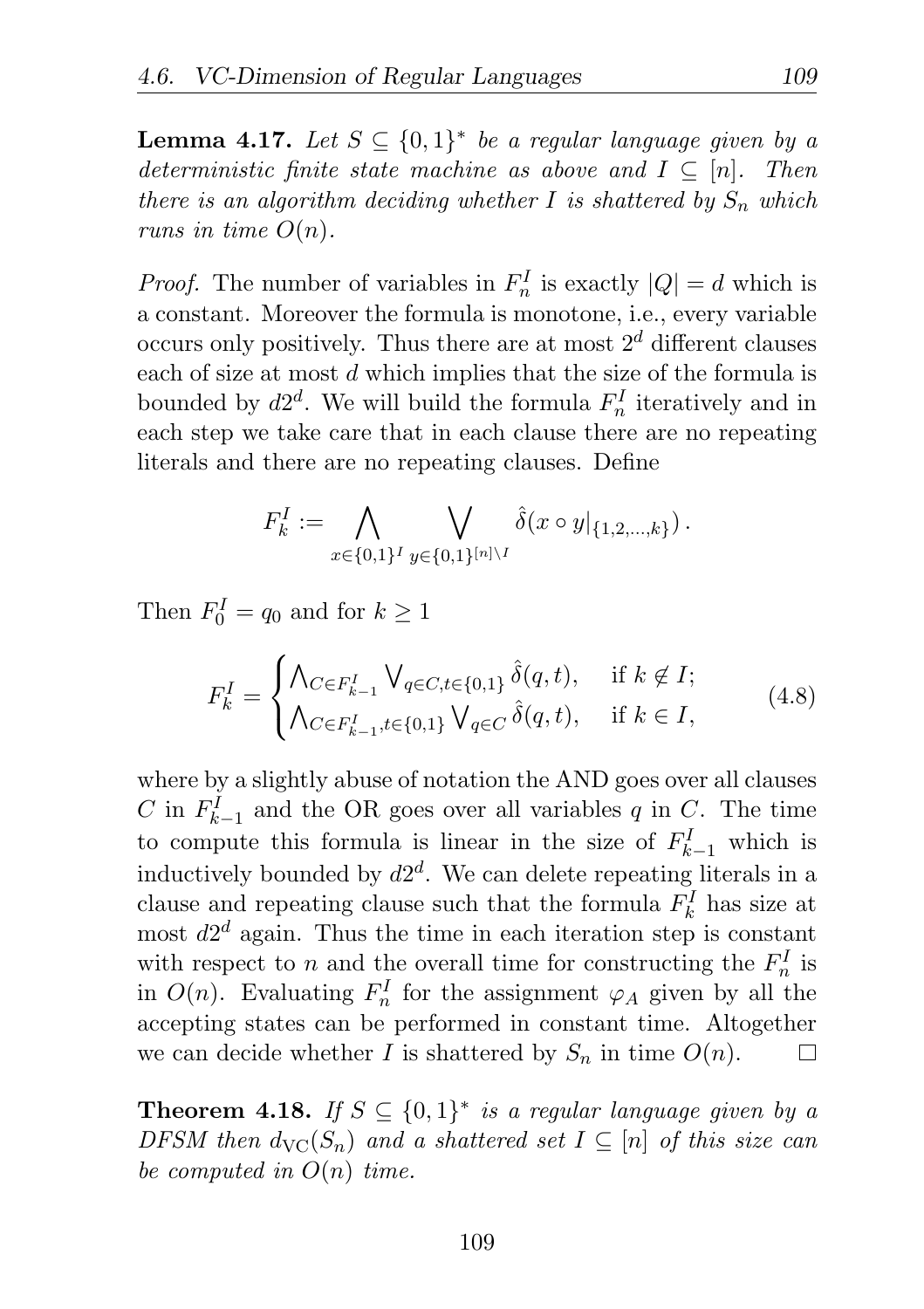*Proof.* We say that an index set  $I \subseteq [k]$  is k-maximum if it is of maximum size over all index sets  $I' \subseteq [k]$  with  $F_k^I = F_k^{I'}$  $k^{\prime}$ . Define

 $\mathcal{C}_k := \{ (F_k^I, |I|) : I \subseteq [k] \text{ is } k\text{-maximum} \}.$ 

Clearly,  $d_{\text{VC}}(S_n)$  is the largest |I| in  $\mathcal{C}_n$  for which the corresponding formula  $F_k^I$  is true under  $\varphi_A$ . We have  $\mathcal{C}_0 = \{(F_0^{\emptyset}, 0)\}$  =  $\{(q_0, 0)\}\.$  There are at most  $2^{2^d}$  different formulas over d variables, i.e.  $|C_k| \leq 2^{2^d}$ . Let  $k \geq 1$  and  $(F, |I|) \in C_{k-1}$ . Define in analogy to [\(4.8\)](#page-118-0):

$$
ext((F,|I|),b) := \begin{cases} (\bigwedge_{C \in F} \bigvee_{q \in C, t \in \{0,1\}} \hat{\delta}(q,t), |I|), & \text{if } b = 0; \\ (\bigwedge_{C \in F, t \in \{0,1\}} \bigvee_{q \in C} \hat{\delta}(q,t), |I|+1), & \text{if } b = 1. \end{cases}
$$

Here,  $b = 1$  signals that we want to include k into the index set, and  $b = 0$  signals that we do not want to. Observe that for two index sets  $I'$  and I with  $I'|_{[k]} = I|_{[k]}$  it holds that  $F_k^I = F_k^{I'}$  $k^{T'}$ . Thus for  $k \geq 1$ 

$$
C_k = \{ \text{ext}(F, b) : F \in C_{k-1}, b \in \{0, 1\} \}.
$$

This computation takes time linear in  $|\mathcal{C}_{k-1}|$  which is bounded by  $2^{2^d}$ , so we can perform the computation in constant time. If there are more than one entries in  $\mathcal{C}_k$  with the same  $F_k^I$  then we delete all but one with a maximum  $|I|$ . In the end we obtain  $\mathcal{C}_n$ . For each  $(F, |I|) \in \mathcal{C}_n$ , we evaluate F on  $\varphi_A$ . The maximum |I| for which the F evaluates to true equals  $d_{\text{VC}}(S_n)$ . The whole computation can be done in time  $O(n)$ . If we want to compute a maximum size shattered index set, rather than only its size, then we can for example in addition store for each formula the decision  $b = 0$  or  $b = 1$  and a reference from which formula it was derived. By the usual backtracking technique we can compute a maximum shattered index set then. П

## 4.7 Some S-SAT which is not NP-hard

S-SAT is NP-hard if and only if there is a polynomial Karp reduction  $\varphi$  from SAT to S-SAT. The reduction  $\varphi$  maps formulas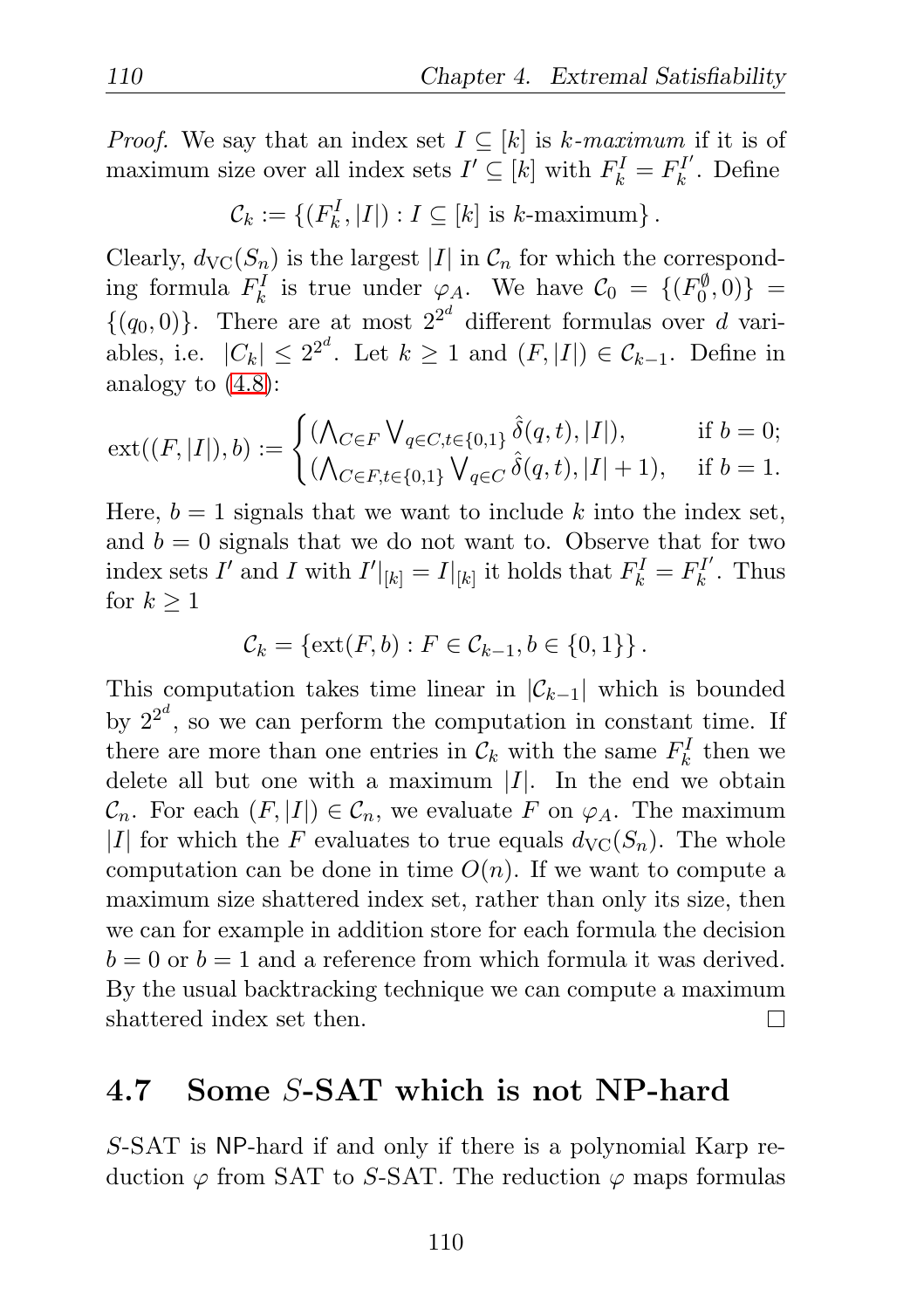to instances of  $S$ -SAT such that  $F$  is satisfiable if and only if  $\varphi(F)$  is S-satisfiable. In this section we will prove that there is an exponential S such that no such reduction  $\varphi$  exists, provided that  $P \neq NP$ . An instance of S-SAT is a pair  $(F, V)$  with a formula F and  $V \supseteq \text{vbl}(F)$  an ordered set of variables. Two instances  $(F_1, V_1), (F_2, V_2)$  are *equivalent*, denoted by  $(F_1, V_1) \equiv (F_2, V_2)$ , if  $V_1 = V_2$  and  $F_1, F_2$  agree on every assignment of the variables. Clearly, two equivalent instances are either both S-satisfiable or both are not S-satisfiable. We want to use a classical tool of complexity theory: diagonalization. For that we need a generalization of possible polynomial Karp reductions from SAT to S-SAT.

**Definition 4.19.** A function  $\varphi$  mapping formulas to instances *is called a* SAT-reduction *if, for all satisfiable formulas* F *and unsatisfiable formulas*  $F'$ , we have that  $\varphi(F) \not\equiv \varphi(F')$ . If there *exists an algorithm which computes*  $\varphi$  *in polynomial time, then we say that it is a* polynomial SAT-reduction*.*

Consider for example the mapping  $\varphi$  which maps every satisfiable formula to (true,  $\emptyset$ ) and every unsatisfiable formula to (false,  $\emptyset$ ). This is a SAT-reduction but it is not polynomial (provided  $\mathsf{NP}\neq \mathsf{P}$ ). We could also map satisfiable formulas to  $(x, \{x\})$ and unsatisfiable formulas to  $(x \wedge x, \{x\})$ . However, this is *not* a SAT-reduction, since  $(x, \{x\}) \equiv (x \wedge x, \{x\})$ . If  $\varphi$  is not a SATreduction then there is a satisfiable formula  $F$  and an unsatisfiable formula F' such that  $\varphi(F) \equiv \varphi(F')$ .

<span id="page-120-0"></span>**Proposition 4.20.** *Let* S *be fixed. If*  $\varphi$  *is a polynomial Karp reduction from* SAT *to* S*-*SAT*, then* ϕ *is a* SAT*-reduction as well.*

*Proof.* Assume for contradiction that  $\varphi$  is not a SAT-reduction. Then there is a satisfiable formula  $F$  and an unsatisfiable formula F' such that  $\varphi(F) \equiv \varphi(F')$ . Since  $\varphi$  is a Karp reduction, we have that  $\varphi(F)$  is S-satisfiable and  $\varphi(F')$  is not S-satisfiable. This is a contradiction, because two equivalent instances are either both S-satisfiable or both are not S-satisfiable.  $\Box$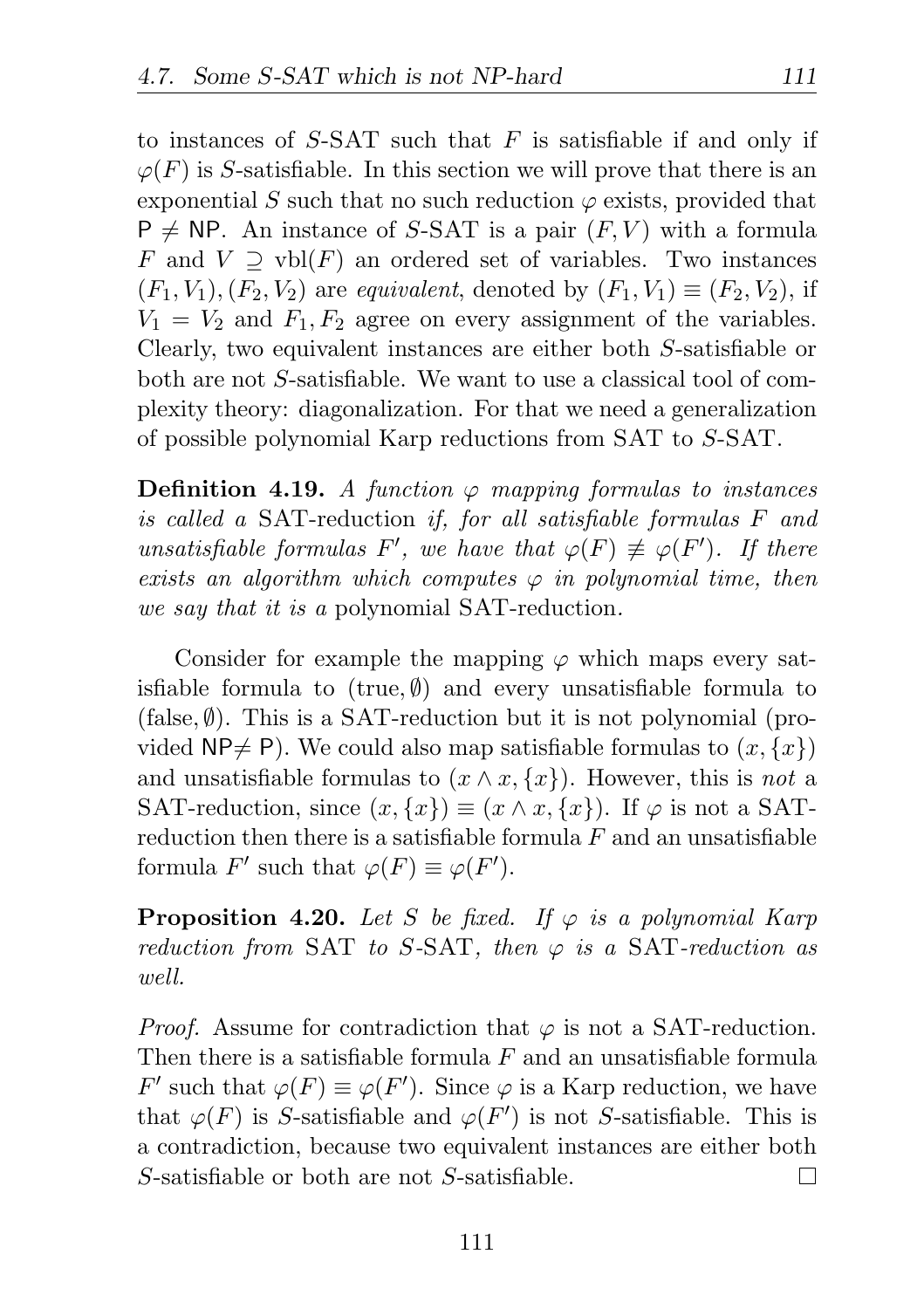<span id="page-121-0"></span>**Lemma 4.21.** *Provide that*  $P \neq NP$ , *then for every polynomial* SAT-reduction  $\varphi$  and every  $n_0 \in \mathbb{N}_0$ , there exists a satisfiable *formula* F with  $n(\varphi(F)) \geq n_0$ , *i.e.*, *satisfiable formulas have arbitrarily large images under*  $\varphi$ *.* 

*Proof.* For the sake of contradiction, suppose that there is some SAT-reduction  $\varphi$  and some  $n_0$  such that  $n(\varphi(F)) \leq n_0$  for all satisfiable F. Let  $\mathcal{F}_0$  be the class of all instances that occur as an image of some satisfiable formula under  $\varphi$ . By assumption, all instances in  $\mathcal{F}_0$  have not more than  $n_0$  variables, implying that there are only a finite number of non-equivalent instances in  $\mathcal{F}_0$ . Clearly, F is satisfiable if and only if  $\varphi(F) \equiv f \in \mathcal{F}_0$ . For the finite language  $\mathcal{F}_0$  we can store all elements in a look-up table and therefore  $\mathcal{F}_0 \in \mathsf{P}$ . Thus, SAT is in P, contradicting our assumption. П

<span id="page-121-1"></span>**Theorem 4.22.** *Provided that*  $P \neq NP$ *, there is an* S *such that for all*  $n \in \mathbb{N}_0$  *either*  $|S_n| = 2^n$  *or*  $|S_{n+1}| = 2^{n+1}$ *, and* S-SAT *is not* NP*-hard.*

*Proof.* Let  $\varphi_1, \varphi_2, \ldots$  be an enumeration of all polynomial SATreductions (there are countably many). For every  $n_0 \in \mathbb{N}_0, i \in \mathbb{N}$ there exist by Lemma [4.21](#page-121-0) a number  $n(\varphi_i, n_0)$  and a satisfiable formula F such that  $n(\varphi_i(F)) = n(\varphi_i, n_0) \ge n_0$ . Define

$$
n_1 := n(\varphi_1, 0),
$$
  
\n
$$
n_{i+1} := n(\varphi_{i+1}, n_i + 2).
$$
  
\n
$$
S_n := \begin{cases} \emptyset, & \text{if } n = n_i \text{ for some } i; \\ \{0, 1\}^n, & \text{otherwise.} \end{cases}
$$

Note that  $n_{i+1} - n_i \geq 2$  and if  $S_n = \emptyset$ , then  $|S_{n-1}| = 2^{n-1}$ . Therefore, S is an exponential family with  $\alpha = 2$  and  $p(n) = n+2$ . Assume for the sake of contradiction that S-SAT is NP-hard. Then there is a polynomial Karp reduction  $\varphi$  from SAT to S-SAT. By Proposition [4.20](#page-120-0)  $\varphi$  is a polynomial SAT-reduction and therefore  $\varphi = \varphi_i$  for some *i*. By construction, there is a satisfiable formula F such that  $\varphi_i(F)$  has exactly  $n_i$  variables. But,  $S_{n_i}$  is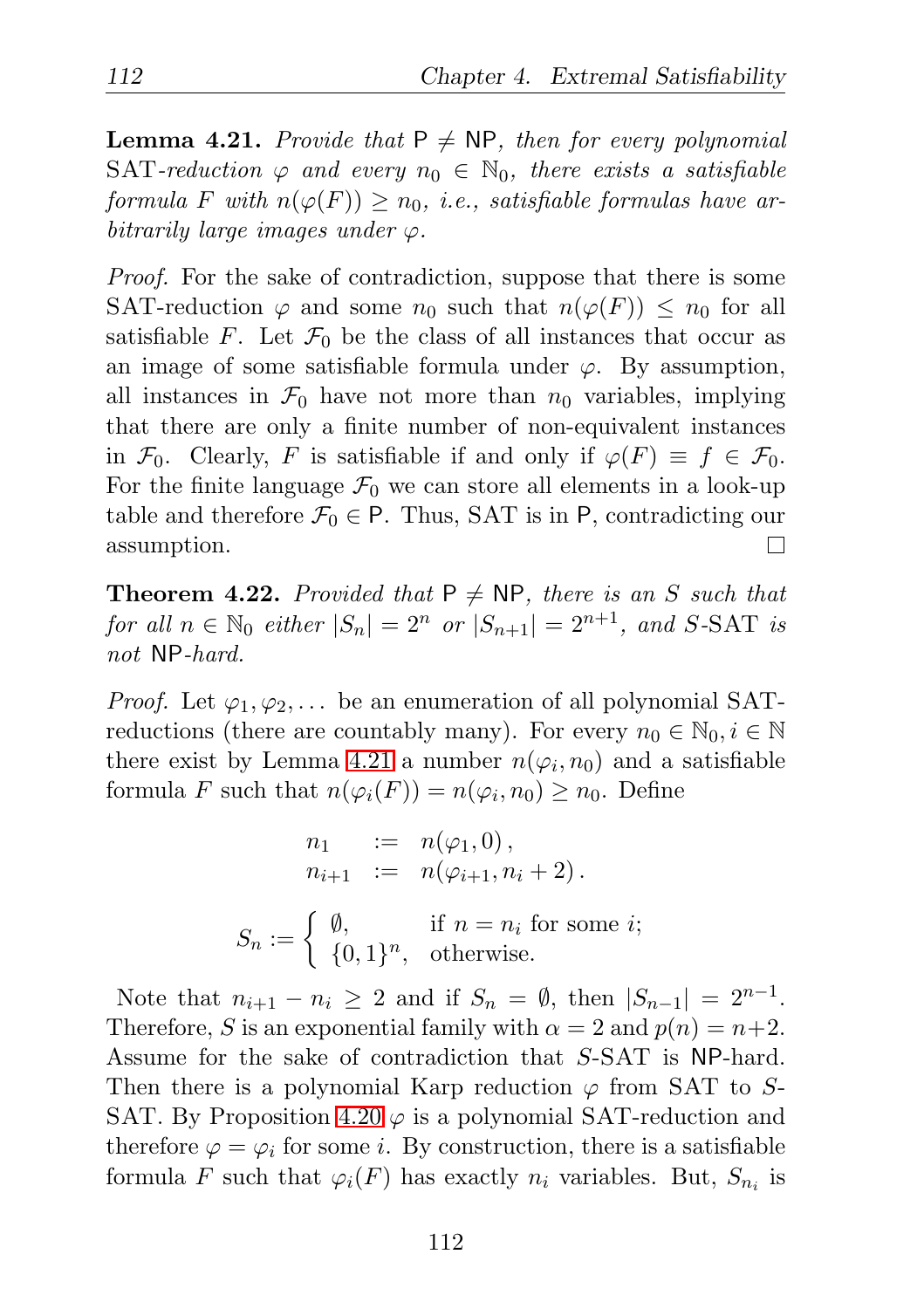empty, so  $\varphi_i(F)$  is not S-satisfiable, hence  $\varphi_i$  is not a reduction, which is a contradiction. П

This is nice, but has the drawback that S might have gaps, i.e., not every level has exponential size. The problem above was that, in order to ensure that for the satisfiable formula  $F$  its image  $\varphi(F)$  is not S-satisfiable, we set  $S_n = \emptyset$  for  $n = n(\varphi(F))$ , creating a "gap" in S. For a SAT-reduction  $\varphi$  we define the functions  $\varphi^f$ and  $\varphi^v$  by  $\varphi(F) = (\varphi^f(F), \varphi^v(F))$  for every formula F. Denote the set of all assignments of the variables  $\varphi^v(F)$  which satisfy  $\varphi^f(F)$  by sat $(\varphi(F))$ . To assure that  $\varphi$  is not a allowed reduction, we could alternatively set  $S_n = \{0,1\}^n \setminus \text{sat}(\varphi(F))$ . Clearly, this suffices to ensure that  $\varphi(F)$  is not S-satisfiable, preventing  $\varphi$  from being a reduction from SAT to S-SAT. If, in addition,  $sat(\varphi(F))$ is small,  $|S_n|$  will be exponential in n. Let us now first focus on what happens when it is never small.

**Definition 4.23.** *A* SAT-reduction  $\varphi$  *is called* sharp, *if there is some*  $n_0$  *such that for all* F *with*  $n := n(\varphi(F)) \geq n_0$ *, the following two statements hold:*

- (*i*)  $F$  and  $\varphi^f(F)$  are SAT-equivalent, that is, either both are *satisfiable, or both are not;*
- (*ii*) *if*  $\varphi^f(F)$  *is satisfiable, then*  $|\text{sat}(\varphi(F))| > 2^{n-1}$ *.*

The choice of  $2^{n-1}$  is arbitrary. Any number x with  $x/2^n$  >  $\epsilon > 0$  and  $2^{n} - x$  being exponential would be good as well. The image of a sharp reduction consists of formulas with at most  $n_0$ variables, unsatisfiable formulas, and formulas with a huge number of satisfying assignments.

<span id="page-122-0"></span>**Lemma 4.24.** If there is a polynomial sharp SAT-reduction  $\varphi$ ,  $then$   $RP = NP$ .

*Proof.* We give a randomized algorithm for SAT with a bounded error probability. Similar to the proof of Lemma [4.21,](#page-121-0) let  $\mathcal{F}_0$  contain all instances with less than  $n_0$  variables which are the image of a satisfiable formula under  $\varphi$ . Again, this set is finite up to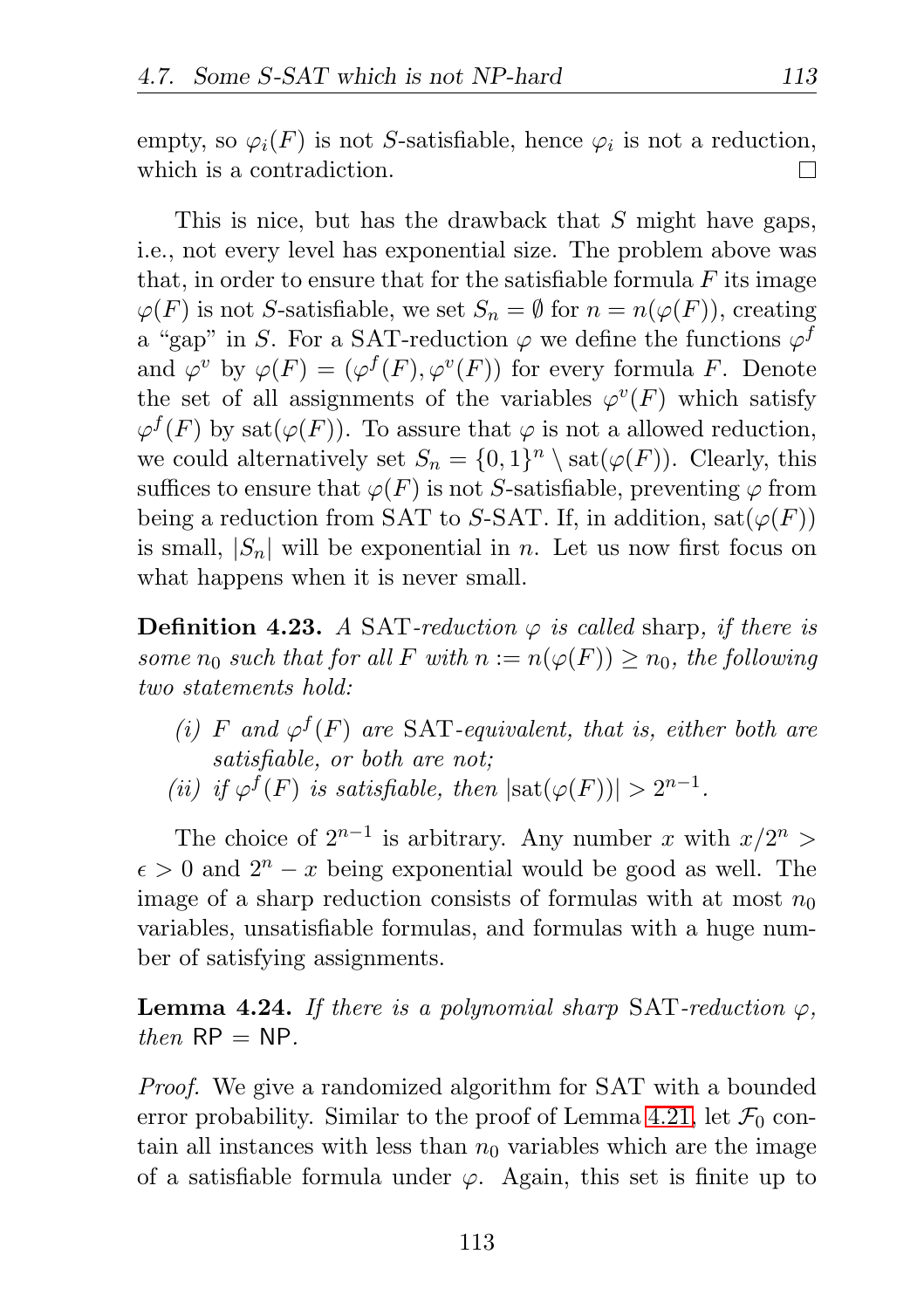equivalence. There *exists* a randomized polynomial algorithm as follows: For all instances with less than  $n_0$  we store in a look-up table whether their preimages under  $\varphi$  are satisfiable (recall that either all preimages are satisfiable or none). We compute satisfiability of some input formula F as follows: if  $n(\varphi(F)) \leq n_0$ , we simply check the look-up table, which can be done in constant time. Otherwise, either both F and  $\varphi^{f}(F)$  are unsatisfiable, or both are satisfiable, but then  $\text{sat}(\varphi(F))$  is huge. Choose x uniformly at random out of  $\{0,1\}^n$  for  $n = n(\varphi(F))$  and return *satisfiable* if x satisfies  $\varphi^{f}(F)$  and *unsatisfiable* otherwise. If F is unsatisfiable, the algorithm always answers correctly, otherwise the answer is wrong with a probability  $p \leq 1/2$ . Thus SAT is in  $RP$ , and hence  $RP = NP$ .  $\Box$ 

The contrapositive of Lemma [4.24](#page-122-0) reads as follows: Provided that RP  $\neq$  NP, no polynomial SAT-reduction  $\varphi$  is sharp, which means that for all  $\varphi, n_0$ , there exist  $n = n(\varphi, n_0) > n_0$ ,  $F =$  $F(\varphi, n_0)$ , such that  $\varphi(F)$  has n variables and one of the following holds:

- (i) F and  $\varphi^f(F)$  are not SAT-equivalent, or
- (ii) they are SAT-equivalent,  $|\text{sat}(\varphi(F))| \leq 2^{n-1}$ , and  $\varphi^f(F)$ is satisfiable.

<span id="page-123-0"></span>**Theorem 4.25.** *Provided that*  $RP \neq NP$ *, there is an* S *with*  $|S_n| \geq 2^{n-1}$  *for all n such that* S-SAT *is not* NP-*hard.* 

*Proof.* Using the function  $n(\varphi, n_0)$  and our sequence  $\varphi_1, \varphi_2, \ldots$ of polynomial SAT-reductions, we define

$$
n_1 := n(\varphi_1, 0), \qquad F_1 := F(\varphi_1, 0), n_{i+1} := n(\varphi_{i+1}, n_i + 1), \qquad F_{i+1} := F(\varphi_{i+1}, n_i + 1).
$$

The  $F_i$  are the formulas with  $n_i$  variables provided by the con-trapositive of Lemma [4.24,](#page-122-0) and the  $n_i$  are all distinct. If case (i) above applies to  $F_i$ , we say  $n_i$  is of type (i), if case (ii) applies,  $n_i$ is of type (ii). We define  $S$  by

$$
S_n := \begin{cases} \{0,1\}^n \setminus \text{sat}(\varphi_i(F_i)) & \text{if } n = n_i \text{ is of type (ii)}; \\ \{0,1\}^n & \text{otherwise.} \end{cases}
$$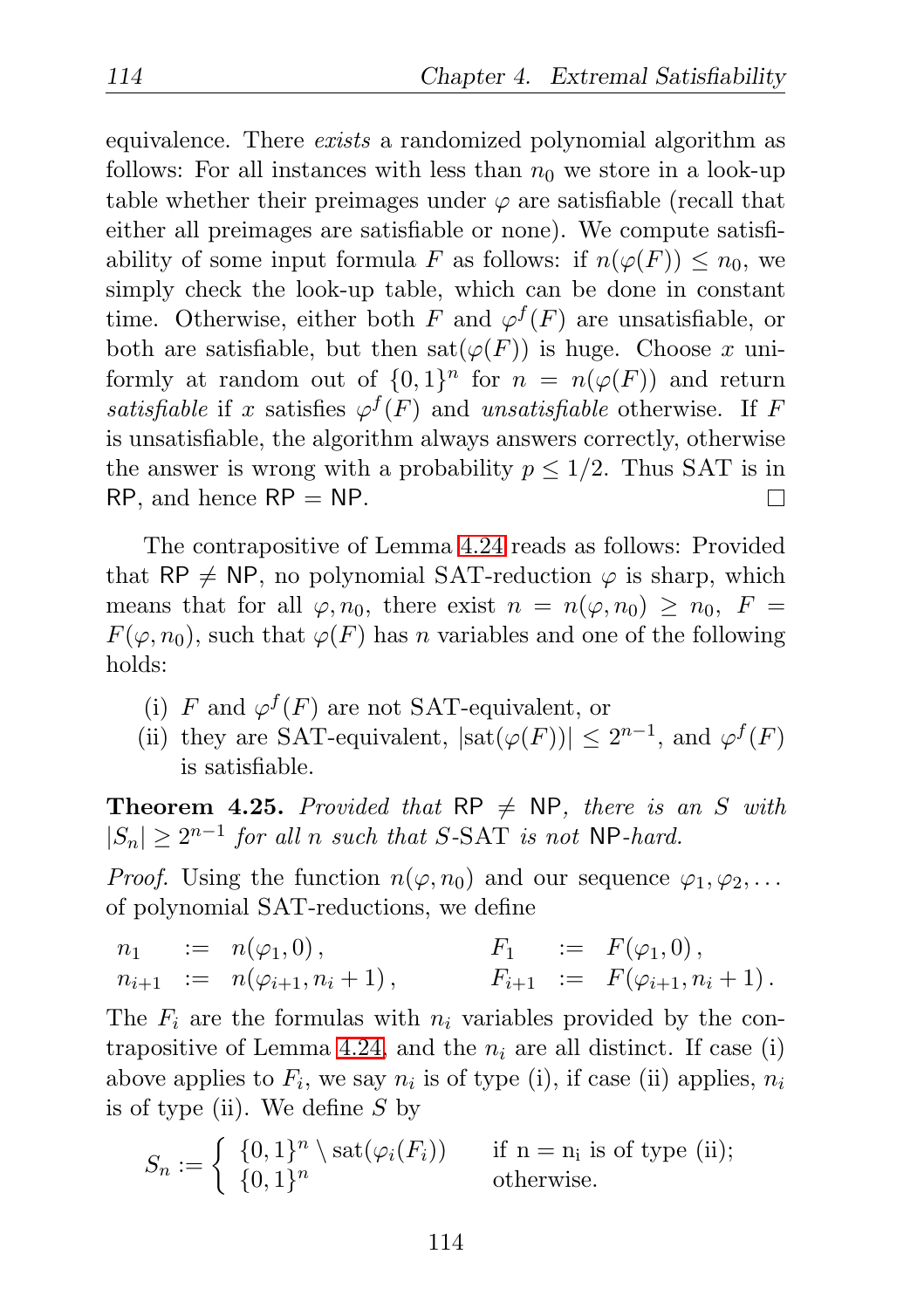We claim that every  $\varphi$  fails to be a reduction from SAT to S-SAT. Take any  $\varphi_i$ . If  $n_i$  is of type (i), then  $F_i$  and  $\varphi_i^f$  $i_i^J(F_i)$  are not SAT-equivalent, and since  $S_{n_i} = \{0, 1\}^{n_i}$ ,  $\varphi_i(F_i)$  is S-satisfiable iff  $F_i$  is not satisfiable. Thus,  $\varphi$  is not a reduction from SAT to S-SAT. If  $n_i$  is of type (ii), then  $F_i$  and  $\varphi_i^f$  $i<sub>i</sub>(F<sub>i</sub>)$  are both satisfiable, but  $\varphi_i(F_i)$  is not S-satisfiable, since  $S_{n_i} = \{0,1\}^{n_i} \setminus \text{sat}(\varphi_i(F_i)).$ Hence  $\varphi_i$  fails also in this case. Finally, note that  $|S_n| \geq 2^{n-1}$  for all n.  $\Box$ 

We finish here by comparing our result of this section with a classical theorem by Ladner [\[62\]](#page-132-1).

**Theorem 4.26** (Ladner's Theorem [\[62\]](#page-132-1)). *Provided*  $P \neq NP$ *, there exists a language*  $L \in \mathsf{NP} \setminus \mathsf{P}$  *that is not*  $\mathsf{NP}\text{-}hard$ .

Languages of this form are called NP*-intermediate* languages and it is an open question to construct any "natural" examples. It is not clear if we could use directly an NP-intermediate language L to construct an S such that S-SAT is not NP-hard. Moreover, there is no consideration in Ladner's Theorem how "dense" the language  $L$  is, where in Theorem [4.22](#page-121-1) and Theorem [4.25](#page-123-0) we have constructed *exponential* languages. However, it is not clear if there exists an exponential language  $S$  that is also in NP, such that the S-SAT problem is not NP-hard.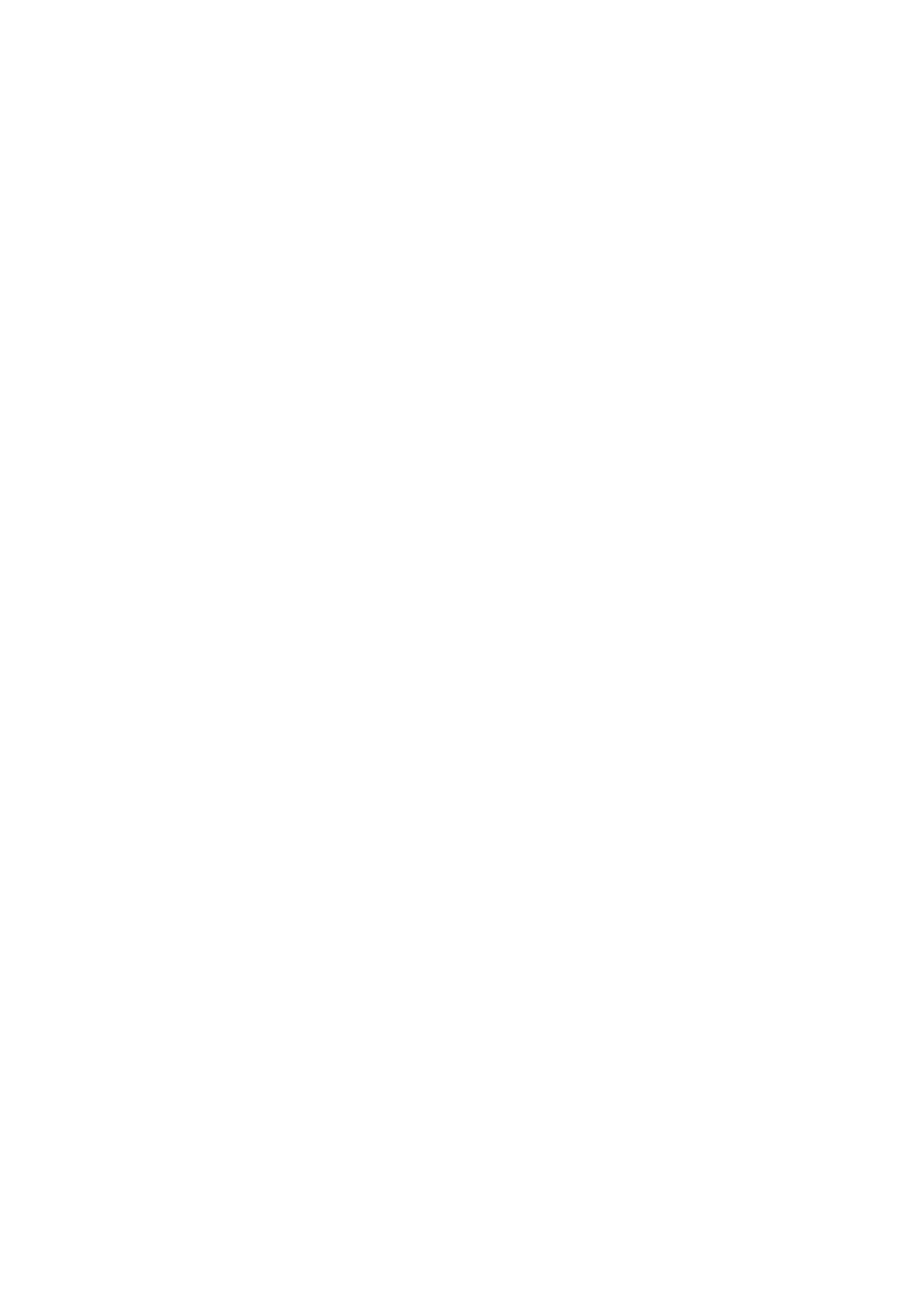## Bibliography

- <span id="page-126-0"></span>[1] S. Aaronson, G. Kuperberg, and C. Granade. Complexity Zoo. http://qwiki.stanford.edu/wiki/Complexity\_Zoo.
- [2] H. L. Abbott. Lower bounds for some Ramsey numbers. *Discrete Math.*, 2(4):289–293, 1972.
- [3] E. Allender, M. Bauland, N. Immerman, H. Schnoor, and H. Vollmer. The complexity of satisfiability problems: Refining Schaefer's theorem. *Journal of Computer and System Sciences*, 75(4):245 – 254, 2009.
- [4] N. Alon. Problems and results in extremal combinatorics. II. *Discrete Math.*, 308(19):4460–4472, 2008.
- [5] N. Alon, R. Berke, K. Buchin, M. Buchin, P. Csorba, S. Shannigrahi, B. Speckmann, and P. Zumstein. Polychromatic colorings of plane graphs. *Discrete and Computational Geometry*, 42(3):421–442, October 2009. A preliminary version appeared in: *SoCG '08: Proceedings of the twenty-fourth annual symposium on Computational geometry*, pages 338–345.
- [6] N. Alon, A. Krech, and T. Szabó. Turán's theorem in the hypercube. *SIAM J. Discrete Math.*, 21(1):66–72 (electronic), 2007.
- <span id="page-126-1"></span>[7] V. Arvind, J. Köbler, U. Schöning, and R. Schuler. If NP has polynomial-size circuits, then MA=AM. *Theor. Comput. Sci.*, 137(2):279–282, 1995.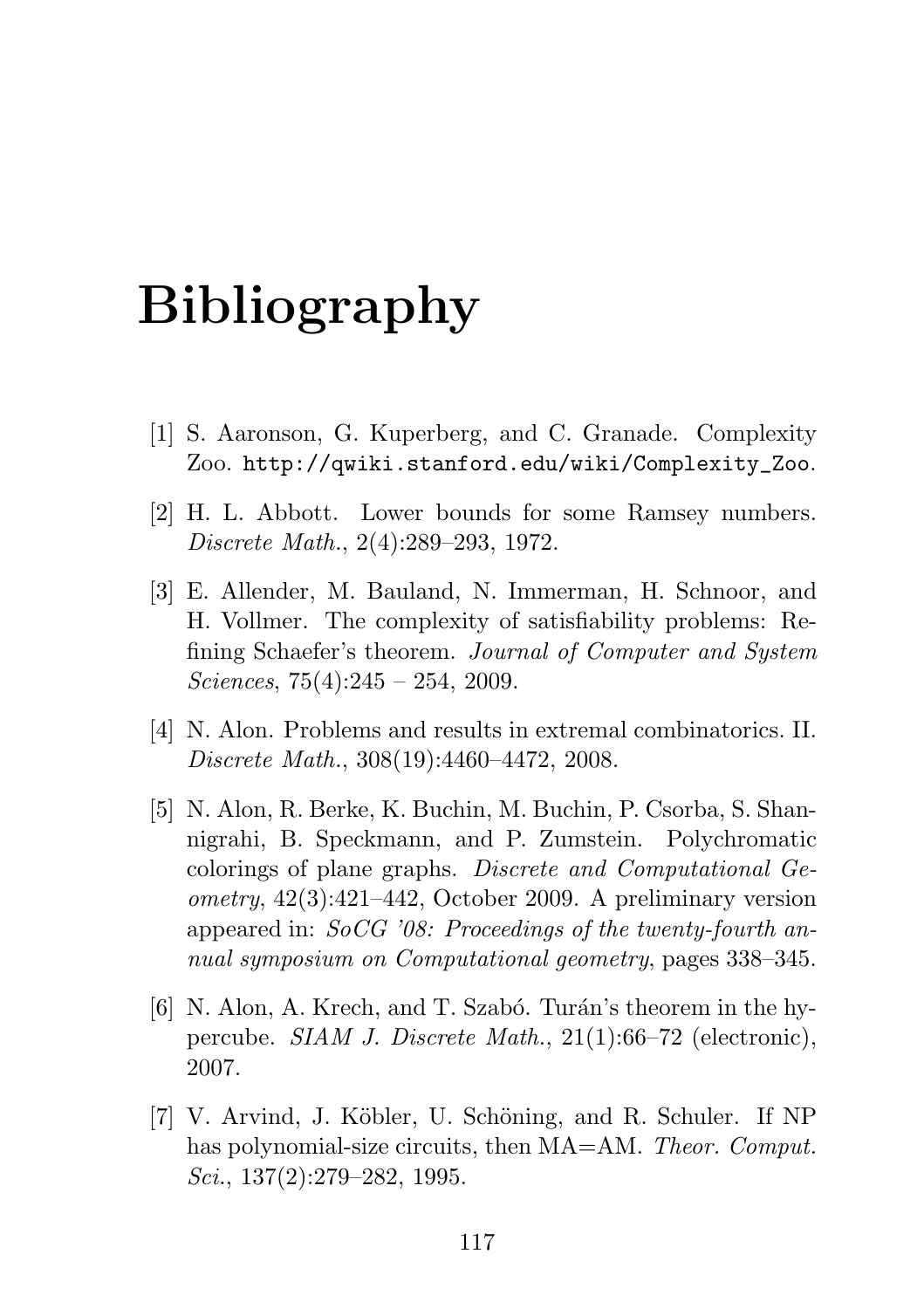- [8] L. W. Beineke and A. J. Schwenk. On a bipartite form of the Ramsey problem. In *Proceedings of the Fifth British Combinatorial Conference (Univ. Aberdeen, Aberdeen, 1975)*, pages 17–22. Congressus Numerantium, No. XV, Winnipeg, Man., 1976. Utilitas Math.
- [9] H. Bielak. Ramsey and 2-local Ramsey numbers for disjoint unions of cycles. *Discrete Math.*, 307(3-5):319–330, 2007.
- [10] A. Biere, M. J. H. Heule, H. van Maaren, and T. Walsh, editors. *Handbook of Satisfiability*, volume 185 of *Frontiers in Artificial Intelligence and Applications*. IOS Press, February 2009.
- [11] B. Bollob´as. *Extremal graph theory*. Dover Publications Inc., Mineola, NY, 2004. Reprint of the 1978 original.
- [12] P. Bose, D. Kirkpatrick, and Z. Li. Worst-case-optimal algorithms for guarding planar graphs and polyhedral surfaces. *Comput. Geom.*, 26(3):209–219, 2003.
- [13] P. Bose, T. Shermer, G. Toussaint, and B. Zhu. Guarding polyhedral terrains. *Comput. Geom.*, 7(3):173–185, 1997.
- [14] T. Brüggemann and W. Kern. An improved deterministic local search algorithm for 3-SAT. *Theor. Comput. Sci.*, 329(1- 3):303–313, 2004.
- [15] S. A. Burr. A survey of noncomplete Ramsey theory for graphs. In *Topics in graph theory (New York, 1977)*, volume 328 of *Ann. New York Acad. Sci.*, pages 58–75. New York Acad. Sci., New York, 1979.
- [16] S. A. Burr. On the Ramsey numbers  $r(G, nH)$  and  $r(nG, nH)$  when n is large. *Discrete Math.*, 65(3):215–229, 1987.
- [17] S. A. Burr, P. Erdős, R. J. Faudree, C. C. Rousseau, and R. H. Schelp. Ramsey-minimal graphs for star-forests. *Discrete Math.*, 33(3):227–237, 1981.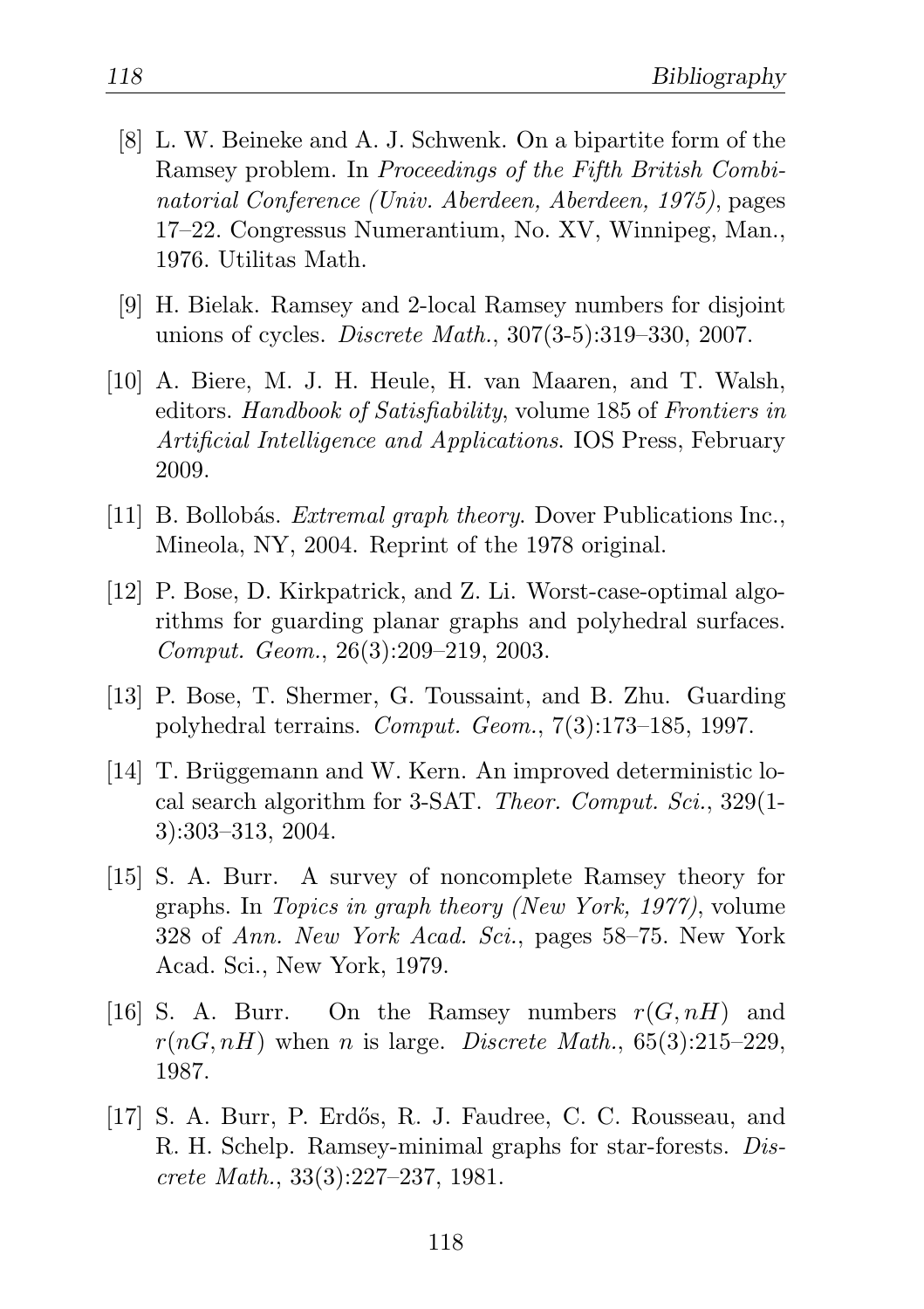- [18] S. A. Burr, P. Erdős, R. J. Faudree, and R. H. Schelp. A class of Ramsey-finite graphs. In *Proceedings of the Ninth Southeastern Conference on Combinatorics, Graph Theory, and Computing (Florida Atlantic Univ., Boca Raton, Fla., 1978)*, Congress. Numer., XXI, pages 171–180, Winnipeg, Man., 1978. Utilitas Math.
- [19] S. A. Burr, P. Erdős, and L. Lovász. On graphs of Ramsey type. *Ars Combinatoria*, 1(1):167–190, 1976.
- [20] S. A. Burr, P. Erd˝os, and J. H. Spencer. Ramsey theorems for multiple copies of graphs. *Trans. Amer. Math. Soc.*, 209:87– 99, 1975.
- [21] S. A. Burr, R. J. Faudree, and R. H. Schelp. On Ramseyminimal graphs. In *Proceedings of the Eighth Southeastern Conference on Combinatorics, Graph Theory and Computing (Louisiana State Univ., Baton Rouge, La., 1977)*, pages 115– 124. Congressus Numerantium, No. XIX, Winnipeg, Man., 1977. Utilitas Math.
- <span id="page-128-0"></span>[22] J.-Y. Cai. S2p⊆ZPPNP. *J. Comput. Syst. Sci.*, 73(1):25–35, 2007.
- [23] L. Cai and J. A. Ellis. NP-completeness of edge-colouring some restricted graphs. *Discrete Applied Mathematics*,  $30(1):15 - 27$ , 1991.
- [24] V. Chv´atal. A combinatorial theorem in plane geometry. *J. Combinatorial Theory Ser. B*, 18:39–41, 1975.
- [25] D. Conlon. A new upper bound for diagonal Ramsey numbers. *Ann. of Math.*, 170(2):941–960, 2009.
- [26] S. A. Cook. The complexity of theorem-proving procedures. In *STOC '71: Proceedings of the third annual ACM symposium on Theory of computing*, pages 151–158, New York, NY, USA, 1971. ACM.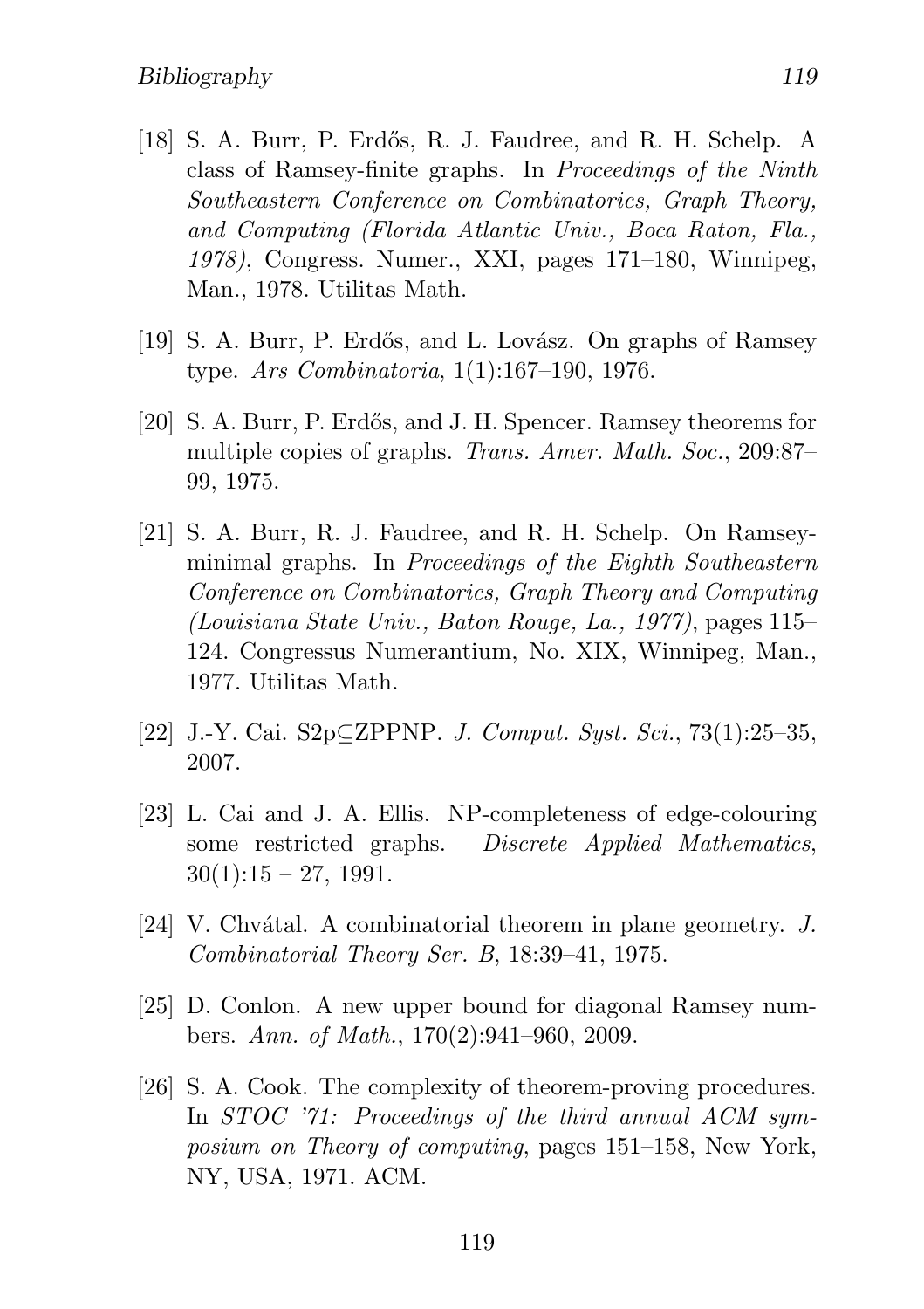- [27] J. Cooper. Josh Cooper's Math Pages: Comb. problems I like. http://www.math.sc.edu/~cooper/combprob.html.
- [28] E. Dantsin, A. Goerdt, E. Hirsch, R. Kannan, J. Kleinberg, C. Papadimitriou, O. Raghavan, and U. Schöning. A deterministic  $(2 - 2/(k+1))^n$  algorithm for k-SAT based on local search. In *Theoretical Computer Science 289*, pages 69–83, 2002.
- [29] R. Diestel. *Graph theory*, volume 173 of *Graduate Texts in Mathematics*. Springer-Verlag, Berlin, third edition, 2005.
- [30] D. Dimitrov, E. Horev, and R. Krakovski. Polychromatic colorings of rectangular partitions. *Discrete Mathematics*,  $309(9):2957 - 2960, 2009.$
- [31] Y. Dinitz, M. Katz, and R. Krakovski. Guarding rectangular partitions. In *Abstracts 23rd European Workshop on Computational Geometry*, pages 30–33, 2007.
- [32] P. Erd˝os. Some remarks on the theory of graphs. *Bull. Amer. Math. Soc.*, 53:292–294, 1947.
- [33] P. Erdős, R. J. Faudree, C. C. Rousseau, and R. H. Schelp. The size Ramsey number. *Periodica Mathematica Hungarica*,  $9(2-2):145-161, 1978.$
- [34] P. Erdős and G. Szekeres. A combinatorial problem in geometry. *Compositio Math.*, 2:463–470, 1935.
- [35] G. Exoo. A lower bound for R(5, 5). *J. Graph Theory*, 13(1):97–98, 1989.
- [36] R. Faudree. Ramsey minimal graphs for forests. *Ars Combin.*, 31:117–124, 1991.
- [37] R. J. Faudree and R. H. Schelp. A survey of results on the size Ramsey number. In *Paul Erd˝os and his mathematics, II (Budapest, 1999)*, volume 11 of *Bolyai Soc. Math. Stud.*, pages 291–309. J´anos Bolyai Math. Soc., Budapest, 2002.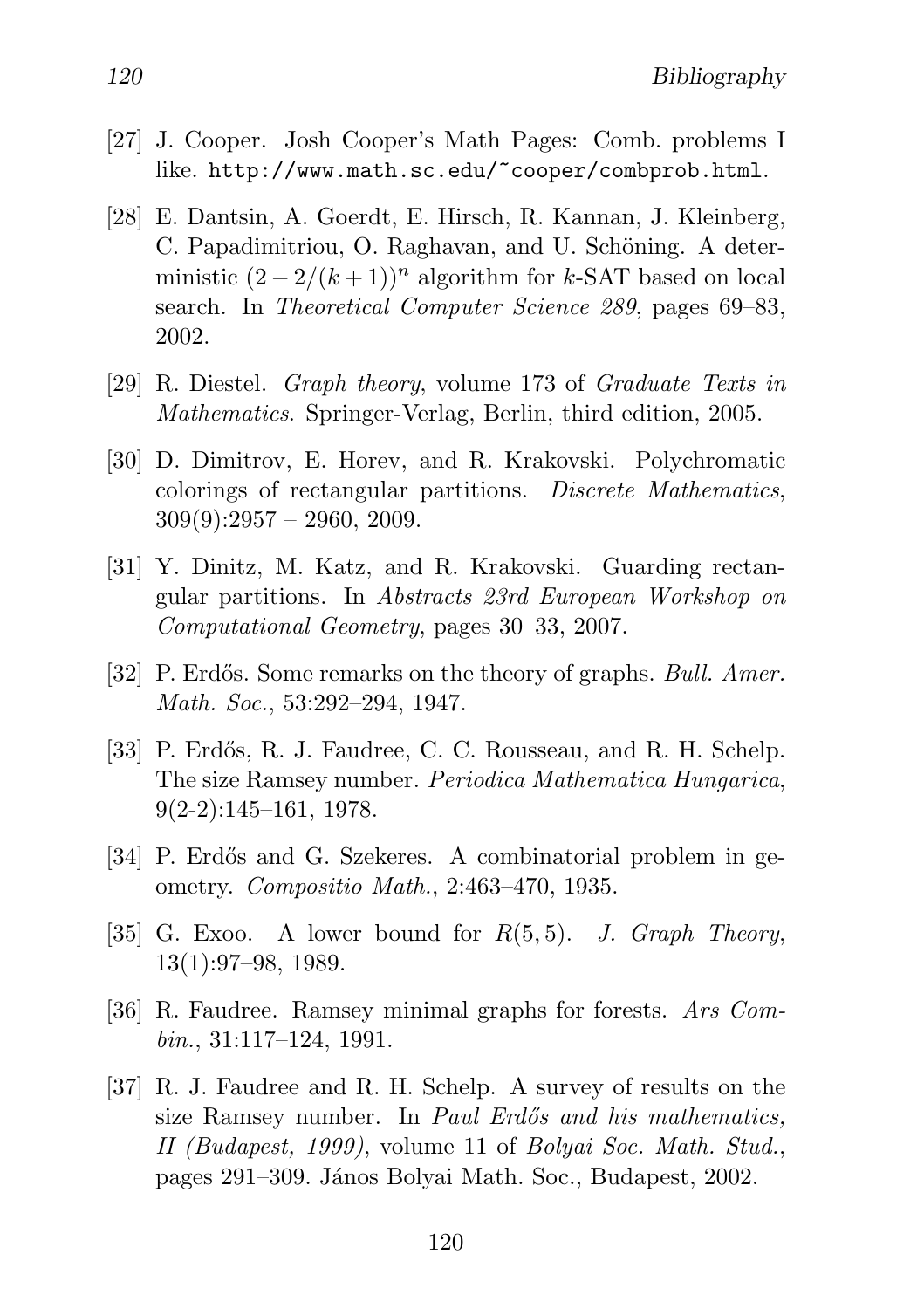- [38] S. Fisk. A short proof of Chvátal's watchman theorem. *J. Combin. Theory Ser. B*, 24(3):374, 1978.
- [39] J. Folkman. Graphs with monochromatic complete subgraphs in every edge coloring. *SIAM J. Appl. Math.*, 18:19– 24, 1970.
- [40] J. Fox and K. Lin. The minimum degree of Ramsey-minimal graphs. *Journal of Graph Theory*, 54(2):167–177, 2006.
- [41] H. Gebauer. Disproof of the neighborhood conjecture with implications to sat. In *ESA*, pages 764–775, 2009.
- [42] L. Gerencsér and A. Gyárfás. On Ramsey-type problems. *Ann. Univ. Sci. Budapest. E¨otv¨os Sect. Math.*, 10:167–170, 1967.
- <span id="page-130-0"></span>[43] S. Ginsburg. *The mathematical theory of context-free languages*. McGraw-Hill, Inc., New York, NY, USA, 1966.
- [44] R. L. Graham, B. L. Rothschild, and J. H. Spencer. *Ramsey theory*. Wiley-Interscience Series in Discrete Mathematics and Optimization. John Wiley & Sons Inc., New York, second edition, 1990. A Wiley-Interscience Publication.
- [45] R. E. Greenwood and A. M. Gleason. Combinatorial relations and chromatic graphs. *Canad. J. Math.*, 7:1–7, 1955.
- [46] B. Guenin. Packing t-joins and edge colouring in planar graphs. 2003.
- [47] R. P. Gupta. On the chromatic index and the cover index of a multigraph. In *Theory and applications of graphs (Proc. Internat. Conf., Western Mich. Univ., Kalamazoo, Mich., 1976)*, pages 204–215. Lecture Notes in Math., Vol. 642. Springer, Berlin, 1978.
- [48] S. L. Hakimi and O. Kariv. A generalization of edge-coloring in graphs. *J. Graph Theory*, 10(2):139–154, 1986.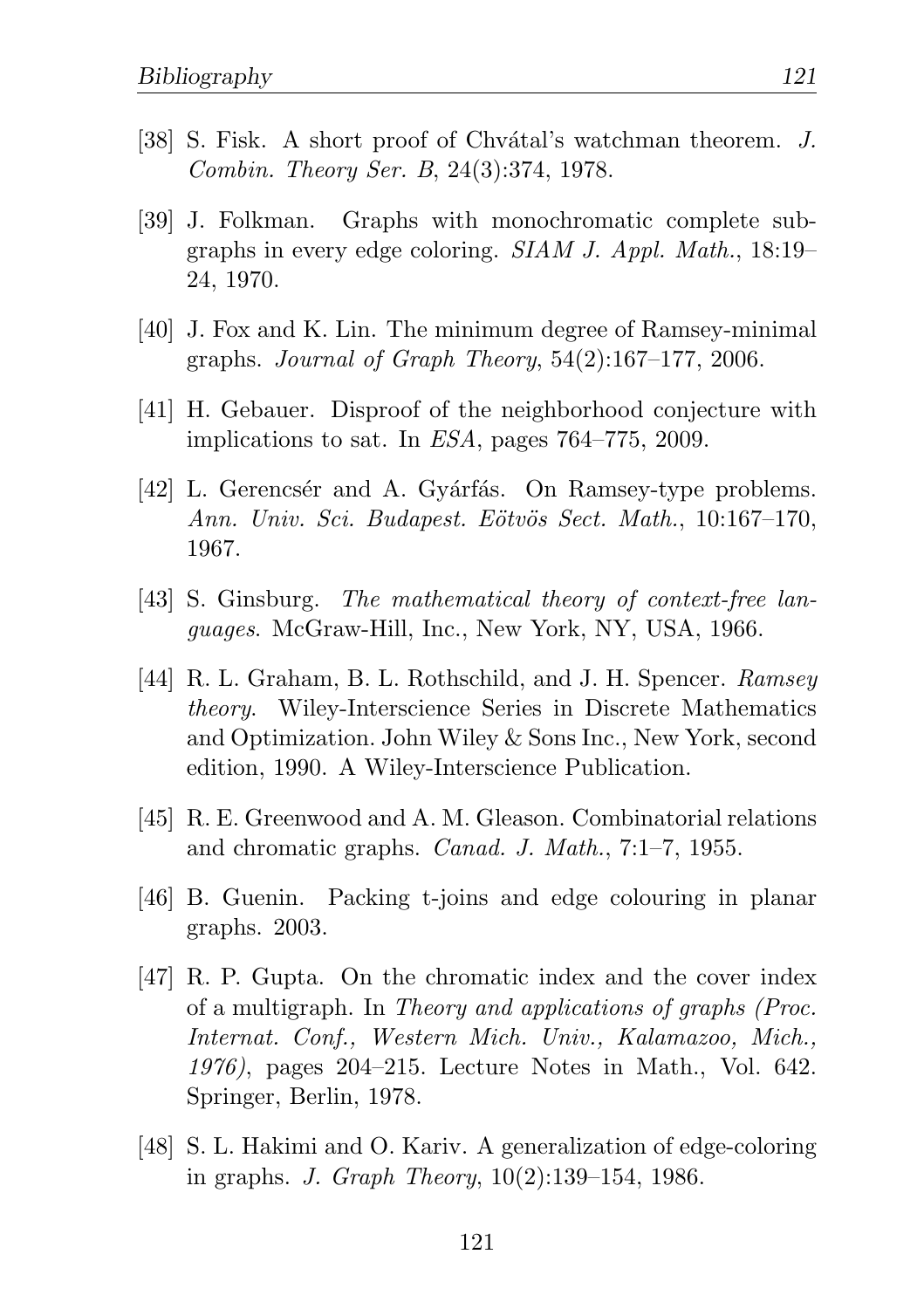- [49] P. J. Heawood. On the four-color map theorem. *Quarterly Journal of Pure and Applied Mathematics*, 29:270–285, 1898.
- [50] F. Hoffmann and K. Kriegel. A graph-coloring result and its consequences for polygon-guarding problems. *SIAM J. Discrete Math.*, 9(2):210–224, 1996.
- [51] I. Holyer. The NP-completeness of edge-coloring. *SIAM J. Comput.*, 10(4):718–720, 1981.
- [52] E. Horev, M. J. Katz, and R. Krakovski. Polychromatic coloring of cubic bipartite plane graphs, 2009. submitted.
- [53] E. Horev and R. Krakovski. Polychromatic colorings of bounded degree plane graphs. *Journal of Graph Theory*, 60(4):269–283, 2009.
- [54] T. R. Jensen and B. Toft. *Graph coloring problems*. Wiley-Interscience Series in Discrete Mathematics and Optimization. John Wiley & Sons Inc., New York, 1995. A Wiley-Interscience Publication.
- <span id="page-131-0"></span>[55] S. Jukna. *Extremal Combinatorics*. Springer-Verlag, 2001.
- [56] R. M. Karp and R. J. Lipton. Some connections between nonuniform and uniform complexity classes. In *Enseign. Math. 28*, pages 191–201, 1982.
- [57] A. B. Kempe. On the geographical problem of the four colours. *American Journal of Mathematics*, 2(3):193–200, 1879.
- [58] B. Keszegh. Polychromatic colorings of n-dimensional guillotine-partitions. In *COCOON*, pages 110–118, 2008.
- [59] J. H. Kim. The Ramsey number  $r(3,t)$  has order of magnitude t <sup>2</sup>/ log t. *Random Struct. Algorithms*, 7(3):173–207, 1995.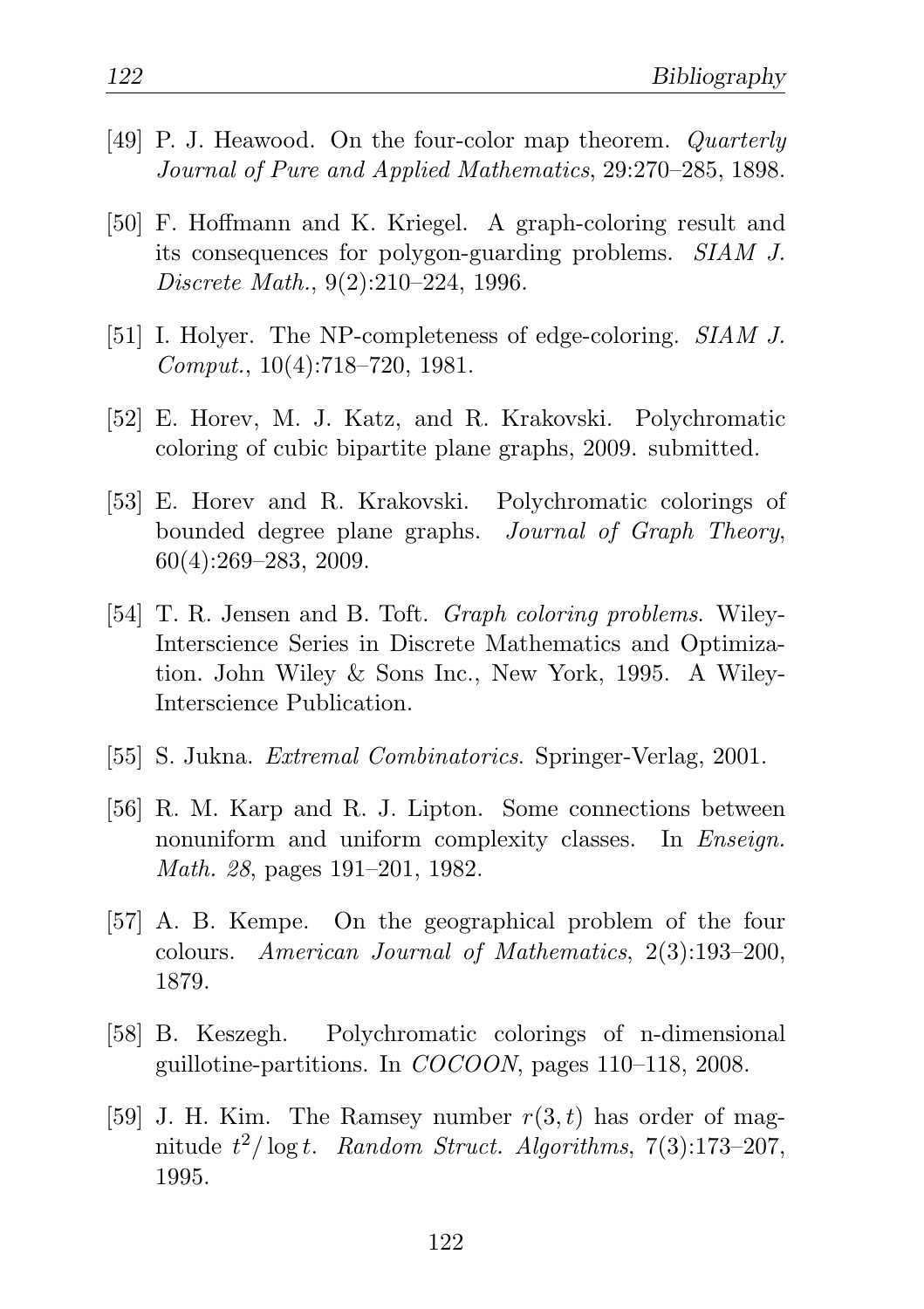- <span id="page-132-0"></span>[60] J. Köbler and O. Watanabe. New collapse consequences of NP having small circuits. *SIAM J. Comput.*, 28(1):311–324, 1999.
- [61] J. Kratochvíl, P. Savický, and Z. Tuza. One more occurrence of variables makes satisfiability jump from trivial to NP-complete. *SIAM Journal of Computing*, 22(1):203–210, 1993.
- <span id="page-132-1"></span>[62] R. E. Ladner. On the structure of polynomial time reducibility. *J. ACM*, 22(1):155–171, 1975.
- [63] L. A. Levin. Universal search problems. *Problemy Peredaˇci Informacii*, 9(3):265–266, 1973.
- [64] L. Lovász and M. D. Plummer. *Matching theory*, volume 121 of *North-Holland Mathematics Studies*. North-Holland Publishing Co., Amsterdam, 1986. Annals of Discrete Mathematics, 29.
- [65] B. D. McKay and S. P. Radziszowski. Subgraph counting identities and Ramsey numbers. *J. Combin. Theory Ser. B*, 69(2):193–209, 1997.
- [66] B. Mohar and R. Skrekovski. The Grötzsch theorem for the hypergraph of maximal cliques. *Electron. J. Combin.*, 6:Research Paper 26, 13 pp. (electronic), 1999.
- [67] B. M. E. Moret. Planar NAE3SAT is in P. *SIGACT News*, 19(2):51–54, 1988.
- [68] R. A. Moser. A constructive proof of the Lovász local lemma. In *STOC*, pages 343–350, 2009.
- [69] J. Nešetřil and V. Rödl. The structure of critical Ramsey graphs. *Acta Math. Acad. Sci. Hungar.*, 32(3-4):295–300, 1978.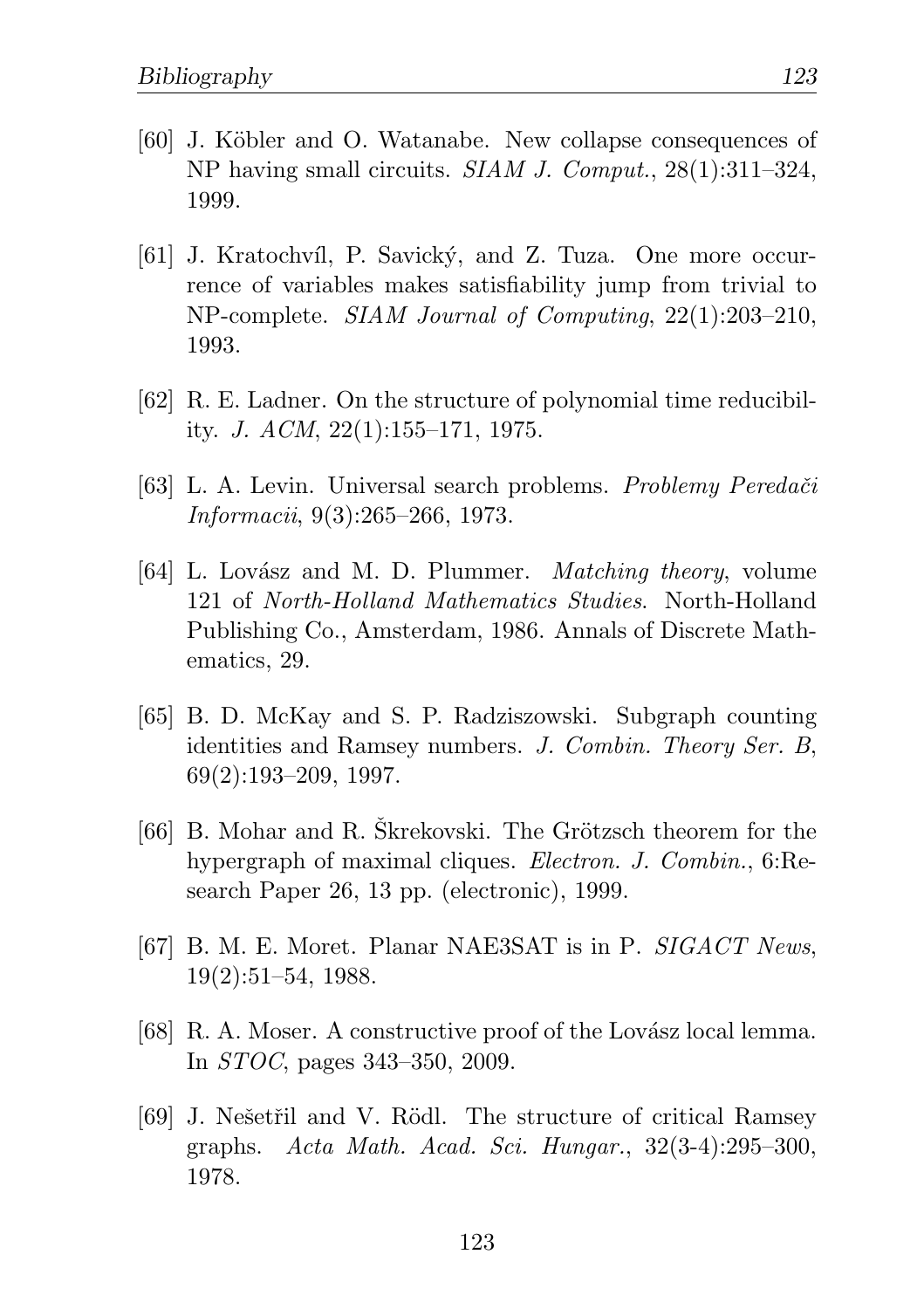- [70] J. Nešetřil and V. Rödl. Simple proof of the existence of restricted Ramsey graphs by means of a partite construction. *Combinatorica*, 1(2):199–202, 1981.
- <span id="page-133-1"></span>[71] D. Offner. Polychromatic colorings of subcubes of the hypercube. *SIAM J. Discrete Math.*, 22(2):450–454, 2008.
- <span id="page-133-0"></span>[72] C. H. Papadimitriou. *Computational Complexity*. Addison Wesley, 1994.
- [73] C. H. Papadimitriou and M. Yannakakis. On limited nondeterminism and the complexity of the V-C dimension. *J. Comput. Syst. Sci.*, 53(2):161–170, 1996.
- [74] S. Radziszowski. Small Ramsey numbers. *Electronic Journal of Combinatorics*, 2006.
- [75] F. P. Ramsey. On a problem of formal logic. *Proc. London Math. Soc.*, s2-30(1):264–286, 1930.
- [76] V. Rödl and A. Rucinski. Threshold functions for Ramsey properties. *J. Amer. Math. Soc.*, 8(4):917–942, 1995.
- [77] N. Sauer. On the density of families of sets. In *J. Comb. Theory, Ser. (A)*, volume 13, pages 145–147, 1973.
- [78] T. J. Schaefer. The complexity of satisfiability problems. In *STOC '78: Proceedings of the tenth annual ACM symposium on Theory of computing*, pages 216–226, New York, NY, USA, 1978. ACM.
- [79] D. Scheder. Guided search and a faster deterministic algorithm for 3-SAT. In *LATIN*, pages 60–71, 2008.
- [80] D. Scheder and P. Zumstein. Satisfiability with exponential families. In *SAT*, pages 148–158, 2007.
- [81] D. Scheder and P. Zumstein. How many conflicts does it need to be unsatisfiable? In *SAT*, pages 246–256, 2008.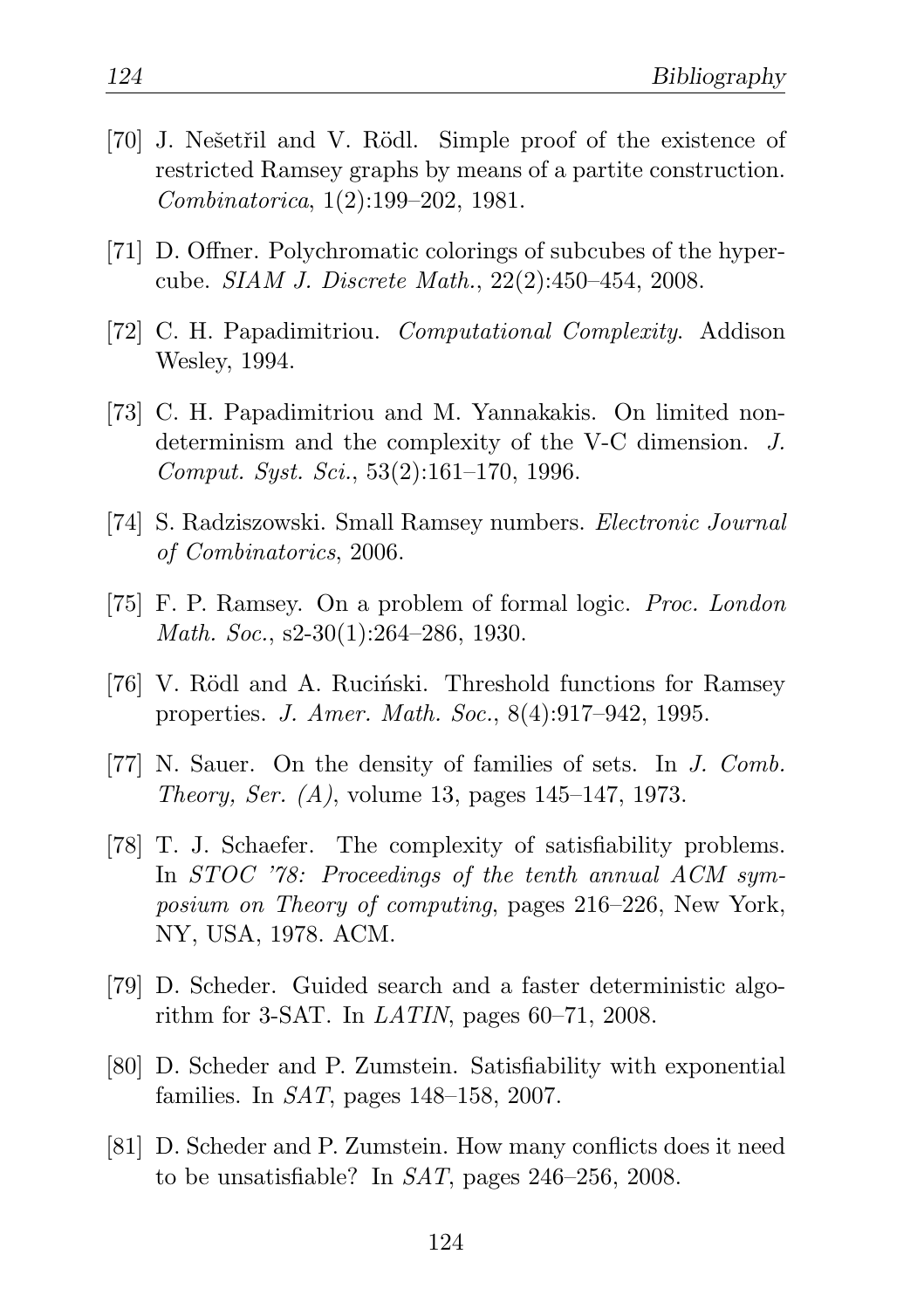- [82] P. D. Seymour. On multi-colourings of cubic graphs, and conjectures of fulkerson and tutte. *Proc. London Math. Soc*, 3:423–460, 1979.
- [83] S. Shelah. A combinatorial problem; stability and order for models and theories in infinitary languages. *Pacific J. Math.*, 41:247–261, 1972.
- [84] A. Soifer. *The mathematical coloring book*. Springer, New York, 2009. Mathematics of coloring and the colorful life of its creators, With forewords by Branko Grünbaum, Peter D. Johnson, Jr. and Cecil Rousseau.
- [85] J. Spencer. Ramsey's theorem—a new lower bound. *J. Combinatorial Theory Ser. A*, 18:108–115, 1975.
- [86] R. Steinberg. The state of the three color problem. In *Quo vadis, graph theory?*, volume 55 of *Ann. Discrete Math.*, pages 211–248. North-Holland, Amsterdam, 1993.
- [87] L. Stockmeyer. Planar 3-colorability is polynomial complete. *SIGACT News*, 5(3):19–25, 1973.
- [88] T. Szabó, P. Zumstein, and S. Zürcher. On the minimum degree of Ramsey-minimal graphs. to appear.
- [89] V. N. Vapnik and A. Y. Chervonenkis. On the uniform convergence of relative frequencies of events to their probabilities. *Theory Prob. Appl.*, 16:264–280, 1971.
- <span id="page-134-0"></span>[90] H. Vollmer. *Introduction to circuit complexity*. Texts in Theoretical Computer Science. An EATCS Series. Springer-Verlag, Berlin, 1999. A uniform approach.
- [91] D. B. West. *Introduction to Graph Theory*. Prentice Hall, second edition, 2001.